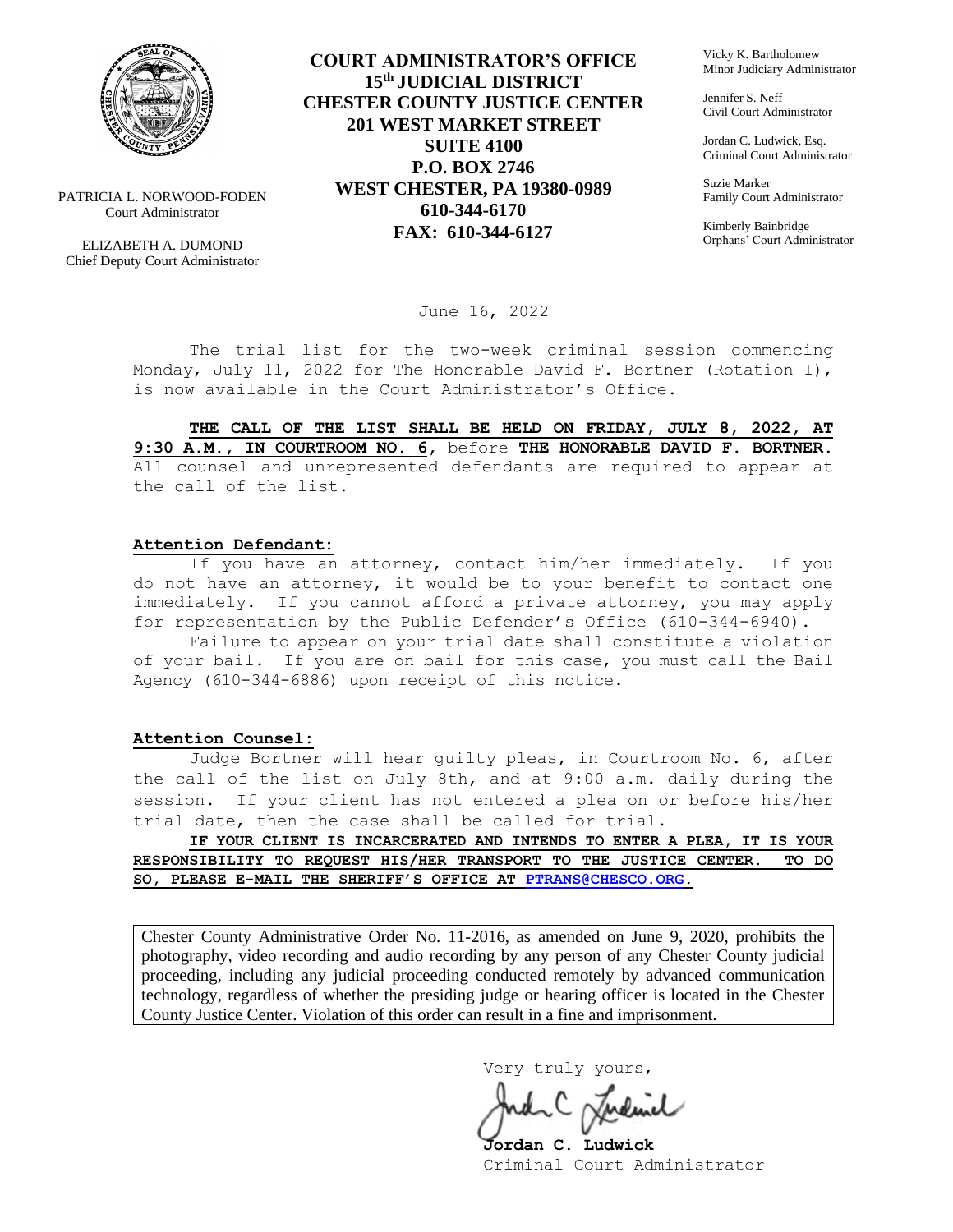| <b>Case No</b> | <b>Defendant Name</b>       | Page |
|----------------|-----------------------------|------|
| 0000497-2019   | Adams, Talib Ibn Amin       | 5    |
| 0001935-2019   | Adams, Talib Ibn Amin       | 5    |
| 0002414-2021   | Alba, Jana Christine        | 31   |
| 0000507-2022   | Allen, Justin Rashaad       | 37   |
| 0001493-2022   | Alvarado Rios, Daniel       | 54   |
| 0001047-2022   | Ambrose, Bryonnah Nicole    | 50   |
| 0001839-2021   | Anderson, Donny Lamont      | 28   |
| 0002763-2018   | Arnold, Jess Ashley         | 3    |
| 0002431-2018   | Arnold, Jess Ashley         | 3    |
| 0003674-2018   | Arnold, Jess Ashley         | 2    |
| 0003283-2021   | Atkins, Bruce Charles       | 48   |
| 0000279-2021   | Barnett, Brian Thomas       | 9    |
| 0001453-2020   | Barnett, Brian Thomas       | 9    |
| 0001090-2022   | Barrett, Darrale            | 51   |
| 0001328-2022   | Barron, Melissa A.          | 39   |
| 0001448-2021   | Bates, Brianna A.           | 29   |
| 0001195-2022   | Benhumea Maya, Jose Antonio | 50   |
| 0000581-2022   | Bond, Walter A.             | 42   |
| 0001388-2022   | Bones, Rebecca Carey        | 69   |
| 0003604-2021   | Boone, Safir Yasaam Rasheed | 47   |
| 0002986-2021   | Bowman, Kyle Clarence       | 23   |
| 0000028-2021   | Braxton, Alaya Michelle     | 18   |
| 0001543-2022   | Brown, Sharday Tonetta      | 67   |
| 0002507-2021   | Buski, Michael Uriah        | 39   |
| 0003942-2021   | Butcher, Leo Michael        | 46   |
| 0000642-2022   | Butcher, Michael Leo I      | 45   |
| 0003198-2021   | Butcher, Michael Leo I      | 45   |
| 0001829-2021   | Camerlengo, Carmine         | 30   |
| 0003866-2021   | Cardwell, Sirten Mecca      | 28   |
| 0000525-2017   | Carr, Samuel                | 2    |
| 0000499-2017   | Carr, Samuel Robert         | 1    |
| 0004105-2019   | Chavez Leon, Erik Edgar     | 8    |
| 0001418-2022   | Clifton, Shellnay Ashley    | 49   |
| 0001303-2022   | Coleman, Moenell Aaron      | 64   |
| 0000857-2022   | Cortes, Adan Carbajal       | 58   |
| 0002633-2021   | Curry, Delvon Odell Jr.     | 35   |
| 0001506-2021   | Curtis, Olivia Lane         | 29   |
| 0001018-2021   | Damron, Joseph Lawrence     | 27   |
| 0000546-2022   | Damron, Joseph Lawrence     | 26   |
| 0001045-2021   | Damron, Travis Edgar        | 27   |
| 0000566-2022   | Damron, Travis Edgar        | 26   |
| 0000216-2022   | Dash, Jonathan Seth         | 10   |
| 0000217-2022   | Dash, Jonathan Seth         | 10   |
| 0000218-2022   | Dash, Jonathan Seth         | 10   |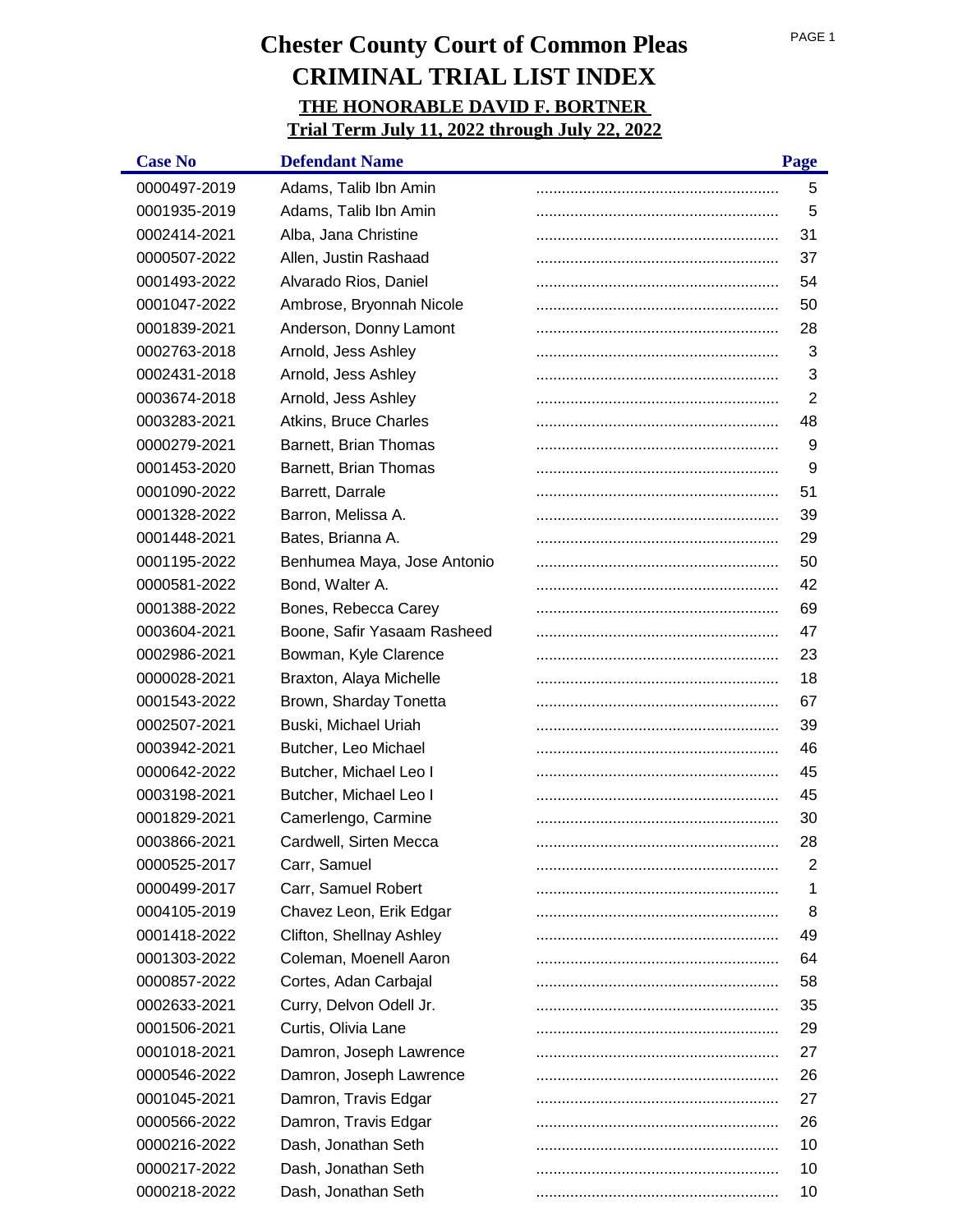| <b>Case No</b> | <b>Defendant Name</b>       | Page |
|----------------|-----------------------------|------|
| 0003723-2021   | Datta, Arindam              | 44   |
| 0003728-2021   | Datta, Arindam              | 44   |
| 0003625-2020   | Debets, Daniel Scott        | 22   |
| 0002582-2021   | Dejesse, Charles Robert     | 23   |
| 0001997-2021   | Dennis, Joshua              | 34   |
| 0003916-2021   | Dennis, Joshua Isaac        | 34   |
| 0003964-2021   | Dixon, Scott Robert         | 52   |
| 0000030-2022   | Domingo-Vasquez, Jeremias   | 41   |
| 0001009-2022   | Douglass, Vincent Scott     | 30   |
| 0000669-2022   | Doyle, Sean P.              | 59   |
| 0003856-2021   | Feeney, Linda Lee           | 39   |
| 0001175-2022   | Felipe, Dante Enrique       | 65   |
| 0001378-2021   | Fowler, Casey Riley         | 7    |
| 0000374-2020   | Fowler, Casey Riley         | 8    |
| 0003356-2020   | Frazier, Brandon Jahlil     | 12   |
| 0003016-2021   | Garcia Malpica, Antonio     | 36   |
| 0000925-2016   | Garcia, Dennis Noel         | 1    |
| 0000996-2022   | Garcia-Alaniz, Artemio      | 72   |
| 0000918-2022   | Gardner, James W.           | 55   |
| 0002051-2021   | Ginn, Vernon Allee          | 35   |
| 0000725-2022   | Glod-Day, James C.          | 62   |
| 0003825-2021   | Godwin, Jamyil Edward Jr.   | 42   |
| 0001105-2022   | Gomez Flores, Edgar         | 69   |
| 0001021-2022   | Grove, Tevin Lavell         | 32   |
| 0001020-2022   | Grove, Tevin Lavell         | 32   |
| 0001261-2022   | Haines, Bradley Justin      | 60   |
| 0000595-2022   | Harlan, Tiffany             | 65   |
| 0001507-2020   | Harrison, Zachary Christian | 14   |
| 0003438-2021   | Hays, Scott                 | 44   |
| 0000749-2022   | Hernandez, Keyon Jose       | 67   |
| 0001593-2022   | Jeavons, Matthew            | 56   |
| 0000681-2022   | Jeffers, James Bradley      | 56   |
| 0002543-2021   | Jenzano, Noah Tyler         | 38   |
| 0002373-2021   | Jimenez, Ivan J.            | 37   |
| 0002287-2021   | Jimenez, Ivan Javier        | 37   |
| 0000767-2022   | Johnson, Rain Marie         | 61   |
| 0000986-2022   | Jones, Donovan              | 68   |
| 0000984-2022   | Jones, Donovan              | 67   |
| 0001069-2022   | Kani-Goba, Jiwoh Paul       | 55   |
| 0001958-2021   | Kasikoglu, Cengiz           | 24   |
| 0002160-2020   | Keskes, Sophien             | 11   |
| 0000876-2022   | Key, Desiree Ann            | 50   |
| 0000984-2021   | King, Robert A.             | 25   |
| 0001115-2021   | Kirk, Toni                  | 21   |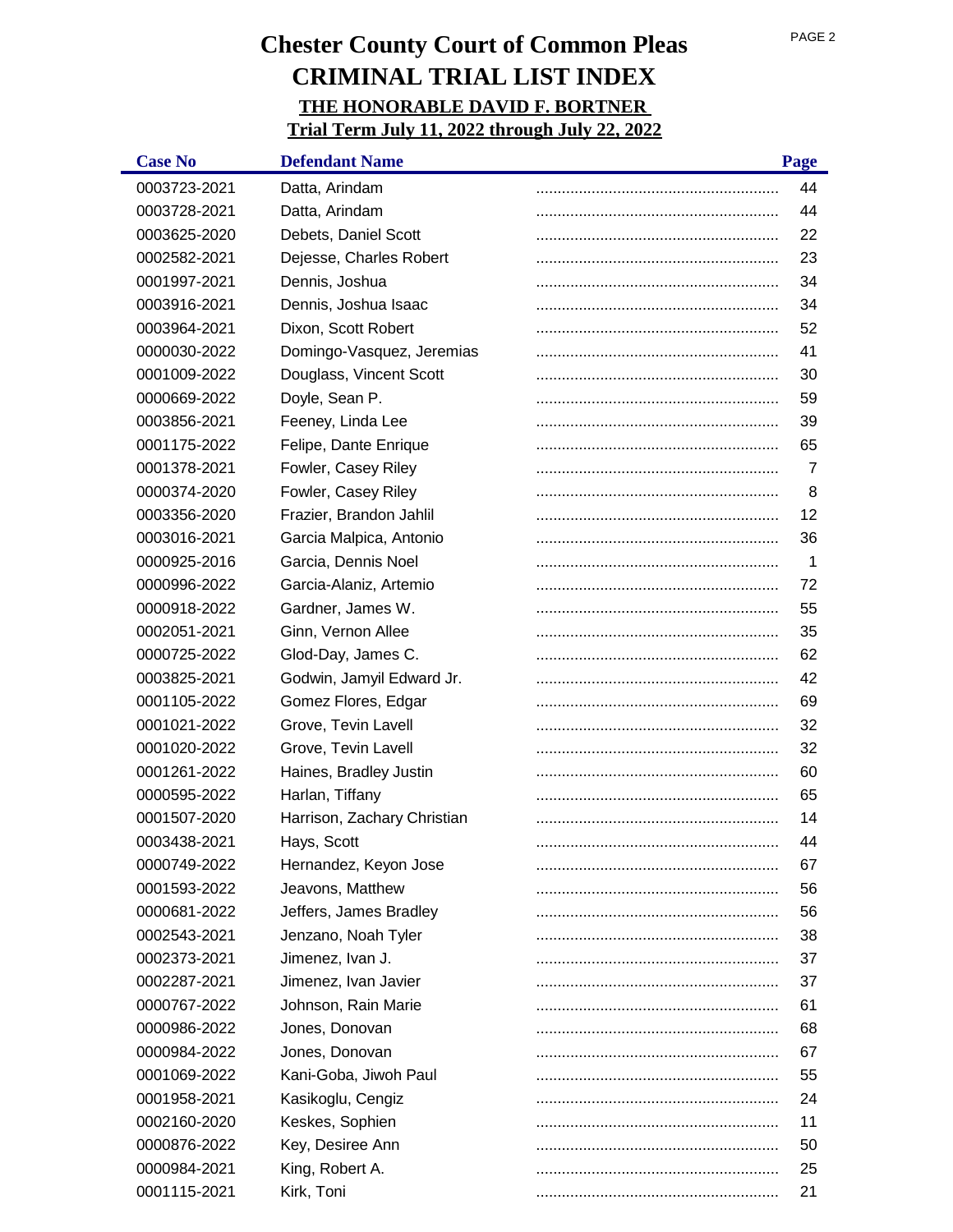| <b>Case No</b> | <b>Defendant Name</b>       | Page           |
|----------------|-----------------------------|----------------|
| 0001409-2022   | Knauer, Raymond Anthony     | 64             |
| 0001302-2022   | Knight, Jasmine Tiara       | 51             |
| 0000101-2022   | Knight, Jasmine Tiara       | 51             |
| 0003995-2021   | Kollie, Moses Sangba        | 57             |
| 0001772-2021   | Kuhn, Joyce Marie           | 31             |
| 0003713-2021   | Lang, Maurice Edward Jr.    | 48             |
| 0002611-2021   | Lewis, Trevon Kyle Harrison | 38             |
| 0003807-2021   | Lloyd, Denys Mb             | 49             |
| 0002977-2021   | Lockley, Joshua Jezreel     | 38             |
| 0003486-2021   | Logan, John R.              | 49             |
| 0001165-2020   | Love, Bryan R.              | 12             |
| 0003430-2020   | Love, Bryan Richard         | 12             |
| 0000167-2021   | Love, Bryan Richard         | 11             |
| 0002128-2021   | Lovelace, Tekeesha          | 33             |
| 0002201-2021   | Lovelace, Tekeesha Larae    | 33             |
| 0001827-2021   | Lovelace, Tekeesha Larae    | 33             |
| 0000091-2019   | Lyons, Gabriel James        | 4              |
| 0004251-2019   | Lyons, Gabriel James        | $\overline{4}$ |
| 0001078-2021   | Manis, Anthony              | 20             |
| 0000302-2022   | McClain, Jerry L.           | 63             |
| 0002997-2021   | McWilliams, Brian Lewis     | 41             |
| 0000802-2022   | Merritt, Damian Antoine     | 53             |
| 0002382-2020   | Milbourne, Brett Lawrence   | 15             |
| 0000703-2022   | Mirra, Robert Jay           | 62             |
| 0000403-2022   | Mitchell, Albert Steven     | 61             |
| 0001452-2022   | Mitchell, Christopher Jon   | 72             |
| 0001163-2022   | Moore, Reginald             | 48             |
| 0000805-2020   | Mues, Sean Thomas           | 11             |
| 0000250-2021   | Murray, Edward Ricardo      | 18             |
| 0003373-2021   | Oatman, Timothy John        | 40             |
| 0002711-2020   | Palmer, Jeffrey L.          | 17             |
| 0001984-2020   | Parker, Robert Rahim        | 14             |
| 0002031-2020   | Perkins, Joseph Daniel Jr.  | 13             |
| 0002176-2021   | Peterson, Andrew Robert     | 36             |
| 0000628-2022   | Pierson, Nicole Ruth        | 66             |
| 0000627-2022   | Pierson, Nicole Ruth        | 66             |
| 0000955-2022   | Polisano, Sean P.           | 58             |
| 0000759-2022   | Polisano, Sean Patrick      | 58             |
| 0002529-2021   | Price, Anthony              | 16             |
| 0001642-2022   | Prigg, Antoine Maurice      | 68             |
| 0002922-2021   | Pryce, Josuf Michael        | 16             |
| 0000521-2022   | Querry, Kellie Ann          | 60             |
| 0001641-2021   | Quinn, Mariah Ann           | 29             |
| 0002795-2020   | Ralph, Jonathan Lee         | 18             |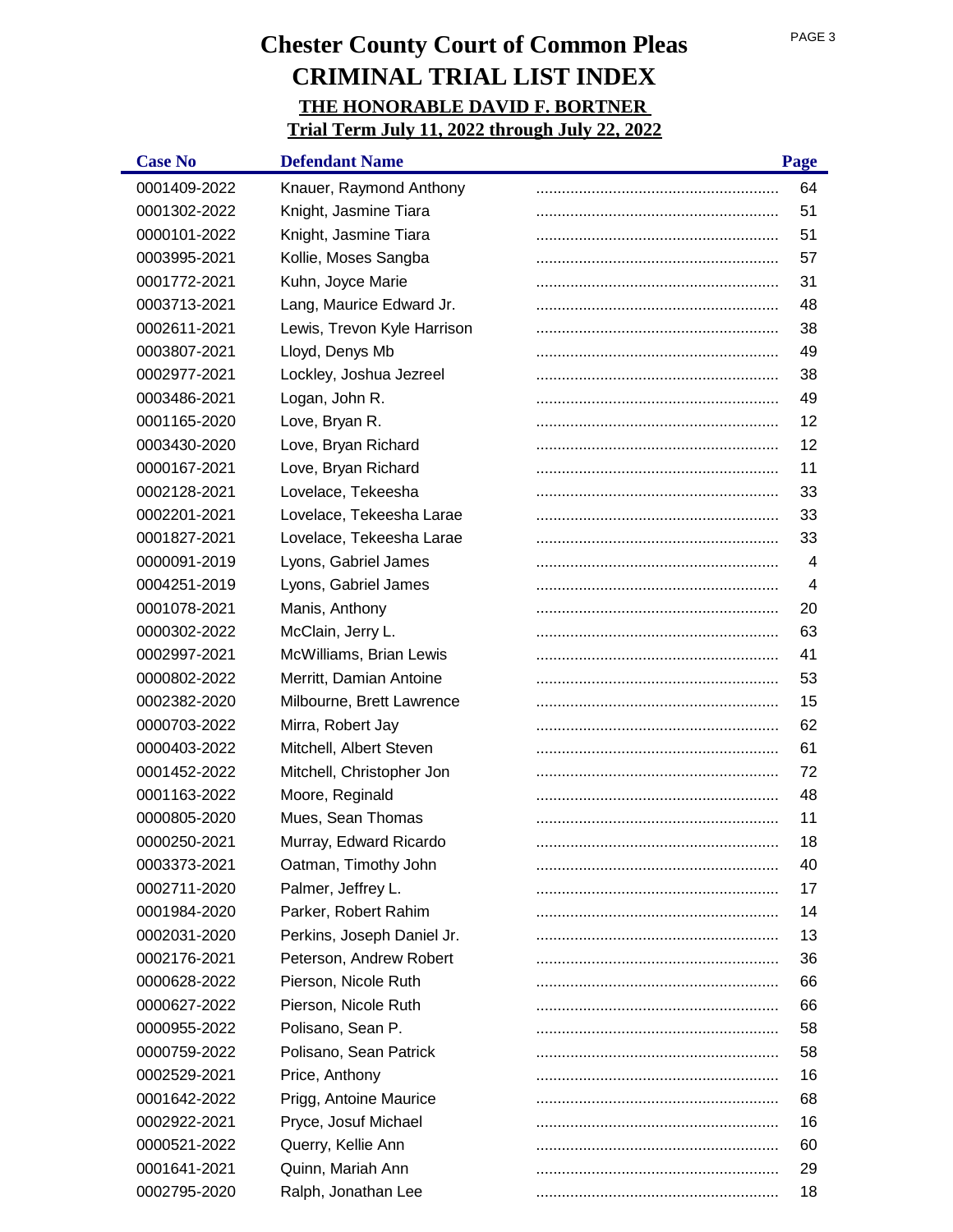| <b>Case No</b> | <b>Defendant Name</b>          | Page |
|----------------|--------------------------------|------|
| 0003834-2021   | Ramsey, Marjorie Ann           | 43   |
| 0001861-2021   | Reason, Brian                  | 32   |
| 0002929-2020   | Rivera, Tyler Nydel            | 19   |
| 0003975-2021   | Roane, Artelia                 | 57   |
| 0001337-2022   | Robinson, Mark C.              | 40   |
| 0001429-2022   | Rolon, Denise                  | 43   |
| 0001955-2020   | Rowland, David Cameron         | 17   |
| 0000927-2022   | Rubenstein, Dean Adam          | 59   |
| 0003274-2021   | Rucker-Howard, Marquise Khalil | 46   |
| 0000372-2022   | Seawright, Blair Terrell       | 56   |
| 0003106-2020   | Sexton, Carl Grant             | 22   |
| 0001502-2022   | Shannon, Michael S.            | 71   |
| 0000432-2022   | Smith, Dialo Marquis           | 5    |
| 0003483-2019   | Smith, Dialo Marquis           | 6    |
| 0002041-2019   | Smith, Dialo Marquis           | 6    |
| 0000770-2022   | Smith, Kali Brooke             | 63   |
| 0000825-2022   | Smith, Marcel Leo              | 52   |
| 0001289-2018   | Smith, Michael                 | 2    |
| 0000077-2022   | Smith, Sara B.                 | 21   |
| 0000381-2022   | Speller, Garrett Eugene Jr.    | 59   |
| 0002565-2020   | Spina, Mark Rudolph II         | 9    |
| 0003353-2021   | Spousta, Christopher David     | 43   |
| 0002808-2019   | Stanley, Keenan                | 7    |
| 0001490-2020   | Stanley, Keenan Jermaine       | 6    |
| 0000111-2022   | Steinert, Andrew               | 40   |
| 0003526-2021   | Suber, Ronald Rumal Jr.        | 47   |
| 0001439-2022   | Summer, Zachary Stephen        | 63   |
| 0000452-2022   | Svendgard, Daniel              | 47   |
| 0003026-2021   | Sweed, Madaline Ann            | 36   |
| 0003672-2021   | Tejeda, Daniel Martinez        | 34   |
| 0000815-2020   | Thomas, Michael John           | 13   |
| 0000839-2022   | Thompson, Kenneth              | 68   |
| 0001760-2021   | Thorne, Quran Lamar            | 20   |
| 0000232-2022   | Tomas-Ramirez, Pascual         | 57   |
| 0001291-2022   | Torres, Hector Jr.             | 70   |
| 0000392-2022   | <b>Tracey, Robert Francis</b>  | 53   |
| 0003414-2021   | Tucker, Samantha Ann           | 25   |
| 0002701-2020   | Twyman, Damon Anthony          | 19   |
| 0001400-2022   | Valn, Anthony Shawn            | 66   |
| 0002923-2021   | Vasquez, Daniel Justinia       | 24   |
| 0003168-2021   | Vasquez, Daniel Justiniano     | 24   |
| 0000354-2022   | Walker, Nzinga Parcella        | 53   |
| 0000888-2022   | Wells, Patrick                 | 54   |
| 0001130-2022   | Werner, Natalie                | 73   |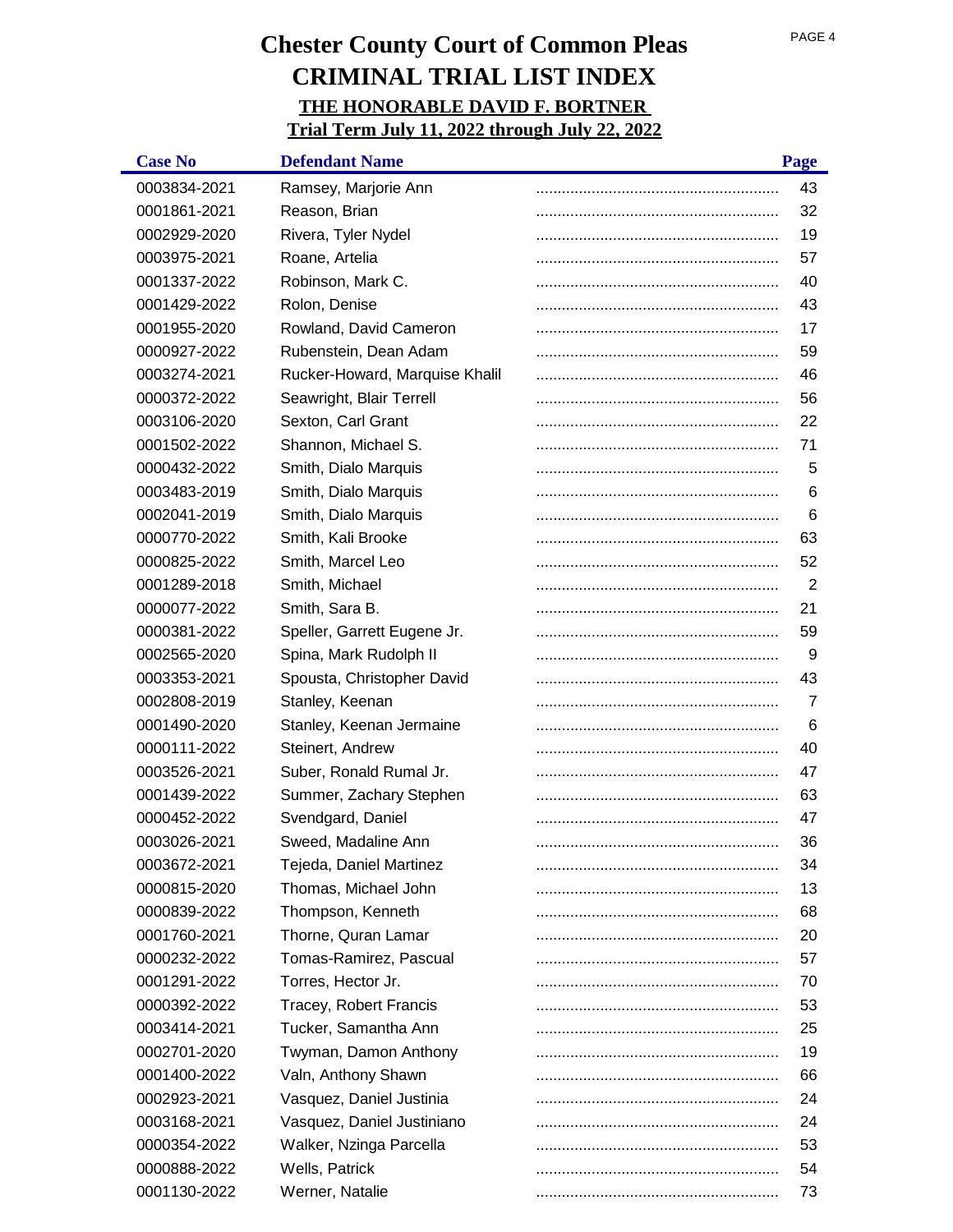| <b>Case No</b>             | <b>Defendant Name</b>       | Page |
|----------------------------|-----------------------------|------|
| 0001242-2022               | Whitt, Keenan Alexander Jr. | 13   |
| 0001566-2022               | Williams, Frank Tremayne    | 60   |
| 0000791-2022               | Williams, Jennifer Lynn     | 71   |
| 0001463-2022               | Williams, Justin Edwards    | 71   |
| 0000907-2022               | Williams, Keith Anthony     | 72   |
| 0000174-2022               | Williams, Shaddai Shakeria  | 54   |
| 0001529-2020               | Wilson, Alexis L.           | 15   |
| 0003261-2021               | Winston, George Darren      | 41   |
| 0001152-2022               | Wolfington, Christopher Jr. | 52   |
| 0000738-2022               | Yannuzzi, Gary              | 70   |
| 0001296-2022               | Yannuzzi, Gary Jr.          | 70   |
| 0001377-2022               | Yannuzzi, James Daniel      | 31   |
| 0000466-2021               | Yeager, Donald Phill III    | 25   |
| 0001714-2022               | Yocum, Rhonda Varner        | 30   |
| 0001219-2022               | Young, Keri Rydell          | 69   |
| <b>Total Count:</b><br>191 |                             |      |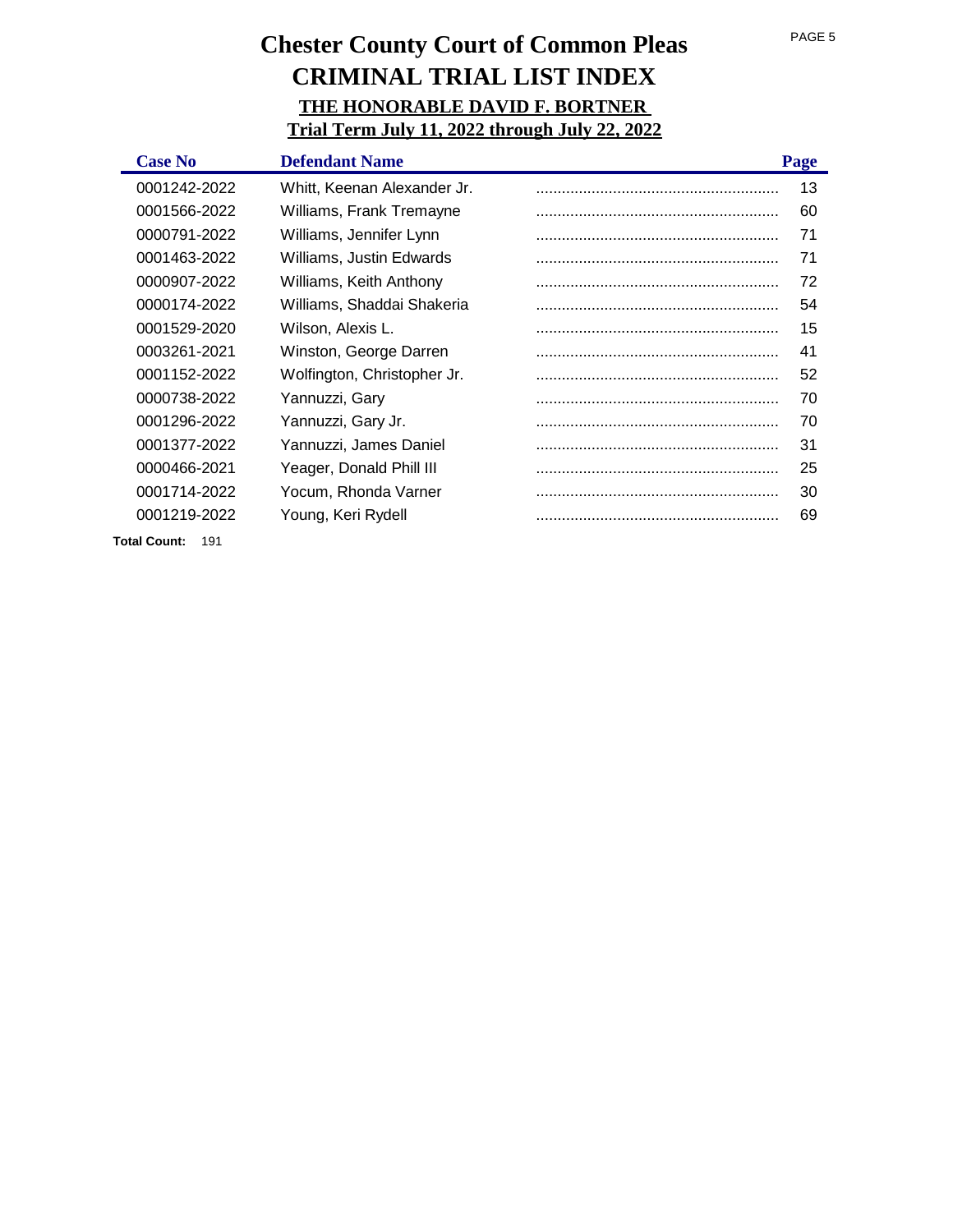**Trial Term July 11, 2022 through July 22, 2022**

### **THE HONORABLE DAVID F. BORTNER**

# **Courtroom 6 Monday, July 11, 2022 CHARGE** 1 **CP-15-CR-0000925-2016** Continuance: **Garcia, Dennis Noel** DEFENSE: Complaint Date: 12/23/2015 DA: Judge, William J. Jr. PSP - Avondale **TRIAL DATE: 7/11/2022** Foulk, Christopher J.

| 1 DUI: Gen Imp/Inc of Driving Safely - 1st Off |                                      |           |                              |
|------------------------------------------------|--------------------------------------|-----------|------------------------------|
| 2 Driving W/O A License                        |                                      |           |                              |
| 3 Fail To Carry Lic                            |                                      |           |                              |
| 4 Oper Veh W/O Req'd Financ Resp               |                                      |           |                              |
| 5 Improper Left Turn                           |                                      |           |                              |
| 6 Period For Requiring Lighted Lamps           |                                      |           |                              |
| 7 DUI: Highest Rte of Alc (BAC .16+) 1st Off   |                                      |           |                              |
| 2 CP-15-CR-0000499-2017                        | Continuance:                         |           | <b>TRIAL DATE: 7/11/2022</b> |
| <b>Carr, Samuel Robert</b>                     | Complaint Date:                      | 1/30/2017 |                              |
| DEFENSE: McCarthy, Brian Lee                   | DA: Thurstlic O'Neill, Michelle Lynn |           |                              |
| Winesburg, Christopher J.                      | PSP - Avondale                       |           |                              |

- 1 Possession Of Firearm Prohibited
- 2 Flight To Avoid Appreh/Trial/Punish
- 3 Firearms Not To Be Carried W/O License
- 4 Fleeing or Attempting to Elude Officer
- 5 Criminal Mischief Damage Property
- 6 Disregard Traffic Lane (Single)
- 7 U Turn Unsafely
- 8 Careless Driving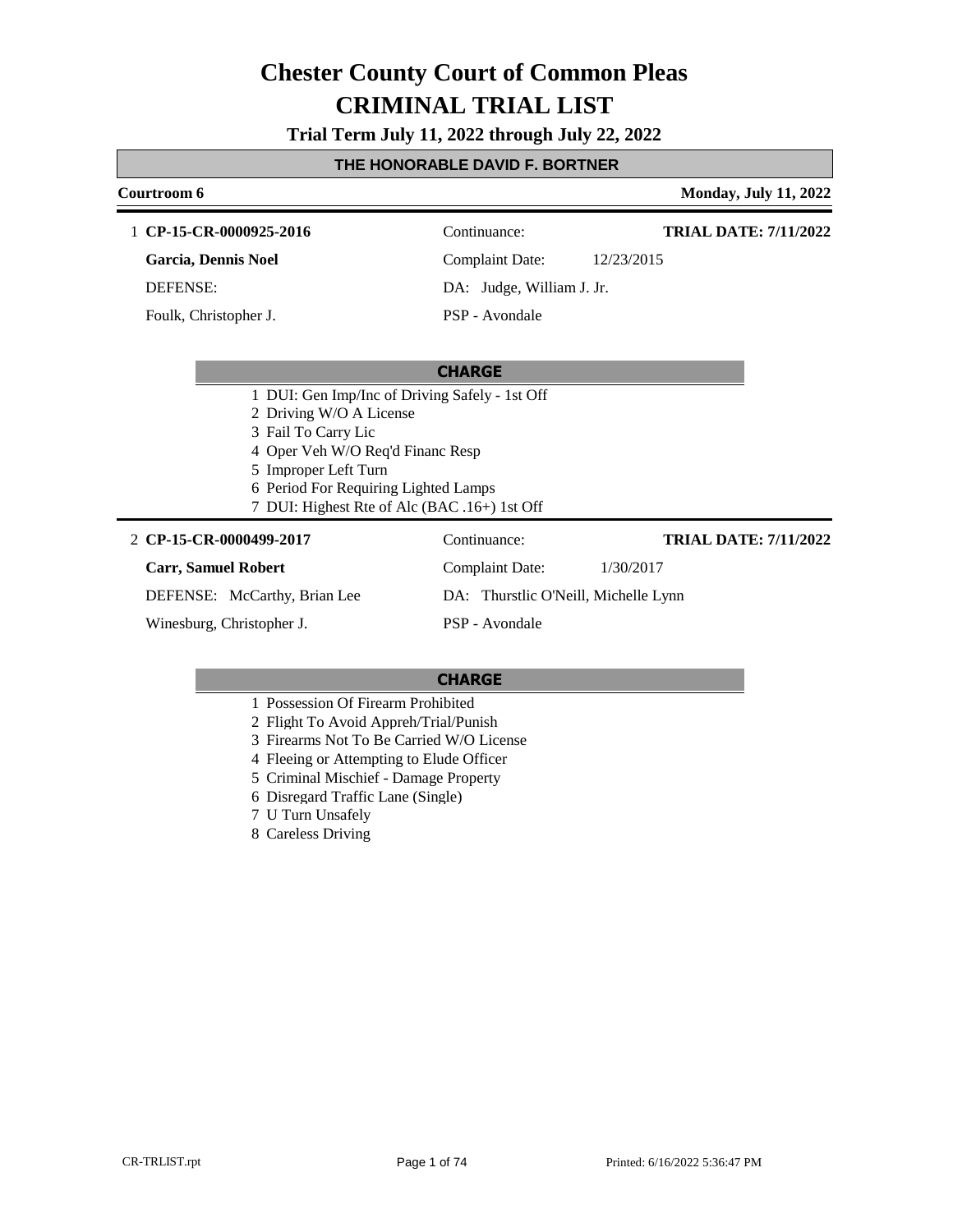**Trial Term July 11, 2022 through July 22, 2022**

### **THE HONORABLE DAVID F. BORTNER**

| Courtroom 6                                                                                                                                                                                                                                                                                    | <b>Monday, July 11, 2022</b>                                                                                                                                                                   |
|------------------------------------------------------------------------------------------------------------------------------------------------------------------------------------------------------------------------------------------------------------------------------------------------|------------------------------------------------------------------------------------------------------------------------------------------------------------------------------------------------|
| 2 CP-15-CR-0000525-2017                                                                                                                                                                                                                                                                        | <b>TRIAL DATE: 7/11/2022</b><br>Continuance:                                                                                                                                                   |
| Carr, Samuel                                                                                                                                                                                                                                                                                   | Complaint Date:<br>1/12/2017                                                                                                                                                                   |
| DEFENSE: McCarthy, Brian Lee                                                                                                                                                                                                                                                                   | DA: Thurstlic O'Neill, Michelle Lynn                                                                                                                                                           |
| Peterson, Stephen E. Jr.                                                                                                                                                                                                                                                                       | PSP - Avondale                                                                                                                                                                                 |
|                                                                                                                                                                                                                                                                                                | <b>CHARGE</b>                                                                                                                                                                                  |
| 3 Corrupt Organizations<br>4 Conspiracy - Corrupt Organizations<br>5 Deal In Proc Unl Act/Intent To Promote<br>6 Conspiracy - Deal In Proc Unl Act/Intent To Promote<br>8 Criminal Use Of Communication Facility<br>9 Conspiracy - Criminal Use Of Communication Facility<br>10 Simple Assault | 1 Manufacture, Delivery, or Possession With Intent to Manufa<br>2 Conspiracy - Manufacture, Delivery, or Possession With Int<br>7 Criminal Solicitation - Manufacture, Delivery, or Possession |
| 3 CP-15-CR-0001289-2018                                                                                                                                                                                                                                                                        | Continuance:<br><b>TRIAL DATE: 7/11/2022</b>                                                                                                                                                   |
| Smith, Michael                                                                                                                                                                                                                                                                                 | <b>Complaint Date:</b><br>1/12/2018                                                                                                                                                            |
| DEFENSE: Pacillio, Steven M.                                                                                                                                                                                                                                                                   | DA: Judge, William J. Jr.                                                                                                                                                                      |
| Achuff, Daniel                                                                                                                                                                                                                                                                                 | Animal Control Cp, County                                                                                                                                                                      |
| 1 Noglect of Animals Vot Caro                                                                                                                                                                                                                                                                  | <b>CHARGE</b>                                                                                                                                                                                  |

- 1 Neglect of Animals Vet Care
- 2 Neglect of Animals Vet Care 3 Neglect of Animals - Vet Care
- 4 Neglect of Animals Vet Care
- 
- 5 Aggravated Cruelty to Animals Causing SBI or Death
- 6 Aggravated Cruelty to Animals Causing SBI or Death
- 7 Aggravated Cruelty to Animals Causing SBI or Death

#### 4 **CP-15-CR-0003674-2018** Continuance:

### **Arnold, Jess Ashley**

DEFENSE: Clark, David Paul

McMurray, Allan R.

#### **CHARGE**

- 1 Int Poss Contr Subst By Per Not Reg
- 2 Marijuana-Small Amt Personal Use
- 3 Use/Poss Of Drug Paraph

**TRIAL DATE: 7/11/2022**

Complaint Date: 8/23/2018

DA: Thurstlic O'Neill, Michelle Lynn

PSP - Avondale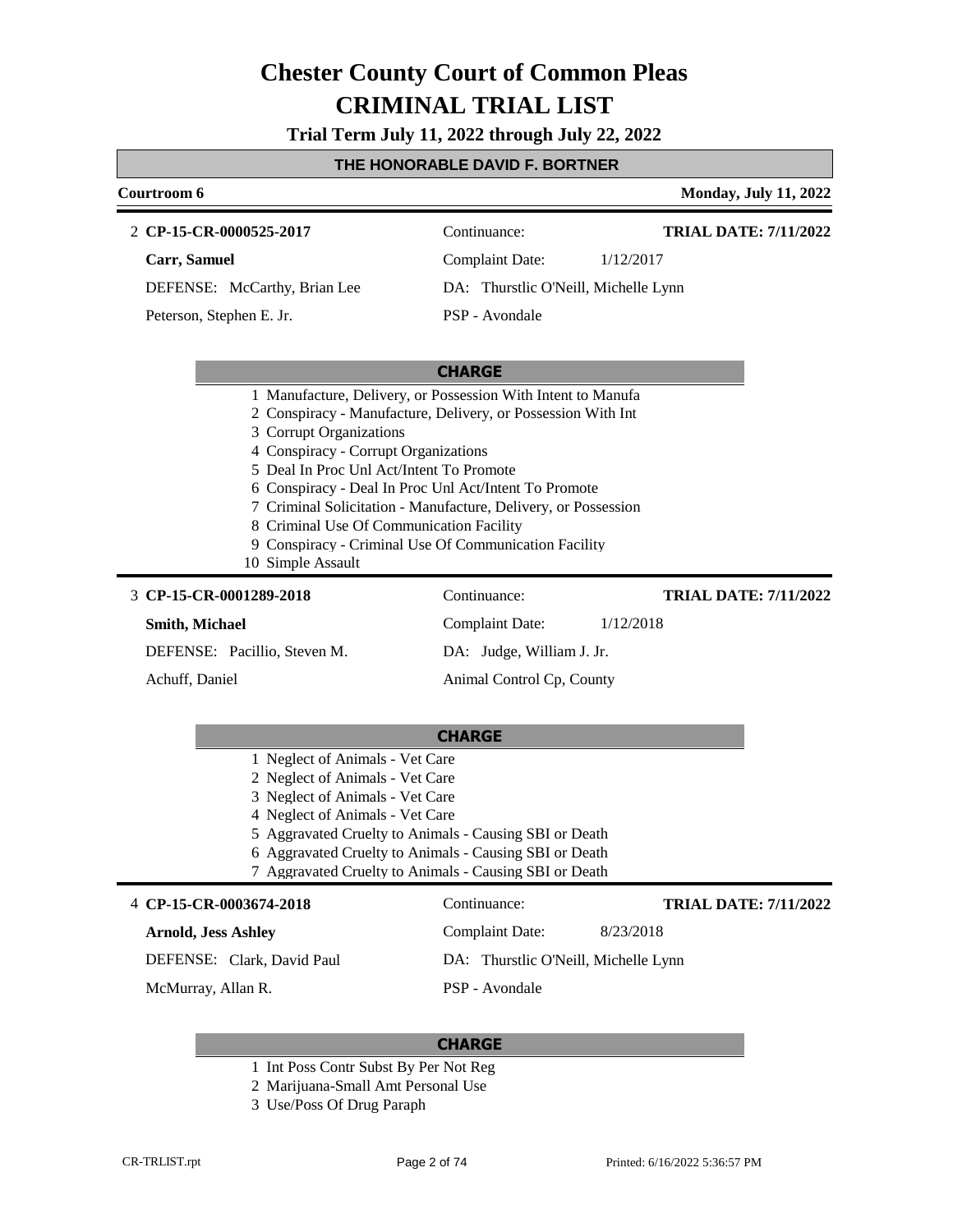**Trial Term July 11, 2022 through July 22, 2022**

## **THE HONORABLE DAVID F. BORTNER**

| Courtroom 6                                                                                                                                                                                                                       |                                                                                                                                                                                                                                                              | <b>Monday, July 11, 2022</b> |
|-----------------------------------------------------------------------------------------------------------------------------------------------------------------------------------------------------------------------------------|--------------------------------------------------------------------------------------------------------------------------------------------------------------------------------------------------------------------------------------------------------------|------------------------------|
| 4 CP-15-CR-0002763-2018                                                                                                                                                                                                           | Continuance:                                                                                                                                                                                                                                                 | <b>TRIAL DATE: 7/11/2022</b> |
| <b>Arnold, Jess Ashley</b>                                                                                                                                                                                                        | <b>Complaint Date:</b>                                                                                                                                                                                                                                       | 7/26/2018                    |
| <b>DEFENSE:</b>                                                                                                                                                                                                                   | DA: Thurstlic O'Neill, Michelle Lynn                                                                                                                                                                                                                         |                              |
| Nangle, Joseph F.                                                                                                                                                                                                                 | <b>Chester County County Detective</b>                                                                                                                                                                                                                       |                              |
|                                                                                                                                                                                                                                   |                                                                                                                                                                                                                                                              |                              |
|                                                                                                                                                                                                                                   | <b>CHARGE</b>                                                                                                                                                                                                                                                |                              |
| 5 Int Poss Contr Subst By Per Not Reg<br>6 Int Poss Contr Subst By Per Not Reg<br>7 Use/Poss Of Drug Paraph<br>8 Use/Poss Of Drug Paraph<br>9 Criminal Use Of Communication Facility<br>10 Criminal Use Of Communication Facility | 1 Manufacture, Delivery, or Possession With Intent to Manufa<br>2 Manufacture, Delivery, or Possession With Intent to Manufa<br>3 Conspiracy - Manufacture, Delivery, or Possession With Int<br>4 Conspiracy - Manufacture, Delivery, or Possession With Int |                              |
| 4 CP-15-CR-0002431-2018                                                                                                                                                                                                           | Continuance:                                                                                                                                                                                                                                                 | <b>TRIAL DATE: 7/11/2022</b> |
| <b>Arnold, Jess Ashley</b>                                                                                                                                                                                                        | <b>Complaint Date:</b>                                                                                                                                                                                                                                       | 6/14/2018                    |
| DEFENSE: Clark, David Paul                                                                                                                                                                                                        | DA: Thurstlic O'Neill, Michelle Lynn                                                                                                                                                                                                                         |                              |
| Garcia, Jose J.                                                                                                                                                                                                                   | PSP - Avondale                                                                                                                                                                                                                                               |                              |

- 1 Manufacture, Delivery, or Possession With Intent to Manufa
- 2 Manufacture, Delivery, or Possession With Intent to Manufa
- 3 Int Poss Contr Subst By Per Not Reg
- 4 Int Poss Contr Subst By Per Not Reg
- 5 Marijuana-Small Amt Personal Use
- 6 Use/Poss Of Drug Paraph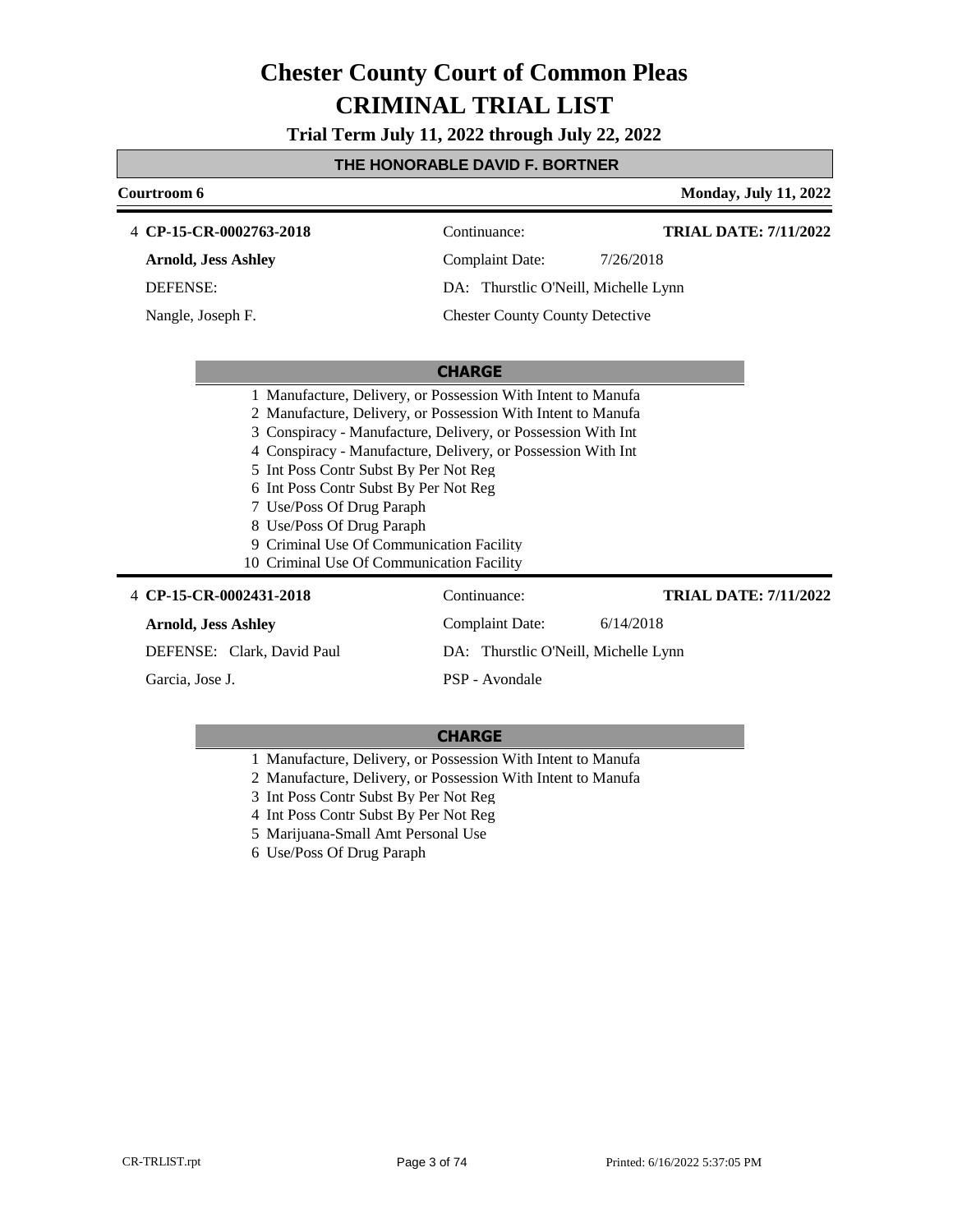**Trial Term July 11, 2022 through July 22, 2022**

#### **THE HONORABLE DAVID F. BORTNER**

| Courtroom 6                                               |                           | <b>Monday, July 11, 2022</b> |
|-----------------------------------------------------------|---------------------------|------------------------------|
| 5 CP-15-CR-0004251-2019                                   | Continuance:              | <b>TRIAL DATE: 7/11/2022</b> |
| <b>Lyons, Gabriel James</b>                               | Complaint Date:           | 8/13/2019                    |
| DEFENSE: Sardella, Albert Casimer                         | DA: Judge, William J. Jr. |                              |
| Kundick, Brian B.                                         | PSP - Embreeville         |                              |
|                                                           | <b>CHARGE</b>             |                              |
| 1 Burglary - Overnight Accommodations; Person Present, Bo |                           |                              |

- 2 Criminal Conspiracy Engaging Burglary Overnight Acco
- 3 Robbery-Threat Immed Ser Injury
- 4 Criminal Conspiracy Engaging Robbery-Threat Immed Se
- 5 Robbery-Inflict Threat Imm Bod Inj
- 6 Criminal Conspiracy Engaging Robbery-Inflict Threat Im
- 7 Robbery-Take Property Fr Other/Force
- 8 Criminal Conspiracy Engaging Robbery-Take Property Fr
- 9 Terroristic Threats W/ Int To Terrorize Another
- 10 Criminal Conspiracy Engaging Terroristic Threats W/ Int

#### **CP-15-CR-0000091-2019** 5 Continuance: **Lyons, Gabriel James** DEFENSE: Sardella, Albert Casimer Complaint Date: 11/30/2018 DA: Judge, William J. Jr. Coatesville City Police Dept **TRIAL DATE: 7/11/2022** Harris, Brandon L.

- 1 Robbery-Threat Immed Ser Injury
- 2 Robbery-Commit Threat 1st/2nd Deg Fel
- 3 Robbery-Take Property Fr Other/Force
- 4 Aggravated Assault
- 5 Simple Assault
- 6 Possession Of Weapon
- 7 Recklessly Endangering Another Person
- 8 Possession Of Firearm Prohibited
- 9 Firearms Not To Be Carried W/O License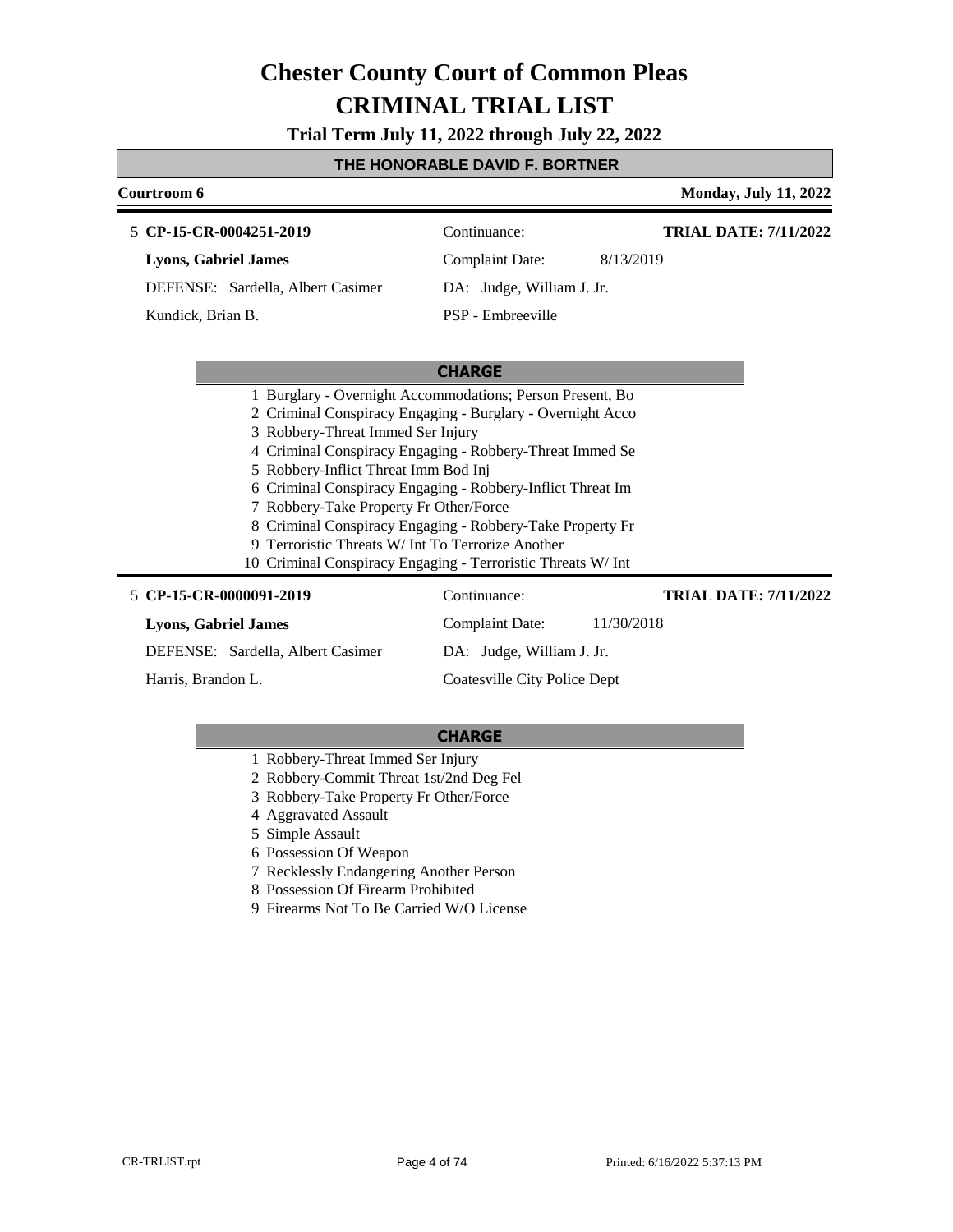# **Trial Term July 11, 2022 through July 22, 2022**

### **THE HONORABLE DAVID F. BORTNER**

| Courtroom 6                                                         |                                                                                                                                                                                                                                                                                                                                              | <b>Monday, July 11, 2022</b> |
|---------------------------------------------------------------------|----------------------------------------------------------------------------------------------------------------------------------------------------------------------------------------------------------------------------------------------------------------------------------------------------------------------------------------------|------------------------------|
| 6 CP-15-CR-0001935-2019                                             | Continuance:                                                                                                                                                                                                                                                                                                                                 | <b>TRIAL DATE: 7/11/2022</b> |
| <b>Adams, Talib Ibn Amin</b>                                        | <b>Complaint Date:</b>                                                                                                                                                                                                                                                                                                                       | 4/2/2019                     |
| DEFENSE: Browning, Deon Basheer                                     | DA: Chaverri, Judy Gabrielle                                                                                                                                                                                                                                                                                                                 |                              |
| Frie, Paul                                                          | W Chester Univ Police Dept                                                                                                                                                                                                                                                                                                                   |                              |
|                                                                     | <b>CHARGE</b>                                                                                                                                                                                                                                                                                                                                |                              |
| 1 Receiving Stolen Property<br>2 Theft By Unlaw Taking-Movable Prop | 3 Access Device Issd to Another Who Did Not Auth Use                                                                                                                                                                                                                                                                                         |                              |
| 6 CP-15-CR-0000497-2019                                             | Continuance:                                                                                                                                                                                                                                                                                                                                 | <b>TRIAL DATE: 7/11/2022</b> |
| <b>Adams, Talib Ibn Amin</b>                                        | Complaint Date:                                                                                                                                                                                                                                                                                                                              | 1/23/2019                    |
| DEFENSE: Browning, Deon Basheer                                     | DA: Chaverri, Judy Gabrielle                                                                                                                                                                                                                                                                                                                 |                              |
| Taylor, Cheryl L.                                                   | W Goshen Twp Police Dept                                                                                                                                                                                                                                                                                                                     |                              |
|                                                                     | <b>CHARGE</b>                                                                                                                                                                                                                                                                                                                                |                              |
| 3 Theft By Unlaw Taking-Movable Prop<br>4 Receiving Stolen Property | 1 Access Device Issd to Another Who Did Not Auth Use<br>2 Access Device Issd to Another Who Did Not Auth Use<br>5 Access Device Issd to Another Who Did Not Auth Use<br>6 Access Device Issd to Another Who Did Not Auth Use<br>7 Access Device Issd to Another Who Did Not Auth Use<br>8 Access Device Issd to Another Who Did Not Auth Use |                              |
| 7 CP-15-CR-0000432-2022                                             | Continuance:                                                                                                                                                                                                                                                                                                                                 | <b>TRIAL DATE: 7/11/2022</b> |
| <b>Smith, Dialo Marquis</b>                                         | <b>Complaint Date:</b>                                                                                                                                                                                                                                                                                                                       | 10/28/2021                   |
| DEFENSE:                                                            | DA: Thurstlic O'Neill, Michelle Lynn                                                                                                                                                                                                                                                                                                         |                              |

Shave, Jonathan A.

### **CHARGE**

Coatesville City Police Dept

- 1 Manufacture, Delivery, or Possession With Intent to Manufa
- 2 Manufacture, Delivery, or Possession With Intent to Manufa
- 3 Manufacture, Delivery, or Possession With Intent to Manufa
- 4 Conspiracy Manufacture, Delivery, or Possession With Int
- 5 Conspiracy Manufacture, Delivery, or Possession With Int
- 6 Int Poss Contr Subst By Per Not Reg
- 7 Int Poss Contr Subst By Per Not Reg
- 8 Int Poss Contr Subst By Per Not Reg
- 9 Conspiracy Int Poss Contr Subst By Per Not Reg
- 10 Conspiracy Int Poss Contr Subst By Per Not Reg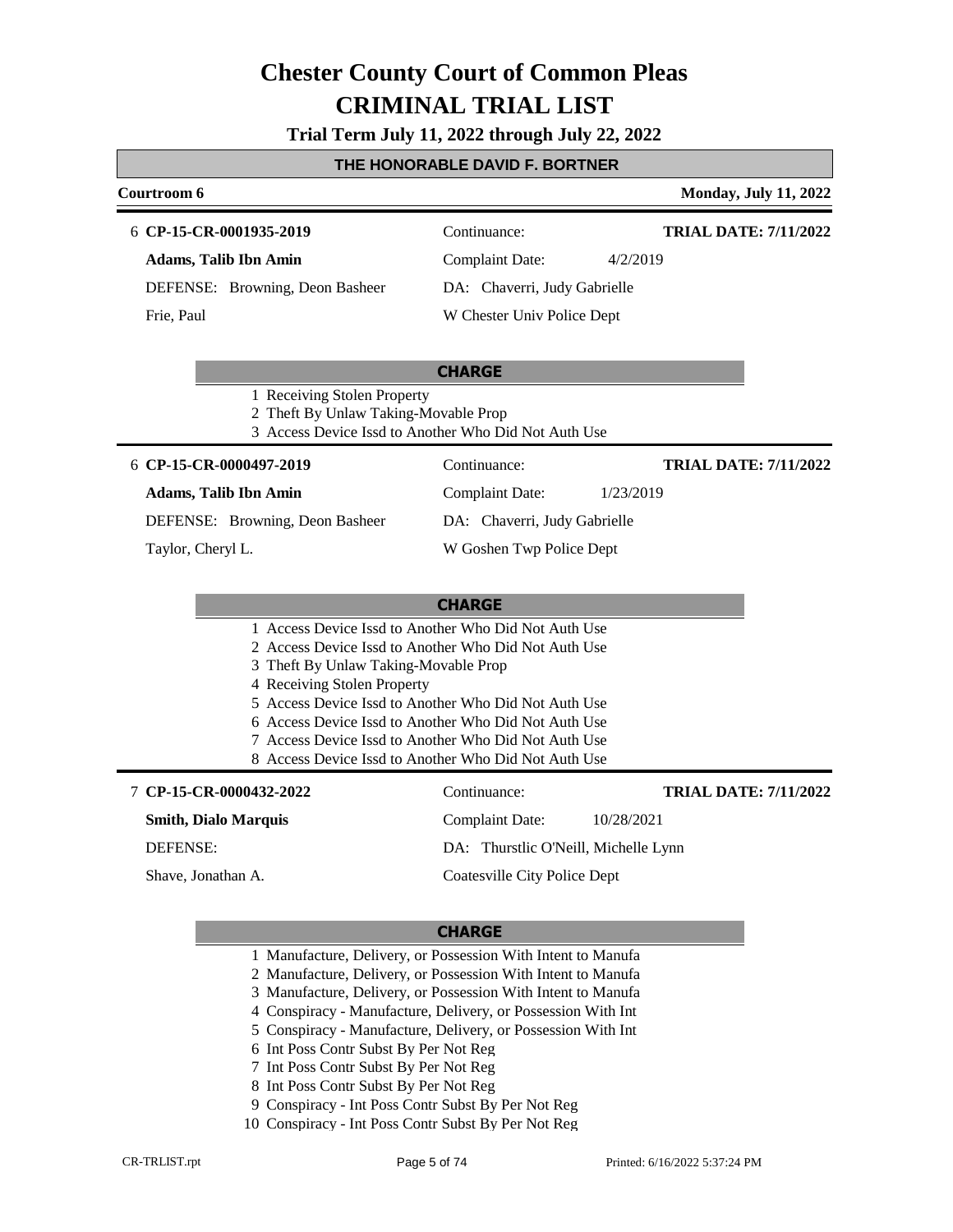**Trial Term July 11, 2022 through July 22, 2022**

|                               | THE HONORABLE DAVID F. BORTNER                                                                                                                                                                                              |                              |
|-------------------------------|-----------------------------------------------------------------------------------------------------------------------------------------------------------------------------------------------------------------------------|------------------------------|
| Courtroom 6                   |                                                                                                                                                                                                                             | <b>Monday, July 11, 2022</b> |
| 7 CP-15-CR-0003483-2019       | Continuance:                                                                                                                                                                                                                | <b>TRIAL DATE: 7/11/2022</b> |
| <b>Smith, Dialo Marquis</b>   | <b>Complaint Date:</b>                                                                                                                                                                                                      | 9/5/2019                     |
| <b>DEFENSE:</b>               | DA: Thurstlic O'Neill, Michelle Lynn                                                                                                                                                                                        |                              |
| Dibattista, John T. III       | <b>Chester County County Detective</b>                                                                                                                                                                                      |                              |
|                               | <b>CHARGE</b>                                                                                                                                                                                                               |                              |
|                               | 1 Conspiracy - Manufacture, Delivery, or Possession With Int<br>2 Conspiracy - Int Poss Contr Subst By Per Not Reg<br>3 Manufacture, Delivery, or Possession With Intent to Manufa<br>4 Int Poss Contr Subst By Per Not Reg |                              |
| 7 CP-15-CR-0002041-2019       | Continuance:                                                                                                                                                                                                                | <b>TRIAL DATE: 7/11/2022</b> |
| <b>Smith, Dialo Marquis</b>   | Complaint Date:                                                                                                                                                                                                             | 5/24/2019                    |
| DEFENSE: Lyons, James Patrick | DA: Thurstlic O'Neill, Michelle Lynn                                                                                                                                                                                        |                              |
| Shave, Jonathan A.            | Coatesville City Police Dept                                                                                                                                                                                                |                              |
|                               | <b>CHARGE</b>                                                                                                                                                                                                               |                              |
|                               | 1 Manufacture, Delivery, or Possession With Intent to Manufa                                                                                                                                                                |                              |
|                               | 2 Manufacture, Delivery, or Possession With Intent to Manufa                                                                                                                                                                |                              |
|                               | 3 Manufacture, Delivery, or Possession With Intent to Manufa                                                                                                                                                                |                              |
|                               | 4 Int Poss Contr Subst By Per Not Reg                                                                                                                                                                                       |                              |
|                               | 5 Int Poss Contr Subst By Per Not Reg<br>6 Int Poss Contr Subst By Per Not Reg                                                                                                                                              |                              |
| 7 Use/Poss Of Drug Paraph     |                                                                                                                                                                                                                             |                              |
| 8 Use/Poss Of Drug Paraph     |                                                                                                                                                                                                                             |                              |
|                               | 9 Criminal Use Of Communication Facility                                                                                                                                                                                    |                              |
|                               | 10 Criminal Use Of Communication Facility                                                                                                                                                                                   |                              |
| 8 CP-15-CR-0001490-2020       | Continuance:                                                                                                                                                                                                                | <b>TRIAL DATE: 7/11/2022</b> |

Г

- 1 Manufacture, Delivery, or Possession With Intent to Manufa
- 2 Int Poss Contr Subst By Per Not Reg
- 3 Poss Of Marijuana
- 4 Use/Poss Of Drug Paraph
- 5 Use/Poss Of Drug Paraph
- 6 Possession Of Firearm Prohibited
- 7 Posses Firearm W/Manufacturer Number Altered, Etc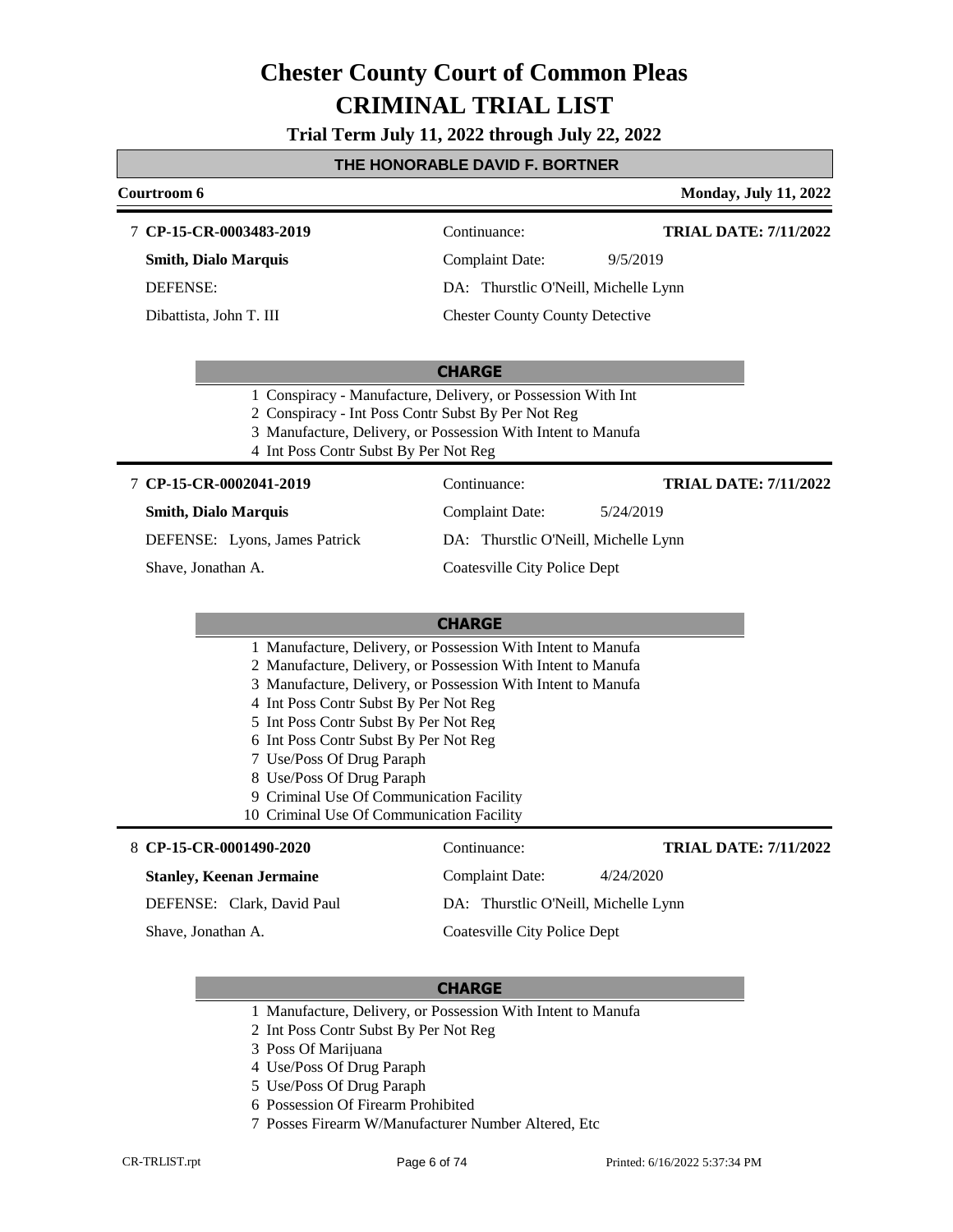**Trial Term July 11, 2022 through July 22, 2022**

### **THE HONORABLE DAVID F. BORTNER**

#### **Courtroom 6 Monday, July 11, 2022 CP-15-CR-0002808-2019** 8 Continuance: **Stanley, Keenan** DEFENSE: Clark, David Paul Complaint Date: 6/28/2019 DA: Thurstlic O'Neill, Michelle Lynn Coatesville City Police Dept **TRIAL DATE: 7/11/2022** Ingemie, Jeffrey J.

### **CHARGE**

- 1 Firearms Not To Be Carried W/O License
- 2 Poss Of Marijuana
- 3 Use/Poss Of Drug Paraph
- 4 Driv While Oper Priv Susp Or Revoked
- 5 Oper/Perm Op W/Unsafe Eqmt/
- 6 Receiving Stolen Property
- 7 Persons Not To Possess/Own Firearm

#### **CP-15-CR-0001378-2021** 9 Continuance:

#### **Fowler, Casey Riley**

DEFENSE: Boyer, Kathleen Joan

Vattilana, Andrew P.

Complaint Date: 2/2/2021 DA: Abatemarco, Christine C. West Brandywine Twp Police Dept

#### **CHARGE**

- 1 Rape of Child
- 2 Rape of Child
- 3 Rape of Child
- 4 Rape of Child
- 5 Rape of Child
- 6 Rape of Child
- 7 Rape of Child
- 8 Rape of Child
- 9 Rape of Child
- 10 Rape of Child

**TRIAL DATE: 7/11/2022**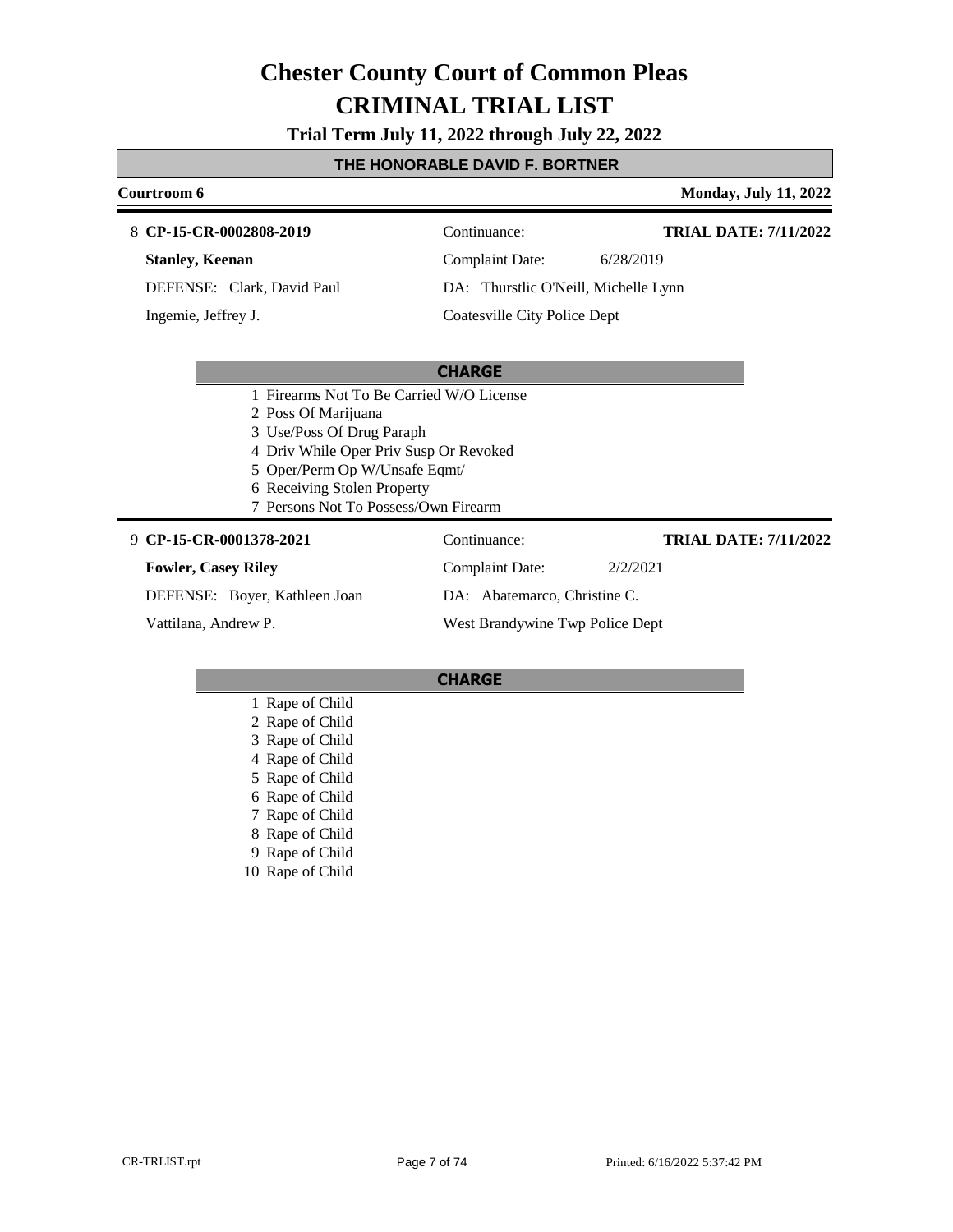**Trial Term July 11, 2022 through July 22, 2022**

### **THE HONORABLE DAVID F. BORTNER**

| Courtroom 6                                                                                                                                                                                                                                                          | <b>Monday, July 11, 2022</b>                                                                                              |
|----------------------------------------------------------------------------------------------------------------------------------------------------------------------------------------------------------------------------------------------------------------------|---------------------------------------------------------------------------------------------------------------------------|
| 9 CP-15-CR-0000374-2020                                                                                                                                                                                                                                              | <b>TRIAL DATE: 7/11/2022</b><br>Continuance:                                                                              |
| <b>Fowler, Casey Riley</b>                                                                                                                                                                                                                                           | <b>Complaint Date:</b><br>8/31/2019                                                                                       |
| DEFENSE: Volpi, Nathan Camille                                                                                                                                                                                                                                       | DA: Abatemarco, Christine C.                                                                                              |
| McKee, James P.                                                                                                                                                                                                                                                      | PSP - Embreeville                                                                                                         |
|                                                                                                                                                                                                                                                                      |                                                                                                                           |
|                                                                                                                                                                                                                                                                      | <b>CHARGE</b>                                                                                                             |
| 1 Int Poss Contr Subst By Per Not Reg<br>2 Use/Poss Of Drug Paraph<br>3 DUI: Controlled Substance - Schedule 1 - 1st Offense<br>4 DUI: Controlled Substance - Metabolite - 1st Offense<br>6 Disregard Traffic Lane (Single)<br>7 Exceed Max Speed Lim Estb By 10 MPH | 5 Endangering Welfare of Children - Parent/Guardian/Other<br>8 DUI: Controlled Substance - Impaired Ability - 1st Offense |
| 10 CP-15-CR-0004105-2019                                                                                                                                                                                                                                             | Continuance:<br><b>TRIAL DATE: 7/11/2022</b>                                                                              |
| <b>Chavez Leon, Erik Edgar</b>                                                                                                                                                                                                                                       | <b>Complaint Date:</b><br>10/10/2019                                                                                      |
| DEFENSE: McMullen, James Allen                                                                                                                                                                                                                                       | DA: O'Brien, Erin Patricia                                                                                                |
| Ward, Jason L.                                                                                                                                                                                                                                                       | Southern Chester Co Regional Police Dept                                                                                  |

### **CHARGE**

1 Indecent Assault Person Less than 13 Years of Age

2 Unlawful Contact With Minor - Sexual Offenses

3 Corruption Of Minors - Defendant Age 18 or Above

4 Endangering Welfare of Children - Parent/Guardian/Other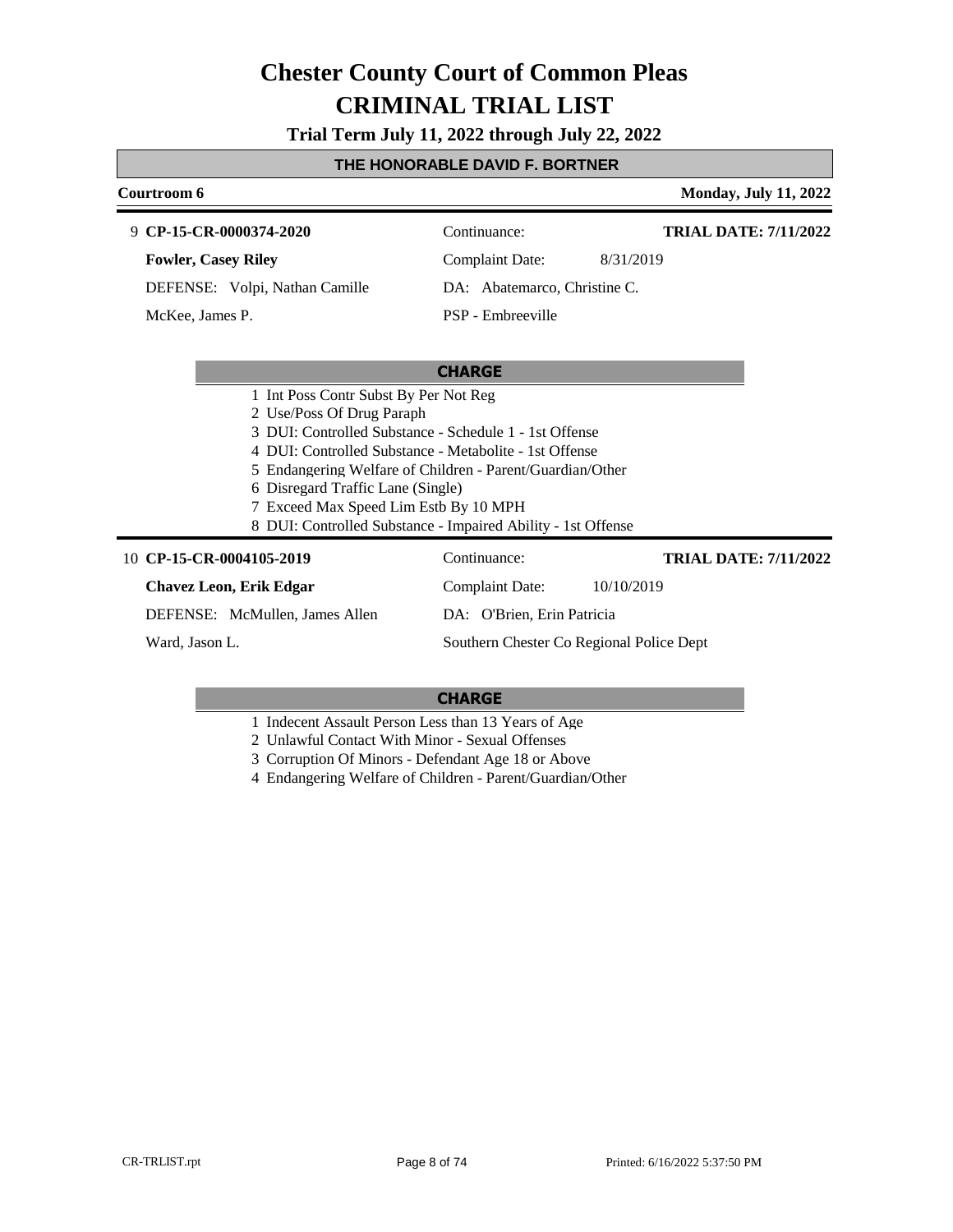**Trial Term July 11, 2022 through July 22, 2022**

# **THE HONORABLE DAVID F. BORTNER**

| Courtroom 6                                                                                                                                                                                                                                                                                                                                                                                                                               |                           | <b>Monday, July 11, 2022</b> |
|-------------------------------------------------------------------------------------------------------------------------------------------------------------------------------------------------------------------------------------------------------------------------------------------------------------------------------------------------------------------------------------------------------------------------------------------|---------------------------|------------------------------|
| 11 CP-15-CR-0000279-2021                                                                                                                                                                                                                                                                                                                                                                                                                  | Continuance:              | <b>TRIAL DATE: 7/11/2022</b> |
| <b>Barnett, Brian Thomas</b>                                                                                                                                                                                                                                                                                                                                                                                                              | <b>Complaint Date:</b>    | 12/14/2020                   |
| DEFENSE: McMullen, James Allen                                                                                                                                                                                                                                                                                                                                                                                                            | DA: Judge, William J. Jr. |                              |
| Schreiber, Jennifer A.                                                                                                                                                                                                                                                                                                                                                                                                                    | Valley Twp Police Dept    |                              |
|                                                                                                                                                                                                                                                                                                                                                                                                                                           |                           |                              |
|                                                                                                                                                                                                                                                                                                                                                                                                                                           | <b>CHARGE</b>             |                              |
| 1 Burglary - Overnight Accommodations; Person Present, Bo<br>2 Def Tres Actual Communication To<br>3 Aggravated Assault - Attempts to cause or causes BI to desi<br>4 Aggravated Assault - Attempts to cause or causes BI to desi<br>5 Flight To Avoid Appreh/Trial/Punish<br>6 Possession Of Weapon<br>7 Possession Of Weapon<br>8 Uses Incapacitation Device<br>9 Resist Arrest/Other Law Enforce<br>10 Resist Arrest/Other Law Enforce |                           |                              |
| 11 CP-15-CR-0001453-2020                                                                                                                                                                                                                                                                                                                                                                                                                  | Continuance:              | <b>TRIAL DATE: 7/11/2022</b> |
| <b>Barnett, Brian Thomas</b>                                                                                                                                                                                                                                                                                                                                                                                                              | <b>Complaint Date:</b>    | 11/8/2019                    |
| DEFENSE: Davis, William Jr.                                                                                                                                                                                                                                                                                                                                                                                                               | DA: Judge, William J. Jr. |                              |
| Enedy, Scott M.                                                                                                                                                                                                                                                                                                                                                                                                                           | PSP - Avondale            |                              |
|                                                                                                                                                                                                                                                                                                                                                                                                                                           |                           |                              |
|                                                                                                                                                                                                                                                                                                                                                                                                                                           | <b>CHARGE</b>             |                              |
| 1 Aggravated Assault - Attempts to cause or causes BI to desi<br>2 Escape<br>3 Simple Assault<br>4 Resist Arrest/Other Law Enforce<br>5 Resist Arrest/Other Law Enforce<br>6 Disorder Conduct Hazardous/Physi Off                                                                                                                                                                                                                         |                           |                              |
| 12 CP-15-CR-0002565-2020                                                                                                                                                                                                                                                                                                                                                                                                                  | Continuance:              | <b>TRIAL DATE: 7/11/2022</b> |
| Spina, Mark Rudolph II                                                                                                                                                                                                                                                                                                                                                                                                                    | Complaint Date:           | 12/9/2019                    |

DEFENSE: McMullen, James Allen

Trautmann, Paul A.

DA: O'Brien, Erin Patricia

Downingtown Boro Police Dept

- 1 Simple Assault
- 2 Endangering Welfare of Children Parent/Guardian/Other
- 3 Aggravated Assault Victim Less Than 6 and Defendant 18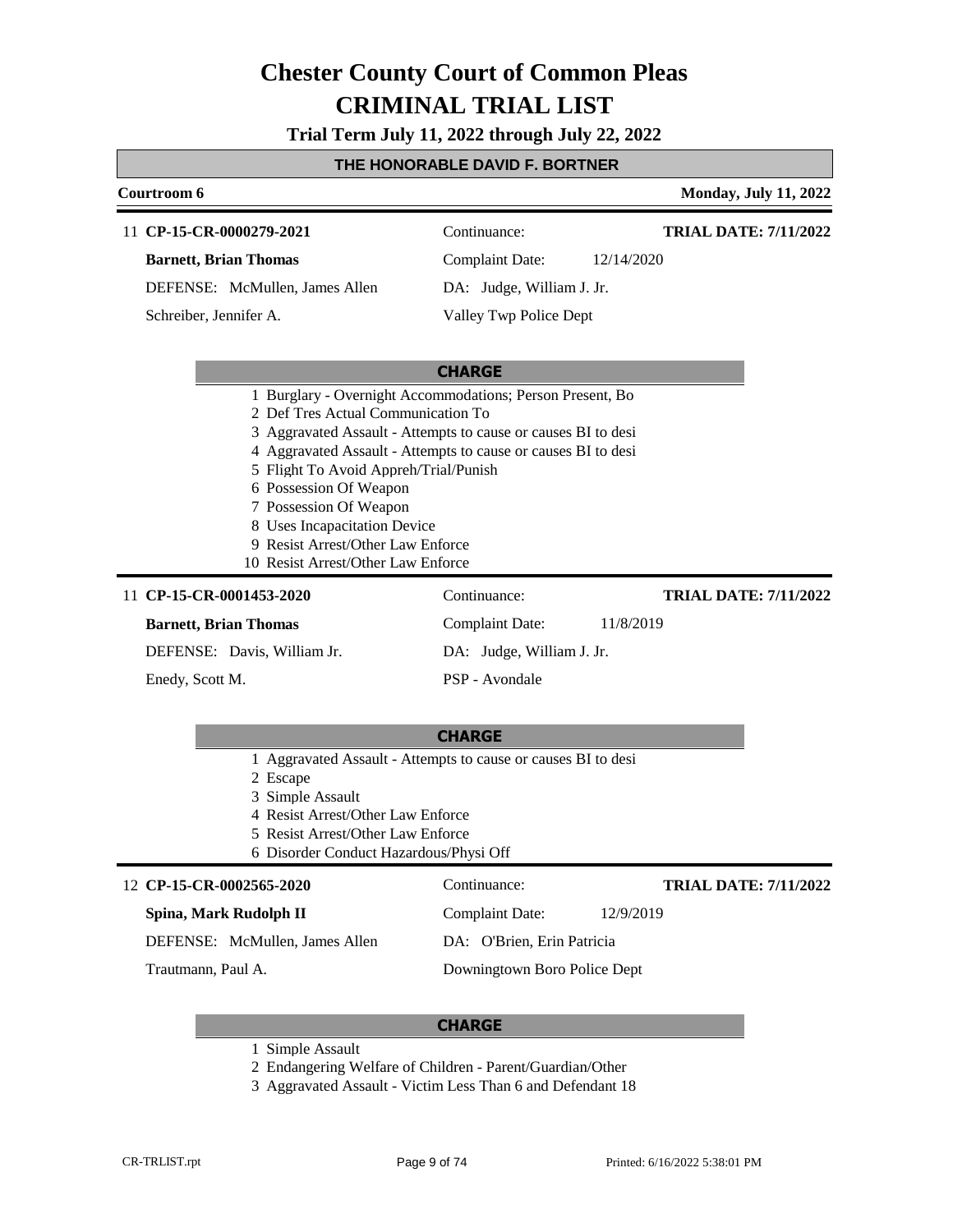**Trial Term July 11, 2022 through July 22, 2022**

## **THE HONORABLE DAVID F. BORTNER**

| Courtroom 6              |                                                                                                                                                              | <b>Monday, July 11, 2022</b> |  |
|--------------------------|--------------------------------------------------------------------------------------------------------------------------------------------------------------|------------------------------|--|
| 13 CP-15-CR-0000216-2022 | Continuance:                                                                                                                                                 | <b>TRIAL DATE: 7/11/2022</b> |  |
| Dash, Jonathan Seth      | <b>Complaint Date:</b>                                                                                                                                       | 5/19/2020                    |  |
| <b>DEFENSE:</b>          | DA: Chaverri, Judy Gabrielle                                                                                                                                 |                              |  |
| Neifield, Brent          | PSP - Avondale                                                                                                                                               |                              |  |
|                          | <b>CHARGE</b><br>1 Harassment - Comm. Repeatedly in Another Manner<br>2 Harassment - Course of Conduct W/No Legitimate Purpose                               |                              |  |
| 13 CP-15-CR-0000217-2022 | Continuance:                                                                                                                                                 | <b>TRIAL DATE: 7/11/2022</b> |  |
| Dash, Jonathan Seth      | <b>Complaint Date:</b>                                                                                                                                       | 5/2/2020                     |  |
| <b>DEFENSE:</b>          |                                                                                                                                                              | DA: Chaverri, Judy Gabrielle |  |
| Neifield, Brent          | PSP - Avondale                                                                                                                                               |                              |  |
|                          | <b>CHARGE</b>                                                                                                                                                |                              |  |
|                          | 1 Stalking - Repeatedly Comm. To Cause Fear<br>2 Harassment - Comm. Repeatedly in Another Manner<br>3 Harassment - Course of Conduct W/No Legitimate Purpose |                              |  |
| 13 CP-15-CR-0000218-2022 | Continuance:                                                                                                                                                 | <b>TRIAL DATE: 7/11/2022</b> |  |
| Dash, Jonathan Seth      | <b>Complaint Date:</b>                                                                                                                                       | 12/31/2019                   |  |
| <b>DEFENSE:</b>          | DA: Chaverri, Judy Gabrielle                                                                                                                                 |                              |  |
| Neifield, Brent          | PSP - Avondale                                                                                                                                               |                              |  |
|                          |                                                                                                                                                              |                              |  |

# **CHARGE**

1 Harassment - Comm. Repeatedly in Another Manner

2 Harassment - Course of Conduct W/No Legitimate Purpose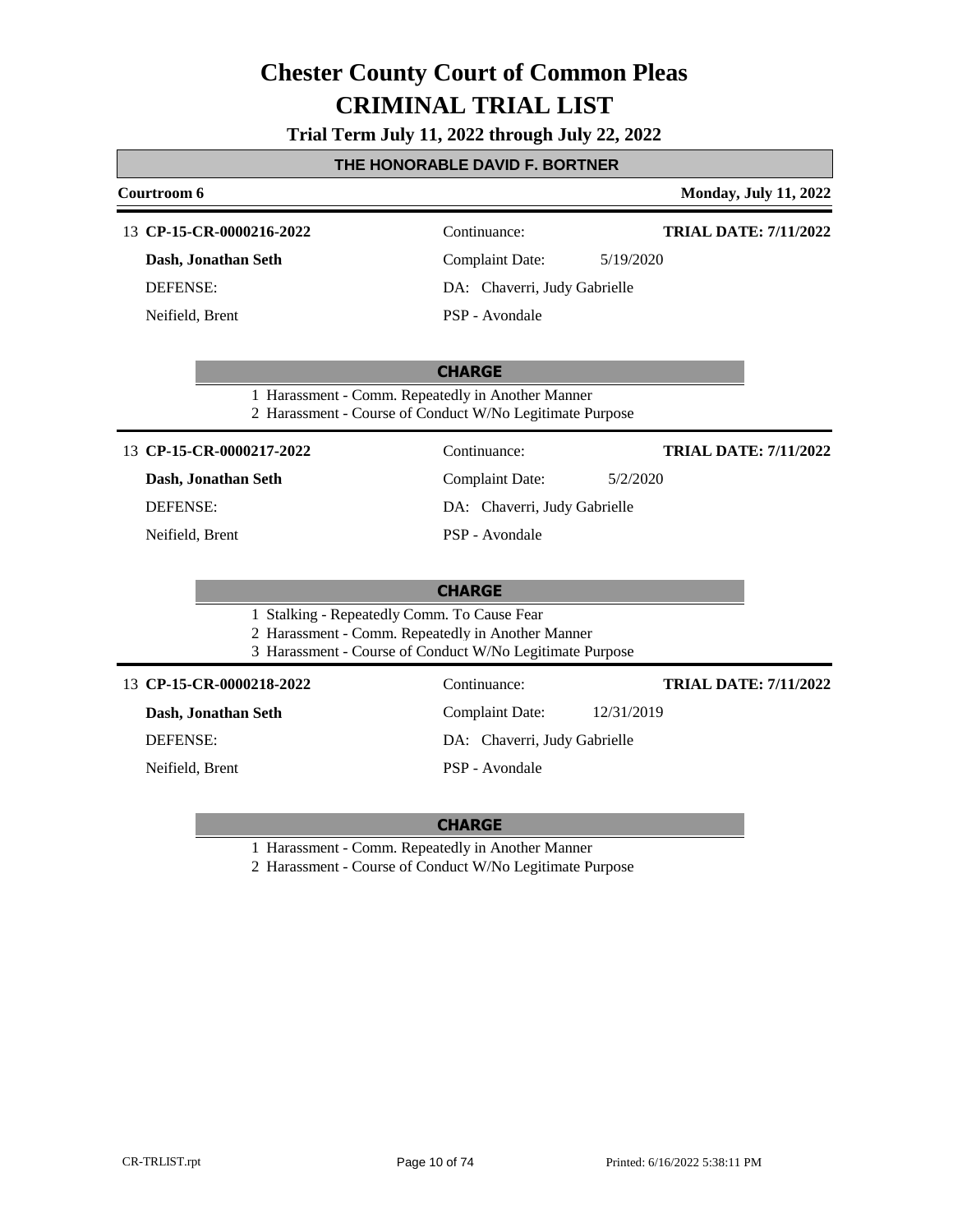**Trial Term July 11, 2022 through July 22, 2022**

### **THE HONORABLE DAVID F. BORTNER**

| Courtroom 6                                                                                                                                                                                                                                    |                                                                                                                                                                                              | <b>Monday, July 11, 2022</b> |
|------------------------------------------------------------------------------------------------------------------------------------------------------------------------------------------------------------------------------------------------|----------------------------------------------------------------------------------------------------------------------------------------------------------------------------------------------|------------------------------|
| 14 CP-15-CR-0000805-2020                                                                                                                                                                                                                       | Continuance:                                                                                                                                                                                 | <b>TRIAL DATE: 7/11/2022</b> |
| <b>Mues, Sean Thomas</b>                                                                                                                                                                                                                       | <b>Complaint Date:</b>                                                                                                                                                                       | 1/14/2020                    |
| DEFENSE: Hyde, Ryan L.                                                                                                                                                                                                                         | DA: Macaulay, Kaitlyn Ruth                                                                                                                                                                   |                              |
| Gravina, Christopher W.                                                                                                                                                                                                                        | Kennett Square Police Dept                                                                                                                                                                   |                              |
|                                                                                                                                                                                                                                                |                                                                                                                                                                                              |                              |
|                                                                                                                                                                                                                                                | <b>CHARGE</b>                                                                                                                                                                                |                              |
| 5 Int Poss Contr Subst By Per Not Reg<br>6 Int Poss Contr Subst By Per Not Reg<br>7 Use/Poss Of Drug Paraph<br>8 Recklessly Endangering Another Person<br>9 Recklessly Endangering Another Person<br>10 Criminal Use Of Communication Facility | 2 Manufacture, Delivery, or Possession With Intent to Manufa<br>3 Manufacture, Delivery, or Possession With Intent to Manufa<br>4 Manufacture, Delivery, or Possession With Intent to Manufa |                              |
| 15 CP-15-CR-0002160-2020                                                                                                                                                                                                                       | Continuance:                                                                                                                                                                                 | <b>TRIAL DATE: 7/11/2022</b> |
| <b>Keskes, Sophien</b>                                                                                                                                                                                                                         | <b>Complaint Date:</b>                                                                                                                                                                       | 1/14/2020                    |
| DEFENSE: Van Der Veen, Michael T.                                                                                                                                                                                                              | DA: Acito, Jessica                                                                                                                                                                           |                              |
| Michinock, Shawn S.                                                                                                                                                                                                                            | E Vincent Twp Police Dept                                                                                                                                                                    |                              |
|                                                                                                                                                                                                                                                |                                                                                                                                                                                              |                              |
|                                                                                                                                                                                                                                                | <b>CHARGE</b>                                                                                                                                                                                |                              |
| 1 Indec Asslt-W/O Cons Of Other                                                                                                                                                                                                                | 2 Harassment - Subject Other to Physical Contact                                                                                                                                             |                              |
| 16 CP-15-CR-0000167-2021                                                                                                                                                                                                                       | Continuance:                                                                                                                                                                                 | <b>TRIAL DATE: 7/11/2022</b> |
| Love, Bryan Richard                                                                                                                                                                                                                            | <b>Complaint Date:</b>                                                                                                                                                                       | 12/3/2020                    |
| DEFENSE:                                                                                                                                                                                                                                       | DA: Judge, William J. Jr.                                                                                                                                                                    |                              |
| Odonnell, John C.                                                                                                                                                                                                                              | <b>Chester County County Detective</b>                                                                                                                                                       |                              |

### **CHARGE**

1 Intim Witness/Victim False/Misleading Testimony

2 Intimidate Witness/Victim - Withhold Testimony

- 3 Intim Wit/Vic ABS Fr Lgl Pro
- 4 Intim Wit/Vic ABS Fr Lgl Pro
- 5 Intim Wit/Vic ABS Fr Lgl Pro
- 6 Intim Wit/Vic ABS Fr Lgl Pro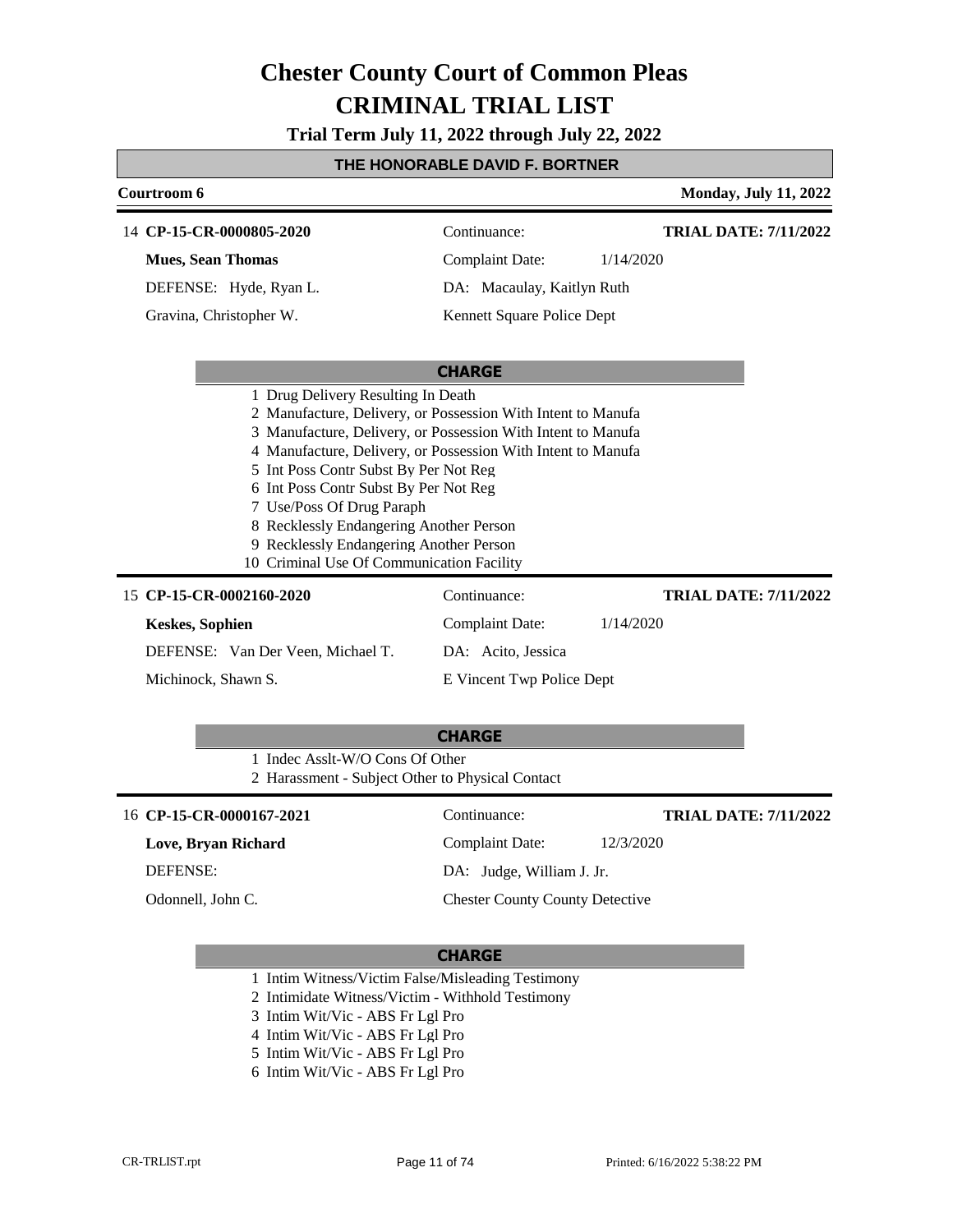**Trial Term July 11, 2022 through July 22, 2022**

|                                                                                                                                                                                                                  | THE HONORABLE DAVID F. BORTNER                                                                                        |                              |
|------------------------------------------------------------------------------------------------------------------------------------------------------------------------------------------------------------------|-----------------------------------------------------------------------------------------------------------------------|------------------------------|
| Courtroom 6                                                                                                                                                                                                      |                                                                                                                       | <b>Monday, July 11, 2022</b> |
| 16 CP-15-CR-0003430-2020                                                                                                                                                                                         | Continuance:                                                                                                          | <b>TRIAL DATE: 7/11/2022</b> |
| Love, Bryan Richard                                                                                                                                                                                              | <b>Complaint Date:</b>                                                                                                | 5/26/2020                    |
| <b>DEFENSE:</b>                                                                                                                                                                                                  | DA: Judge, William J. Jr.                                                                                             |                              |
| Diefenderfer, Aaron C.                                                                                                                                                                                           | W Chester Boro Police Dept                                                                                            |                              |
|                                                                                                                                                                                                                  | <b>CHARGE</b>                                                                                                         |                              |
| 3 Recklessly Endangering Another Person<br>4 Simple Assault<br>5 Terroristic Threats W/ Int To Terrorize Another                                                                                                 | 1 Aggravated Assault - Attempts to cause SBI or causes injur<br>2 Strangulation - Applying Pressure to Throat or Neck |                              |
| 16 CP-15-CR-0001165-2020                                                                                                                                                                                         | Continuance:                                                                                                          | <b>TRIAL DATE: 7/11/2022</b> |
| Love, Bryan R.                                                                                                                                                                                                   | <b>Complaint Date:</b>                                                                                                | 1/15/2020                    |
| <b>DEFENSE:</b>                                                                                                                                                                                                  | DA: Judge, William J. Jr.                                                                                             |                              |
| Cummins, Christian G.                                                                                                                                                                                            | Downingtown Boro Police Dept                                                                                          |                              |
|                                                                                                                                                                                                                  | <b>CHARGE</b>                                                                                                         |                              |
| 1 Terroristic Threats W/ Int To Terrorize Another<br>2 Terroristic Threats W/ Int To Terrorize Another<br>3 Terroristic Threats W/ Int To Terrorize Another<br>4 Terroristic Threats W/ Int To Terrorize Another | 5 Harassment - Course of Conduct W/No Legitimate Purpose<br>6 Harassment - Comm. Lewd, Threatening, Etc. Language     |                              |
| 17 CP-15-CR-0003356-2020                                                                                                                                                                                         | Continuance:                                                                                                          | <b>TRIAL DATE: 7/11/2022</b> |
| Frazier, Brandon Jahlil                                                                                                                                                                                          | <b>Complaint Date:</b>                                                                                                | 2/10/2020                    |
| DEFENSE:                                                                                                                                                                                                         | DA: Chaverri, Judy Gabrielle                                                                                          |                              |
| Lafratte, Elijah J.                                                                                                                                                                                              | PSP - Embreeville                                                                                                     |                              |
| 1 Marijuana-Small Amt Personal Use<br>2 DUI: Gen Imp/Inc of Driving Safely - 1st Off                                                                                                                             | <b>CHARGE</b>                                                                                                         |                              |

3 DUI: Controlled Substance - Metabolite - 1st Offense

4 DUI: Controlled Substance - Impaired Ability - 1st Offense

5 DUI: Controlled Substance - Combination Alcohol/Drugs -

- 6 DUI: Minor 1st Offense
- 7 Driving W/O A License
- 8 No Rear Lights
- 9 Disorder Conduct Hazardous/Physi Off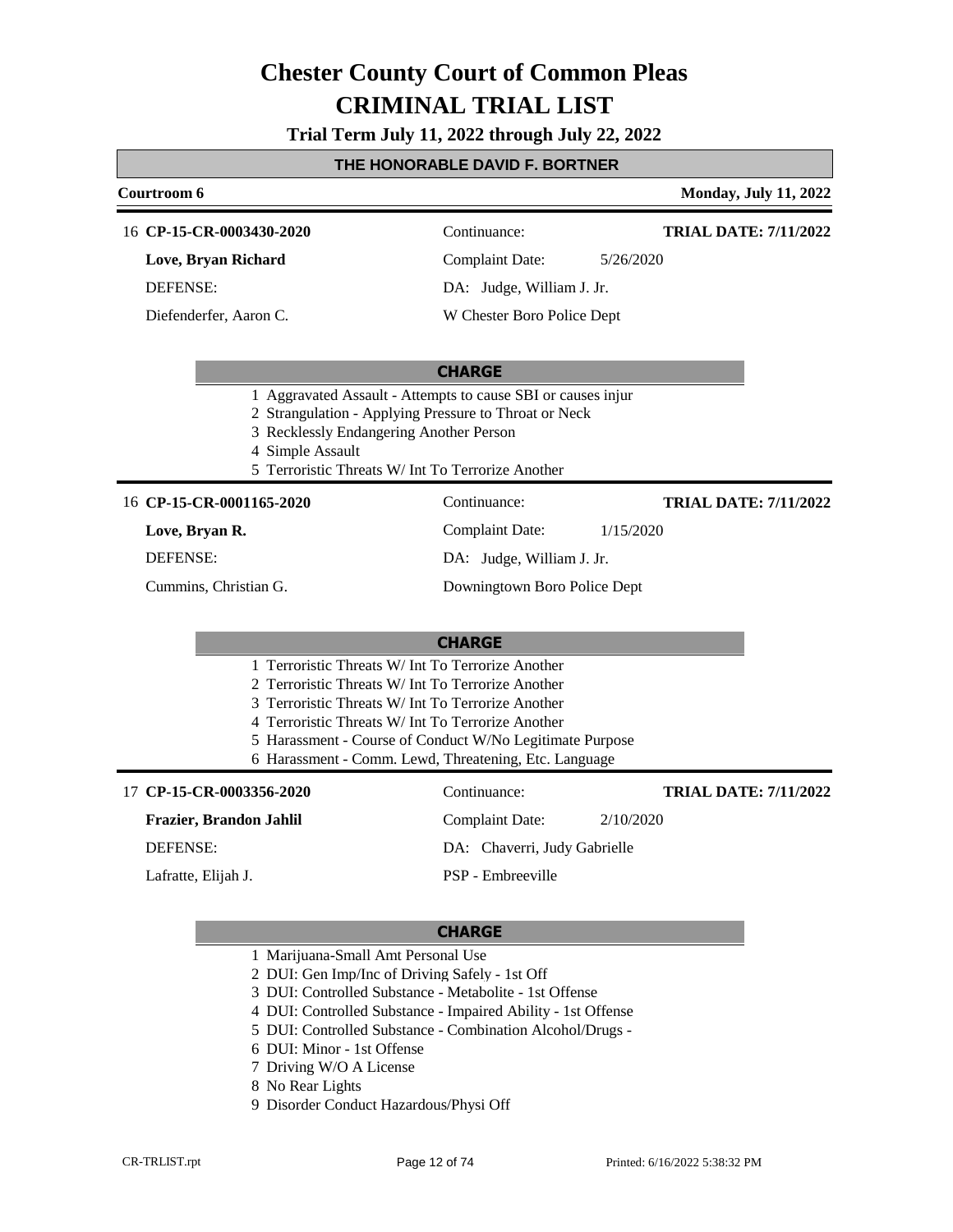# **Trial Term July 11, 2022 through July 22, 2022**

## **THE HONORABLE DAVID F. BORTNER**

| Courtroom 6                                                                                                                                                                                                                 |                             | <b>Monday, July 11, 2022</b> |
|-----------------------------------------------------------------------------------------------------------------------------------------------------------------------------------------------------------------------------|-----------------------------|------------------------------|
| 18 CP-15-CR-0000815-2020                                                                                                                                                                                                    | Continuance:                | <b>TRIAL DATE: 7/11/2022</b> |
| <b>Thomas, Michael John</b>                                                                                                                                                                                                 | <b>Complaint Date:</b>      | 2/26/2020                    |
| DEFENSE: McMullen, James Allen                                                                                                                                                                                              | DA: Lewis, Kathleen D.      |                              |
| Marra, David M.                                                                                                                                                                                                             | E Whiteland Twp Police Dept |                              |
|                                                                                                                                                                                                                             | <b>CHARGE</b>               |                              |
| 1 Possession Of Firearm Prohibited<br>2 Int Poss Contr Subst By Per Not Reg<br>3 Use/Poss Of Drug Paraph<br>4 Disorder Conduct Hazardous/Physi Off                                                                          |                             |                              |
| 19 CP-15-CR-0001242-2022                                                                                                                                                                                                    | Continuance:                | <b>TRIAL DATE: 7/11/2022</b> |
| Whitt, Keenan Alexander Jr.                                                                                                                                                                                                 | <b>Complaint Date:</b>      | 2/28/2020                    |
| DEFENSE: McMullen, James Allen                                                                                                                                                                                              | DA: Judge, William J. Jr.   |                              |
| Gehman, Kasey L.                                                                                                                                                                                                            | PSP - Embreeville           |                              |
|                                                                                                                                                                                                                             | <b>CHARGE</b>               |                              |
| 1 Marijuana-Small Amt Personal Use<br>2 DUI: Controlled Substance - Impaired Ability - 1st Offense<br>3 Veh Reg Suspended<br>4 Driv While Oper Priv Susp Or Revoked<br>5 Careless Driving<br>6 Operat Veh W/O Valid Inspect |                             |                              |
| 20 CP-15-CR-0002031-2020                                                                                                                                                                                                    | Continuance:                | <b>TRIAL DATE: 7/11/2022</b> |
| Perkins, Joseph Daniel Jr.                                                                                                                                                                                                  | <b>Complaint Date:</b>      | 7/15/2020                    |
| DEFENSE: Silow, Alexander Louis                                                                                                                                                                                             | DA: Amoroso, Alyssa Marie   |                              |
| Price, Amanda B.                                                                                                                                                                                                            | PSP - Avondale              |                              |

- 1 Criminal Attempt Criminal Homicide
- 2 Aggravated Assault Attempts to cause SBI or causes injur
- 3 Burglary Overnight Accommodations; Person Present, Bo
- 4 Conspiracy Robbery-Inflict Serious Bodily Injury
- 5 Robbery-Inflict Serious Bodily Injury
- 6 Conspiracy Robbery-Threat Immed Ser Injury
- 7 Robbery-Threat Immed Ser Injury
- 8 Conspiracy Robbery-Commit Threat 1st/2nd Deg Fel
- 9 Robbery-Commit Threat 1st/2nd Deg Fel
- 10 Possession Of Firearm Prohibited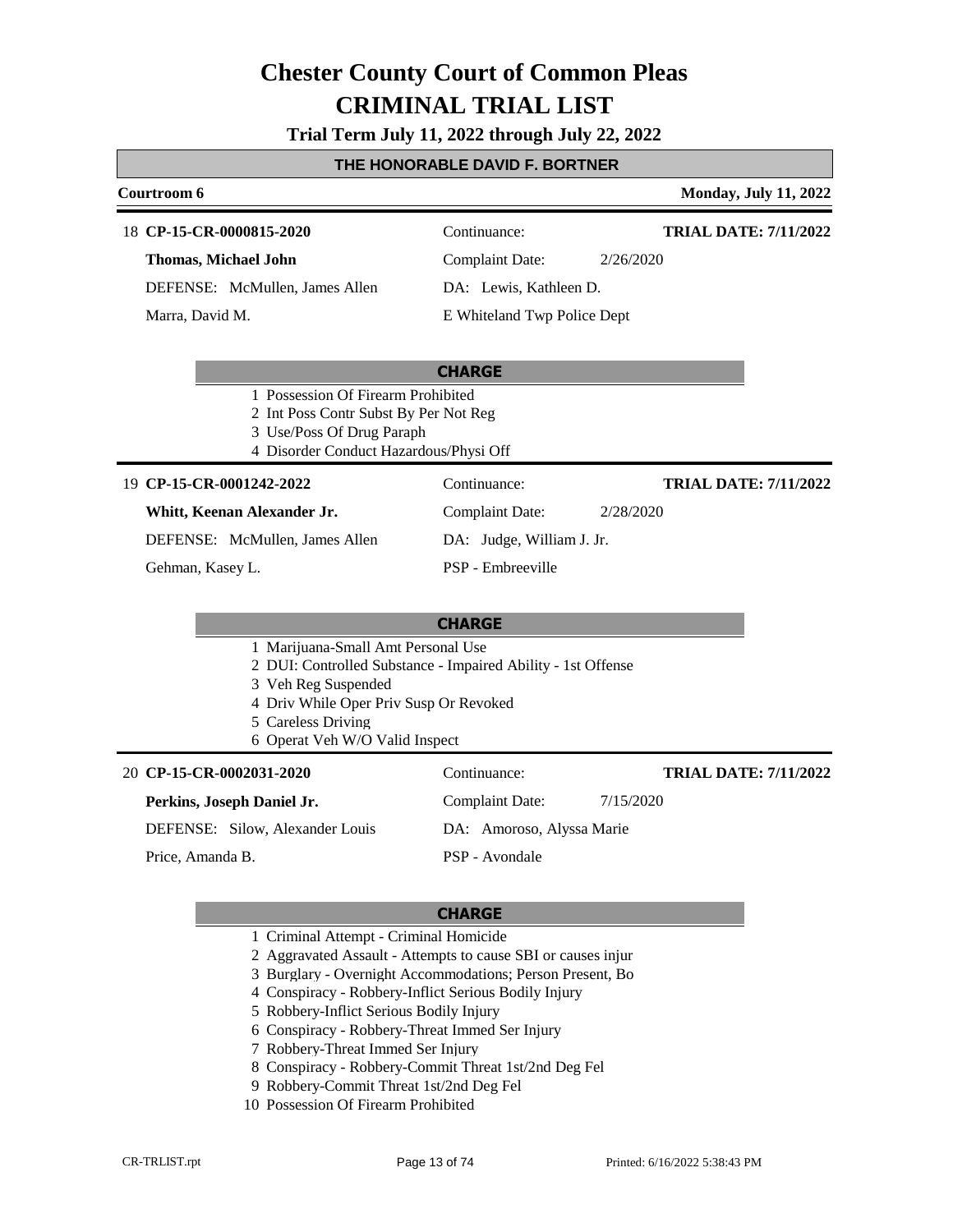**Trial Term July 11, 2022 through July 22, 2022**

### **THE HONORABLE DAVID F. BORTNER**

| Courtroom 6                                                   |                           |           | <b>Monday, July 11, 2022</b> |
|---------------------------------------------------------------|---------------------------|-----------|------------------------------|
| 20 CP-15-CR-0001984-2020                                      | Continuance:              |           | <b>TRIAL DATE: 7/11/2022</b> |
| Parker, Robert Rahim                                          | <b>Complaint Date:</b>    | 7/15/2020 |                              |
| DEFENSE: Lora, Christine Pierce                               | DA: Amoroso, Alyssa Marie |           |                              |
| Price, Amanda B.                                              | PSP - Avondale            |           |                              |
|                                                               |                           |           |                              |
|                                                               | <b>CHARGE</b>             |           |                              |
| 1 Criminal Attempt - Criminal Homicide                        |                           |           |                              |
| 2 Aggravated Assault - Attempts to cause SBI or causes injure |                           |           |                              |
| 3 Burglary - Overnight Accommodations; Person Present, Bo     |                           |           |                              |
| 4 Conspiracy - Robbery-Inflict Serious Bodily Injury          |                           |           |                              |
| 5 Robbery-Inflict Serious Bodily Injury                       |                           |           |                              |
| 6 Conspiracy - Robbery-Threat Immed Ser Injury                |                           |           |                              |
| 7 Robbery-Threat Immed Ser Injury                             |                           |           |                              |
| 8 Conspiracy - Robbery-Commit Threat 1st/2nd Deg Fel          |                           |           |                              |
| 9 Robbery-Commit Threat 1st/2nd Deg Fel                       |                           |           |                              |
| 10 Aggravated Assault - Attempts to cause or causes BI with d |                           |           |                              |
| 20 CP-15-CR-0001507-2020                                      | Continuance:              |           | <b>TRIAL DATE: 7/11/2022</b> |
| Harrison, Zachary Christian                                   | <b>Complaint Date:</b>    | 4/5/2020  |                              |

DEFENSE: Frederick, Anna Catherine Cloug DA: Amoroso, Alyssa Marie

Price, Amanda B.

PSP - Avondale

- 1 Criminal Attempt Criminal Homicide
- 2 Conspiracy Criminal Homicide
- 3 Aggravated Assault Attempts to cause SBI or causes injur
- 4 Conspiracy Aggravated Assault Attempts to cause SBI or
- 5 Aggravated Assault Attempts to cause or causes BI with d
- 6 Conspiracy Aggravated Assault Attempts to cause or cau
- 7 Robbery-Inflict Serious Bodily Injury
- 8 Conspiracy Robbery-Inflict Serious Bodily Injury
- 9 Robbery-Threat Immed Ser Injury
- 10 Conspiracy Robbery-Threat Immed Ser Injury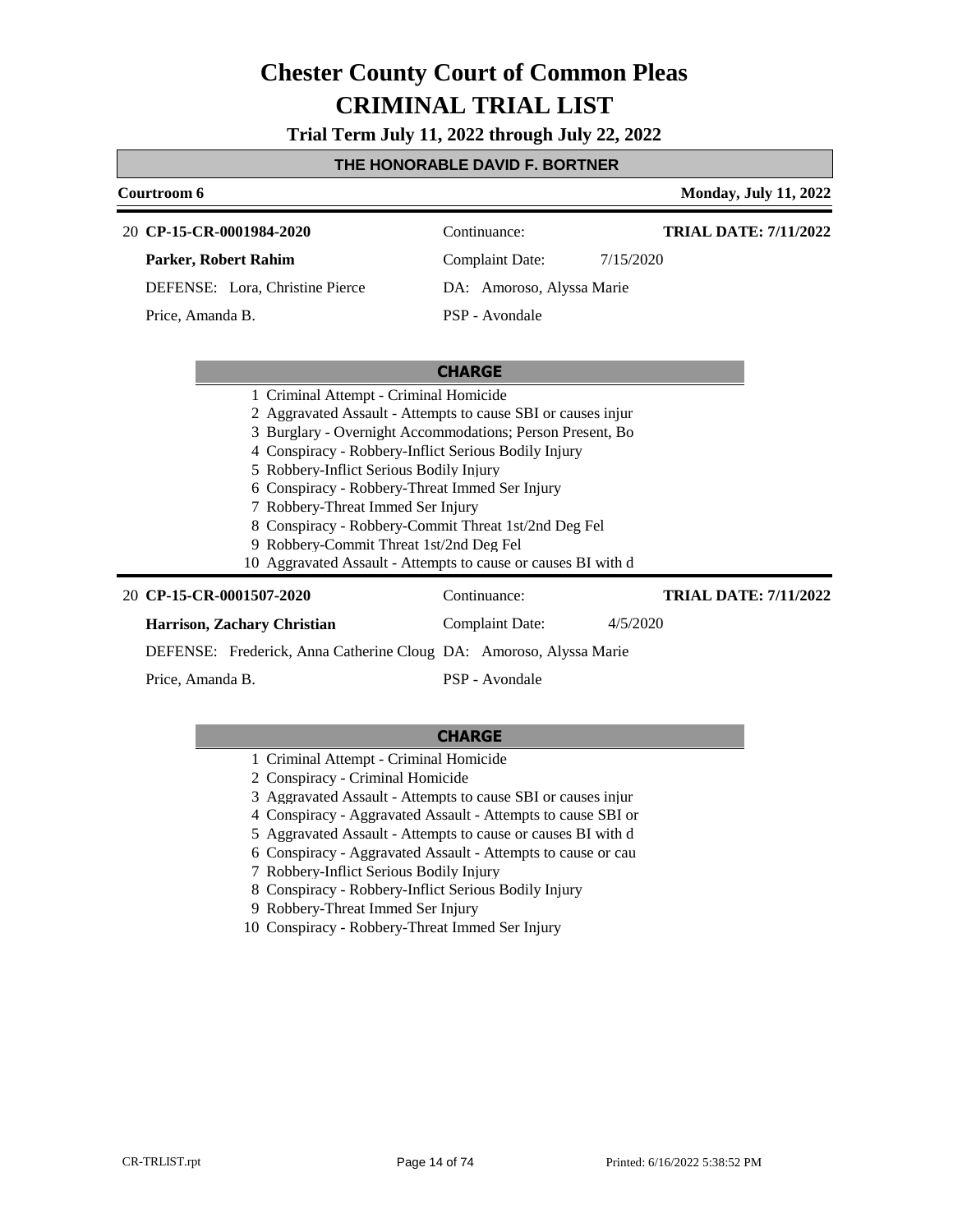**Trial Term July 11, 2022 through July 22, 2022**

### **THE HONORABLE DAVID F. BORTNER**

#### **Courtroom 6 Monday, July 11, 2022 CP-15-CR-0001529-2020** 21 Continuance: **Wilson, Alexis L.** DEFENSE: McMullen, James Allen Complaint Date: 4/13/2020 DA: Frei, Michelle Elizabeth Downingtown Boro Police Dept **TRIAL DATE: 7/11/2022** Burkhart, Geoffrey T.

#### **CHARGE**

- 1 Murder Of The First Degree
- 2 Aggravated Assault Attempts to cause SBI or causes injur
- 3 Aggravated Assault Attempts to cause or causes BI with d
- 4 Recklessly Endangering Another Person
- 5 Poss Instrument Of Crime W/Int
- 6 Simple Assault

#### **CP-15-CR-0002382-2020** 22 Continuance:

#### **Milbourne, Brett Lawrence**

DEFENSE: McCarthy, Brian Lee

Urbany, Christopher A.

DA: Chaverri, Judy Gabrielle Birmingham Twp Police Dept

Complaint Date: 5/1/2020

#### **CHARGE**

- 1 Aggravated Assault Attempts to cause or causes BI with d
- 2 Recklessly Endangering Another Person
- 3 Simple Assault
- 4 Harassment Subject Other to Physical Contact
- 5 Unauth Use Motor/Other Vehicles
- 6 Terroristic Threats W/ Int To Terrorize Another
- 7 Disorderly Conduct Engage In Fighting
- 8 Driv While Oper Priv Susp Or Revoked
- 9 Strangulation Applying Pressure to Throat or Neck
- 10 Receiving Stolen Property

**TRIAL DATE: 7/11/2022**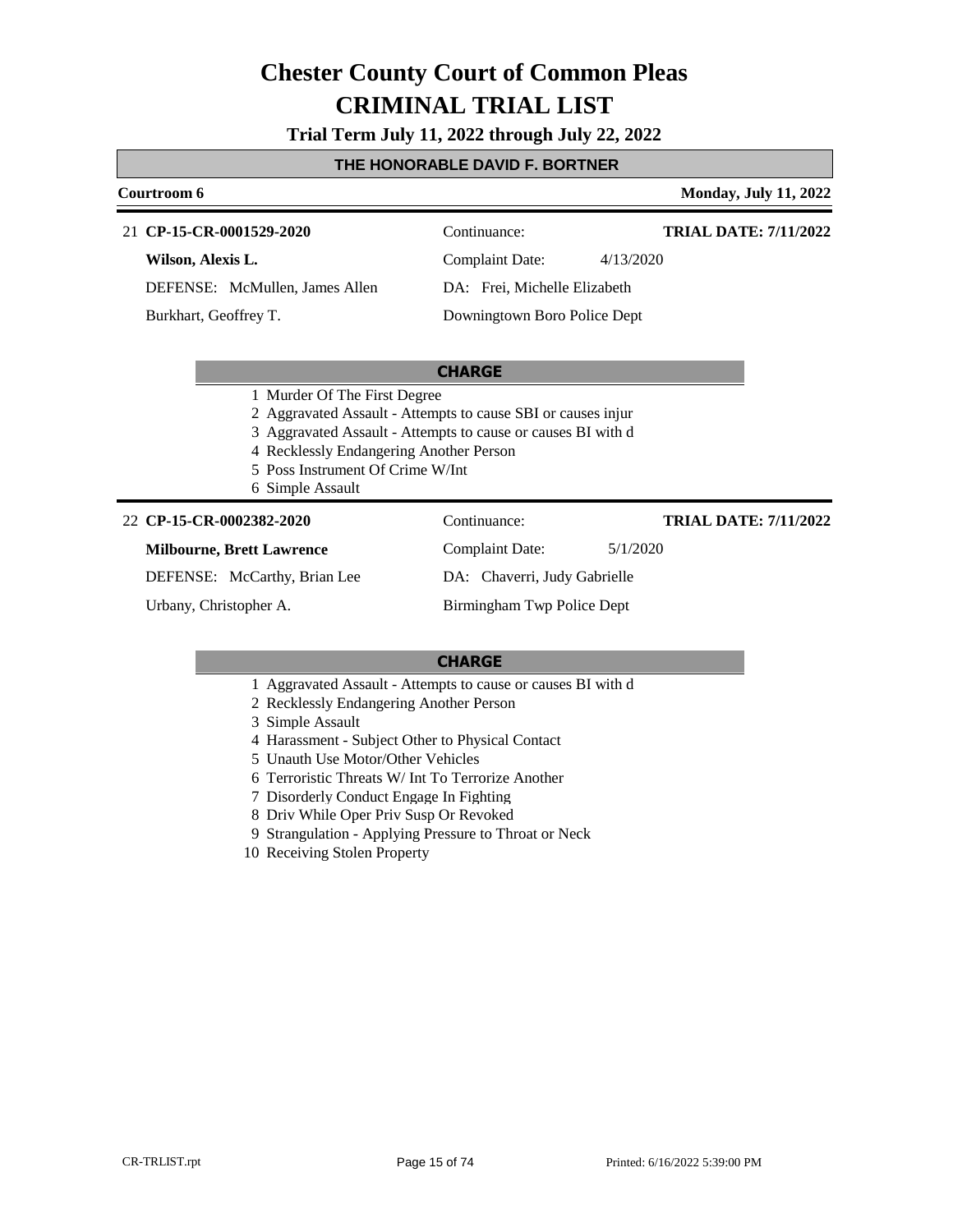**Trial Term July 11, 2022 through July 22, 2022**

### **THE HONORABLE DAVID F. BORTNER**

| Courtroom 6                                                                                                                                                                                                                                                                                                                                       |                                                                                                                       | <b>Monday, July 11, 2022</b> |
|---------------------------------------------------------------------------------------------------------------------------------------------------------------------------------------------------------------------------------------------------------------------------------------------------------------------------------------------------|-----------------------------------------------------------------------------------------------------------------------|------------------------------|
| 23 CP-15-CR-0002922-2021                                                                                                                                                                                                                                                                                                                          | Continuance:                                                                                                          | <b>TRIAL DATE: 7/11/2022</b> |
| Pryce, Josuf Michael                                                                                                                                                                                                                                                                                                                              | <b>Complaint Date:</b>                                                                                                | 8/17/2021                    |
| DEFENSE: Frederick, Anna Catherine Cloug DA: Judge, William J. Jr.                                                                                                                                                                                                                                                                                |                                                                                                                       |                              |
| Diefenderfer, Aaron C.                                                                                                                                                                                                                                                                                                                            | W Chester Boro Police Dept                                                                                            |                              |
|                                                                                                                                                                                                                                                                                                                                                   |                                                                                                                       |                              |
|                                                                                                                                                                                                                                                                                                                                                   | <b>CHARGE</b>                                                                                                         |                              |
| 2 Crim Tres-Break Into Structure<br>3 Criminal Mischief - Damage Property<br>4 Theft By Unlaw Taking-Movable Prop<br>5 Receiving Stolen Property<br>6 Poss Instrument Of Crime W/Int<br>8 Conspiracy - Crim Tres-Break Into Structure<br>9 Conspiracy - Criminal Mischief - Damage Property<br>10 Conspiracy - Theft By Unlaw Taking-Movable Prop | 1 Burglary - Not Adapted for Overnight Accommodation, No<br>7 Conspiracy - Burglary - Not Adapted for Overnight Accom |                              |
| 23 CP-15-CR-0002529-2021                                                                                                                                                                                                                                                                                                                          | Continuance:                                                                                                          | <b>TRIAL DATE: 7/11/2022</b> |
| <b>Price, Anthony</b>                                                                                                                                                                                                                                                                                                                             | <b>Complaint Date:</b>                                                                                                | 5/28/2020                    |
| DEFENSE: Frederick, Anna Catherine Cloug DA: Chaverri, Judy Gabrielle                                                                                                                                                                                                                                                                             |                                                                                                                       |                              |
| March Stuart, Alicyn M.                                                                                                                                                                                                                                                                                                                           | PSP - Avondale                                                                                                        |                              |

- 1 Receiving Stolen Property
- 2 Retail Theft-Take Mdse
- 3 Posses Access Device Knowing Counterfeit, Altered
- 4 Criminal Mischief Damage Property
- 5 Conspiracy Posses Access Device Knowing Counterfeit, A
- 6 Conspiracy Retail Theft-Take Mdse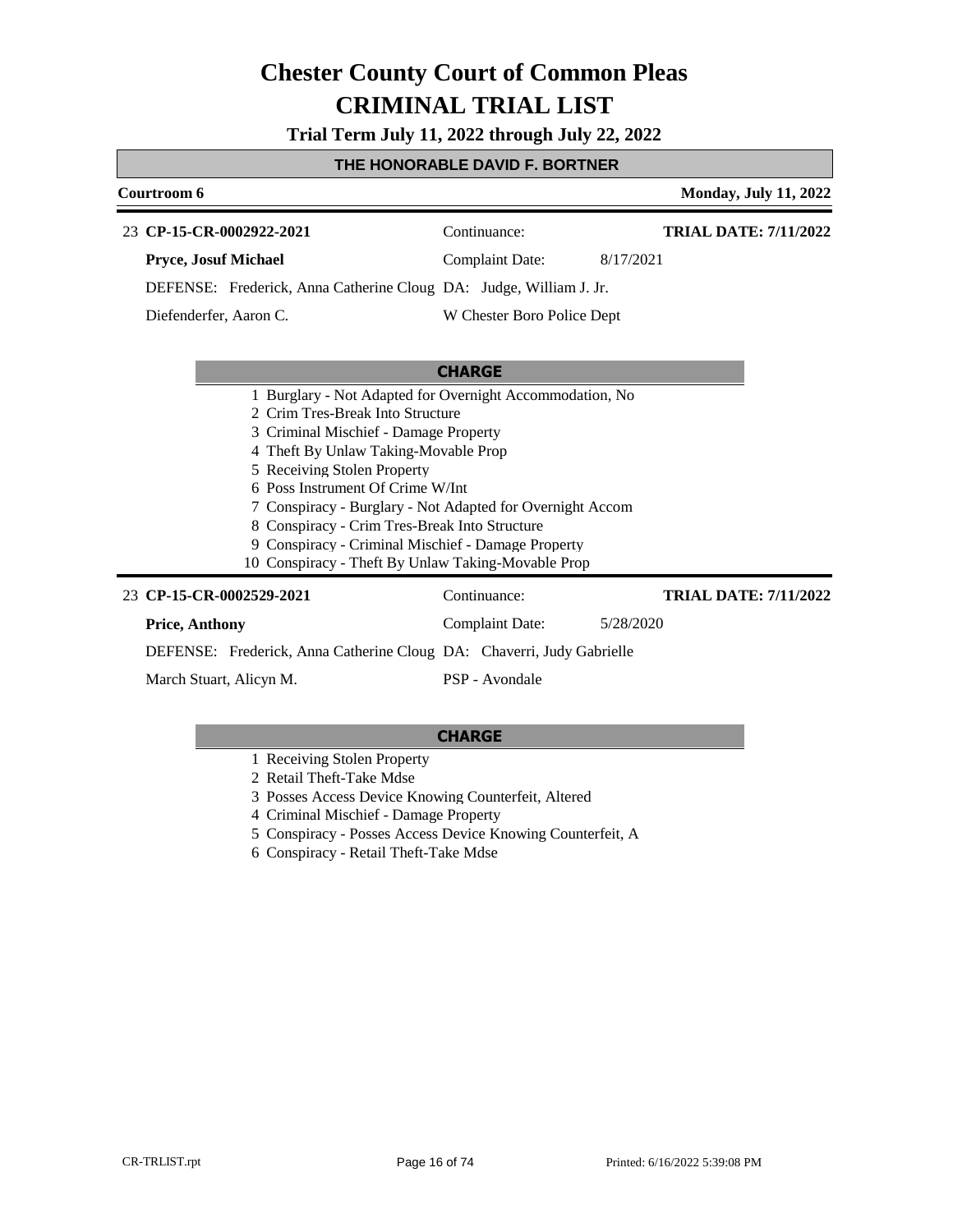**Trial Term July 11, 2022 through July 22, 2022**

## **THE HONORABLE DAVID F. BORTNER**

| Courtroom 6                        | <b>Monday, July 11, 2022</b>                 |
|------------------------------------|----------------------------------------------|
| 24 CP-15-CR-0002711-2020           | <b>TRIAL DATE: 7/11/2022</b><br>Continuance: |
| Palmer, Jeffrey L.                 | <b>Complaint Date:</b><br>6/10/2020          |
| DEFENSE: Green, Joseph Patrick Jr. | DA: Abatemarco, Christine C.                 |
| Trautmann, Paul A.                 | Downingtown Boro Police Dept                 |
|                                    | <b>CHARGE</b>                                |
| 1 Child Pornography                |                                              |
| 2 Child Pornography                |                                              |
| 3 Child Pornography                |                                              |
| 4 Child Pornography                |                                              |
| 5 Child Pornography                |                                              |
| 6 Child Pornography                |                                              |
| Child Pornography                  |                                              |
| 8 Child Pornography                |                                              |
| Child Pornography<br>9             |                                              |
| 10 Child Pornography               |                                              |
| 25 CP-15-CR-0001955-2020           | Continuance:<br><b>TRIAL DATE: 7/11/2022</b> |
| <b>Rowland, David Cameron</b>      | <b>Complaint Date:</b><br>6/13/2020          |
| DEFENSE: McCarthy, Brian Lee       | DA: Yarnall, Daniel                          |
| Ortiz, Alejandro                   | Coatesville City Police Dept                 |

#### **CHARGE**

### 1 Robbery-Threat Immed Ser Injury

- 2 Robbery-Inflict Threat Imm Bod Inj
- 3 Robbery-Take Property Fr Other/Force
- 4 Firearms Not To Be Carried W/O License
- 5 Theft By Unlaw Taking-Movable Prop
- 6 Receiving Stolen Property
- 7 Terroristic Threats W/ Int To Terrorize Another
- 8 Possession Of Weapon
- 9 Simple Assault
- 10 Recklessly Endangering Another Person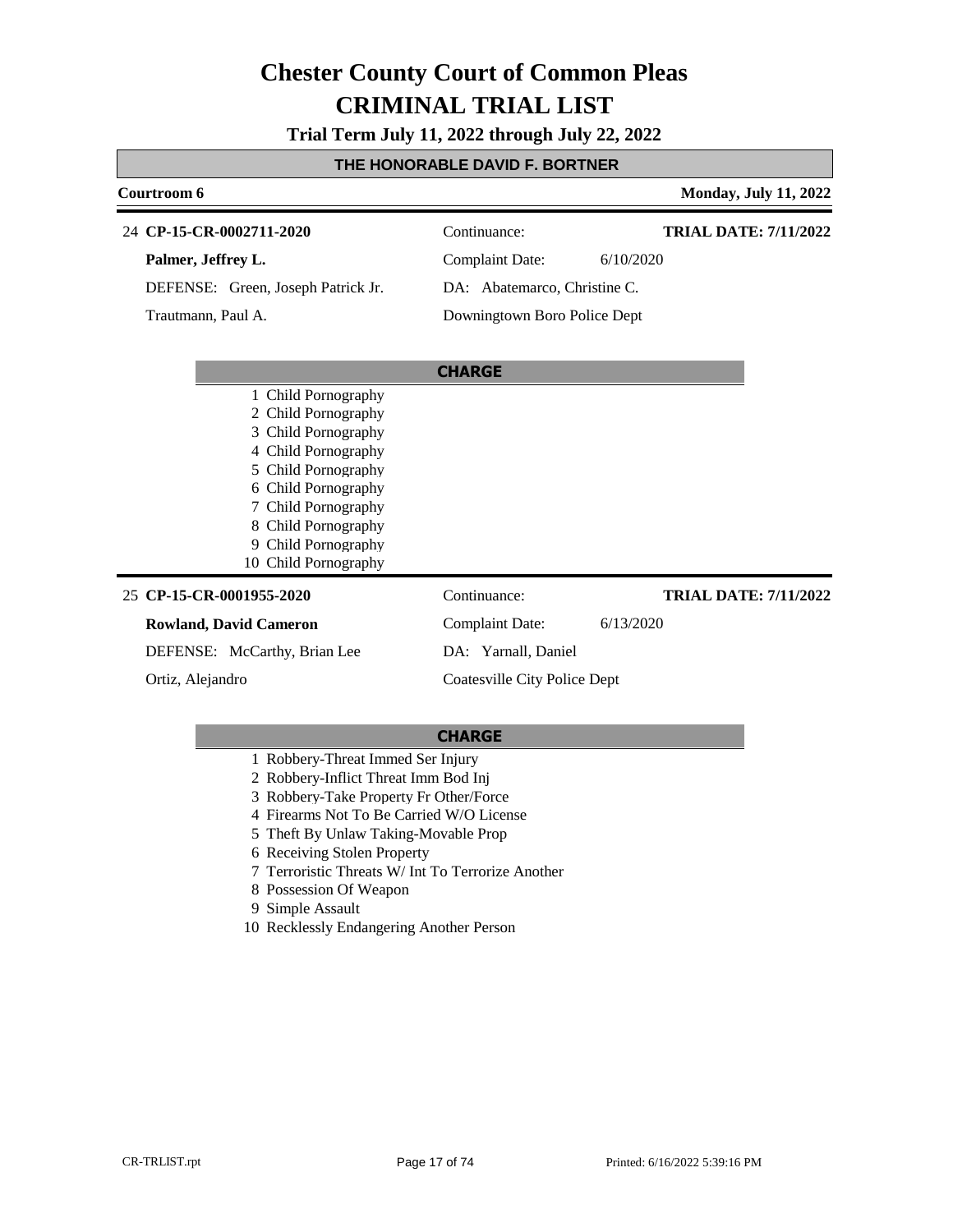### **Trial Term July 11, 2022 through July 22, 2022**

#### **THE HONORABLE DAVID F. BORTNER**

| <b>Courtroom 6</b>                                                    |                        |           | <b>Monday, July 11, 2022</b> |
|-----------------------------------------------------------------------|------------------------|-----------|------------------------------|
| 26 CP-15-CR-0002795-2020                                              | Continuance:           |           | <b>TRIAL DATE: 7/11/2022</b> |
| Ralph, Jonathan Lee                                                   | <b>Complaint Date:</b> | 6/23/2020 |                              |
| DEFENSE: Frederick, Anna Catherine Cloug DA: Chaverri, Judy Gabrielle |                        |           |                              |
| Dodson, Zachary A.                                                    | PSP - Avondale         |           |                              |
|                                                                       |                        |           |                              |

### **CHARGE**

- 1 Endangering Welfare of Children Parent/Guardian/Other
- 2 Stalking Repeatedly Commit Acts To Cause Fear
- 3 False Imprisonment
- 4 Harassment Comm. Lewd, Threatening, Etc. Language
- 5 Disorder Conduct Hazardous/Physi Off

#### **CP-15-CR-0000028-2021** 27 Continuance:

#### **Braxton, Alaya Michelle**

DEFENSE: McMullen, James Allen

Gravina, Christopher W.

### **CHARGE**

- 1 Int Poss Contr Subst By Per Not Reg
- 2 Manuf Etc Controlled Substance
- 3 Marijuana-Small Amt Personal Use
- 4 Use/Poss Of Drug Paraph

#### **CP-15-CR-0000250-2021** 28 Continuance:

#### **Murray, Edward Ricardo**

DEFENSE: Hyde, Ryan L.

Diefenderfer, Aaron C.

Complaint Date: 8/28/2020 DA: Judge, William J. Jr.

Complaint Date: 8/24/2020

DA: Chaverri, Judy Gabrielle Kennett Square Police Dept

W Chester Boro Police Dept

### **CHARGE**

1 Simple Assault

2 Strangulation - Applying Pressure to Throat or Neck

3 Intimidate Witness/Victim - Withhold Testimony

4 Intimidate Witness/Victim - Withhold Testimony

**TRIAL DATE: 7/11/2022**

**TRIAL DATE: 7/11/2022**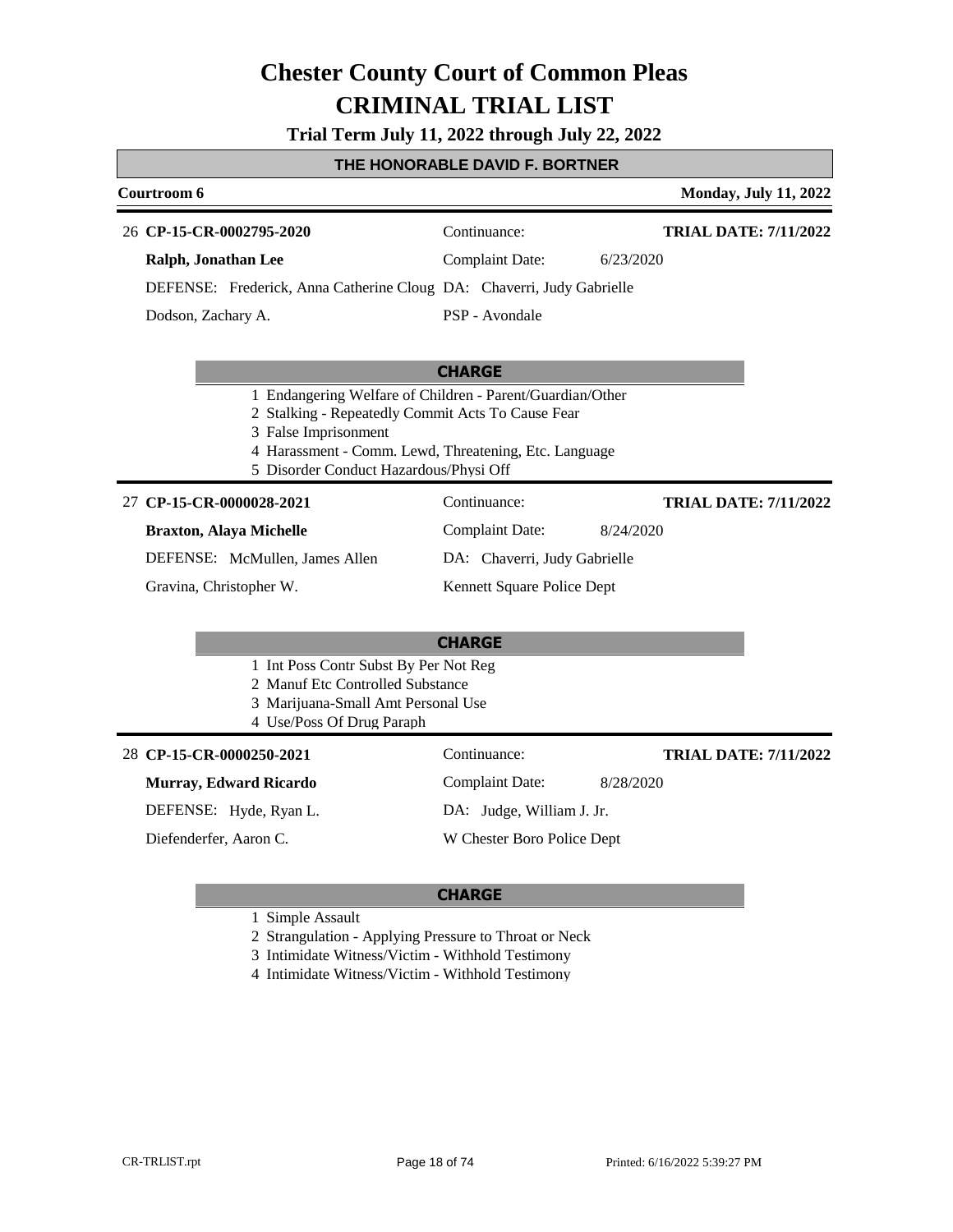**Trial Term July 11, 2022 through July 22, 2022**

### **THE HONORABLE DAVID F. BORTNER**

| Courtroom 6                    |                                    | <b>Monday, July 11, 2022</b> |
|--------------------------------|------------------------------------|------------------------------|
| 29 CP-15-CR-0002929-2020       | Continuance:                       | <b>TRIAL DATE: 7/11/2022</b> |
| Rivera, Tyler Nydel            | <b>Complaint Date:</b><br>9/7/2020 |                              |
| DEFENSE: Dautrich, Kathleen D. | DA: Judge, William J. Jr.          |                              |
| Davis, Jared T.                | Coatesville City Police Dept       |                              |
|                                |                                    |                              |
|                                | <b>CHARGE</b>                      |                              |

1 Aggravated Assault - Attempts to cause or causes BI to desi

- 2 Simple Assault
- 3 Simple Assault
- 4 Recklessly Endangering Another Person
- 5 Obstruct Admin Law/Other Govt Func
- 6 Resist Arrest/Other Law Enforce
- 7 Hinder App/Prosec-Harbor Or Conceal

| 30 CP-15-CR-0002701-2020     | Continuance:                 | <b>TRIAL DATE: 7/11/2022</b> |
|------------------------------|------------------------------|------------------------------|
| <b>Twyman, Damon Anthony</b> | Complaint Date:              | 9/17/2020                    |
| DEFENSE: Rivera, Leonard J.  | DA: Chaverri, Judy Gabrielle |                              |
| Hunsinger, Noah H.           | PSP - Avondale               |                              |

- 1 Aggravated Assault Attempts to cause SBI or causes injur
- 2 Strangulation Blocking the Nose and Mouth of the Person
- 3 Simple Assault
- 4 Recklessly Endangering Another Person
- 5 Terroristic Threats W/ Int To Terrorize Another
- 6 Harassment Subject Other to Physical Contact
- 7 Criminal Mischief Damage Property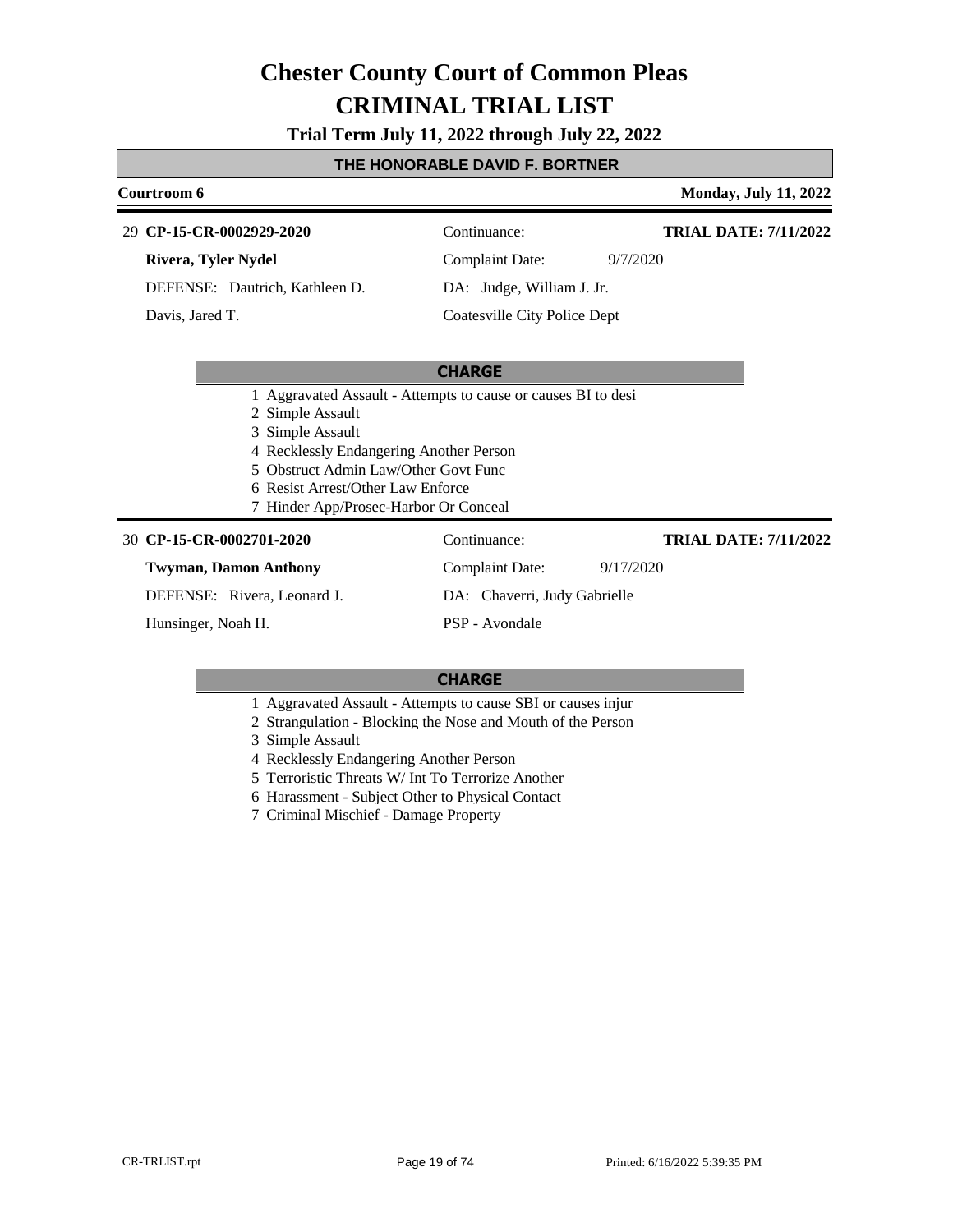**Trial Term July 11, 2022 through July 22, 2022**

### **THE HONORABLE DAVID F. BORTNER**

| Courtroom 6                                                                                                                                                                                                                                                                                                                                                                                              |                                      | <b>Monday, July 11, 2022</b> |
|----------------------------------------------------------------------------------------------------------------------------------------------------------------------------------------------------------------------------------------------------------------------------------------------------------------------------------------------------------------------------------------------------------|--------------------------------------|------------------------------|
| 31 CP-15-CR-0001760-2021                                                                                                                                                                                                                                                                                                                                                                                 | Continuance:                         | <b>TRIAL DATE: 7/11/2022</b> |
| <b>Thorne, Quran Lamar</b>                                                                                                                                                                                                                                                                                                                                                                               | <b>Complaint Date:</b>               | 9/19/2020                    |
| DEFENSE: Humble, Brian Francis                                                                                                                                                                                                                                                                                                                                                                           | DA: Thurstlic O'Neill, Michelle Lynn |                              |
| Dwyer, Matthew G.                                                                                                                                                                                                                                                                                                                                                                                        | PSP - Avondale                       |                              |
|                                                                                                                                                                                                                                                                                                                                                                                                          |                                      |                              |
|                                                                                                                                                                                                                                                                                                                                                                                                          | <b>CHARGE</b>                        |                              |
| 1 Manufacture, Delivery, or Possession With Intent to Manufa<br>2. Contraband/Controlled Substance<br>3 Int Poss Contr Subst By Per Not Reg<br>4 Int Poss Contr Subst By Per Not Reg<br>5 Int Poss Contr Subst By Per Not Reg<br>6 Marijuana-Small Amt Personal Use<br>7 Use/Poss Of Drug Paraph<br>8 Institut'l Vand'ism Educ Facil<br>9 Driv While Oper Priv Susp Or Revoked<br>10 Improp Sunscreening |                                      |                              |
| 32 CP-15-CR-0001078-2021                                                                                                                                                                                                                                                                                                                                                                                 | Continuance:                         | <b>TRIAL DATE: 7/11/2022</b> |
| <b>Manis, Anthony</b>                                                                                                                                                                                                                                                                                                                                                                                    | <b>Complaint Date:</b>               | 12/1/2020                    |
| DEFENSE: Galloway, Scott David                                                                                                                                                                                                                                                                                                                                                                           | DA: Judge, William J. Jr.            |                              |

McFadden, Daniel X.

#### **CHARGE**

Tredyffrin Twp Police Dept

- 1 Conspiracy Theft By Unlaw Taking-Movable Prop
- 2 Conspiracy Theft By Unlaw Taking-Movable Prop
- 3 Conspiracy Theft By Unlaw Taking-Movable Prop
- 4 Conspiracy Access Device Issd to Another Who Did Not
- 5 Conspiracy Access Device Issd to Another Who Did Not
- 6 Conspiracy Access Device Issd to Another Who Did Not
- 7 Conspiracy Receiving Stolen Property
- 8 Conspiracy Receiving Stolen Property
- 9 Conspiracy Receiving Stolen Property
- 10 Conspiracy Theft By Unlaw Taking-Movable Prop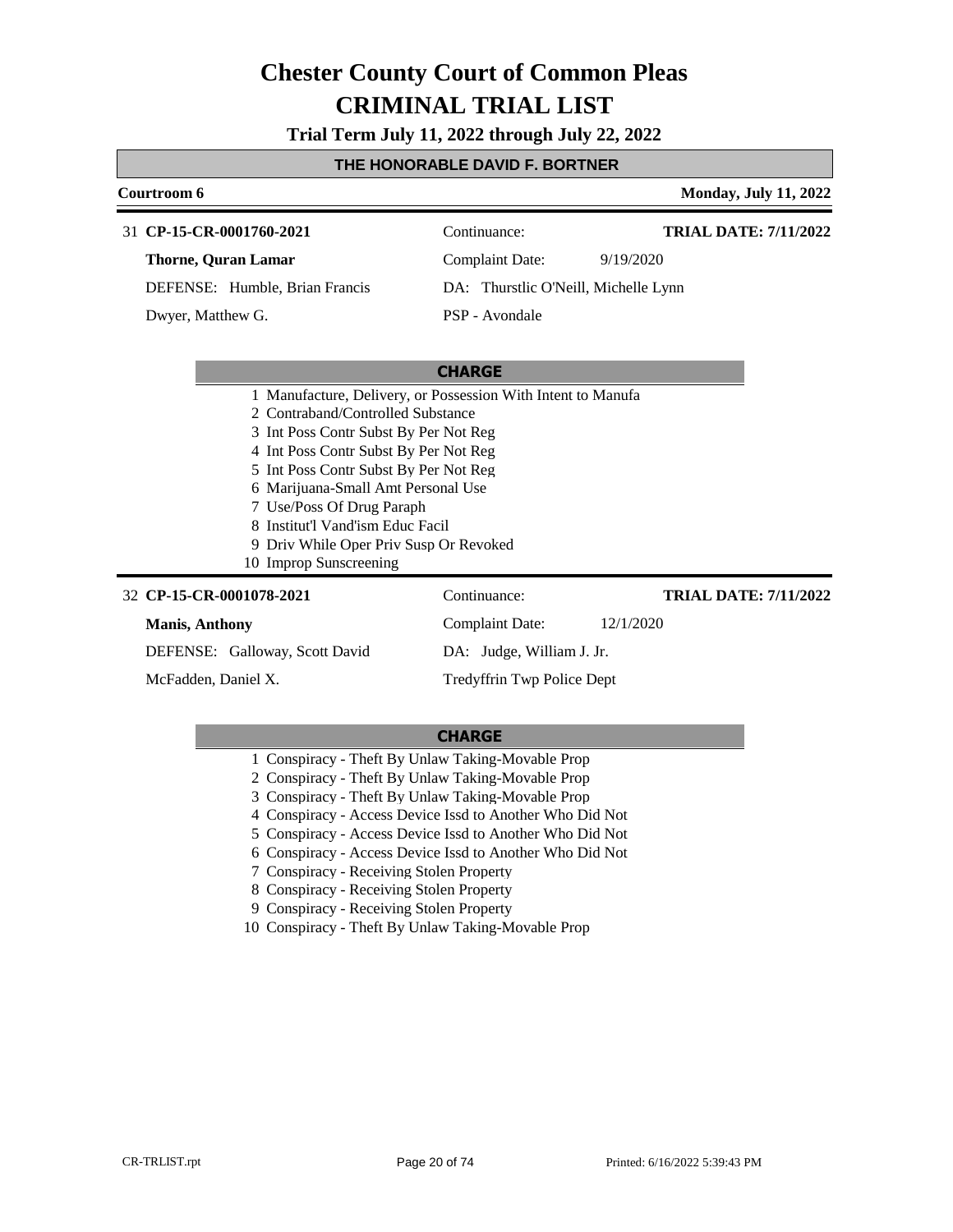**Trial Term July 11, 2022 through July 22, 2022**

### **THE HONORABLE DAVID F. BORTNER**

| Courtroom 6                                                                                                                                                                                                                                                                                            |                                                                                                                                                                                                                                                 | <b>Monday, July 11, 2022</b> |
|--------------------------------------------------------------------------------------------------------------------------------------------------------------------------------------------------------------------------------------------------------------------------------------------------------|-------------------------------------------------------------------------------------------------------------------------------------------------------------------------------------------------------------------------------------------------|------------------------------|
| 32 CP-15-CR-0000077-2022                                                                                                                                                                                                                                                                               | Continuance:                                                                                                                                                                                                                                    | <b>TRIAL DATE: 7/11/2022</b> |
| Smith, Sara B.                                                                                                                                                                                                                                                                                         | <b>Complaint Date:</b><br>9/29/2020                                                                                                                                                                                                             |                              |
| DEFENSE: Silow, Alexander Louis                                                                                                                                                                                                                                                                        | DA: Judge, William J. Jr.                                                                                                                                                                                                                       |                              |
| McFadden, Daniel X.                                                                                                                                                                                                                                                                                    | Tredyffrin Twp Police Dept                                                                                                                                                                                                                      |                              |
|                                                                                                                                                                                                                                                                                                        |                                                                                                                                                                                                                                                 |                              |
|                                                                                                                                                                                                                                                                                                        | <b>CHARGE</b>                                                                                                                                                                                                                                   |                              |
| 1 Access Device Issd to Another Who Did Not Auth Use<br>2 Access Device Issd to Another Who Did Not Auth Use<br>3 Access Device Issd to Another Who Did Not Auth Use<br>4 Receiving Stolen Property<br>8 Conspiracy - Receiving Stolen Property<br>9 Posses Access Device Knowing Counterfeit, Altered | 5 Conspiracy - Access Device Issd to Another Who Did Not<br>6 Conspiracy - Access Device Issd to Another Who Did Not<br>7 Conspiracy - Access Device Issd to Another Who Did Not<br>10 Conspiracy - Posses Access Device Knowing Counterfeit, A |                              |
| 33 CP-15-CR-0001115-2021                                                                                                                                                                                                                                                                               | Continuance:                                                                                                                                                                                                                                    | <b>TRIAL DATE: 7/11/2022</b> |
| Kirk, Toni                                                                                                                                                                                                                                                                                             | <b>Complaint Date:</b><br>10/6/2020                                                                                                                                                                                                             |                              |
| DEFENSE: Crichton, Stuart Rolf                                                                                                                                                                                                                                                                         | DA: Macaulay, Kaitlyn Ruth                                                                                                                                                                                                                      |                              |

Barton, Thomas E.

DA: Macaulay, Kaitlyn Ruth N Coventry Twp Police Dept

- 1 Causing Catastrophe
- 2 Risking Catastrophe
- 3 Aggravated Assault Attempts to cause SBI or causes injur
- 4 Aggravated Assault Attempts to cause SBI or causes injur
- 5 Aggravated Assault Attempts to cause SBI or causes injur
- 6 Simple Assault
- 7 Simple Assault
- 8 Simple Assault
- 9 Simple Assault
- 10 Simple Assault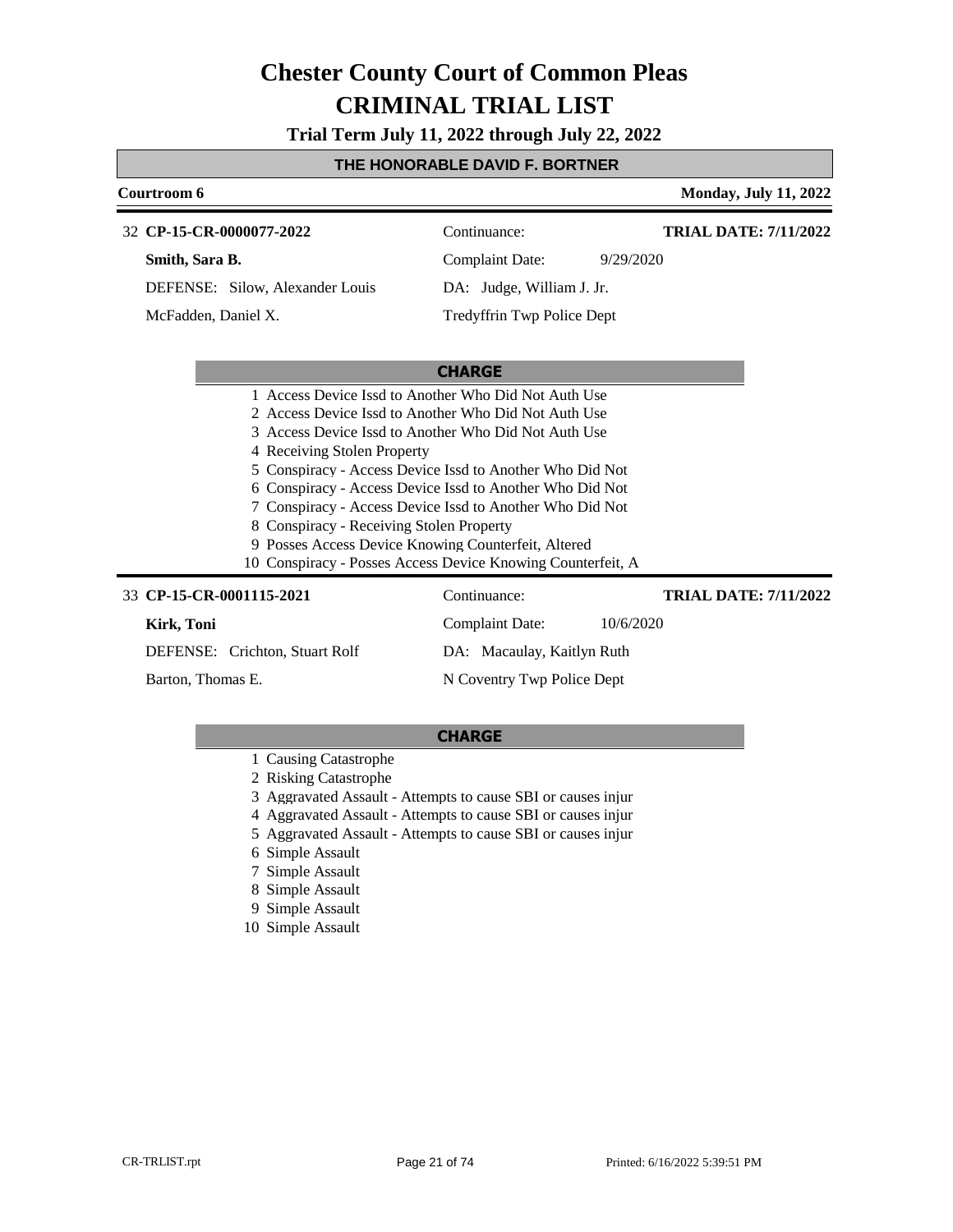**Trial Term July 11, 2022 through July 22, 2022**

### **THE HONORABLE DAVID F. BORTNER**

### **Courtroom 6 Monday, July 11, 2022 CHARGE CP-15-CR-0003106-2020** 34 Continuance: **Sexton, Carl Grant** DEFENSE: Crichton, Stuart Rolf Complaint Date: 10/14/2020 DA: Judge, William J. Jr. PSP - Avondale **TRIAL DATE: 7/11/2022** Kilgarif, Patrick J. 1 Burglary - Overnight Accommodations; Person Present, Bo 2 Crim Tres-Break Into Structure 3 Crim Tres-Enter Structure 4 Crim Tres-Enter Structure 5 Theft By Unlaw Taking-Movable Prop 6 Receiving Stolen Property 7 Simple Assault 8 Simple Assault 9 Criminal Mischief - Damage Property

11 Harassment - Comm. Lewd, Threatening, Etc. Language

| 35 CP-15-CR-0003625-2020        | Continuance:                     | <b>TRIAL DATE: 7/11/2022</b> |
|---------------------------------|----------------------------------|------------------------------|
| <b>Debets, Daniel Scott</b>     | Complaint Date:                  | 10/19/2020                   |
| DEFENSE: Consadene, Jonathan D. | DA: Judge, William J. Jr.        |                              |
| Lewis, Edmund R.                | Westtown/East Goshen Police Dept |                              |

- 1 Firearms Not To Be Carried W/O License
- 2 Use/Poss Of Drug Paraph
- 3 Driving W/O A License
- 4 Improp Lights
- 5 Oper/Perm Op W/Unsafe Eqmt/
- 6 Unlaw. Act. Operate W/ Hazardous Brake System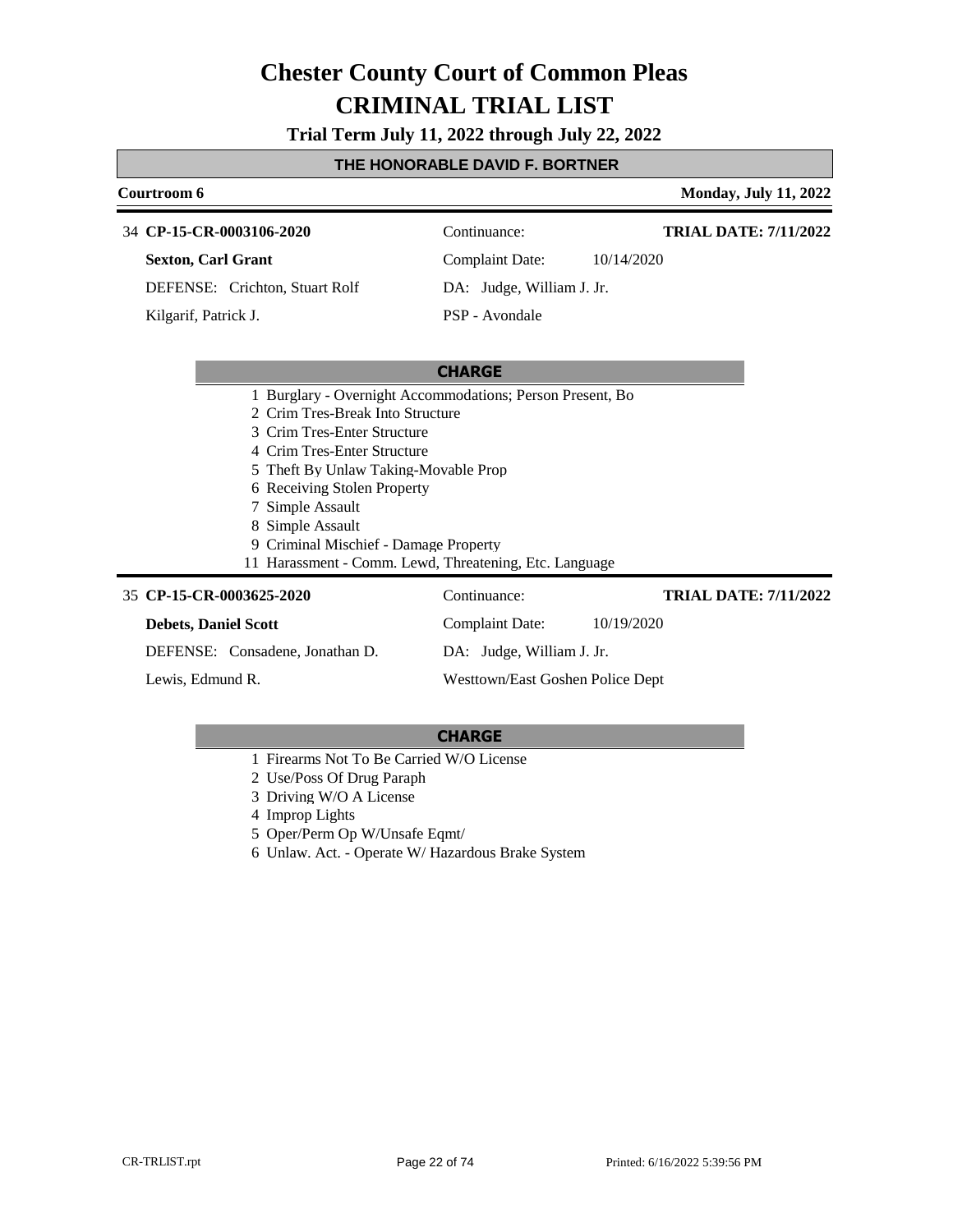**Trial Term July 11, 2022 through July 22, 2022**

### **THE HONORABLE DAVID F. BORTNER**

### **Courtroom 6 Monday, July 11, 2022 CHARGE CP-15-CR-0002986-2021** 36 Continuance: **Bowman, Kyle Clarence** DEFENSE: Clark, David Paul Complaint Date: 10/21/2020 DA: Thurstlic O'Neill, Michelle Lynn Coatesville City Police Dept **TRIAL DATE: 7/11/2022** Himmel, Eric D. 1 Firearms Not To Be Carried W/O License 2 Possession Of Firearm Prohibited 3 Manufacture, Delivery, or Possession With Intent to Manufa 4 Manufacture, Delivery, or Possession With Intent to Manufa 5 Int Poss Contr Subst By Per Not Reg 6 Use/Poss Of Drug Paraph 7 Poss Of Marijuana 8 Drg Lic Sus/Rev Purs to Sec 3802/1547B1 9 Receiving Stolen Property **CP-15-CR-0002582-2021** 37 Continuance: **Dejesse, Charles Robert** DEFENSE: Complaint Date: 10/30/2020 DA: Chaverri, Judy Gabrielle PSP - Avondale **TRIAL DATE: 7/11/2022** Schiltz, Kyle G.

- 1 Marijuana-Small Amt Personal Use
- 2 Use/Poss Of Drug Paraph
- 3 DUI: Controlled Substance Schedule 1 1st Offense
- 4 DUI: Controlled Substance Metabolite 1st Offense
- 5 DUI: Controlled Substance Impaired Ability 1st Offense
- 6 Turning Movements And Required Signals
- 7 Careless Driving
- 8 Violate Hazard Regulation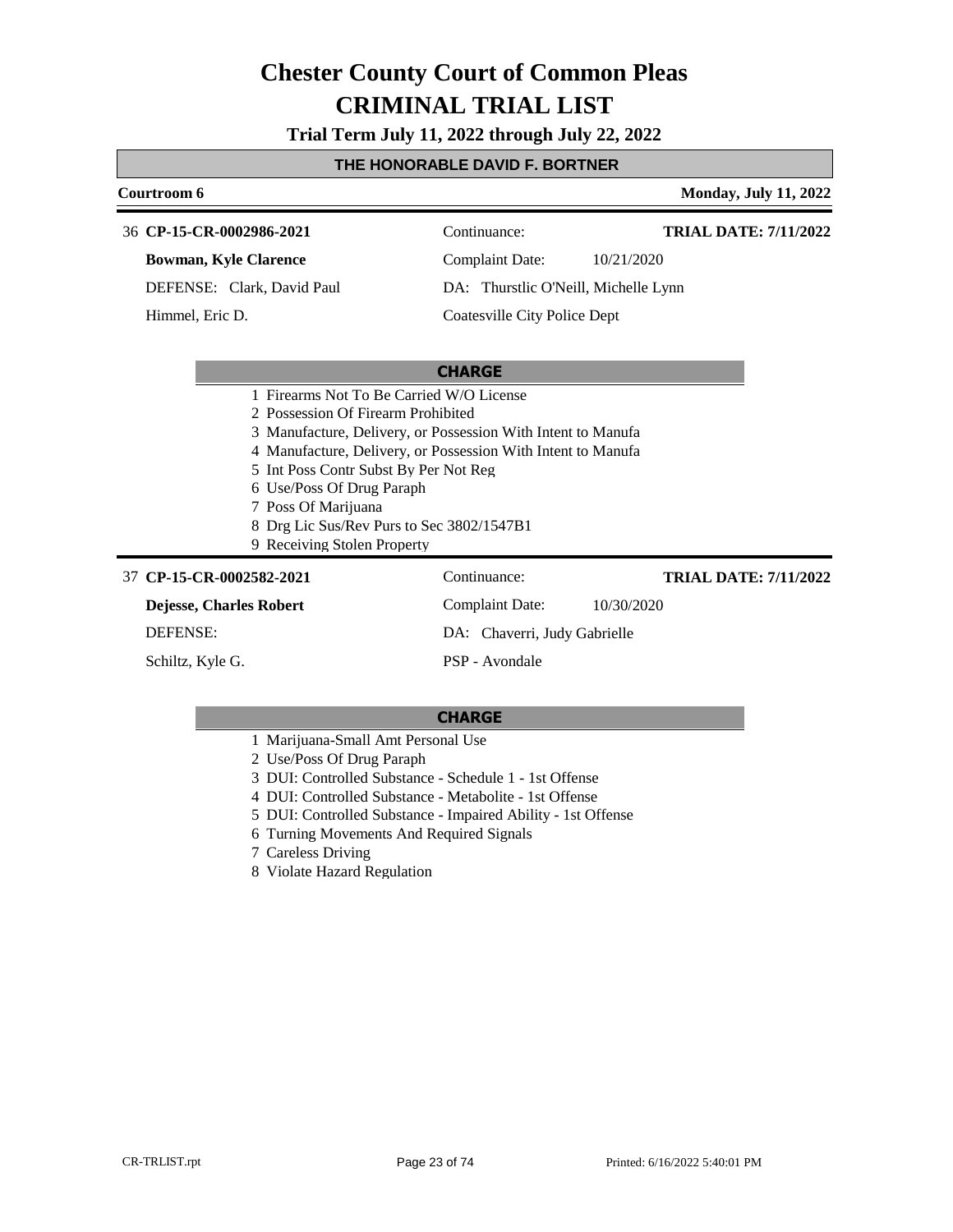**Trial Term July 11, 2022 through July 22, 2022**

# **THE HONORABLE DAVID F. BORTNER**

| Courtroom 6                |                                                                                                                                                                                                                  |                              | <b>Monday, July 11, 2022</b> |
|----------------------------|------------------------------------------------------------------------------------------------------------------------------------------------------------------------------------------------------------------|------------------------------|------------------------------|
| 38 CP-15-CR-0003168-2021   |                                                                                                                                                                                                                  | Continuance:                 | <b>TRIAL DATE: 7/11/2022</b> |
| Vasquez, Daniel Justiniano |                                                                                                                                                                                                                  | <b>Complaint Date:</b>       | 8/23/2021                    |
| <b>DEFENSE:</b>            |                                                                                                                                                                                                                  | DA: Chaverri, Judy Gabrielle |                              |
| Glover, Tyler J.           |                                                                                                                                                                                                                  | Tredyffrin Twp Police Dept   |                              |
|                            |                                                                                                                                                                                                                  | <b>CHARGE</b>                |                              |
|                            | 1 Int Poss Contr Subst By Per Not Reg<br>2 Int Poss Contr Subst By Per Not Reg<br>3 Use/Poss Of Drug Paraph<br>4 Use/Poss Of Drug Paraph<br>5 Tamper With/Fabricate Physical Evidence<br>6 Driving W/O A License |                              |                              |
| 38 CP-15-CR-0002923-2021   |                                                                                                                                                                                                                  | Continuance:                 | <b>TRIAL DATE: 7/11/2022</b> |
| Vasquez, Daniel Justinia   |                                                                                                                                                                                                                  | <b>Complaint Date:</b>       | 11/13/2020                   |
| <b>DEFENSE:</b>            |                                                                                                                                                                                                                  | DA: Chaverri, Judy Gabrielle |                              |
| Winter, Micaela J.         |                                                                                                                                                                                                                  | W Chester Boro Police Dept   |                              |
|                            |                                                                                                                                                                                                                  | <b>CHARGE</b>                |                              |
|                            | 1 Theft By Unlaw Taking-Movable Prop<br>2 Theft By Unlaw Taking-Movable Prop<br>3 Receiving Stolen Property<br>4 Receiving Stolen Property<br>5 Harassment - Subject Other to Physical Contact                   |                              |                              |
| 39 CP-15-CR-0001958-2021   |                                                                                                                                                                                                                  | Continuance:                 | <b>TRIAL DATE: 7/11/2022</b> |
| Kasikoglu, Cengiz          |                                                                                                                                                                                                                  | <b>Complaint Date:</b>       | 12/4/2020                    |
| <b>DEFENSE:</b>            |                                                                                                                                                                                                                  | DA: Chaverri, Judy Gabrielle |                              |
| Burkhart, Cole B.          |                                                                                                                                                                                                                  | Downingtown Boro Police Dept |                              |
|                            |                                                                                                                                                                                                                  |                              |                              |

#### **CHARGE**

1 Bad Checks

2 Bad Checks

3 Receives Advance Payment For Services and Fails to Perfor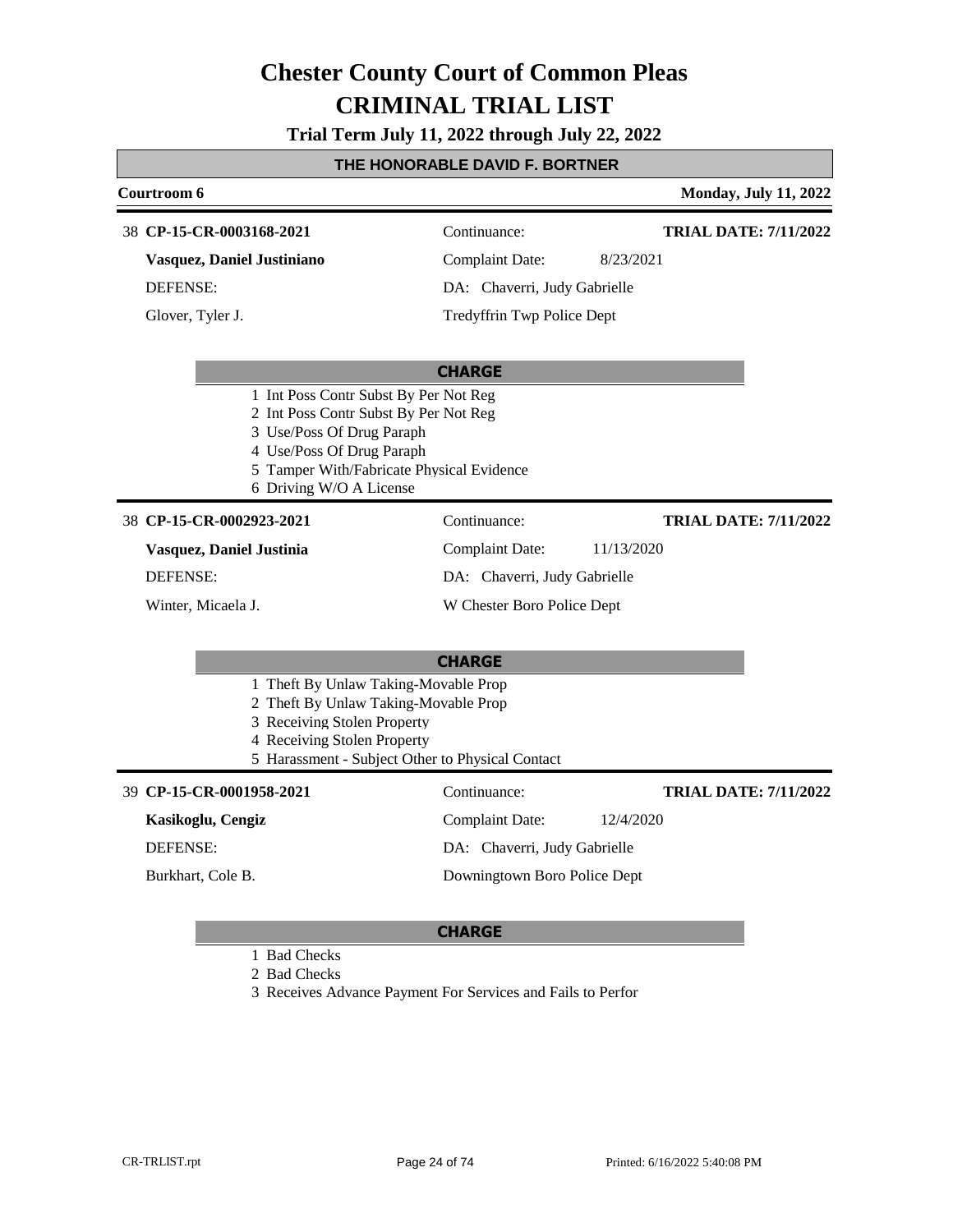# **Trial Term July 11, 2022 through July 22, 2022**

## **THE HONORABLE DAVID F. BORTNER**

| Courtroom 6              |                                                                                            |                              | <b>Monday, July 11, 2022</b> |
|--------------------------|--------------------------------------------------------------------------------------------|------------------------------|------------------------------|
| 40 CP-15-CR-0003414-2021 |                                                                                            | Continuance:                 | <b>TRIAL DATE: 7/11/2022</b> |
| Tucker, Samantha Ann     |                                                                                            | <b>Complaint Date:</b>       | 12/14/2020                   |
|                          | DEFENSE: Boyer, Kathleen Joan                                                              | DA: Chaverri, Judy Gabrielle |                              |
| Neifield, Brent          |                                                                                            | PSP - Avondale               |                              |
|                          |                                                                                            | <b>CHARGE</b>                |                              |
|                          | 1 Receiving Stolen Property                                                                |                              |                              |
| 41 CP-15-CR-0000466-2021 |                                                                                            | Continuance:                 | <b>TRIAL DATE: 7/11/2022</b> |
| Yeager, Donald Phill III |                                                                                            | <b>Complaint Date:</b>       | 1/25/2021                    |
|                          | DEFENSE: Frederick, Anna Catherine Cloug DA: Provencher, Emily Ruth                        |                              |                              |
| Sheridan, Daniel J.      |                                                                                            | PSP - Avondale               |                              |
|                          |                                                                                            |                              |                              |
|                          | 1 Aggravated Assault - Attempts to cause or causes BI to desi                              | <b>CHARGE</b>                |                              |
|                          | 2 Simple Assault                                                                           |                              |                              |
|                          | 3 Disorderly Conduct Engage In Fighting                                                    |                              |                              |
|                          | 4 Disorder Conduct Hazardous/Physi Off<br>5 Harassment - Subject Other to Physical Contact |                              |                              |
|                          | 6 Harassment - Course of Conduct W/No Legitimate Purpose                                   |                              |                              |
|                          | 7 Resist Arrest/Other Law Enforce<br>8 Resist Arrest/Other Law Enforce                     |                              |                              |
|                          |                                                                                            |                              |                              |
| 42 CP-15-CR-0000984-2021 |                                                                                            | Continuance:                 | <b>TRIAL DATE: 7/11/2022</b> |
| King, Robert A.          |                                                                                            | <b>Complaint Date:</b>       | 2/3/2021                     |
|                          | DEFENSE: Bauer, Paul A. III                                                                | DA: Chaverri, Judy Gabrielle |                              |
| Finnegan, Daniel P.      |                                                                                            | PSP - Avondale               |                              |
|                          |                                                                                            |                              |                              |

- 1 DUI: Controlled Substance Impaired Ability 1st Offense
- 2 Use/Poss Of Drug Paraph
- 3 Marijuana-Small Amt Personal Use
- 4 Exceed 55 MPH In Other Loc By 27 MPH
- 5 Careless Driving
- 6 Restrictions on Alcoholic Beverages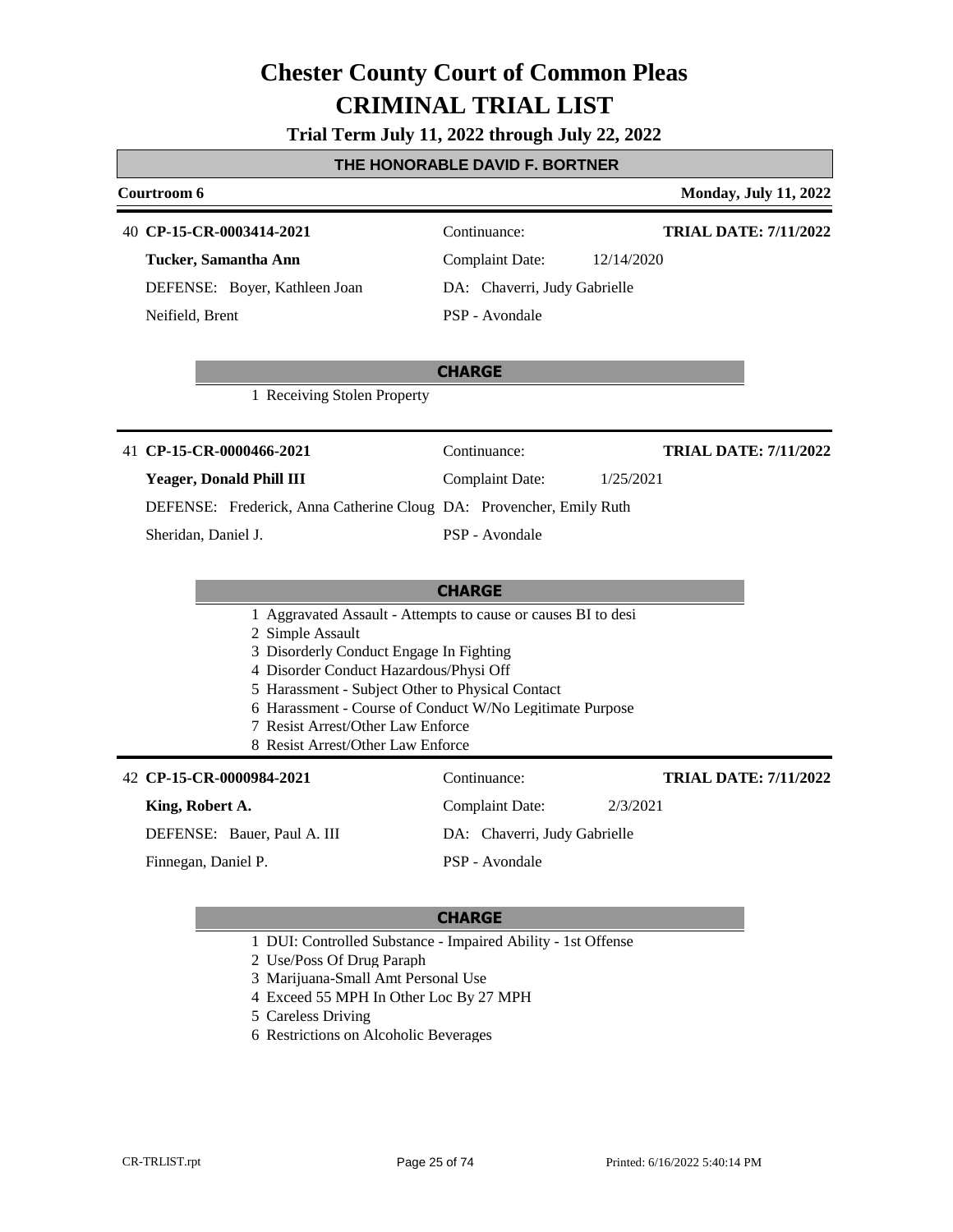**Trial Term July 11, 2022 through July 22, 2022**

### **THE HONORABLE DAVID F. BORTNER**

| Courtroom 6                                                                                                                                                                                                                                                                                                                                                                                                   |                                  | <b>Monday, July 11, 2022</b> |
|---------------------------------------------------------------------------------------------------------------------------------------------------------------------------------------------------------------------------------------------------------------------------------------------------------------------------------------------------------------------------------------------------------------|----------------------------------|------------------------------|
| 43 CP-15-CR-0000546-2022                                                                                                                                                                                                                                                                                                                                                                                      | Continuance:                     | <b>TRIAL DATE: 7/11/2022</b> |
| Damron, Joseph Lawrence                                                                                                                                                                                                                                                                                                                                                                                       | <b>Complaint Date:</b>           | 1/27/2022                    |
| DEFENSE: Frederick, Anna Catherine Cloug DA: Chaverri, Judy Gabrielle                                                                                                                                                                                                                                                                                                                                         |                                  |                              |
| Weaverling, Russell L. III                                                                                                                                                                                                                                                                                                                                                                                    | Westtown/East Goshen Police Dept |                              |
|                                                                                                                                                                                                                                                                                                                                                                                                               |                                  |                              |
|                                                                                                                                                                                                                                                                                                                                                                                                               | <b>CHARGE</b>                    |                              |
| 1 Theft of Secondary Metal<br>2 Theft By Unlaw Taking-Movable Prop<br>3 Receiving Stolen Property<br>4 Theft From A Motor Vehicle<br>5 Criminal Mischief - Damage Property<br>6 Criminal Trespass/Simple Trespasser<br>7 Conspiracy - Theft of Secondary Metal<br>8 Conspiracy - Theft By Unlaw Taking-Movable Prop<br>9 Conspiracy - Receiving Stolen Property<br>10 Conspiracy - Theft From A Motor Vehicle |                                  |                              |
| 43 CP-15-CR-0000566-2022                                                                                                                                                                                                                                                                                                                                                                                      | Continuance:                     | <b>TRIAL DATE: 7/11/2022</b> |
| Damron, Travis Edgar                                                                                                                                                                                                                                                                                                                                                                                          | Complaint Date:                  | 1/27/2022                    |
| DEFENSE: Crichton, Stuart Rolf                                                                                                                                                                                                                                                                                                                                                                                | DA: Chaverri, Judy Gabrielle     |                              |
| Weaverling, Russell L. III                                                                                                                                                                                                                                                                                                                                                                                    | Westtown/East Goshen Police Dept |                              |

- 1 Theft of Secondary Metal
- 2 Theft By Unlaw Taking-Movable Prop
- 3 Receiving Stolen Property
- 4 Theft From A Motor Vehicle
- 5 Criminal Mischief Damage Property
- 6 Criminal Trespass/Simple Trespasser
- 7 Conspiracy Theft of Secondary Metal
- 8 Conspiracy Theft By Unlaw Taking-Movable Prop
- 9 Conspiracy Receiving Stolen Property
- 10 Conspiracy Theft From A Motor Vehicle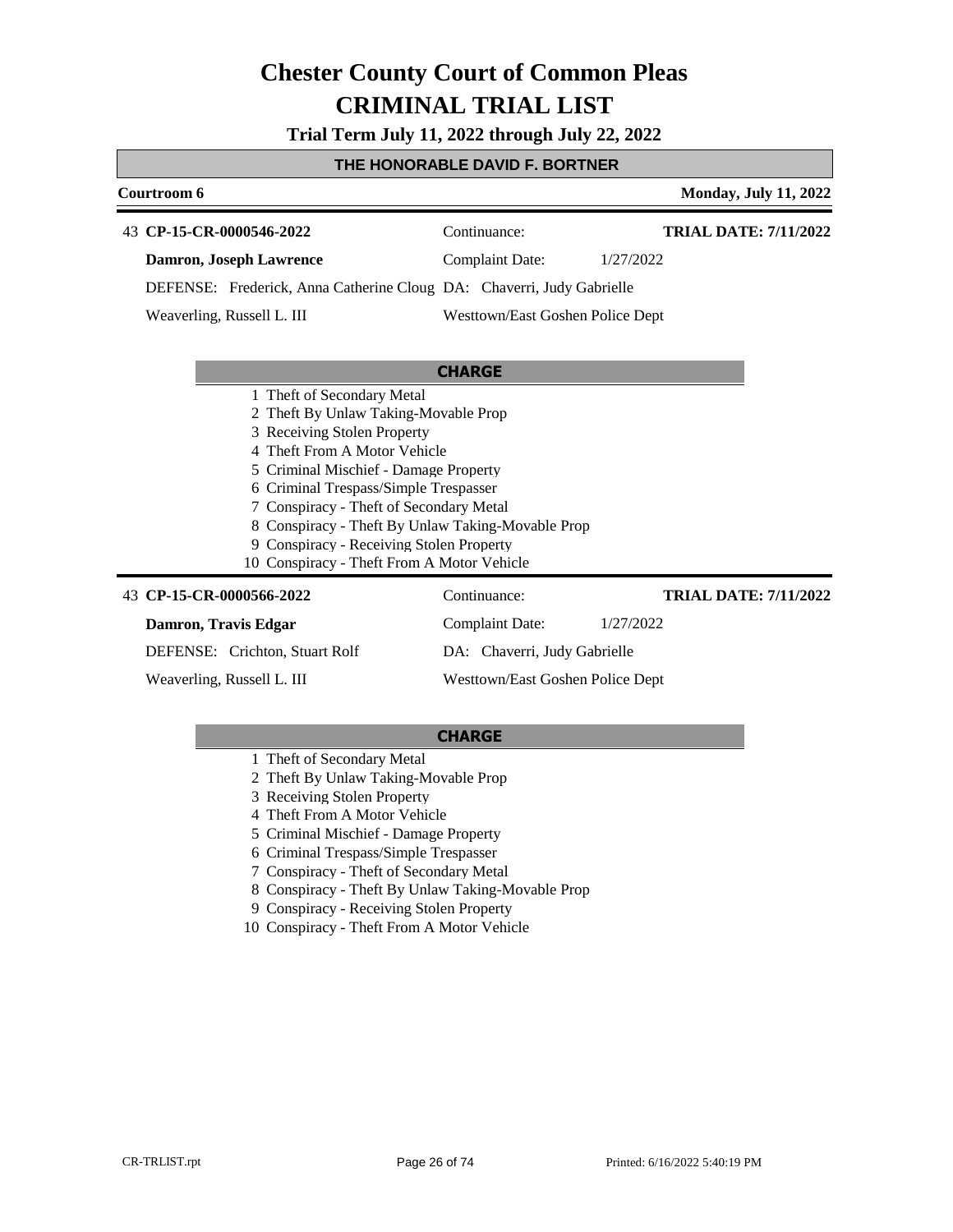**Trial Term July 11, 2022 through July 22, 2022**

## **THE HONORABLE DAVID F. BORTNER**

| Courtroom 6                                                           |                              |           | <b>Monday, July 11, 2022</b> |
|-----------------------------------------------------------------------|------------------------------|-----------|------------------------------|
| 43 CP-15-CR-0001045-2021                                              | Continuance:                 |           | <b>TRIAL DATE: 7/11/2022</b> |
| Damron, Travis Edgar                                                  | <b>Complaint Date:</b>       | 2/18/2021 |                              |
| DEFENSE: Crichton, Stuart Rolf                                        | DA: Chaverri, Judy Gabrielle |           |                              |
| Fritz, Justin G.                                                      | W Vincent Twp Police Dept    |           |                              |
|                                                                       |                              |           |                              |
|                                                                       | <b>CHARGE</b>                |           |                              |
| 1 Fraudulent Use/Removal Of Reg Plate                                 |                              |           |                              |
| 2 Poss/Sale/Use Display Documents                                     |                              |           |                              |
| 3 Receiving Stolen Property                                           |                              |           |                              |
| 4 Use/Poss Of Drug Paraph                                             |                              |           |                              |
| 5 Receiving Stolen Property                                           |                              |           |                              |
| 6 Conspiracy - Receiving Stolen Property                              |                              |           |                              |
| 7 Int Poss Contr Subst By Per Not Reg                                 |                              |           |                              |
| 8 Int Poss Contr Subst By Per Not Reg                                 |                              |           |                              |
| 9 Int Poss Contr Subst By Per Not Reg                                 |                              |           |                              |
| 10 Fraudulent Use/Removal Of Reg Plate                                |                              |           |                              |
| 43 CP-15-CR-0001018-2021                                              | Continuance:                 |           | <b>TRIAL DATE: 7/11/2022</b> |
| Damron, Joseph Lawrence                                               | <b>Complaint Date:</b>       | 2/18/2021 |                              |
| DEFENSE: Frederick, Anna Catherine Cloug DA: Chaverri, Judy Gabrielle |                              |           |                              |

Kane, John R.

W Vincent Twp Police Dept

- 1 Manufacture, Delivery, or Possession With Intent to Manufa
- 2 Use/Poss Of Drug Paraph
- 3 Receiving Stolen Property
- 4 Conspiracy Receiving Stolen Property
- 5 Int Poss Contr Subst By Per Not Reg
- 6 Int Poss Contr Subst By Per Not Reg
- 7 Int Poss Contr Subst By Per Not Reg
- 8 Conspiracy Int Poss Contr Subst By Per Not Reg
- 9 Conspiracy Int Poss Contr Subst By Per Not Reg
- 10 Conspiracy Int Poss Contr Subst By Per Not Reg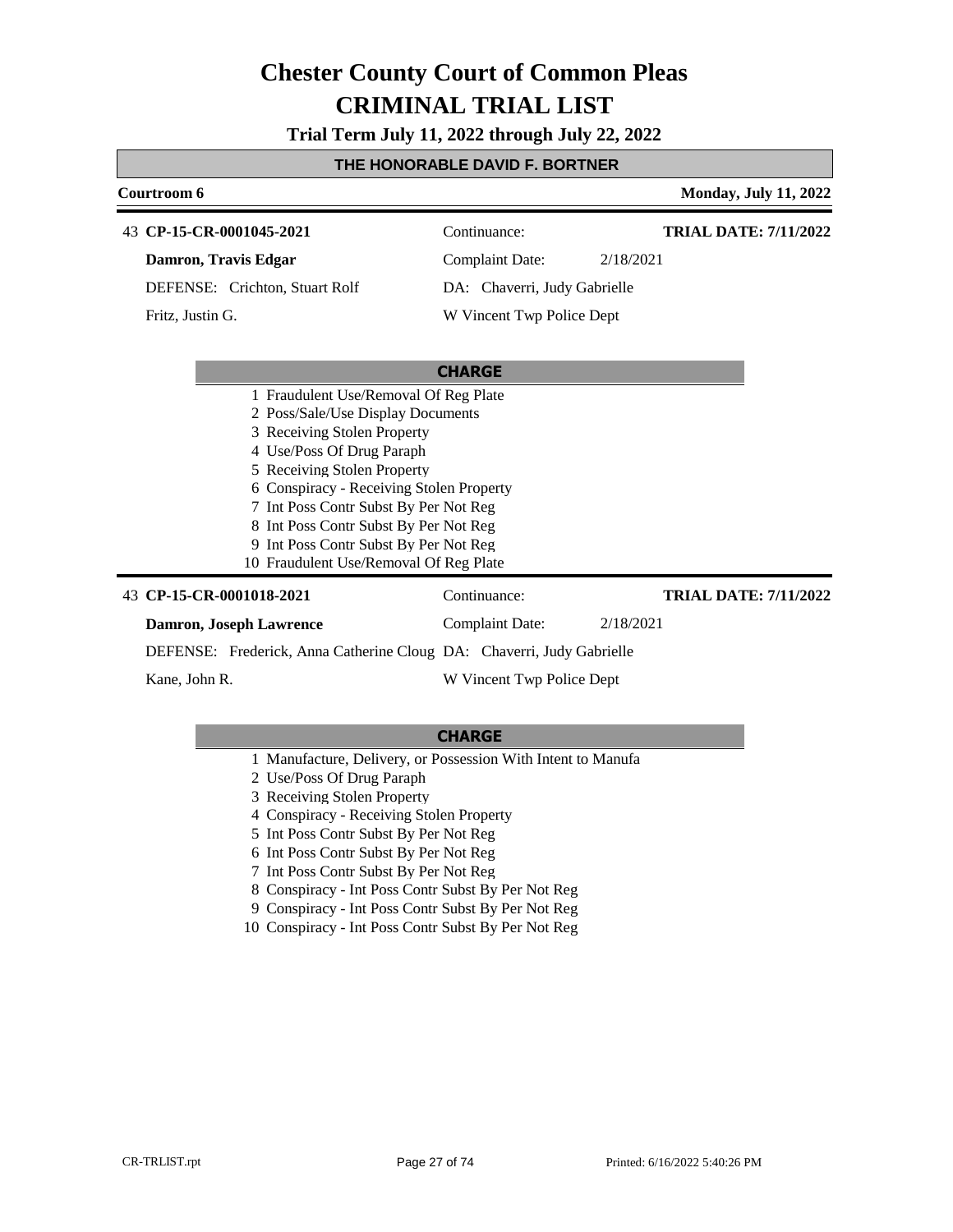**Trial Term July 11, 2022 through July 22, 2022**

### **THE HONORABLE DAVID F. BORTNER**

| Courtroom 6                                                                                                                                                       |                              | <b>Monday, July 11, 2022</b> |
|-------------------------------------------------------------------------------------------------------------------------------------------------------------------|------------------------------|------------------------------|
| 44 CP-15-CR-0003866-2021                                                                                                                                          | Continuance:                 | <b>TRIAL DATE: 7/11/2022</b> |
| <b>Cardwell, Sirten Mecca</b>                                                                                                                                     | <b>Complaint Date:</b>       | 2/22/2021                    |
| DEFENSE: Savino, Louis Theodore Jr.                                                                                                                               | DA: Chaverri, Judy Gabrielle |                              |
| Spurlock, Thomas G. Jr.                                                                                                                                           | Tredyffrin Twp Police Dept   |                              |
|                                                                                                                                                                   | <b>CHARGE</b>                |                              |
| 1 Access Device Is Counterfeit, Altered, Incomplete<br>2 Access Device Is Counterfeit, Altered, Incomplete<br>3 Access Device Is Counterfeit, Altered, Incomplete |                              |                              |
| 4 Posses Access Device Knowing Counterfeit, Altered                                                                                                               |                              |                              |
| 5 Posses Access Device Knowing Counterfeit, Altered                                                                                                               |                              |                              |
| 6 Posses Access Device Knowing Counterfeit, Altered                                                                                                               |                              |                              |
| 7 Identity Theft<br>8 Identity Theft                                                                                                                              |                              |                              |
| 9 Identity Theft                                                                                                                                                  |                              |                              |
| 10 Theft By Decep-False Impression                                                                                                                                |                              |                              |
| 45 CP-15-CR-0001839-2021                                                                                                                                          | Continuance:                 | <b>TRIAL DATE: 7/11/2022</b> |
| <b>Anderson, Donny Lamont</b>                                                                                                                                     | <b>Complaint Date:</b>       | 3/3/2021                     |
| DEFENSE: Bahuriak, David Stephen Jr.                                                                                                                              | DA: Judge, William J. Jr.    |                              |
| Vanhart, Kyle T.                                                                                                                                                  | PSP - Embreeville            |                              |

- 1 DUI: Controlled Substance Schedule 1 1st Offense
- 2 DUI: Controlled Substance Impaired Ability 1st Offense
- 3 Marijuana-Small Amt Personal Use
- 4 Use/Poss Of Drug Paraph
- 5 Careless Driving
- 6 Disregard Traffic Lane (Single)
- 7 Exceed 55 MPH In Other Loc By 7 MPH
- 8 Driv While Oper Priv Susp Or Revoked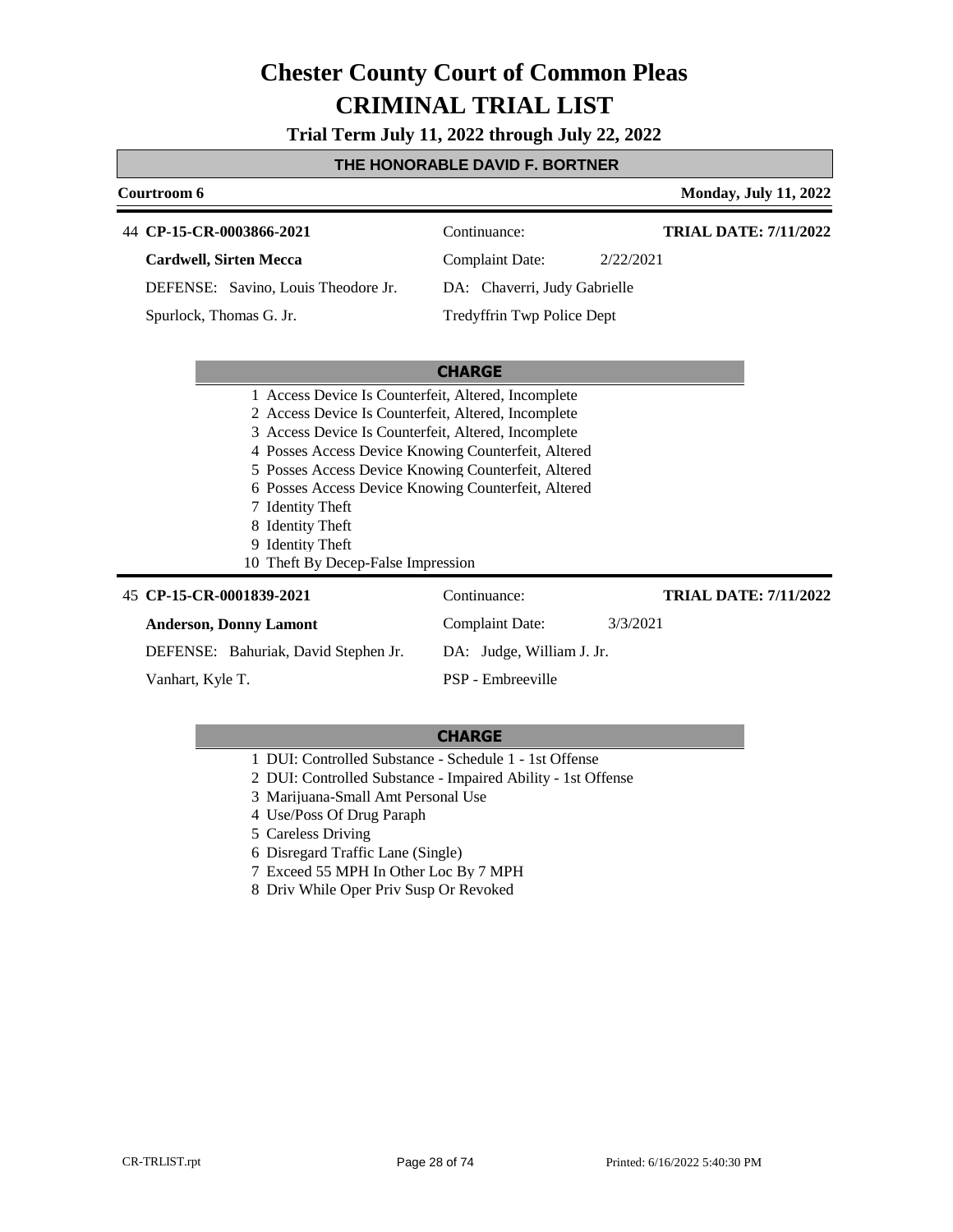**Trial Term July 11, 2022 through July 22, 2022**

### **THE HONORABLE DAVID F. BORTNER**

| Courtroom 6                                                                                                                                                                                                                    |                                                              | <b>Tuesday, July 12, 2022</b> |
|--------------------------------------------------------------------------------------------------------------------------------------------------------------------------------------------------------------------------------|--------------------------------------------------------------|-------------------------------|
| 46 CP-15-CR-0001448-2021                                                                                                                                                                                                       | Continuance:                                                 | <b>TRIAL DATE: 7/12/2022</b>  |
| Bates, Brianna A.                                                                                                                                                                                                              | <b>Complaint Date:</b><br>3/23/2021                          |                               |
| DEFENSE: Donato, Caroline G.                                                                                                                                                                                                   | DA: Chaverri, Judy Gabrielle                                 |                               |
| Malantonio, Mark A.                                                                                                                                                                                                            | PSP - Embreeville                                            |                               |
|                                                                                                                                                                                                                                | <b>CHARGE</b>                                                |                               |
| 1 Marijuana-Small Amt Personal Use<br>2 Use/Poss Of Drug Paraph<br>3 DUI: Controlled Substance - Schedule 1 - 1st Offense<br>4 DUI: Controlled Substance - Metabolite - 1st Offense<br>6 Careless Driving<br>7 Dr Unregist Veh | 5 DUI: Controlled Substance - Impaired Ability - 1st Offense |                               |
| 47 CP-15-CR-0001506-2021                                                                                                                                                                                                       | Continuance:                                                 | <b>TRIAL DATE: 7/12/2022</b>  |
| <b>Curtis, Olivia Lane</b>                                                                                                                                                                                                     | <b>Complaint Date:</b><br>3/23/2021                          |                               |
| DEFENSE: Houghton, Thomas Daniel                                                                                                                                                                                               | DA: Chaverri, Judy Gabrielle                                 |                               |
| Hornbaker, Nicholas J.                                                                                                                                                                                                         | PSP - Avondale                                               |                               |
|                                                                                                                                                                                                                                | <b>CHARGE</b>                                                |                               |
| 1 DUI: Gen Imp/Inc of Driving Safely - 1st Off<br>2 Disregard Traffic Lane (Single)<br>3 Follow Too Closely<br>4 Fail To Carry Lic<br>5 Careless Driving<br>6 DUI: High Rte of Alc (Bac.10 - <.16) 1st Off                     |                                                              |                               |
| 48 CP-15-CR-0001641-2021                                                                                                                                                                                                       | Continuance:                                                 | <b>TRIAL DATE: 7/12/2022</b>  |
| Quinn, Mariah Ann                                                                                                                                                                                                              | <b>Complaint Date:</b><br>3/24/2021                          |                               |
| DEFENSE: Noone, Michael G.                                                                                                                                                                                                     | DA: Judge, William J. Jr.                                    |                               |
| Waters, Ryan N.                                                                                                                                                                                                                | PSP - Avondale                                               |                               |
|                                                                                                                                                                                                                                | <b>CHARGE</b>                                                |                               |

1 Manufacture, Delivery, or Possession With Intent to Manufa

2 Manufacture, Delivery, or Possession With Intent to Manufa

- 3 Int Poss Contr Subst By Per Not Reg
- 4 Int Poss Contr Subst By Per Not Reg
- 5 Use/Poss Of Drug Paraph
- 6 Use/Poss Of Drug Paraph
- 7 Improp Sunscreening
- 8 Firearms Not To Be Carried W/O License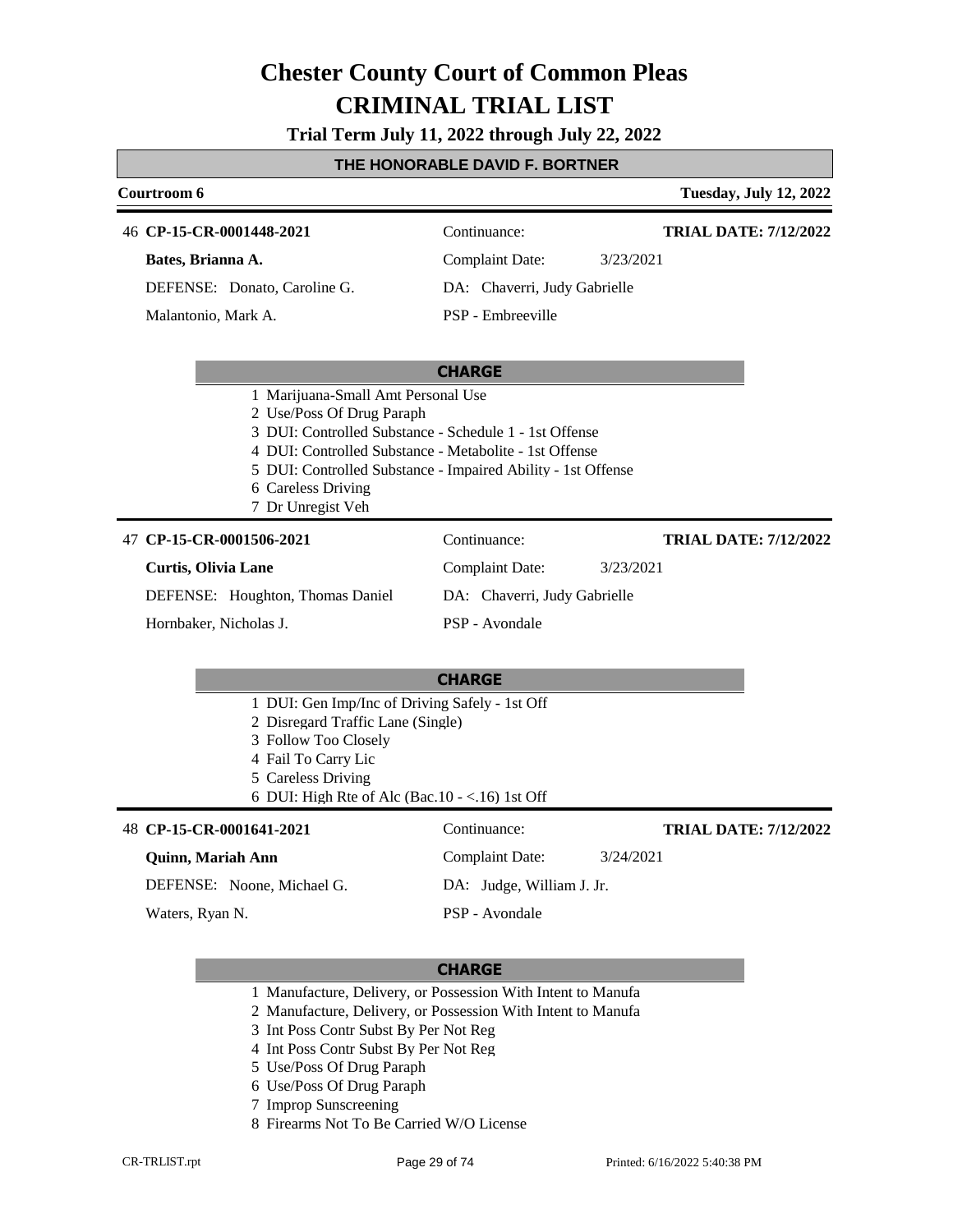# **Trial Term July 11, 2022 through July 22, 2022**

# **THE HONORABLE DAVID F. BORTNER**

| Courtroom 6                                                                                                                                                 |                                                                                                                          | <b>Tuesday, July 12, 2022</b> |
|-------------------------------------------------------------------------------------------------------------------------------------------------------------|--------------------------------------------------------------------------------------------------------------------------|-------------------------------|
| 49 CP-15-CR-0001829-2021                                                                                                                                    | Continuance:                                                                                                             | <b>TRIAL DATE: 7/12/2022</b>  |
| <b>Camerlengo, Carmine</b>                                                                                                                                  | <b>Complaint Date:</b>                                                                                                   | 4/2/2021                      |
| DEFENSE: Dipippo, Gregory P.                                                                                                                                | DA: Judge, William J. Jr.                                                                                                |                               |
| Ye, Mao                                                                                                                                                     | PSP - Embreeville                                                                                                        |                               |
|                                                                                                                                                             | <b>CHARGE</b>                                                                                                            |                               |
| 1 Firearms Not To Be Carried W/O License<br>2 Terroristic Threats W/ Int To Terrorize Another<br>3 Simple Assault<br>4 Disorder Conduct Hazardous/Physi Off |                                                                                                                          |                               |
| 50 CP-15-CR-0001009-2022                                                                                                                                    | Continuance:                                                                                                             | <b>TRIAL DATE: 7/12/2022</b>  |
| <b>Douglass, Vincent Scott</b>                                                                                                                              | <b>Complaint Date:</b>                                                                                                   | 4/6/2021                      |
| DEFENSE: Frederick, Anna Catherine Cloug DA: Chaverri, Judy Gabrielle                                                                                       |                                                                                                                          |                               |
| Provence, John J.                                                                                                                                           | PSP - Embreeville                                                                                                        |                               |
|                                                                                                                                                             | <b>CHARGE</b>                                                                                                            |                               |
| 3 Disregard Traffic Lane (Single)<br>4 Dr Unregist Veh<br>5 Careless Driving                                                                                | 1 DUI: Controlled Substance - Combination Alcohol/Drugs -<br>2 DUI: Controlled Substance - Schedule 2 or 3 - 1st Offense |                               |
| 51 CP-15-CR-0001714-2022                                                                                                                                    | Continuance:                                                                                                             | <b>TRIAL DATE: 7/12/2022</b>  |
| <b>Yocum, Rhonda Varner</b>                                                                                                                                 | <b>Complaint Date:</b>                                                                                                   | 4/6/2021                      |
| DEFENSE: McMullen, James Allen                                                                                                                              | DA: Chester County District Attorney                                                                                     |                               |
| Vanhart, Kyle T.                                                                                                                                            | PSP - Embreeville                                                                                                        |                               |
|                                                                                                                                                             |                                                                                                                          |                               |

- 1 DUI: Controlled Substance Schedule 2 or 3 1st Offense
- 2 DUI: Controlled Substance Metabolite 1st Offense
- 3 DUI: Controlled Substance Impaired Ability 1st Offense
- 4 Oper Veh W/O Req'd Financ Resp
- 5 Driv While Oper Priv Susp Or Revoked
- 6 Driving Unregistered Vehicle
- 7 Careless Driving
- 8 Driving at Safe Speed
- 9 Marijuana-Small Amt Personal Use
- 10 Use/Poss Of Drug Paraph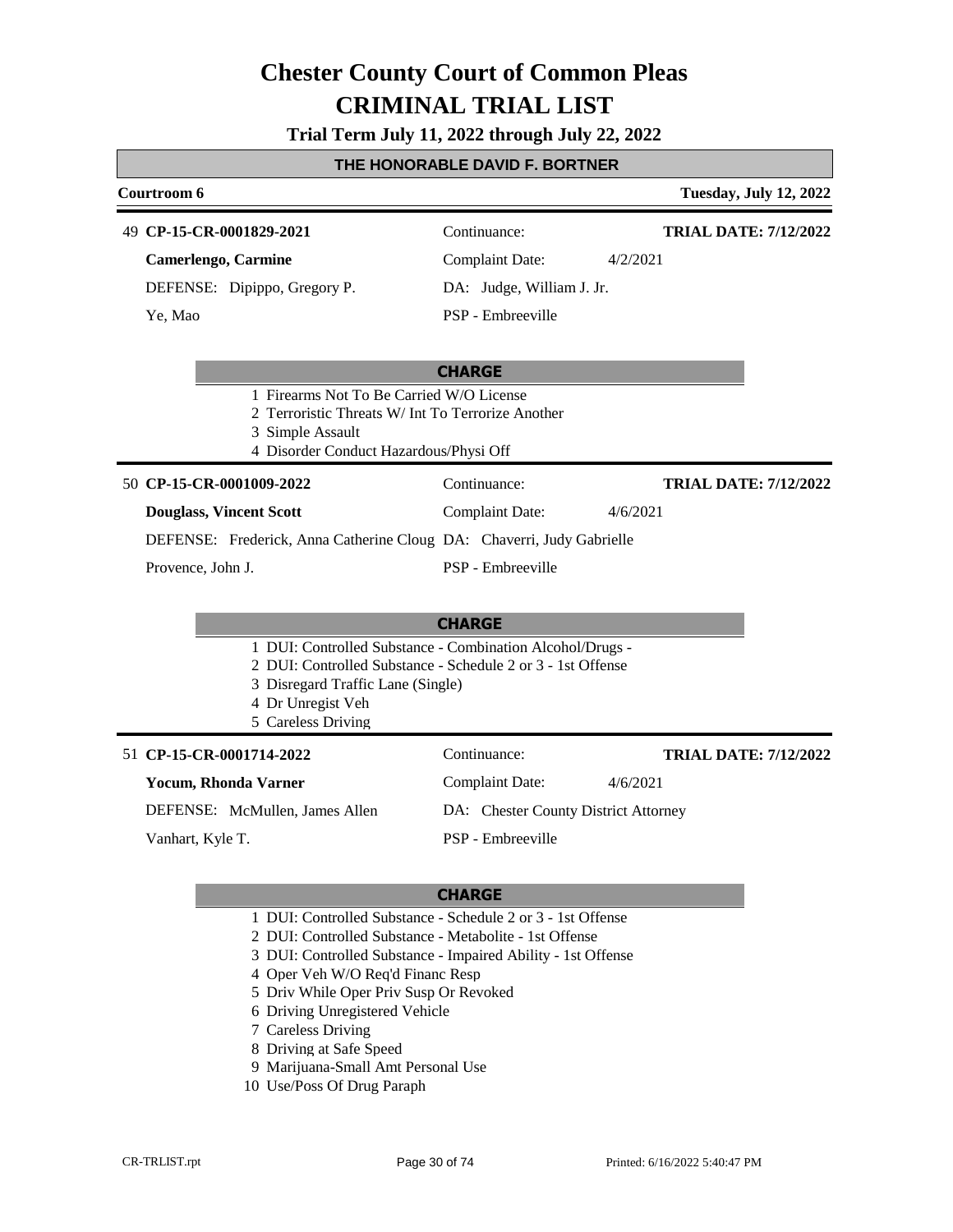#### **Trial Term July 11, 2022 through July 22, 2022**

#### **THE HONORABLE DAVID F. BORTNER**

#### **Courtroom 6 Tuesday, July 12, 2022 CP-15-CR-0002414-2021** 52 Continuance: **Alba, Jana Christine** Complaint Date: 4/14/2021 **TRIAL DATE: 7/12/2022**

DEFENSE: Tone, James E.

Ralph, Thomas J.

DA: Chaverri, Judy Gabrielle E Whiteland Twp Police Dept

#### **CHARGE**

- 1 Int Poss Contr Subst By Per Not Reg
- 2 Int Poss Contr Subst By Per Not Reg
- 3 Use/Poss Of Drug Paraph
- 4 Obscured Plates Illegible at Reasonable Distance

#### **CP-15-CR-0001377-2022** 53 Continuance:

#### **Yannuzzi, James Daniel**

DEFENSE: Frigo, Anthony A.

Baierl, Kira M.

DA: Judge, William J. Jr.

PSP - Avondale

#### **CHARGE**

- 1 Fleeing or Attempting to Elude Officer
- 2 Reckless Driving
- 3 Careless Driving
- 4 Exceed Max Speed Lim Estb By 25 MPH
- 5 Disregard Traffic Lane (Single)
- 6 Disregard Traffic Lane (Single)
- 7 Disregard Traffic Lane (Single)
- 8 Disregard Traffic Lane (Single)
- 9 Disregard Traffic Lane (Single) 10 Driving at Safe Speed

#### **CP-15-CR-0001772-2021** 54 Continuance:

### **Kuhn, Joyce Marie**

DEFENSE: McMullen, James Allen

Woodrow, Shane A.

N Coventry Twp Police Dept

Complaint Date: 4/26/2021 DA: Chaverri, Judy Gabrielle

#### **CHARGE**

1 DUI: Gen Imp/Inc of Driving Safely - 1st Off

2 Disregard Traffic Lane (Single)

- 3 Turning Movements And Required Signals
- 4 DUI: Controlled Substance Impaired Ability 1st Offense

**TRIAL DATE: 7/12/2022**

**TRIAL DATE: 7/12/2022**

- Complaint Date: 4/16/2021
	-
- 
-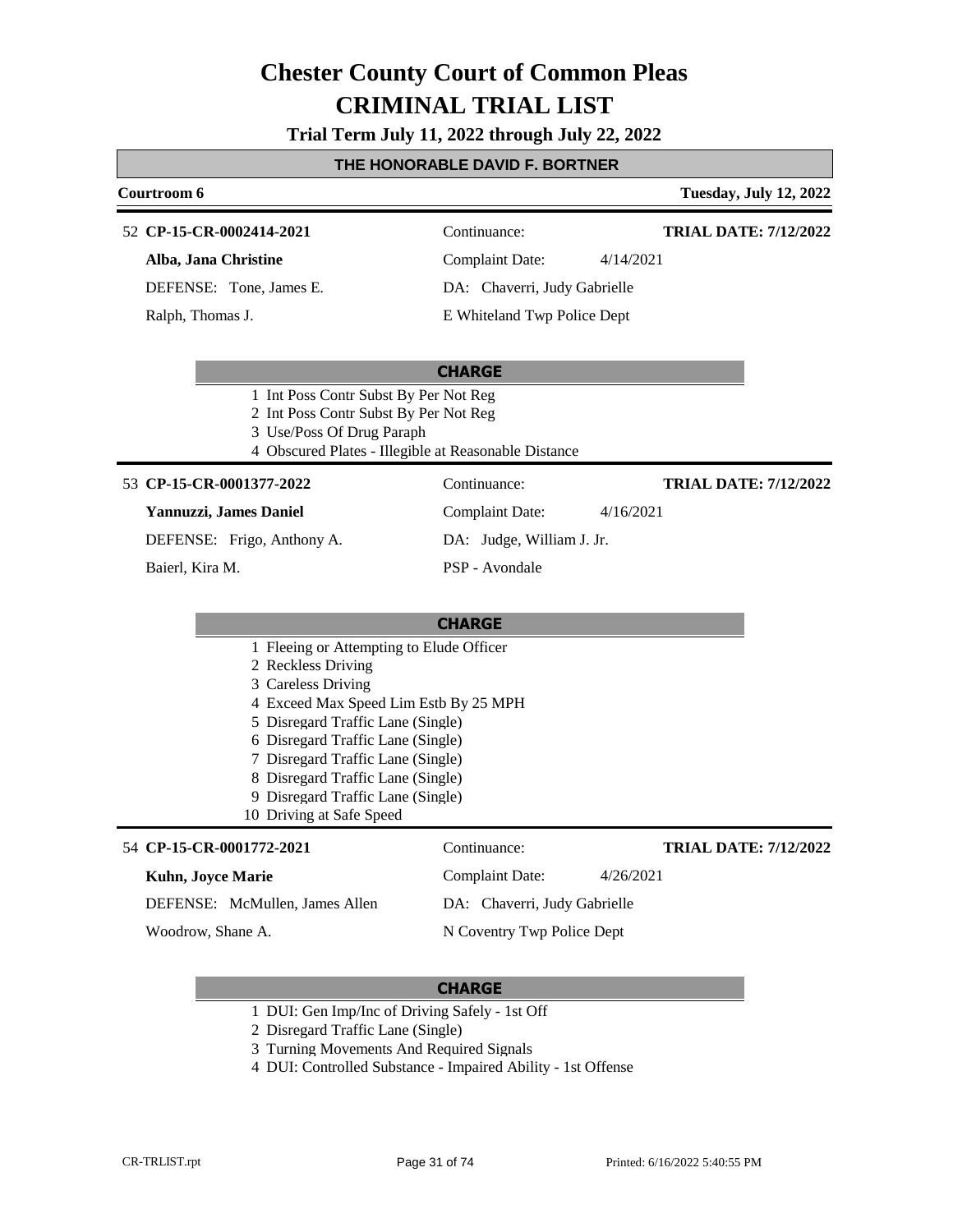### **Trial Term July 11, 2022 through July 22, 2022**

### **THE HONORABLE DAVID F. BORTNER**

|                       | <u>I HE HONORABLE DAVID F. BORTNER</u>                                                                                                                            |                                     |                               |  |
|-----------------------|-------------------------------------------------------------------------------------------------------------------------------------------------------------------|-------------------------------------|-------------------------------|--|
| Courtroom 6           |                                                                                                                                                                   |                                     | <b>Tuesday, July 12, 2022</b> |  |
|                       | 55 CP-15-CR-0001020-2022                                                                                                                                          | Continuance:                        | <b>TRIAL DATE: 7/12/2022</b>  |  |
|                       | <b>Grove, Tevin Lavell</b>                                                                                                                                        | <b>Complaint Date:</b>              | 5/29/2021                     |  |
|                       | DEFENSE:                                                                                                                                                          | DA: Chaverri, Judy Gabrielle        |                               |  |
|                       | Schreiber, Jennifer A.                                                                                                                                            | <b>Coatesville City Police Dept</b> |                               |  |
|                       |                                                                                                                                                                   | <b>CHARGE</b>                       |                               |  |
|                       | 1 Robbery-Take Property Fr Other/Force<br>2 Theft By Unlaw Taking-Movable Prop<br>3 Receiving Stolen Property<br>4 Harassment - Subject Other to Physical Contact |                                     |                               |  |
|                       | 55 CP-15-CR-0001021-2022                                                                                                                                          | Continuance:                        | <b>TRIAL DATE: 7/12/2022</b>  |  |
|                       | <b>Grove, Tevin Lavell</b>                                                                                                                                        | <b>Complaint Date:</b>              | 5/11/2021                     |  |
|                       | <b>DEFENSE:</b>                                                                                                                                                   | DA: Chaverri, Judy Gabrielle        |                               |  |
| Garner, Vernon N. Jr. |                                                                                                                                                                   | Valley Twp Police Dept              |                               |  |
|                       |                                                                                                                                                                   | <b>CHARGE</b>                       |                               |  |
|                       | 1 Simple Assault<br>2 Disorderly Conduct Engage In Fighting<br>3 Disorderly Conduct Hazardous/Physi Off<br>4 Harassment - Subject Other to Physical Contact       |                                     |                               |  |
|                       | 56 CP-15-CR-0001861-2021                                                                                                                                          | Continuance:                        | <b>TRIAL DATE: 7/12/2022</b>  |  |
|                       | Reason, Brian                                                                                                                                                     | <b>Complaint Date:</b>              | 5/18/2021                     |  |
|                       | DEFENSE: Johnson, Shaka Mzee                                                                                                                                      | DA: Judge, William J. Jr.           |                               |  |
| Lee, Hakeem A.        |                                                                                                                                                                   | Phoenixville Boro Police Dept       |                               |  |
|                       |                                                                                                                                                                   | $\mathbf{a}$                        |                               |  |

- 1 Robbery Of Motor Vehicle
- 2 Unlawful Restraint/ Serious Bodily Injury
- 3 Poss Instrument Of Crime W/Int
- 4 False Imprisonment
- 5 Simple Assault
- 6 Simple Assault
- 7 Crim'l Misch-Tamper W/Property
- 8 Harassment Subject Other to Physical Contact
- 9 Disorder Conduct Hazardous/Physi Off
- 10 Disorderly Conduct Engage In Fighting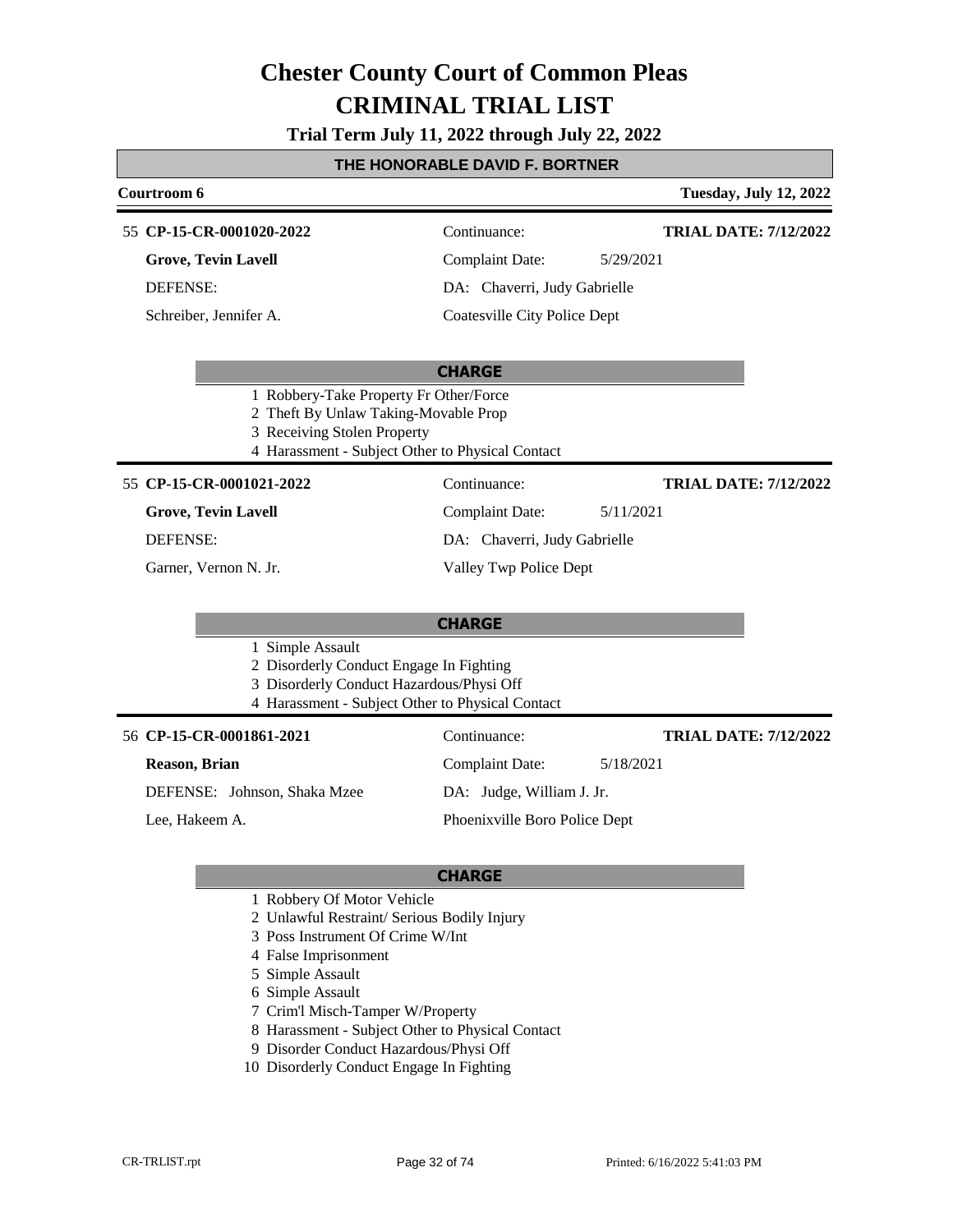#### **Trial Term July 11, 2022 through July 22, 2022**

#### **THE HONORABLE DAVID F. BORTNER**

### **Courtroom 6 Tuesday, July 12, 2022 CHARGE CP-15-CR-0001827-2021** 57 Continuance: **Lovelace, Tekeesha Larae** DEFENSE: Complaint Date: 5/26/2021 DA: Judge, William J. Jr. Coatesville City Police Dept **TRIAL DATE: 7/12/2022** Davis, Jared T. 1 Institut'l Vand'ism Educ Facil **CHARGE CP-15-CR-0002128-2021** 57 Continuance: **Lovelace, Tekeesha** DEFENSE: Silow, Alexander Louis Complaint Date: 5/23/2021 DA: Judge, William J. Jr. Coatesville City Police Dept **TRIAL DATE: 7/12/2022** Davis, Jared T. 1 Simple Assault 2 Simple Assault 3 Aggravated Assault - Attempts to cause or causes BI to desi 4 Harassment - Subject Other to Physical Contact 5 Harassment - Subject Other to Physical Contact 6 Poss Instrument Of Crime W/Int **CP-15-CR-0002201-2021** 57 Continuance: **Lovelace, Tekeesha Larae** DEFENSE: Silow, Alexander Louis Complaint Date: 5/22/2021 DA: Judge, William J. Jr. Coatesville City Police Dept **TRIAL DATE: 7/12/2022** Juisti, Joseph R.

- 1 Retail Theft-Take Mdse
- 2 False Identification To Law Enforcement Officer
- 3 Resist Arrest/Other Law Enforce
- 4 Receiving Stolen Property
- 5 Theft By Unlaw Taking-Movable Prop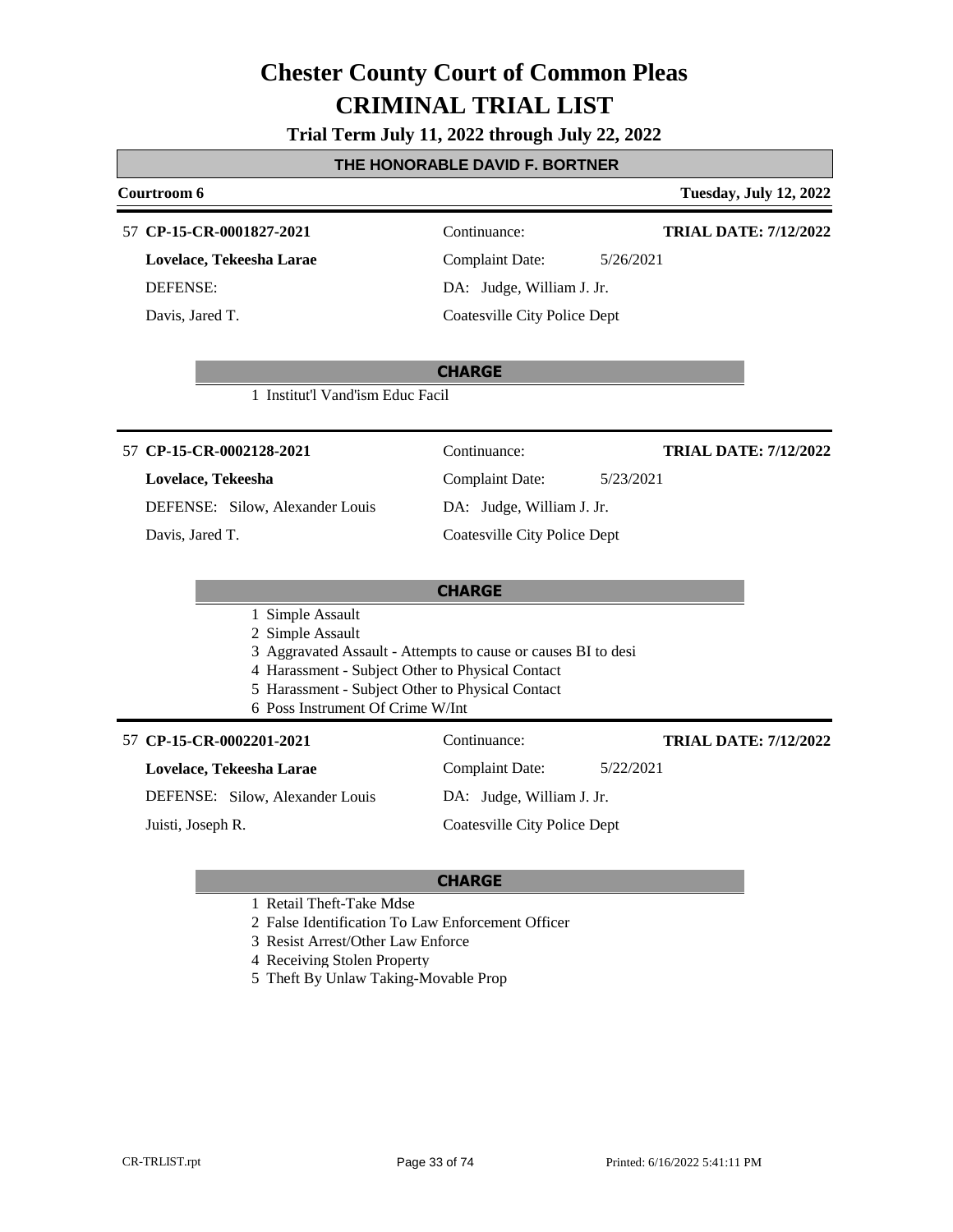**Trial Term July 11, 2022 through July 22, 2022**

#### **THE HONORABLE DAVID F. BORTNER**

| Courtroom 6                                                                                                                                                 |                              | <b>Tuesday, July 12, 2022</b> |
|-------------------------------------------------------------------------------------------------------------------------------------------------------------|------------------------------|-------------------------------|
| 58 CP-15-CR-0003916-2021                                                                                                                                    | Continuance:                 | <b>TRIAL DATE: 7/12/2022</b>  |
| Dennis, Joshua Isaac                                                                                                                                        | <b>Complaint Date:</b>       | 12/11/2021                    |
| DEFENSE: Frederick, Anna Catherine Cloug DA: Chaverri, Judy Gabrielle                                                                                       |                              |                               |
| Gilbert, Robert A. II                                                                                                                                       | W Goshen Twp Police Dept     |                               |
|                                                                                                                                                             | <b>CHARGE</b>                |                               |
| 1 Burglary - Overnight Accommodations; Person Present<br>2 Crim Tres-Enter Structure<br>3 Theft By Unlaw Taking-Movable Prop<br>4 Receiving Stolen Property |                              |                               |
| 58 CP-15-CR-0001997-2021                                                                                                                                    | Continuance:                 | <b>TRIAL DATE: 7/12/2022</b>  |
| Dennis, Joshua                                                                                                                                              | <b>Complaint Date:</b>       | 5/24/2021                     |
| DEFENSE: Frederick, Anna Catherine Cloug DA: Macaulay, Kaitlyn Ruth                                                                                         |                              |                               |
| Ortiz, Alejandro                                                                                                                                            | Coatesville City Police Dept |                               |
|                                                                                                                                                             |                              |                               |
|                                                                                                                                                             | <b>CHARGE</b>                |                               |
| 1 Arson-Inhabited Building Or Struct                                                                                                                        |                              |                               |
| 2 Recklessly Endangering Another Person<br>3 Recklessly Endangering Another Person                                                                          |                              |                               |
| 4 Recklessly Endangering Another Person                                                                                                                     |                              |                               |
| 5 Recklessly Endangering Another Person<br>6 Recklessly Endangering Another Person                                                                          |                              |                               |
| 7 Recklessly Endangering Another Person                                                                                                                     |                              |                               |
| 8 Recklessly Endangering Another Person<br>9 Poss Instrument Of Crime W/Int                                                                                 |                              |                               |
|                                                                                                                                                             |                              |                               |
| 59 CP-15-CR-0003672-2021                                                                                                                                    | Continuance:                 | <b>TRIAL DATE: 7/12/2022</b>  |
| <b>Tejeda, Daniel Martinez</b>                                                                                                                              | <b>Complaint Date:</b>       | 5/28/2021                     |
| DEFENSE: Hyde, Ryan L.                                                                                                                                      | DA: Chaverri, Judy Gabrielle |                               |
| Kizis, Jose C.                                                                                                                                              | PSP - Avondale               |                               |
|                                                                                                                                                             |                              |                               |

- 1 Int Poss Contr Subst By Per Not Reg
- 2 Use/Poss Of Drug Paraph
- 3 Dr Unregist Veh
- 4 Driving W/O A License
- 5 Restrictions on Alcoholic Beverages
- 6 Safety Restraints child under 4 years
- 7 Safety Restraints child under 2 years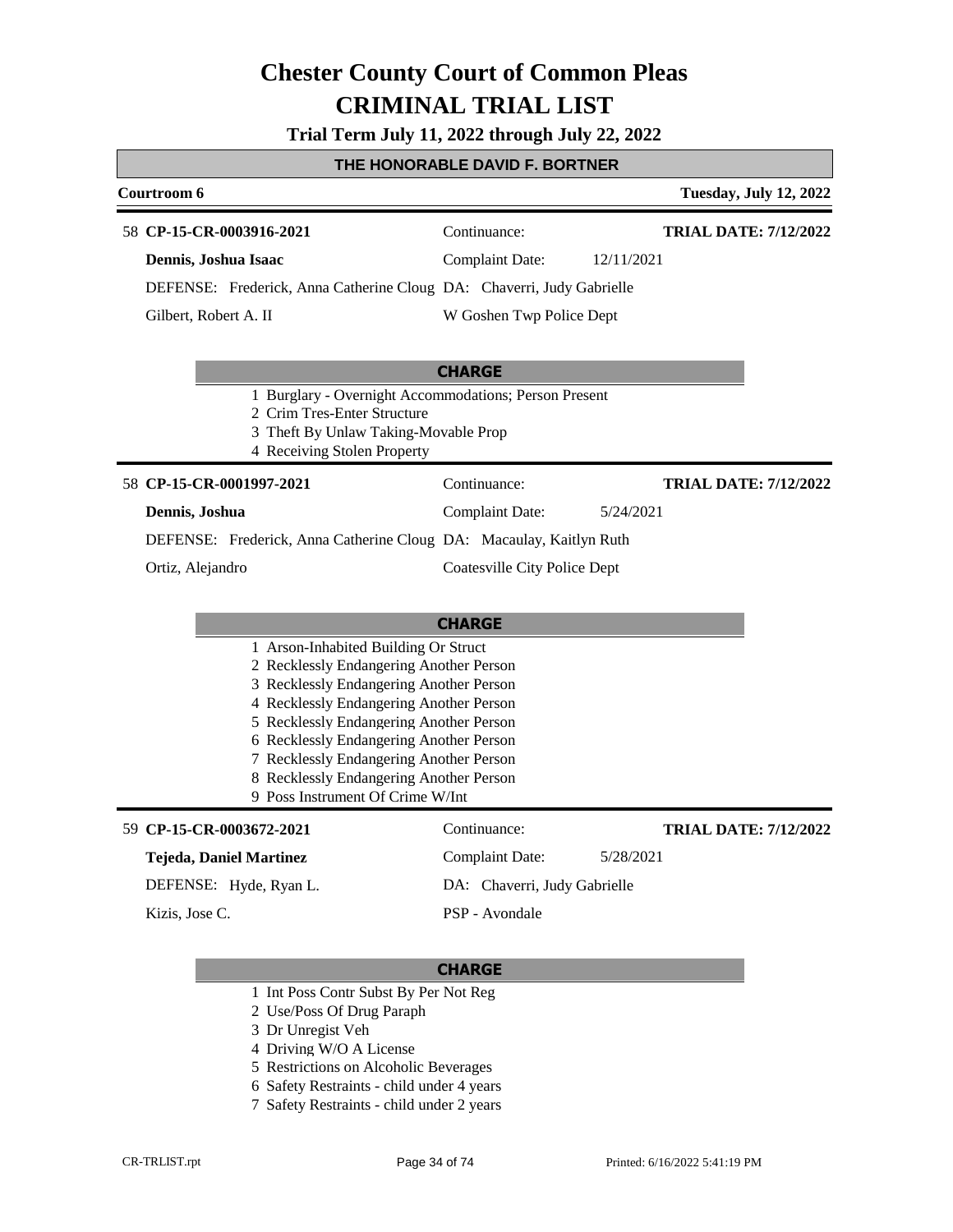**Trial Term July 11, 2022 through July 22, 2022**

#### **THE HONORABLE DAVID F. BORTNER**

| Courtroom 6                        |                              | <b>Tuesday, July 12, 2022</b> |
|------------------------------------|------------------------------|-------------------------------|
| 60 CP-15-CR-0002051-2021           | Continuance:                 | <b>TRIAL DATE: 7/12/2022</b>  |
| <b>Ginn, Vernon Allee</b>          | Complaint Date:              | 6/2/2021                      |
| DEFENSE: Green, Joseph Patrick Jr. | DA: Chaverri, Judy Gabrielle |                               |
| Naylor, Brian L.                   | PSP - Avondale               |                               |
|                                    |                              |                               |

#### **CHARGE**

- 1 Fleeing or Attempting to Elude Officer
- 2 Recklessly Endangering Another Person
- 3 Recklessly Endangering Another Person
- 4 DUI: Controlled Substance Impaired Ability 1st Offense
- 5 Flight To Avoid Appreh/Trial/Punish
- 6 Int Poss Contr Subst By Per Not Reg
- 7 Use/Poss Of Drug Paraph
- 8 Reckless Driving
- 9 Careless Driving
- 10 Careless Driving

#### **CP-15-CR-0002633-2021** 61 Continuance:

#### **Curry, Delvon Odell Jr.**

DEFENSE: Sheridan, Hillary Ryan

Kizis, Jose C.

Complaint Date: 6/22/2021 DA: Chaverri, Judy Gabrielle PSP - Avondale

**TRIAL DATE: 7/12/2022**

- 1 Firearm Not To Be Carried W/O License-No Crim Viol
- 2 Marijuana-Small Amt Personal Use
- 3 Use/Poss Of Drug Paraph
- 4 Use/Poss Of Drug Paraph
- 5 Use/Poss Of Drug Paraph
- 6 Exceed 55 MPH In Other Loc By 25 MPH
- 7 Fail To Keep Right
- 8 Violate Hazard Regulation
- 9 Fail to use safety belt driver and vehicle occupant
- 10 Not Use Low Beam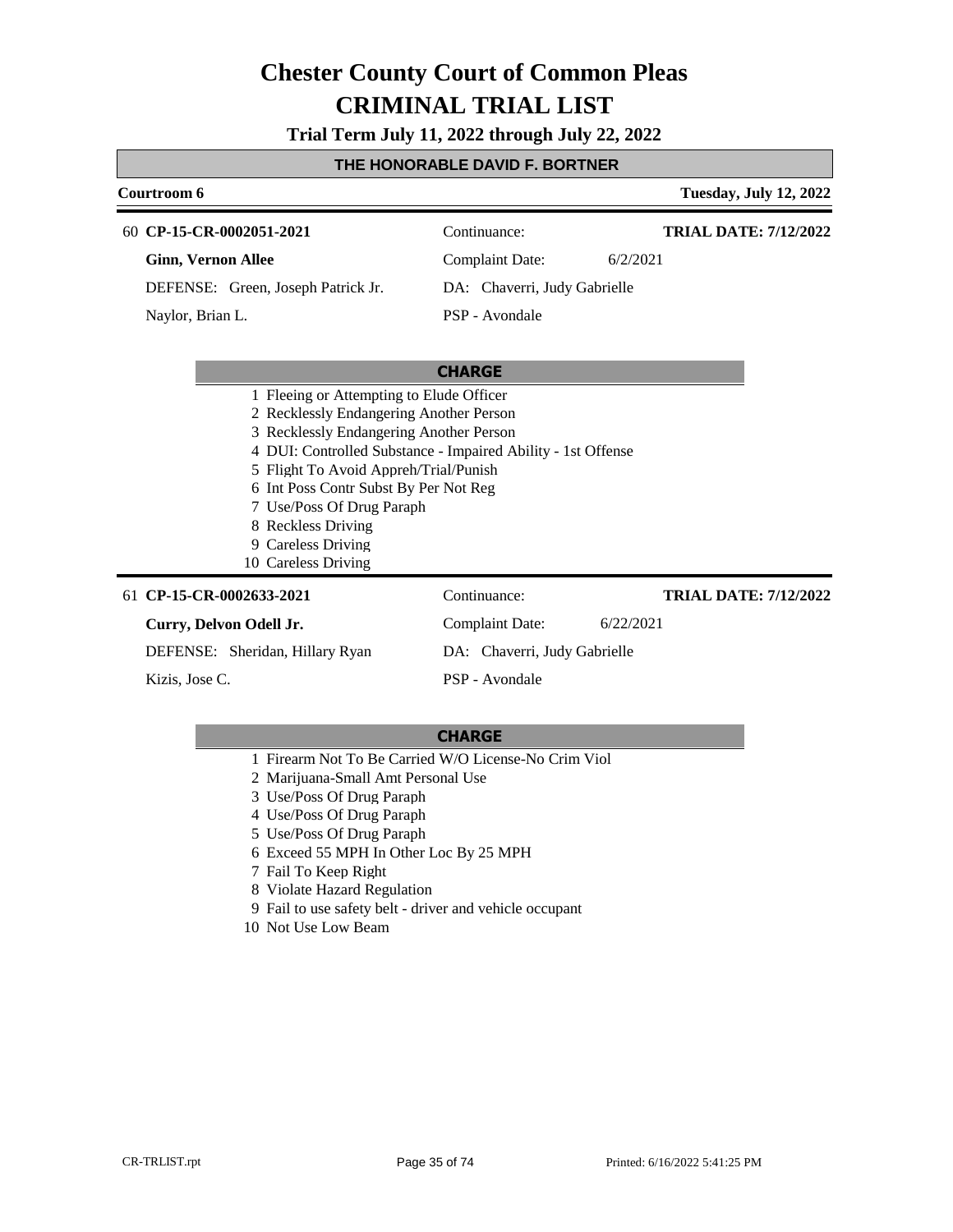### **Trial Term July 11, 2022 through July 22, 2022**

### **THE HONORABLE DAVID F. BORTNER**

| Courtroom 6                                                                                                                                                                                                                                                    |                                                                                                                   | <b>Tuesday, July 12, 2022</b>            |
|----------------------------------------------------------------------------------------------------------------------------------------------------------------------------------------------------------------------------------------------------------------|-------------------------------------------------------------------------------------------------------------------|------------------------------------------|
| 62 CP-15-CR-0003026-2021                                                                                                                                                                                                                                       | Continuance:                                                                                                      | <b>TRIAL DATE: 7/12/2022</b>             |
| <b>Sweed, Madaline Ann</b>                                                                                                                                                                                                                                     | <b>Complaint Date:</b>                                                                                            | 6/23/2021                                |
| DEFENSE: McMullen, James Allen                                                                                                                                                                                                                                 | DA: Judge, William J. Jr.                                                                                         |                                          |
| Himmel, Eric D.                                                                                                                                                                                                                                                | Coatesville City Police Dept                                                                                      |                                          |
|                                                                                                                                                                                                                                                                | <b>CHARGE</b>                                                                                                     |                                          |
| 1 Forgery - Alter Writing<br>2 Theft By Unlaw Taking-Movable Prop<br>3 Receiving Stolen Property<br>4 Forgery - Utters Forged Writing<br>5 Theft By Decep-False Impression                                                                                     | 6 Access Device Issd to Another Who Did Not Auth Use                                                              |                                          |
| 63 CP-15-CR-0002176-2021                                                                                                                                                                                                                                       | Continuance:                                                                                                      | <b>TRIAL DATE: 7/12/2022</b>             |
| <b>Peterson, Andrew Robert</b>                                                                                                                                                                                                                                 | <b>Complaint Date:</b>                                                                                            | 6/24/2021                                |
| DEFENSE: McMullen, James Allen                                                                                                                                                                                                                                 | DA: Roberts, Justin Paul                                                                                          |                                          |
| Barton, Thomas E.                                                                                                                                                                                                                                              | N Coventry Twp Police Dept                                                                                        |                                          |
|                                                                                                                                                                                                                                                                | <b>CHARGE</b>                                                                                                     |                                          |
| 1 Aggravated Assault By Vehicle While Dui<br>2 DUI: Gen Imp/Inc of Driving Safely - 1st Off<br>4 BAC .02 or Higher - 4th Off or Sub Off<br>5 Habitual Offenders<br>6 Disregard Traffic Lane (Single)<br>7 Pass Left Unsafe<br>9 Oper Veh W/O Req'd Financ Resp | 3 Accidents Involving Death or Injury While Not Licensed<br>8 Driving While BAC .02 or Greater While License Susp |                                          |
| 64 CP-15-CR-0003016-2021                                                                                                                                                                                                                                       | Continuance:                                                                                                      | <b>TRIAL DATE: 7/12/2022</b>             |
| Garcia Malpica, Antonio                                                                                                                                                                                                                                        | <b>Complaint Date:</b>                                                                                            | 6/29/2021                                |
| DEFENSE: Brown, Robert Joseph III                                                                                                                                                                                                                              | DA: Chaverri, Judy Gabrielle                                                                                      |                                          |
| Blue, Gregory P.                                                                                                                                                                                                                                               |                                                                                                                   | Southern Chester Co Regional Police Dept |

- 1 DUI: Highest Rte of Alc (BAC .16+) 1st Off
- 2 DUI: Gen Imp/Inc of Driving Safely 1st Off
- 3 Driving W/O A License
- 4 Disregard Traffic Lane (Single)
- 5 Fail To Keep Right
- 6 Careless Driving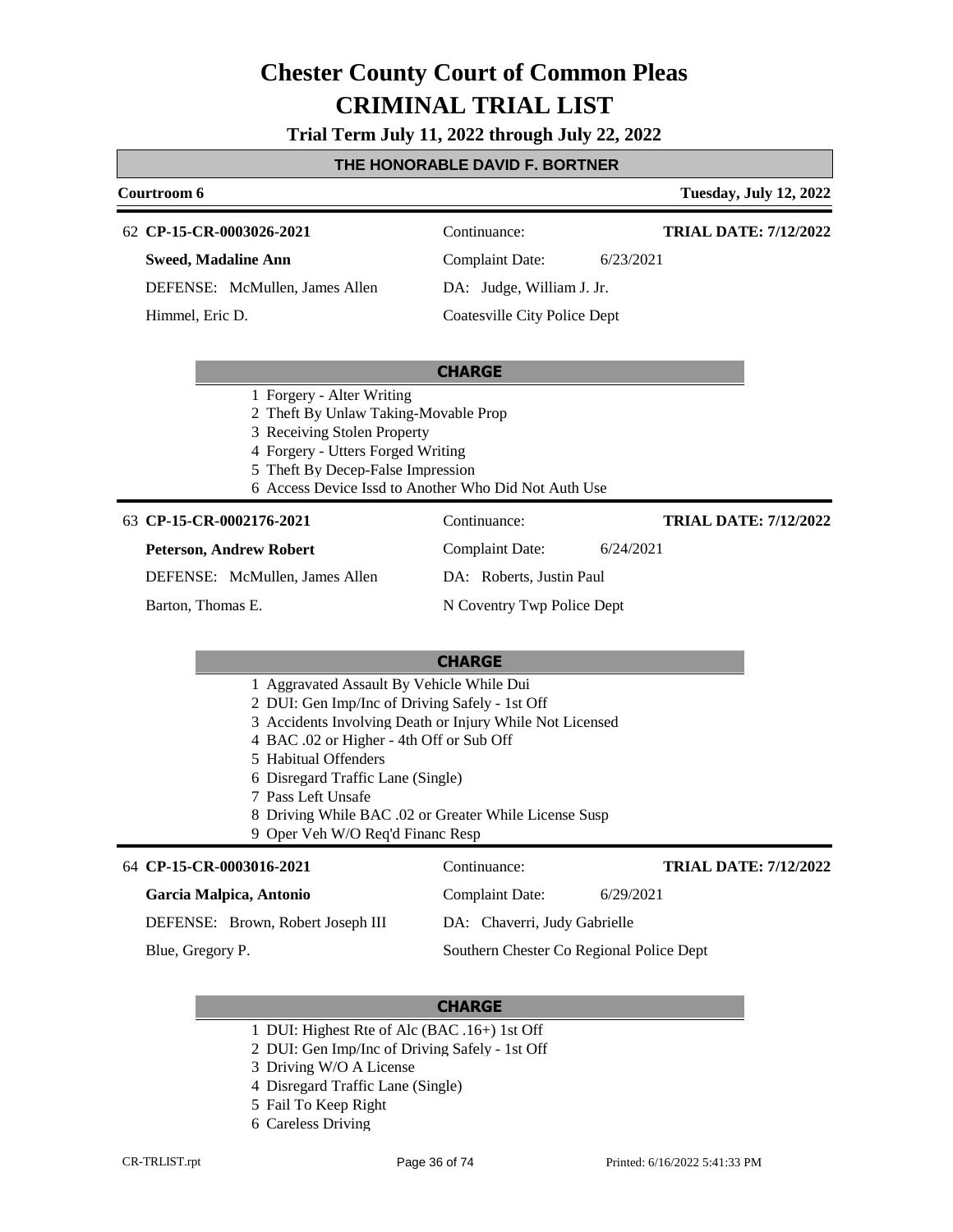**Trial Term July 11, 2022 through July 22, 2022**

### **THE HONORABLE DAVID F. BORTNER**

|                                                                                                                                                                                                                                                                                                                                                                                                   | <u>INE NUNUNABLE DAVID F. BUN INEN</u> |          |                               |
|---------------------------------------------------------------------------------------------------------------------------------------------------------------------------------------------------------------------------------------------------------------------------------------------------------------------------------------------------------------------------------------------------|----------------------------------------|----------|-------------------------------|
| Courtroom 6                                                                                                                                                                                                                                                                                                                                                                                       |                                        |          | <b>Tuesday, July 12, 2022</b> |
| 65 CP-15-CR-0000507-2022                                                                                                                                                                                                                                                                                                                                                                          | Continuance:                           |          | <b>TRIAL DATE: 7/12/2022</b>  |
| <b>Allen, Justin Rashaad</b>                                                                                                                                                                                                                                                                                                                                                                      | <b>Complaint Date:</b>                 | 7/4/2021 |                               |
| DEFENSE: McMullen, James Allen                                                                                                                                                                                                                                                                                                                                                                    | DA: Chaverri, Judy Gabrielle           |          |                               |
| Heiney, Justin R.                                                                                                                                                                                                                                                                                                                                                                                 | West Brandywine Twp Police Dept        |          |                               |
|                                                                                                                                                                                                                                                                                                                                                                                                   |                                        |          |                               |
|                                                                                                                                                                                                                                                                                                                                                                                                   | <b>CHARGE</b>                          |          |                               |
| 1 Aggravated Assault - Attempts to cause SBI or causes injur<br>2 Aggravated Assault - Attempts to cause or causes BI with d<br>3 Simple Assault<br>4 Simple Assault<br>5 Recklessly Endangering Another Person<br>6 Harassment - Subject Other to Physical Contact<br>7 Harassment - Course of Conduct W/No Legitimate Purpose<br>8 Drg Lic Sus/Rev Purs to Sec 3802/1547B1<br>9 Dr Unregist Veh |                                        |          |                               |
| 66 CP-15-CR-0002287-2021                                                                                                                                                                                                                                                                                                                                                                          | Continuance:                           |          | <b>TRIAL DATE: 7/12/2022</b>  |
| Jimenez, Ivan Javier                                                                                                                                                                                                                                                                                                                                                                              | <b>Complaint Date:</b>                 | 7/9/2021 |                               |
| DEFENSE: Frederick, Anna Catherine Cloug DA: Chaverri, Judy Gabrielle                                                                                                                                                                                                                                                                                                                             |                                        |          |                               |
| Benson, Steven F.                                                                                                                                                                                                                                                                                                                                                                                 | Uwchlan Twp Police Dept                |          |                               |
|                                                                                                                                                                                                                                                                                                                                                                                                   |                                        |          |                               |
|                                                                                                                                                                                                                                                                                                                                                                                                   | <b>CHARGE</b>                          |          |                               |
| 1 Forgery - Unauthorized Act In Writing<br>2 Identity Theft<br>3 Criminal Attempt - Theft By Unlaw Taking-Movable Prop<br>4 Forgery - Utters Forged Writing                                                                                                                                                                                                                                       |                                        |          |                               |
| 66 CP-15-CR-0002373-2021                                                                                                                                                                                                                                                                                                                                                                          | Continuance:                           |          | <b>TRIAL DATE: 7/12/2022</b>  |
| Jimenez, Ivan J.                                                                                                                                                                                                                                                                                                                                                                                  | <b>Complaint Date:</b>                 | 7/6/2021 |                               |
| DEFENSE: Frederick, Anna Catherine Cloug DA: Chaverri, Judy Gabrielle                                                                                                                                                                                                                                                                                                                             |                                        |          |                               |
| Brown, Matt S.                                                                                                                                                                                                                                                                                                                                                                                    | Willistown Twp Police Dept             |          |                               |
|                                                                                                                                                                                                                                                                                                                                                                                                   |                                        |          |                               |

- 1 Theft By Unlaw Taking-Movable Prop
- 2 Theft By Decep-False Impression
- 3 Identity Theft
- 4 Access Device Issd to Another Who Did Not Auth Use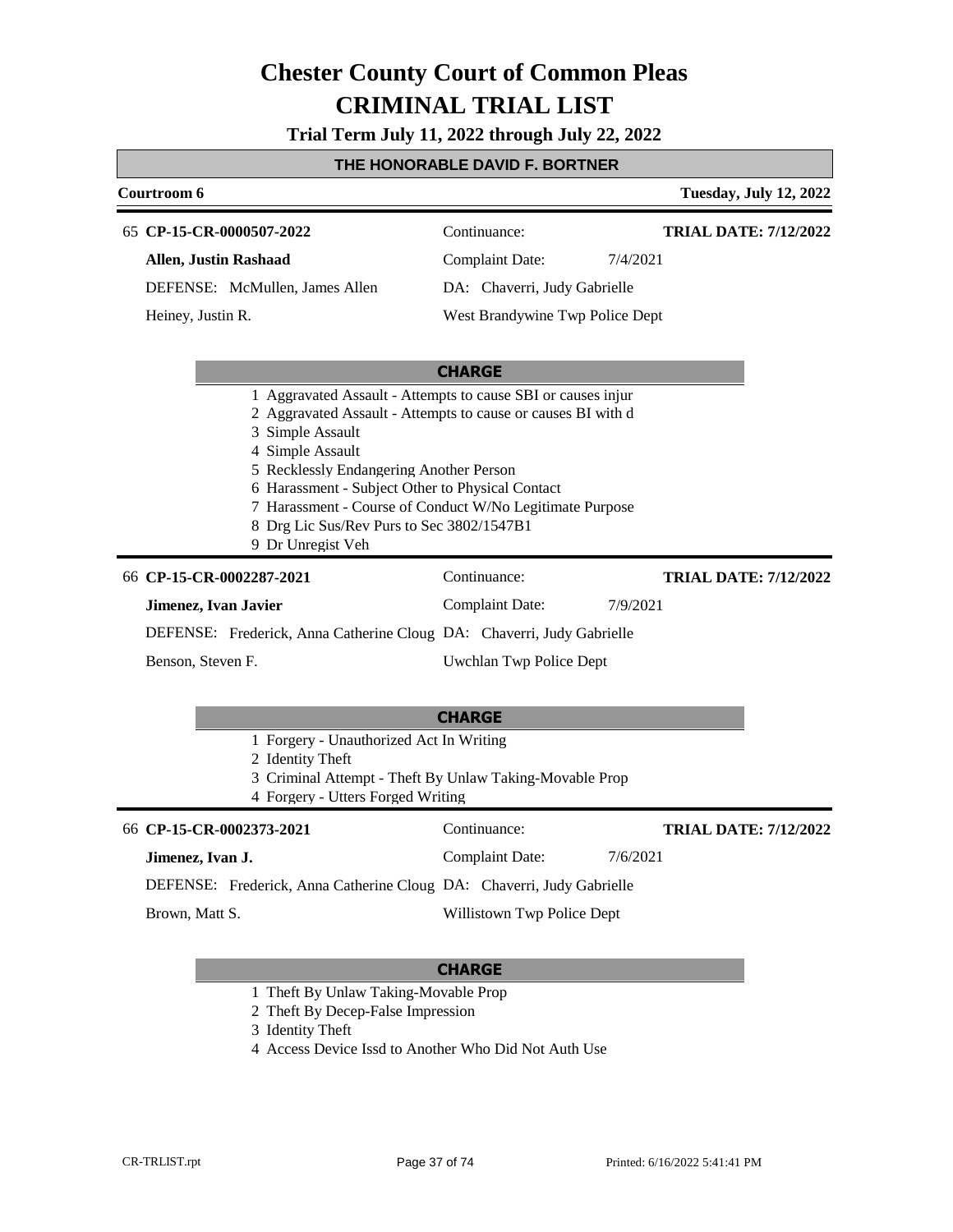**Trial Term July 11, 2022 through July 22, 2022**

#### **THE HONORABLE DAVID F. BORTNER**

| Courtroom 6                                                                                                                                                                                                                                                                                              |                             | <b>Tuesday, July 12, 2022</b> |
|----------------------------------------------------------------------------------------------------------------------------------------------------------------------------------------------------------------------------------------------------------------------------------------------------------|-----------------------------|-------------------------------|
| 67 CP-15-CR-0002543-2021                                                                                                                                                                                                                                                                                 | Continuance:                | <b>TRIAL DATE: 7/12/2022</b>  |
| Jenzano, Noah Tyler                                                                                                                                                                                                                                                                                      | <b>Complaint Date:</b>      | 7/7/2021                      |
| DEFENSE: Skinner, Michael John                                                                                                                                                                                                                                                                           | DA: Judge, William J. Jr.   |                               |
| Fonock, Justin T.                                                                                                                                                                                                                                                                                        | Parkesburg Boro Police Dept |                               |
|                                                                                                                                                                                                                                                                                                          | <b>CHARGE</b>               |                               |
| 1 DUI: High Rte of Alc (Bac.10 - <.16) 1st Off<br>2 DUI: Gen Imp/Inc of Driving Safely - 1st Off<br>3 Exceed Max Speed Lim Estb By 19 MPH<br>4 Operat Veh W/O Valid Inspect<br>5 Disregard Traffic Lane (Single)<br>6 Fail To Keep Right                                                                 |                             |                               |
| 68 CP-15-CR-0002977-2021                                                                                                                                                                                                                                                                                 | Continuance:                | <b>TRIAL DATE: 7/12/2022</b>  |
| Lockley, Joshua Jezreel                                                                                                                                                                                                                                                                                  | <b>Complaint Date:</b>      | 7/9/2021                      |
| DEFENSE: Savino, Louis Theodore Jr.                                                                                                                                                                                                                                                                      | DA: Judge, William J. Jr.   |                               |
| Davis, Justin M.                                                                                                                                                                                                                                                                                         | Tredyffrin Twp Police Dept  |                               |
|                                                                                                                                                                                                                                                                                                          | <b>CHARGE</b>               |                               |
| 1 Firearms Not To Be Carried W/O License<br>2 Person Not To Possess Use Etc. Firearms<br>3 Terroristic Threats W/ Int To Terrorize Another<br>4 Unlawful Restraint/ Involuntary Servitude<br>5 Simple Assault<br>6 Possession Of Weapon<br>7 Harassment - Follow In Public Place<br>8 False Imprisonment |                             |                               |
| 69 CP-15-CR-0002611-2021                                                                                                                                                                                                                                                                                 | Continuance:                | <b>TRIAL DATE: 7/12/2022</b>  |
| <b>Lewis, Trevon Kyle Harrison</b>                                                                                                                                                                                                                                                                       | <b>Complaint Date:</b>      | 7/12/2021                     |
| DEFENSE: Frederick, Anna Catherine Cloug DA: Thurstlic O'Neill, Michelle Lynn                                                                                                                                                                                                                            |                             |                               |
| Ye, Mao                                                                                                                                                                                                                                                                                                  | PSP - Embreeville           |                               |

- 1 Manufacture, Delivery, or Possession With Intent to Manufa
- 2 Int Poss Contr Subst By Per Not Reg
- 3 Use/Poss Of Drug Paraph
- 4 Exceed 55 MPH In Other Loc By 29 MPH
- 5 No Rear Lights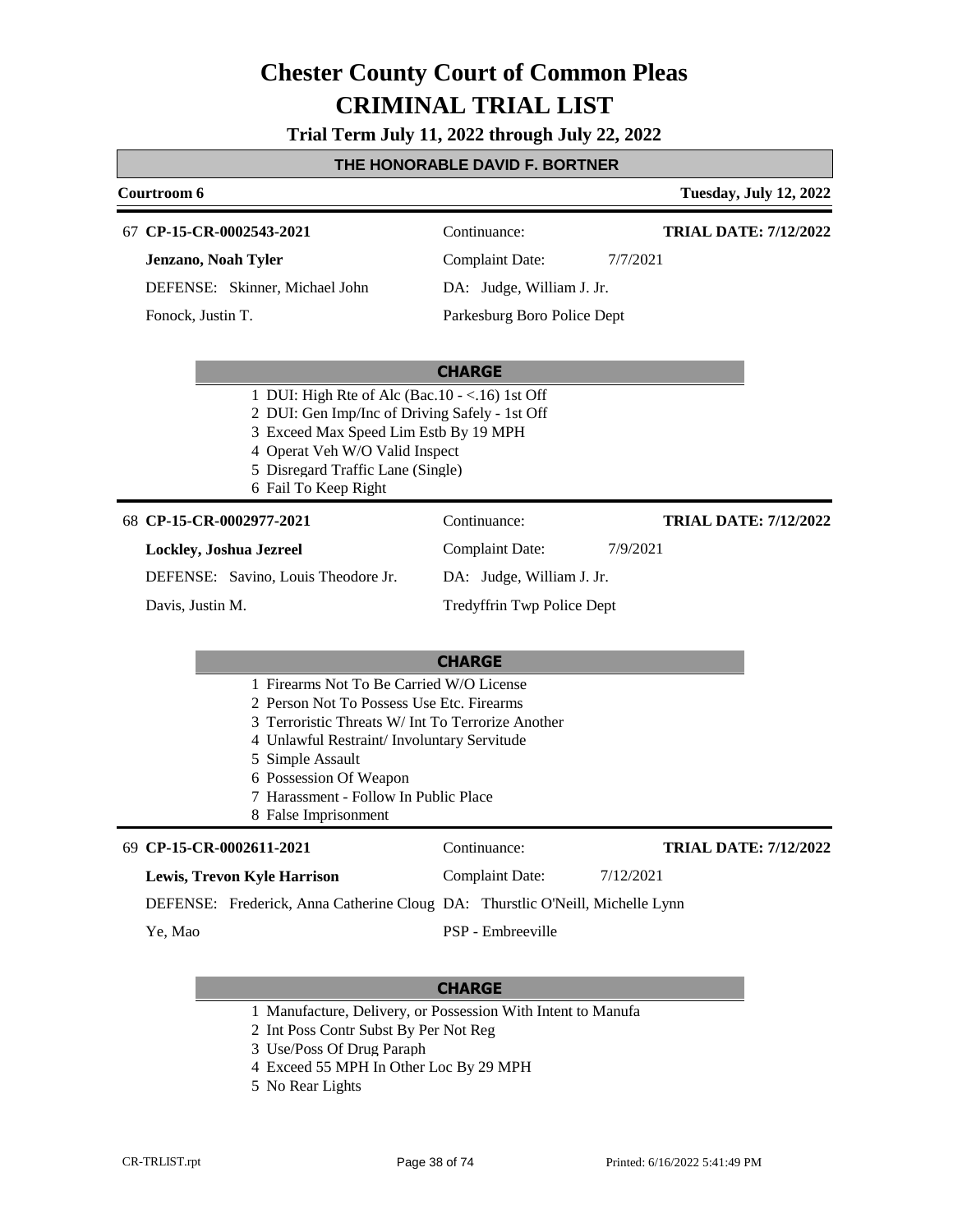**Trial Term July 11, 2022 through July 22, 2022**

#### **THE HONORABLE DAVID F. BORTNER**

| Courtroom 6                                                                                                                                                                                                                                                                                                                                                                                                                         |                                        | <b>Tuesday, July 12, 2022</b> |
|-------------------------------------------------------------------------------------------------------------------------------------------------------------------------------------------------------------------------------------------------------------------------------------------------------------------------------------------------------------------------------------------------------------------------------------|----------------------------------------|-------------------------------|
| 70 CP-15-CR-0001328-2022                                                                                                                                                                                                                                                                                                                                                                                                            | Continuance:                           | <b>TRIAL DATE: 7/12/2022</b>  |
| Barron, Melissa A.                                                                                                                                                                                                                                                                                                                                                                                                                  | Complaint Date:                        | 7/15/2021                     |
| DEFENSE: Dicindio, Michael Domenick                                                                                                                                                                                                                                                                                                                                                                                                 | DA: Chaverri, Judy Gabrielle           |                               |
| Sheridan, Daniel J.                                                                                                                                                                                                                                                                                                                                                                                                                 | PSP - Avondale                         |                               |
|                                                                                                                                                                                                                                                                                                                                                                                                                                     | <b>CHARGE</b>                          |                               |
| 1 DUI: Highest Rte of Alc (BAC .16+) 1st Off<br>2 DUI: Gen Imp/Inc of Driving Safely - 1st Off<br>3 Disregard Traffic Lane (Single)<br>4 Disregard Traffic Lane (Single)<br>5 Disregard Traffic Lane (Single)<br>6 Disregard Traffic Lane (Single)<br>7 Disregard Traffic Lane (Single)<br>8 Disregard Traffic Lane (Single)<br>9 Disregard Traffic Lane (Single)<br>10 Disregard Traffic Lane (Single)<br>71 CP-15-CR-0002507-2021 | Continuance:                           | <b>TRIAL DATE: 7/12/2022</b>  |
| Buski, Michael Uriah                                                                                                                                                                                                                                                                                                                                                                                                                | <b>Complaint Date:</b>                 | 7/19/2021                     |
| DEFENSE: Frederick, Anna Catherine Cloug DA: Chaverri, Judy Gabrielle                                                                                                                                                                                                                                                                                                                                                               |                                        |                               |
| Scena, Arthur E.                                                                                                                                                                                                                                                                                                                                                                                                                    | Phoenixville Boro Police Dept          |                               |
|                                                                                                                                                                                                                                                                                                                                                                                                                                     | <b>CHARGE</b>                          |                               |
| 1 Simple Assault<br>2 Harassment - Subject Other to Physical Contact<br>3 Disorderly Conduct Engage In Fighting<br>4 Aggravated Assault - Attempts to cause SBI or causes injur<br>5 Harassment - Comm. Lewd, Threatening, Etc. Language                                                                                                                                                                                            |                                        |                               |
| 72 CP-15-CR-0003856-2021                                                                                                                                                                                                                                                                                                                                                                                                            | Continuance:                           | <b>TRIAL DATE: 7/12/2022</b>  |
| <b>Feeney, Linda Lee</b>                                                                                                                                                                                                                                                                                                                                                                                                            | <b>Complaint Date:</b>                 | 7/21/2021                     |
| DEFENSE: Grace, Ryan                                                                                                                                                                                                                                                                                                                                                                                                                | DA: Judge, William J. Jr.              |                               |
| Rosado, Oscar J.                                                                                                                                                                                                                                                                                                                                                                                                                    | <b>Chester County County Detective</b> |                               |

- 1 Possess Control Subs, Contraband/Inmate
- 2 Contraband/Controlled Substance
- 3 Int Poss Contr Subst By Per Not Reg
- 4 Use/Poss Of Drug Paraph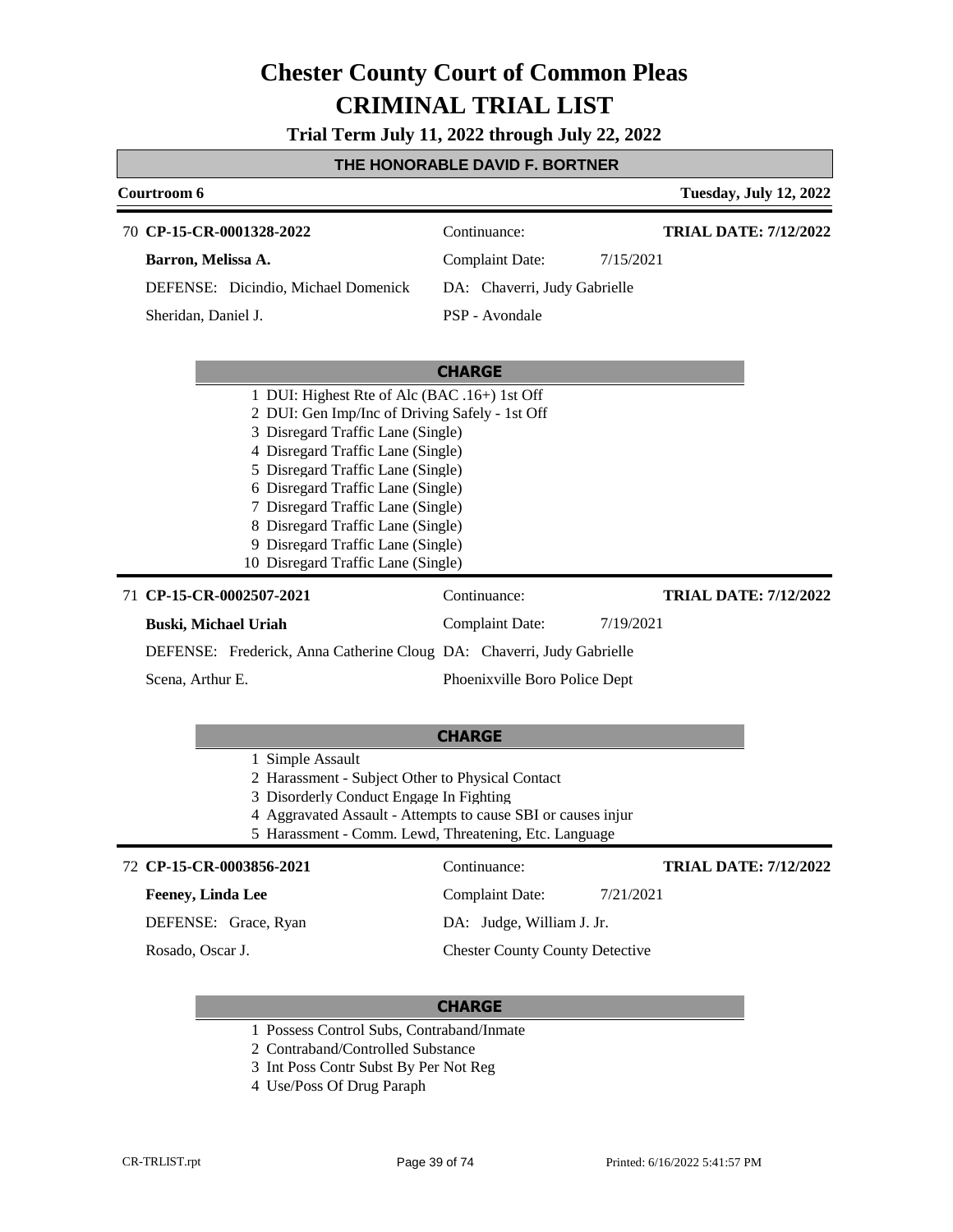#### **Trial Term July 11, 2022 through July 22, 2022**

#### **THE HONORABLE DAVID F. BORTNER**

### **Courtroom 6 Tuesday, July 12, 2022 CHARGE CP-15-CR-0003373-2021** 73 Continuance: **Oatman, Timothy John** DEFENSE: McMullen, James Allen Complaint Date: 7/25/2021 DA: Chaverri, Judy Gabrielle PSP - Avondale **TRIAL DATE: 7/12/2022** Neifield, Brent 1 Endangering Welfare of Children - Parent/Guardian/Other 2 DUI: Controlled Substance - Impaired Ability - 1st Offense

- 3 Marijuana-Small Amt Personal Use
- 4 Use/Poss Of Drug Paraph
- 5 Careless Driving

#### **CP-15-CR-0000111-2022** 74 Continuance:

#### **Steinert, Andrew**

DEFENSE: Kelly, Evan J.

Daniels, Kemba N.

### Complaint Date: 7/27/2021

DA: Judge, William J. Jr.

E Whiteland Twp Police Dept

#### **CHARGE**

- 1 Recklessly Endangering Another Person
- 2 Simple Assault
- 3 Disorderly Conduct Hazardous/Physi Off
- 4 Fail To Yield In Constr
- 5 Obedience to Traffic-Control Devices
- 6 Simple Assault
- 7 Aggravated Assault Attempts to cause or causes BI with d
- 8 Terroristic Threats W/ Int To Terrorize Another

#### **CP-15-CR-0001337-2022** 75 Continuance:

**Robinson, Mark C.**

**TRIAL DATE: 7/12/2022**

**TRIAL DATE: 7/12/2022**

DEFENSE: Frederick, Anna Catherine Cloug DA: Judge, William J. Jr.

Billie, Stanley J.

W Chester Boro Police Dept

Complaint Date: 8/13/2021

- 1 Robbery-Take Property Fr Other/Force
- 2 Conspiracy Robbery-Take Property Fr Other/Force
- 3 Theft By Unlaw Taking-Movable Prop
- 4 Conspiracy Theft By Unlaw Taking-Movable Prop
- 5 Receiving Stolen Property
- 6 Conspiracy Receiving Stolen Property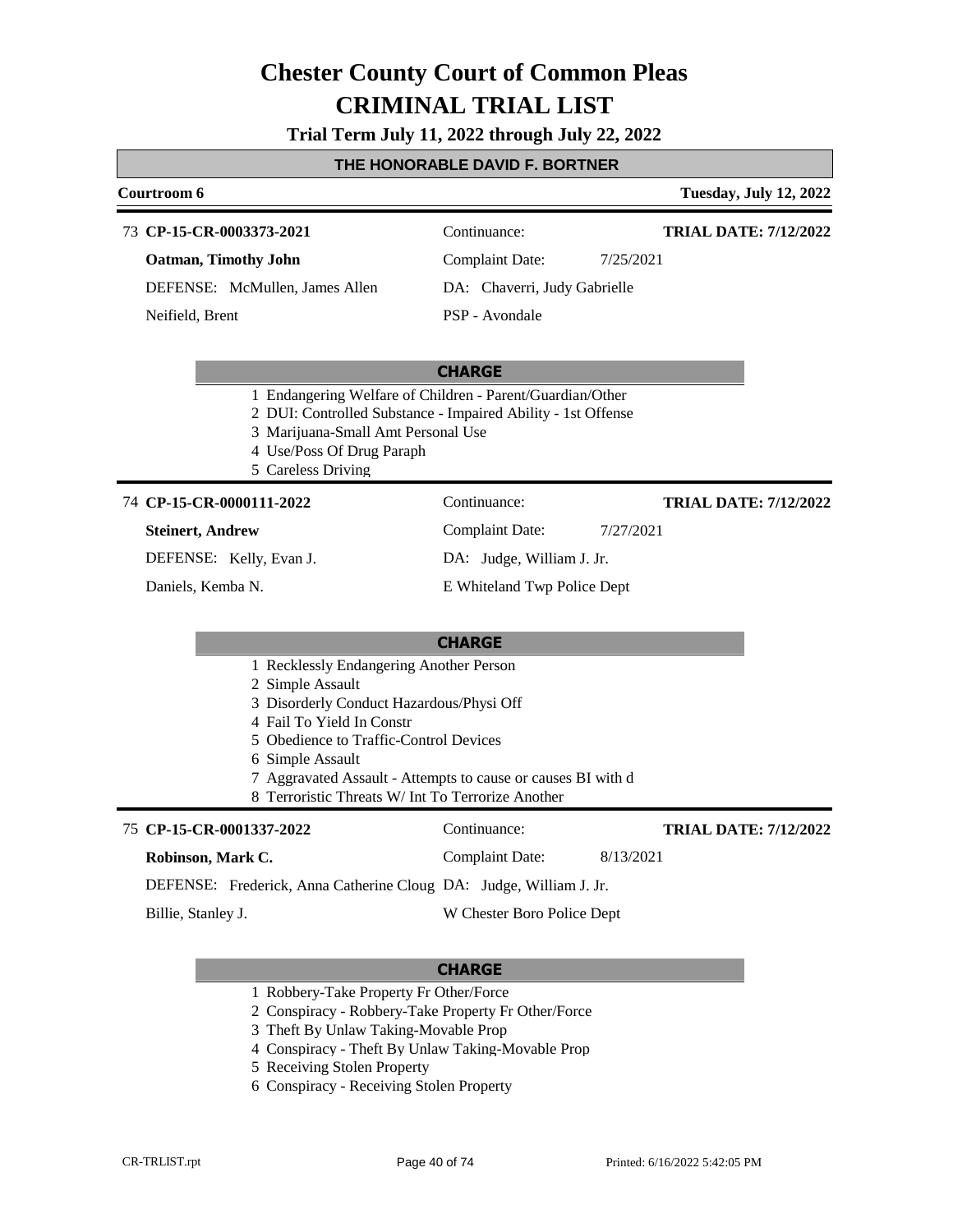**Trial Term July 11, 2022 through July 22, 2022**

### **THE HONORABLE DAVID F. BORTNER**

|                                                                                                                                                                                                                                                                                                                                                                                                                                                                   | <u>I HE HUNURABLE DAVID F. BUR I NER</u> |                               |
|-------------------------------------------------------------------------------------------------------------------------------------------------------------------------------------------------------------------------------------------------------------------------------------------------------------------------------------------------------------------------------------------------------------------------------------------------------------------|------------------------------------------|-------------------------------|
| Courtroom 6                                                                                                                                                                                                                                                                                                                                                                                                                                                       |                                          | <b>Tuesday, July 12, 2022</b> |
| 76 CP-15-CR-0002997-2021                                                                                                                                                                                                                                                                                                                                                                                                                                          | Continuance:                             | <b>TRIAL DATE: 7/12/2022</b>  |
| <b>McWilliams, Brian Lewis</b>                                                                                                                                                                                                                                                                                                                                                                                                                                    | <b>Complaint Date:</b>                   | 8/14/2021                     |
| DEFENSE: Frederick, Anna Catherine Cloug DA: Chaverri, Judy Gabrielle                                                                                                                                                                                                                                                                                                                                                                                             |                                          |                               |
| Salvo, James K.                                                                                                                                                                                                                                                                                                                                                                                                                                                   | PSP - Embreeville                        |                               |
|                                                                                                                                                                                                                                                                                                                                                                                                                                                                   | <b>CHARGE</b>                            |                               |
| 1 Endangering Welfare of Children - Parent/Guardian/Other<br>2 Recklessly Endangering Another Person<br>3 DUI: Controlled Substance - Impaired Ability - 1st Offense<br>4 DUI: Controlled Substance - Schedule 2 or 3 - 1st Offense                                                                                                                                                                                                                               |                                          |                               |
| 77 CP-15-CR-0000030-2022                                                                                                                                                                                                                                                                                                                                                                                                                                          | Continuance:                             | <b>TRIAL DATE: 7/12/2022</b>  |
| Domingo-Vasquez, Jeremias                                                                                                                                                                                                                                                                                                                                                                                                                                         | <b>Complaint Date:</b>                   | 8/16/2021                     |
| DEFENSE: Brown, Robert Joseph III                                                                                                                                                                                                                                                                                                                                                                                                                                 | DA: Judge, William J. Jr.                |                               |
| Schiltz, Kyle G.                                                                                                                                                                                                                                                                                                                                                                                                                                                  | PSP - Avondale                           |                               |
|                                                                                                                                                                                                                                                                                                                                                                                                                                                                   | <b>CHARGE</b>                            |                               |
| 1 DUI: High Rte of Alc (Bac.10 - <.16) 1st Off<br>2 DUI: Gen Imp/Inc of Driving Safely - 1st Off<br>3 DUI: Controlled Substance - Schedule 2 or 3 - 1st Offense<br>4 DUI: Controlled Substance - Impaired Ability - 1st Offense<br>5 DUI: Controlled Substance - Combination Alcohol/Drugs -<br>6 Driving While BAC .02 or Greater While License Susp<br>7 Drg Lic Sus/Rev Purs to Sec 3802/1547B1<br>8 Restrictions on Alcoholic Beverages<br>9 Careless Driving |                                          |                               |
| 78 CP-15-CR-0003261-2021                                                                                                                                                                                                                                                                                                                                                                                                                                          | Continuance:                             | <b>TRIAL DATE: 7/12/2022</b>  |
| <b>Winston, George Darren</b>                                                                                                                                                                                                                                                                                                                                                                                                                                     | <b>Complaint Date:</b>                   | 8/20/2021                     |
| DEFENSE: Goodman, Michael Bruce                                                                                                                                                                                                                                                                                                                                                                                                                                   | DA: Chaverri, Judy Gabrielle             |                               |
| Dobry, Brad A.                                                                                                                                                                                                                                                                                                                                                                                                                                                    | Phoenixville Boro Police Dept            |                               |
|                                                                                                                                                                                                                                                                                                                                                                                                                                                                   |                                          |                               |

#### **CHARGE**

- 1 DUI: Gen Imp/Inc of Driving Safely 1st Off
- 2 Driving While BAC .02 or Greater While License Susp
- 3 Drg Lic Sus/Rev Purs to Sec 3802/1547B1

Г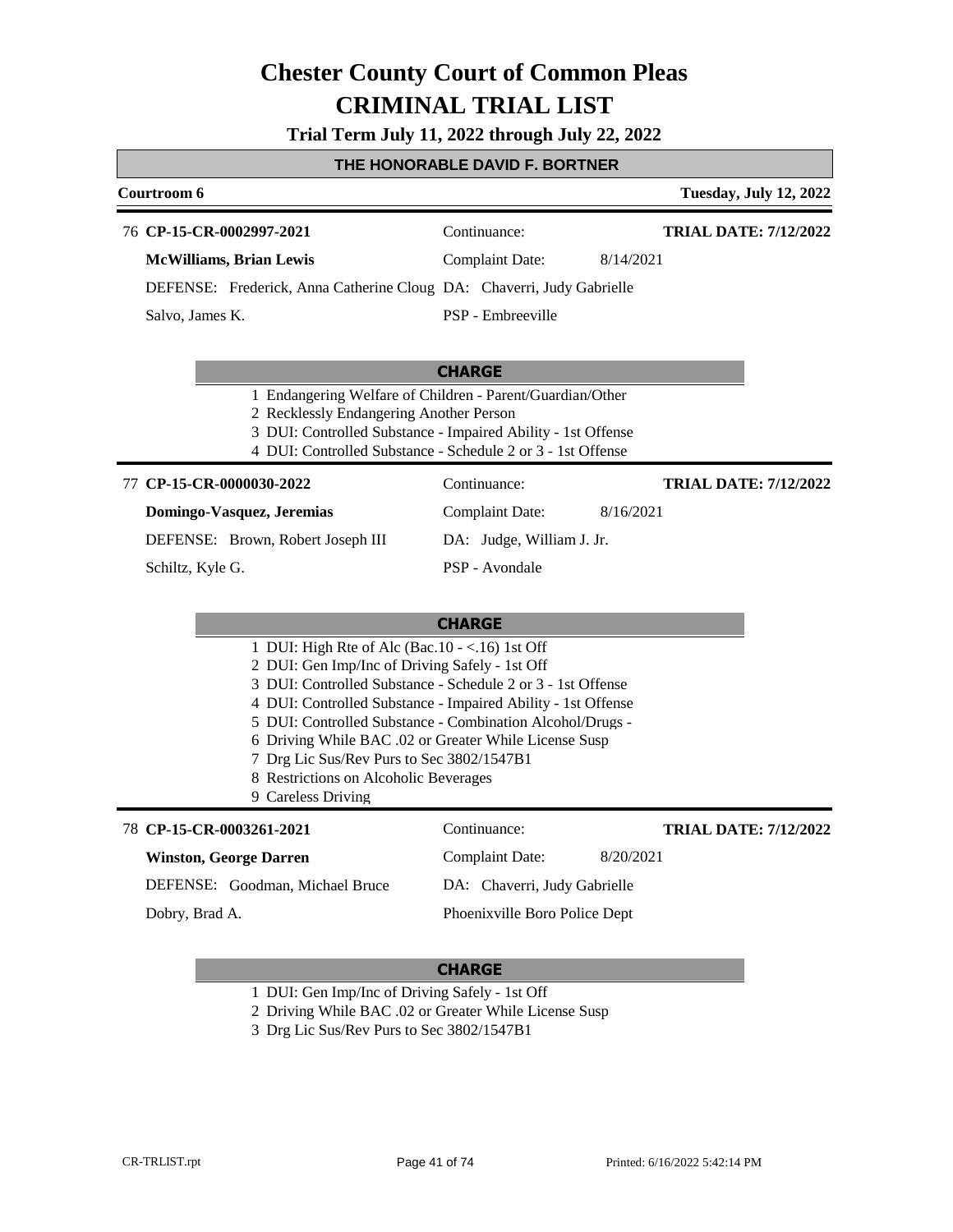**Trial Term July 11, 2022 through July 22, 2022**

#### **THE HONORABLE DAVID F. BORTNER**

| Courtroom 6                                                                                                                                                                                                                                                                                                                         |                              | <b>Tuesday, July 12, 2022</b> |  |
|-------------------------------------------------------------------------------------------------------------------------------------------------------------------------------------------------------------------------------------------------------------------------------------------------------------------------------------|------------------------------|-------------------------------|--|
| 79 CP-15-CR-0000581-2022                                                                                                                                                                                                                                                                                                            | Continuance:                 | <b>TRIAL DATE: 7/12/2022</b>  |  |
| Bond, Walter A.                                                                                                                                                                                                                                                                                                                     | <b>Complaint Date:</b>       | 9/7/2021                      |  |
| DEFENSE: McMullen, James Allen                                                                                                                                                                                                                                                                                                      | DA: Chaverri, Judy Gabrielle |                               |  |
| Adams, Adam W.                                                                                                                                                                                                                                                                                                                      | PSP - Embreeville            |                               |  |
|                                                                                                                                                                                                                                                                                                                                     |                              |                               |  |
| <b>CHARGE</b>                                                                                                                                                                                                                                                                                                                       |                              |                               |  |
| 1 Marijuana-Small Amt Personal Use<br>2 Use/Poss Of Drug Paraph<br>3 DUI: Controlled Substance - Schedule 1 - 1st Offense<br>4 DUI: Controlled Substance - Impaired Ability - 1st Offense<br>5 Disregard Traffic Lane (Single)<br>6 Acci Dam To Unattended Veh Or Propert<br>7 DUI: Controlled Substance - Metabolite - 1st Offense |                              |                               |  |
| 80 CP-15-CR-0003825-2021                                                                                                                                                                                                                                                                                                            | Continuance:                 | <b>TRIAL DATE: 7/12/2022</b>  |  |
| Godwin, Jamyil Edward Jr.                                                                                                                                                                                                                                                                                                           | <b>Complaint Date:</b>       | 9/8/2021                      |  |
| <b>DEFENSE:</b>                                                                                                                                                                                                                                                                                                                     | DA: Judge, William J. Jr.    |                               |  |
| Lilly, Patrick T. Jr.                                                                                                                                                                                                                                                                                                               | PSP - Embreeville            |                               |  |

- 1 DUI: Controlled Substance Schedule 1 1st Offense
- 2 Marijuana-Small Amt Personal Use
- 3 Disregard Traffic Lane (Single)
- 4 Disregard Traffic Lane (Single)
- 5 Disregard Traffic Lane (Single)
- 6 Turning Movements And Required Signals
- 7 Display Unauth Cert Of Inspect
- 8 DUI: Controlled Substance Impaired Ability 1st Offense
- 9 DUI: Controlled Substance Metabolite 1st Offense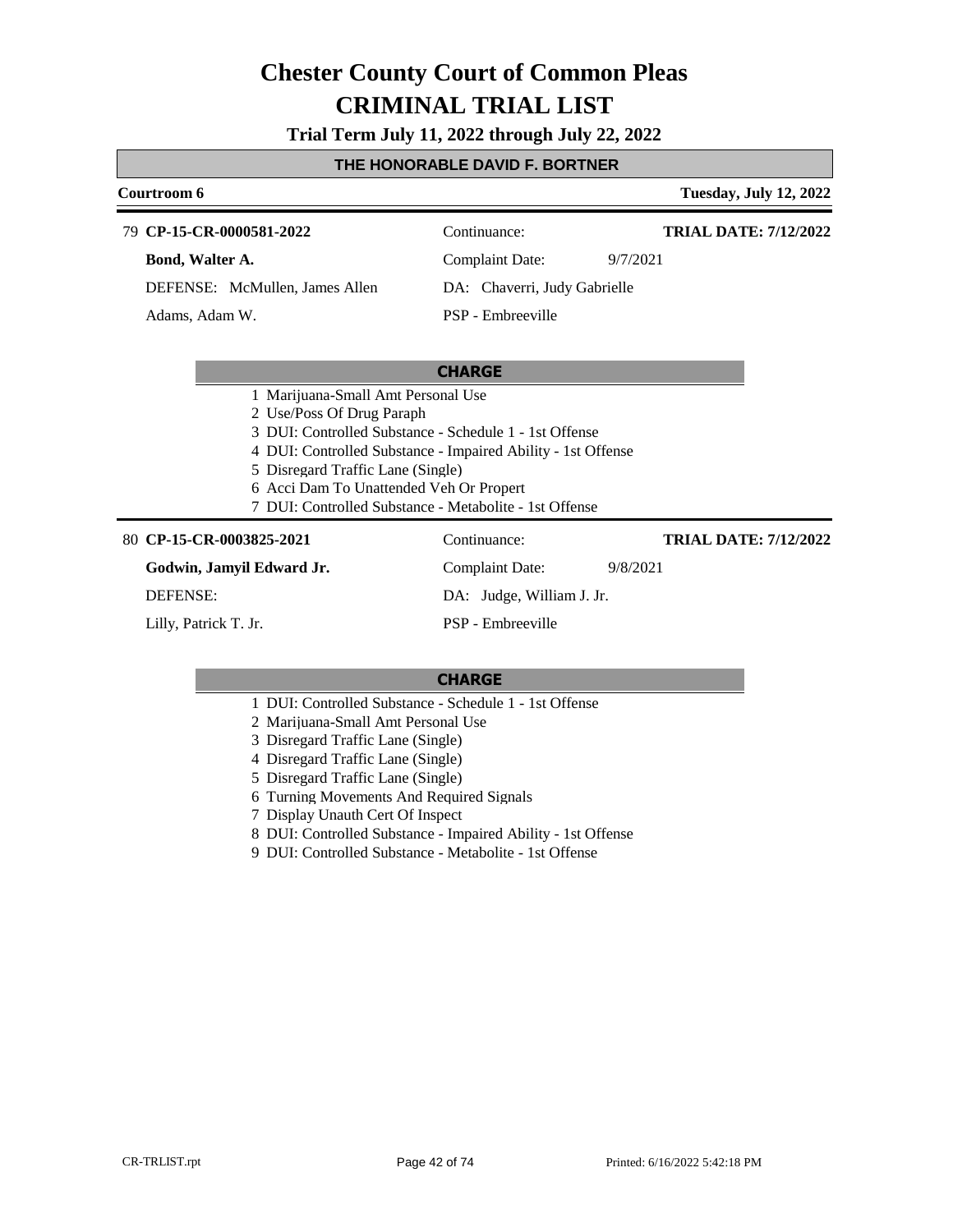### **Trial Term July 11, 2022 through July 22, 2022**

### **THE HONORABLE DAVID F. BORTNER**

| Courtroom 6                                                                                                                |                               | Wednesday, July 13, 2022     |
|----------------------------------------------------------------------------------------------------------------------------|-------------------------------|------------------------------|
| 81 CP-15-CR-0001429-2022                                                                                                   | Continuance:                  | <b>TRIAL DATE: 7/13/2022</b> |
| <b>Rolon, Denise</b>                                                                                                       | <b>Complaint Date:</b>        | 9/9/2021                     |
| DEFENSE: Silow, Alexander Louis                                                                                            | DA: Judge, William J. Jr.     |                              |
| Neuhaus, Scott A.                                                                                                          | Downingtown Boro Police Dept  |                              |
|                                                                                                                            | <b>CHARGE</b>                 |                              |
| 1 Int Poss Contr Subst By Per Not Reg<br>2 Use/Poss Of Drug Paraph<br>3 Use/Poss Of Drug Paraph                            |                               |                              |
| 82 CP-15-CR-0003353-2021                                                                                                   | Continuance:                  | <b>TRIAL DATE: 7/13/2022</b> |
| Spousta, Christopher David                                                                                                 | <b>Complaint Date:</b>        | 9/13/2021                    |
| DEFENSE: Sardella, Albert Casimer                                                                                          | DA: Judge, William J. Jr.     |                              |
| Kemme, Paul E.                                                                                                             | Upper Uwchlan Twp Police Dept |                              |
|                                                                                                                            | <b>CHARGE</b>                 |                              |
| 1 DUI: High Rte of Alc (Bac. $10 - <16$ ) 1st Off<br>2 Not Yield At Rdwy<br>3 DUI: Gen Imp/Inc of Driving Safely - 1st Off |                               |                              |
| 83 CP-15-CR-0003834-2021                                                                                                   | Continuance:                  | <b>TRIAL DATE: 7/13/2022</b> |
| <b>Ramsey, Marjorie Ann</b>                                                                                                | <b>Complaint Date:</b>        | 9/15/2021                    |
| DEFENSE: Stauffer, Robert Leonard                                                                                          | DA: Judge, William J. Jr.     |                              |
| Stabilo, Vincent A.                                                                                                        | Phoenixville Boro Police Dept |                              |

- 1 DUI: Gen Imp/Inc of Driving Safely 1st Off
- 2 DUI: Gen Imp (BAC .08 .10) 1st Off
- 3 DUI: High Rte of Alc (Bac.10 <.16) 1st Off
- 4 DUI: Highest Rte of Alc (BAC .16+) 1st Off
- 5 Acci Dam To Unattended Veh Or Propert
- 6 Acci Dam To Unattended Veh Or Propert
- 7 Careless Driving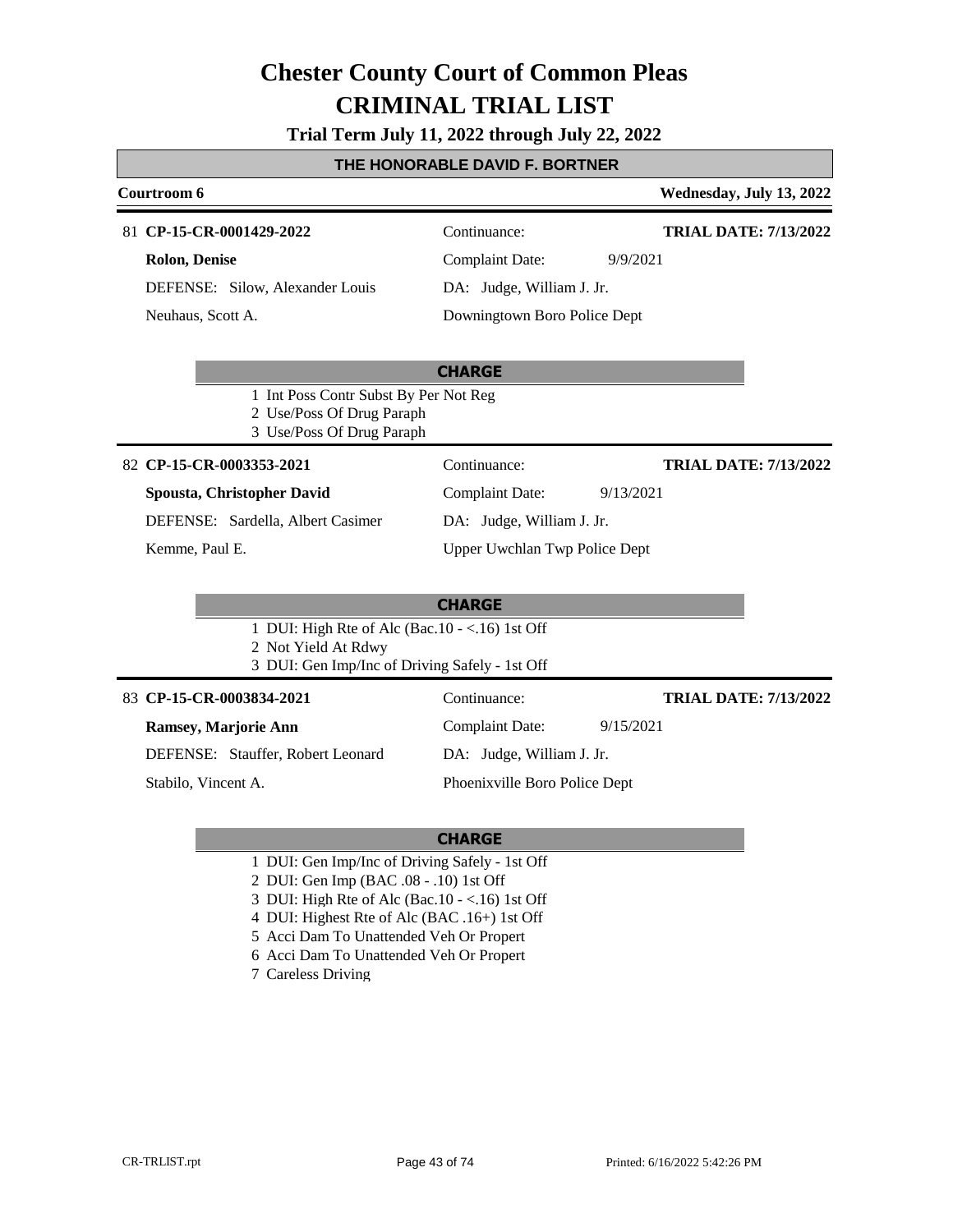#### **Trial Term July 11, 2022 through July 22, 2022**

#### **THE HONORABLE DAVID F. BORTNER**

# **Courtroom 6 Wednesday, July 13, 2022**

#### 84 **CP-15-CR-0003723-2021** Continuance:

**Datta, Arindam**

DEFENSE: Walker, John Robert Scavicchio, Christopher W.

**TRIAL DATE: 7/13/2022**

Complaint Date: 9/29/2021 DA: Chaverri, Judy Gabrielle Downingtown Boro Police Dept

#### **CHARGE**

1 Stalking - Repeatedly Commit Acts To Cause Fear

#### 84 **CP-15-CR-0003728-2021** Continuance:

#### **Datta, Arindam**

DEFENSE: Walker, John Robert Giedgowd, Jackson J.

|                              | Communico.                   |           |
|------------------------------|------------------------------|-----------|
|                              | Complaint Date:              | 9/18/2021 |
|                              | DA: Chaverri, Judy Gabrielle |           |
| Downingtown Boro Police Dept |                              |           |

# **TRIAL DATE: 7/13/2022**

**CHARGE** 1 Terroristic Threats W/ Int To Terrorize Another 2 Harassment - Subject Other to Physical Contact 85 **CP-15-CR-0003438-2021** Continuance: **TRIAL DATE: 7/13/2022**

### **Hays, Scott**

DEFENSE: Ben-Ari, Arik Tzvi

Singley, Ryan C.

Complaint Date: 9/20/2021 DA: Chaverri, Judy Gabrielle

Downingtown Boro Police Dept

#### **CHARGE**

1 Retail Theft-Take Mdse

2 Retail Theft-Under-Ring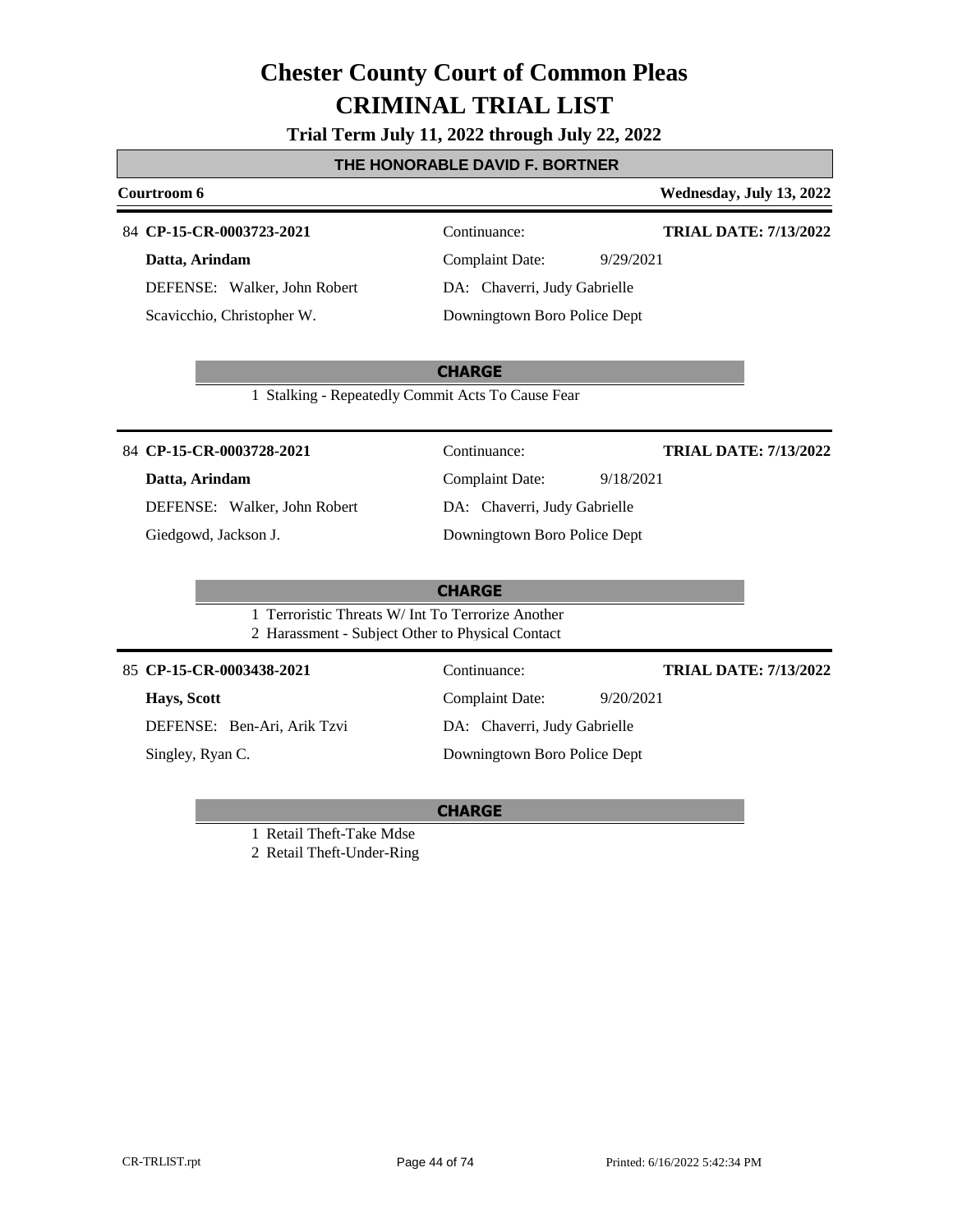**Trial Term July 11, 2022 through July 22, 2022**

#### **THE HONORABLE DAVID F. BORTNER**

| Courtroom 6                                                                                                                                                                                                                                                                                                                                                                                                                                                |                                      | Wednesday, July 13, 2022     |
|------------------------------------------------------------------------------------------------------------------------------------------------------------------------------------------------------------------------------------------------------------------------------------------------------------------------------------------------------------------------------------------------------------------------------------------------------------|--------------------------------------|------------------------------|
| 86 CP-15-CR-0000642-2022                                                                                                                                                                                                                                                                                                                                                                                                                                   | Continuance:                         | <b>TRIAL DATE: 7/13/2022</b> |
| <b>Butcher, Michael Leo I</b>                                                                                                                                                                                                                                                                                                                                                                                                                              | <b>Complaint Date:</b>               | 2/8/2022                     |
| DEFENSE: Strand, Eric D.                                                                                                                                                                                                                                                                                                                                                                                                                                   | DA: Judge, William J. Jr.            |                              |
| Dowds, Shawn R.                                                                                                                                                                                                                                                                                                                                                                                                                                            | Coatesville City Police Dept         |                              |
|                                                                                                                                                                                                                                                                                                                                                                                                                                                            | <b>CHARGE</b>                        |                              |
| 1 Possession Of Firearm Prohibited<br>2 Firearms Not To Be Carried W/O License<br>3 Recklessly Endangering Another Person<br>4 Recklessly Endangering Another Person<br>5 Recklessly Endangering Another Person<br>6 Propulsion Of Missiles Onto Roadways<br>7 Discharge Of A Firearm Into Occupied Structure<br>8 Discharge Of A Firearm Into Occupied Structure<br>9 Discharge Of A Firearm Into Occupied Structure<br>10 Poss Instrument Of Crime W/Int |                                      |                              |
| 86 CP-15-CR-0003198-2021                                                                                                                                                                                                                                                                                                                                                                                                                                   | Continuance:                         | <b>TRIAL DATE: 7/13/2022</b> |
| <b>Butcher, Michael Leo I</b>                                                                                                                                                                                                                                                                                                                                                                                                                              | Complaint Date:                      | 9/24/2021                    |
| DEFENSE: Strand, Eric D.                                                                                                                                                                                                                                                                                                                                                                                                                                   | DA: Thurstlic-O'Neill, Michelle Lynn |                              |
| Shave, Jonathan A.                                                                                                                                                                                                                                                                                                                                                                                                                                         | Coatesville City Police Dept         |                              |

- 1 Manufacture, Delivery, or Possession With Intent to Manufa
- 2 Int Poss Contr Subst By Per Not Reg
- 3 Use/Poss Of Drug Paraph
- 4 Use/Poss Of Drug Paraph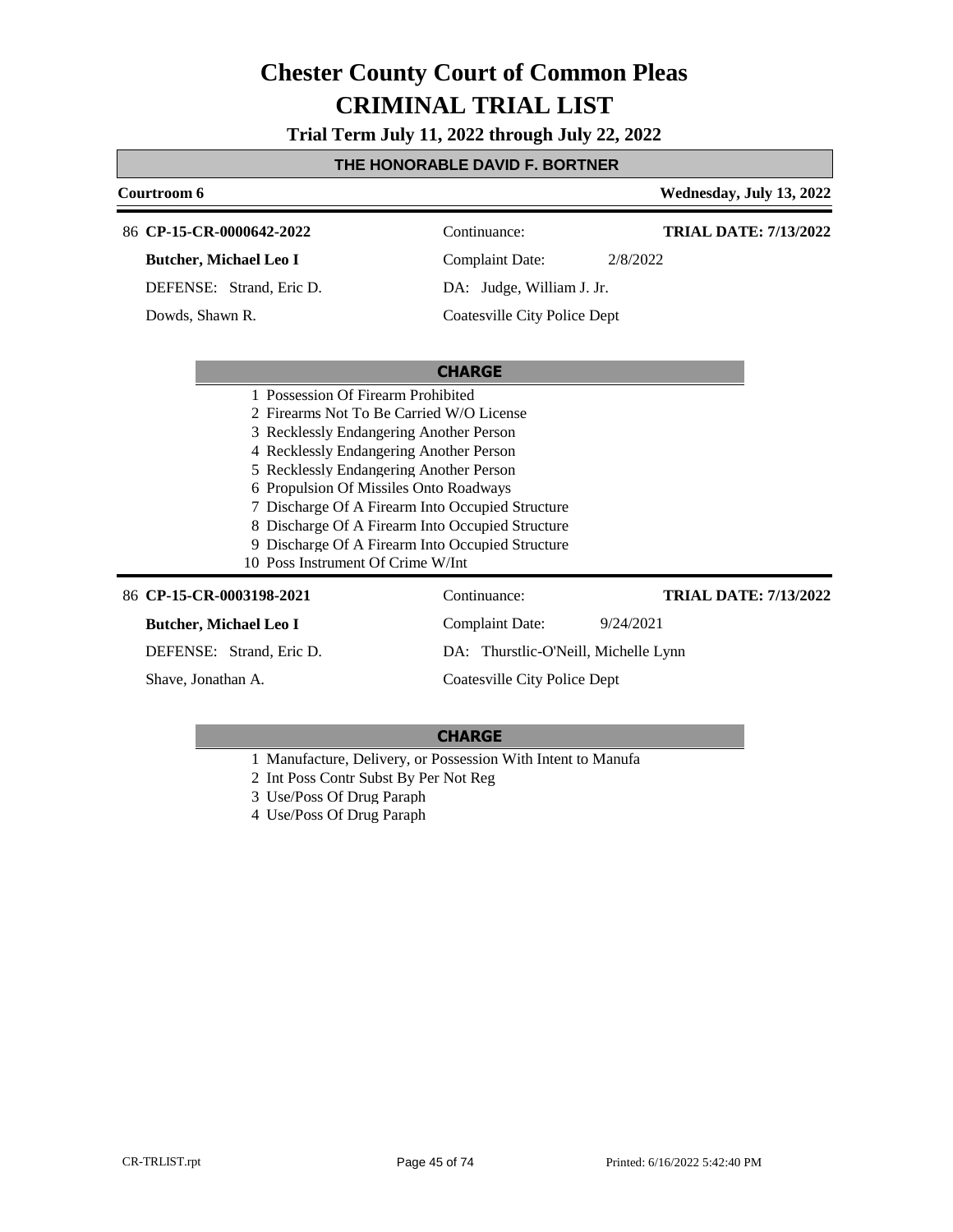**Trial Term July 11, 2022 through July 22, 2022**

#### **THE HONORABLE DAVID F. BORTNER**

#### **Courtroom 6 Wednesday, July 13, 2022 CP-15-CR-0003274-2021** 87 Continuance: **Rucker-Howard, Marquise Khalil** DEFENSE: Yacoubian, George Setrag Jr. Complaint Date: 9/27/2021 DA: O'Brien, Erin Patricia Coatesville City Police Dept **TRIAL DATE: 7/13/2022** Kemmerle, Timothy M.

#### **CHARGE**

|  | 1 Kidnapping of Minor - Inflict Bodily Injury                                                                                                                                                                                                                                                    |
|--|--------------------------------------------------------------------------------------------------------------------------------------------------------------------------------------------------------------------------------------------------------------------------------------------------|
|  | $\mathbf{1}$ and $\mathbf{1}$ and $\mathbf{1}$ and $\mathbf{1}$ and $\mathbf{1}$ and $\mathbf{1}$ and $\mathbf{1}$ and $\mathbf{1}$ and $\mathbf{1}$ and $\mathbf{1}$ and $\mathbf{1}$ and $\mathbf{1}$ and $\mathbf{1}$ and $\mathbf{1}$ and $\mathbf{1}$ and $\mathbf{1}$ and $\mathbf{1}$ and |

- 1 Aggravated Assault Attempts to cause or causes BI with d
- 2 Burglary Overnight Accommodations; Person Present, Bo
- 2 Endangering Welfare of Children Parent/Guardian/Other
- 3 Aggravated Assault Attempts to cause or causes BI with d
- 3 Poss Instrument Of Crime W/Int
- 4 Crim Tres-Break Into Structure
- 4 Simple Assault
- 5 Recklessly Endangering Another Person
- 5 Interference W/Custody Of Children
- 6 Harassment Subject Other to Physical Contact
- 6 Concealment Of Whereabouts Of Child
- 7 Disorderly Conduct Engage In Fighting
- 7 Poss Instrument Of Crime W/Int
- 8 Interference W/Custody Of Children
- 8 Simple Assault
- 9 Concealment Of Whereabouts Of Child
- 9 Recklessly Endangering Another Person
- 10 Kidnapping of Minor Inflict Bodily Injury
- 10 Harassment Subject Other to Physical Contact

#### 88 CP-15-CR-0003942-2021 Continuance: **Butcher, Leo Michael** DEFENSE: Strand, Eric D. Complaint Date: 9/27/2021 DA: Judge, William J. Jr. Coatesville City Police Dept **TRIAL DATE: 7/13/2022** Dowds, Shawn R.

- 1 Firearms Not To Be Carried W/O License
- 2 Firearms Not To Be Carried W/O License
- 3 Firearms Not To Be Carried W/O License
- 4 Recklessly Endangering Another Person
- 5 Recklessly Endangering Another Person
- 6 Propulsion Of Missiles Onto Roadways
- 7 Discharge Of A Firearm Into Occupied Structure
- 8 Poss Instrument Of Crime W/Int
- 9 Criminal Mischief Damage Property
- 10 Criminal Mischief Damage Property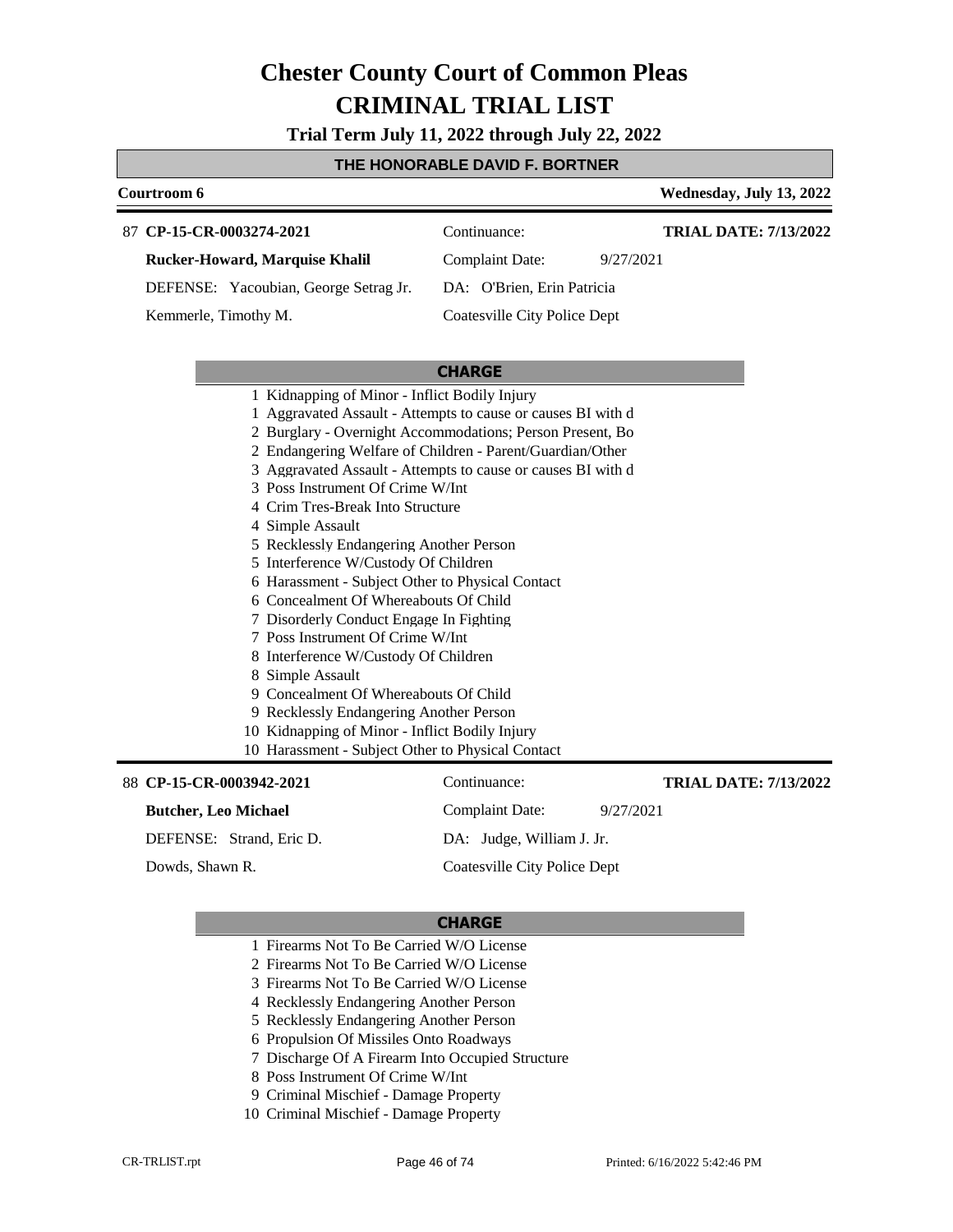**Trial Term July 11, 2022 through July 22, 2022**

### **THE HONORABLE DAVID F. BORTNER**

| Courtroom 6                                                                                                                                                                |                                                              | Wednesday, July 13, 2022     |
|----------------------------------------------------------------------------------------------------------------------------------------------------------------------------|--------------------------------------------------------------|------------------------------|
| 89 CP-15-CR-0003604-2021                                                                                                                                                   | Continuance:                                                 | <b>TRIAL DATE: 7/13/2022</b> |
| <b>Boone, Safir Yasaam Rasheed</b>                                                                                                                                         | <b>Complaint Date:</b><br>9/28/2021                          |                              |
| DEFENSE: Frederick, Anna Catherine Cloug DA: Judge, William J. Jr.                                                                                                         |                                                              |                              |
| Ralph, Thomas J.                                                                                                                                                           | E Whiteland Twp Police Dept                                  |                              |
|                                                                                                                                                                            | <b>CHARGE</b>                                                |                              |
| 2 Poss Of Marijuana<br>3 Use/Poss Of Drug Paraph                                                                                                                           | 1 Manufacture, Delivery, or Possession With Intent to Manufa |                              |
| 4 Driv While Oper Priv Susp Or Revoked<br>5 Obedience to Traffic-Control Devices<br>6 Careless Driving<br>7 Int Poss Contr Subst By Per Not Reg                            |                                                              |                              |
| 90 CP-15-CR-0000452-2022                                                                                                                                                   | Continuance:                                                 | <b>TRIAL DATE: 7/13/2022</b> |
| <b>Svendgard</b> , Daniel                                                                                                                                                  | <b>Complaint Date:</b><br>9/30/2021                          |                              |
| DEFENSE: Sardella, Albert Casimer                                                                                                                                          | DA: Chaverri, Judy Gabrielle                                 |                              |
| Rappold, John F. Jr.                                                                                                                                                       | E Fallowfield Twp Police Dept                                |                              |
|                                                                                                                                                                            | <b>CHARGE</b>                                                |                              |
| 1 DUI: Gen Imp/Inc of Driving Safely - 1st Off<br>2 Driving W/O A License<br>3 Careless Driving<br>4 Reckless Driving<br>5 DUI: High Rte of Alc (Bac. $10 - <16$ ) 1st Off |                                                              |                              |
| 91 CP-15-CR-0003526-2021                                                                                                                                                   | Continuance:                                                 | <b>TRIAL DATE: 7/13/2022</b> |
| Suber, Ronald Rumal Jr.                                                                                                                                                    | <b>Complaint Date:</b><br>10/2/2021                          |                              |
| <b>DEFENSE:</b>                                                                                                                                                            | DA: Judge, William J. Jr.                                    |                              |
| Himmel, Eric D.                                                                                                                                                            | <b>Coatesville City Police Dept</b>                          |                              |
|                                                                                                                                                                            | <b>CHARGE</b>                                                |                              |

- 1 Obstruct Admin Law/Other Govt Func
- 2 Resist Arrest/Other Law Enforce
- 3 Dr Unregist Veh
- 4 Required Financial Responsibility
- 5 Disorder Conduct Hazardous/Physi Off
- 6 Operat Veh W/O Valid Inspect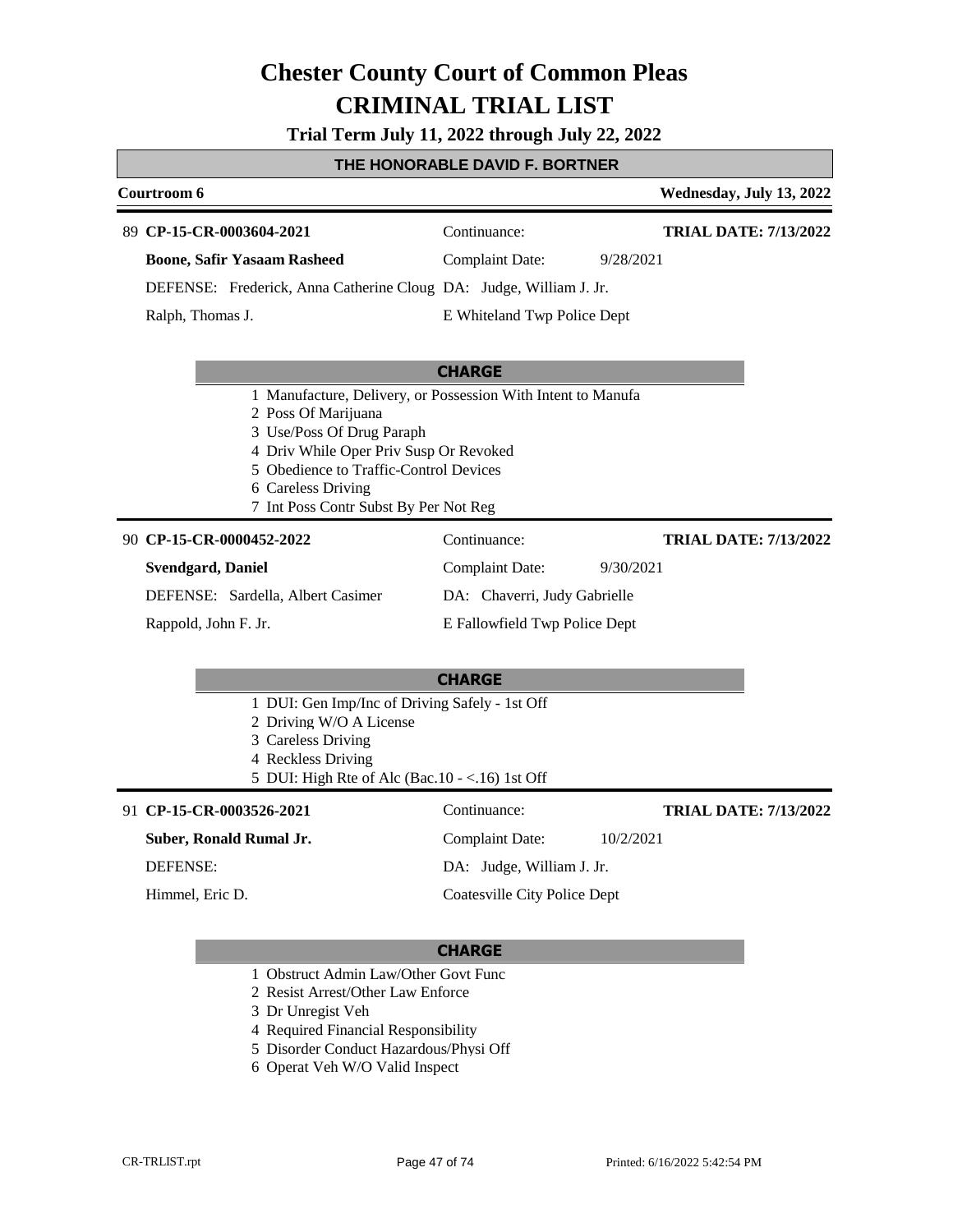### **Trial Term July 11, 2022 through July 22, 2022**

#### **THE HONORABLE DAVID F. BORTNER**

| Courtroom 6                                                                                                                                                                                            |                                      | Wednesday, July 13, 2022     |
|--------------------------------------------------------------------------------------------------------------------------------------------------------------------------------------------------------|--------------------------------------|------------------------------|
| 92 CP-15-CR-0003283-2021                                                                                                                                                                               | Continuance:                         | <b>TRIAL DATE: 7/13/2022</b> |
| <b>Atkins, Bruce Charles</b>                                                                                                                                                                           | <b>Complaint Date:</b><br>10/5/2021  |                              |
| DEFENSE: Borchik, Ryan Greg                                                                                                                                                                            | DA: Chaverri, Judy Gabrielle         |                              |
| Smith, Ryan E.                                                                                                                                                                                         | PSP - Avondale                       |                              |
|                                                                                                                                                                                                        | <b>CHARGE</b>                        |                              |
| 1 Burglary - Overnight Accommodations; Person Present<br>2 Crim Tres-Break Into Structure<br>3 Kidnapping of Minor - Inflict Bodily Injury<br>4 Interference W/Custody Of Children<br>5 Simple Assault |                                      |                              |
| 93 CP-15-CR-0003713-2021                                                                                                                                                                               | Continuance:                         | <b>TRIAL DATE: 7/13/2022</b> |
| Lang, Maurice Edward Jr.                                                                                                                                                                               | <b>Complaint Date:</b><br>10/8/2021  |                              |
| DEFENSE: Feeney, Kevin                                                                                                                                                                                 | DA: Chaverri, Judy Gabrielle         |                              |
| Tritz, Andrew J. III                                                                                                                                                                                   | <b>Easttown Twp Police Dept</b>      |                              |
|                                                                                                                                                                                                        | <b>CHARGE</b>                        |                              |
| 1 Simple Assault                                                                                                                                                                                       |                                      |                              |
| 94 CP-15-CR-0001163-2022                                                                                                                                                                               | Continuance:                         | <b>TRIAL DATE: 7/13/2022</b> |
| Moore, Reginald                                                                                                                                                                                        | <b>Complaint Date:</b><br>10/28/2021 |                              |
| DEFENSE: Chester County District Attorney DA:                                                                                                                                                          |                                      |                              |
| Malantonio, Mark A.                                                                                                                                                                                    | PSP - Embreeville                    |                              |
|                                                                                                                                                                                                        |                                      |                              |

- 1 DUI: Controlled Substance Schedule 1 1st Offense
- 2 DUI: Controlled Substance Metabolite 1st Offense
- 3 DUI: Controlled Substance Impaired Ability 1st Offense
- 4 Make Repairs/Sell/Etc Offens Weap
- 5 Dr Unregist Veh
- 6 Careless Driving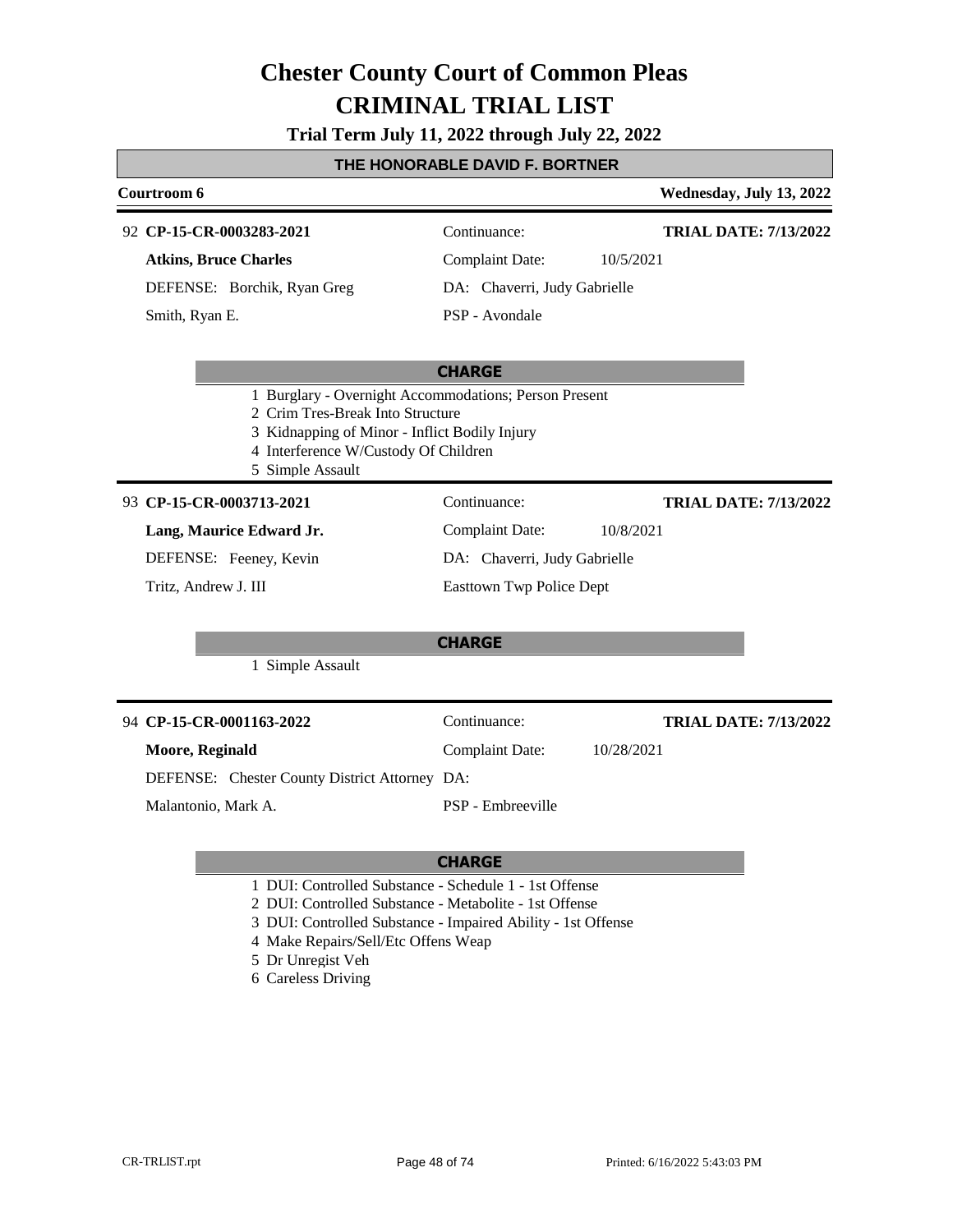#### **Trial Term July 11, 2022 through July 22, 2022**

#### **THE HONORABLE DAVID F. BORTNER**

#### **Courtroom 6 Wednesday, July 13, 2022 CP-15-CR-0003486-2021** 95 Continuance: **Logan, John R.** DEFENSE: Jarmon, Steve Edward Jr. Complaint Date: 10/30/2021 DA: Judge, William J. Jr. Oxford Boro Police Dept **TRIAL DATE: 7/13/2022** Greer, Shakira N.

#### **CHARGE**

- 1 Strangulation Applying Pressure to Throat or Neck
- 2 Simple Assault
- 3 Disorderly Conduct Engage In Fighting
- 4 Aggravated Assault Attempts to cause SBI or causes injur
- 5 False Imprisonment

#### 96 **CP-15-CR-0001418-2022** Continuance:

**Clifton, Shellnay Ashley** DEFENSE:

Pezick, Scott E.

### Complaint Date: 11/3/2021

DA: Chaverri, Judy Gabrielle

W Whiteland Twp Police Dept

#### **CHARGE**

- 1 Retail Theft-Take Mdse
- 2 Theft By Deception-Fail To Correct
- 3 Receiving Stolen Property
- 4 Conspiracy Retail Theft-Take Mdse
- 5 Conspiracy Theft By Deception-Fail To Correct

#### **CP-15-CR-0003807-2021** 97 Continuance:

#### **Lloyd, Denys Mb**

DEFENSE: Rassman, Mark David

Kostick, Thomas M.

### DA: Judge, William J. Jr.

Complaint Date: 11/4/2021

PSP - Embreeville

#### **CHARGE**

- 1 DUI: Controlled Substance Impaired Ability 1st Offense
- 2 Failure To Stop At Red Signal
- 3 Careless Driving

**TRIAL DATE: 7/13/2022**

**TRIAL DATE: 7/13/2022**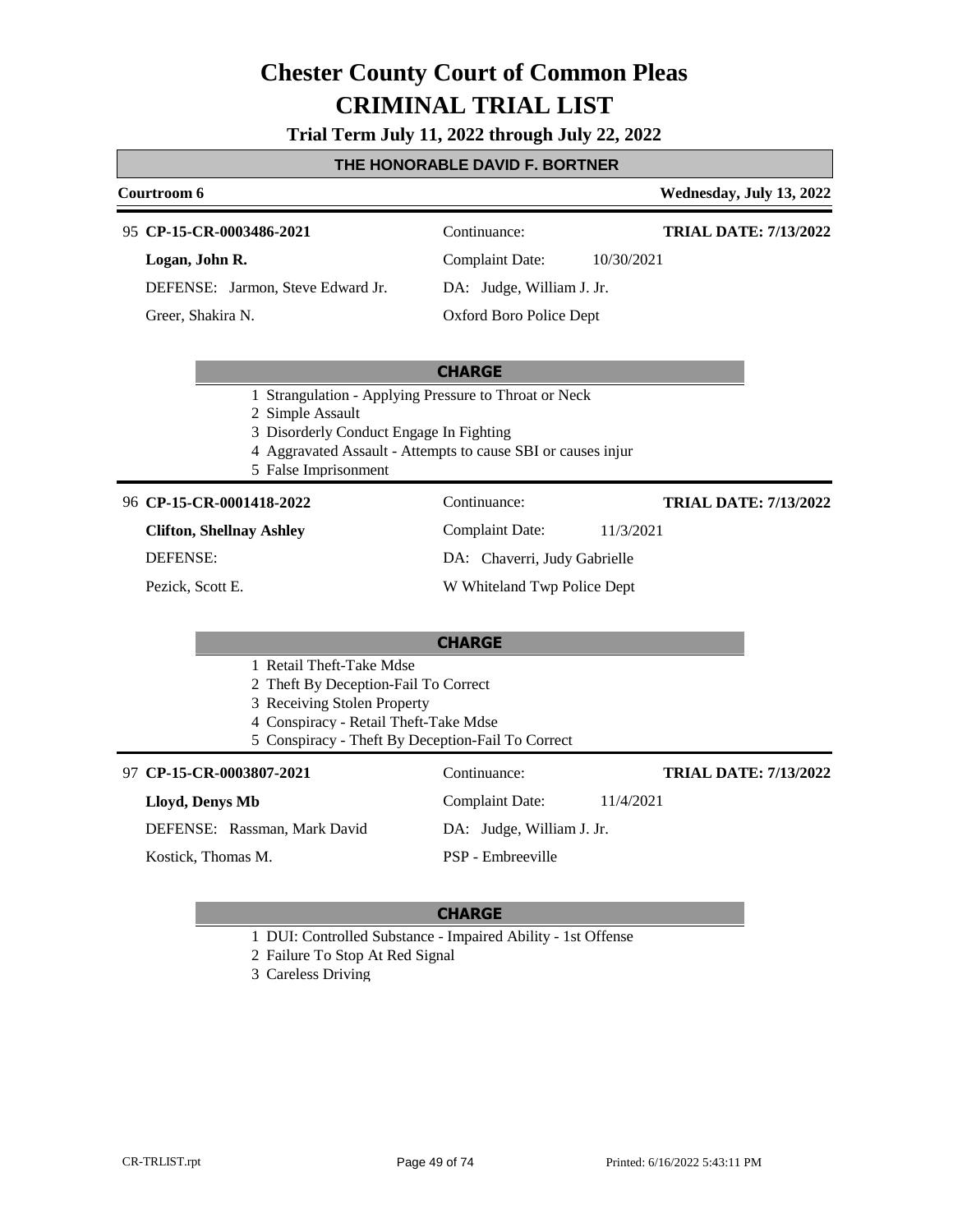#### **Trial Term July 11, 2022 through July 22, 2022**

#### **THE HONORABLE DAVID F. BORTNER**

#### **Courtroom 6 Wednesday, July 13, 2022 CP-15-CR-0000876-2022** 98 Continuance: **Key, Desiree Ann** Complaint Date: 11/4/2021 **TRIAL DATE: 7/13/2022**

DEFENSE: Vanbilliard, Emily P.

DA: Chaverri, Judy Gabrielle PSP - Embreeville

**CHARGE**

1 Tamper With/Fabricate Physical Evidence

#### **CP-15-CR-0001195-2022** 99 Continuance:

**Benhumea Maya, Jose Antonio** DEFENSE:

Miller, Riley D.

Complaint Date: 11/8/2021 DA: Chester County District Attorney

Southern Chester Co Regional Police Dept

#### **CHARGE**

- 1 DUI: Highest Rte of Alc (BAC .16+) 1st Off
- 2 DUI: Gen Imp/Inc of Driving Safely 1st Off
- 3 Disregard Traffic Lane (Single)
- 4 Careless Driving
- 5 Not Use Low Beam
- 6 Driving W/O A License

#### 100 **CP-15-CR-0001047-2022** Continuance:

#### **Ambrose, Bryonnah Nicole**

DEFENSE: Kelly, Joseph Kevin

Middleton, Christopher M.

**TRIAL DATE: 7/13/2022**

**TRIAL DATE: 7/13/2022**

Complaint Date: 11/12/2021

DA: Judge, William J. Jr.

Tredyffrin Twp Police Dept

- 1 DUI: Gen Imp/Inc of Driving Safely 1st Off
- 2 Exceed 55 MPH In Other Loc By 15 MPH
- 3 Follow Too Closely
- 4 Disregard Traffic Lane (Single)
- 5 Obscured, Covered, or Inhibit Visibility to Plate
- 6 Veh Reg Suspended
- 7 Driv While Oper Priv Susp Or Revoked
- 8 Operat Veh W/O Valid Inspect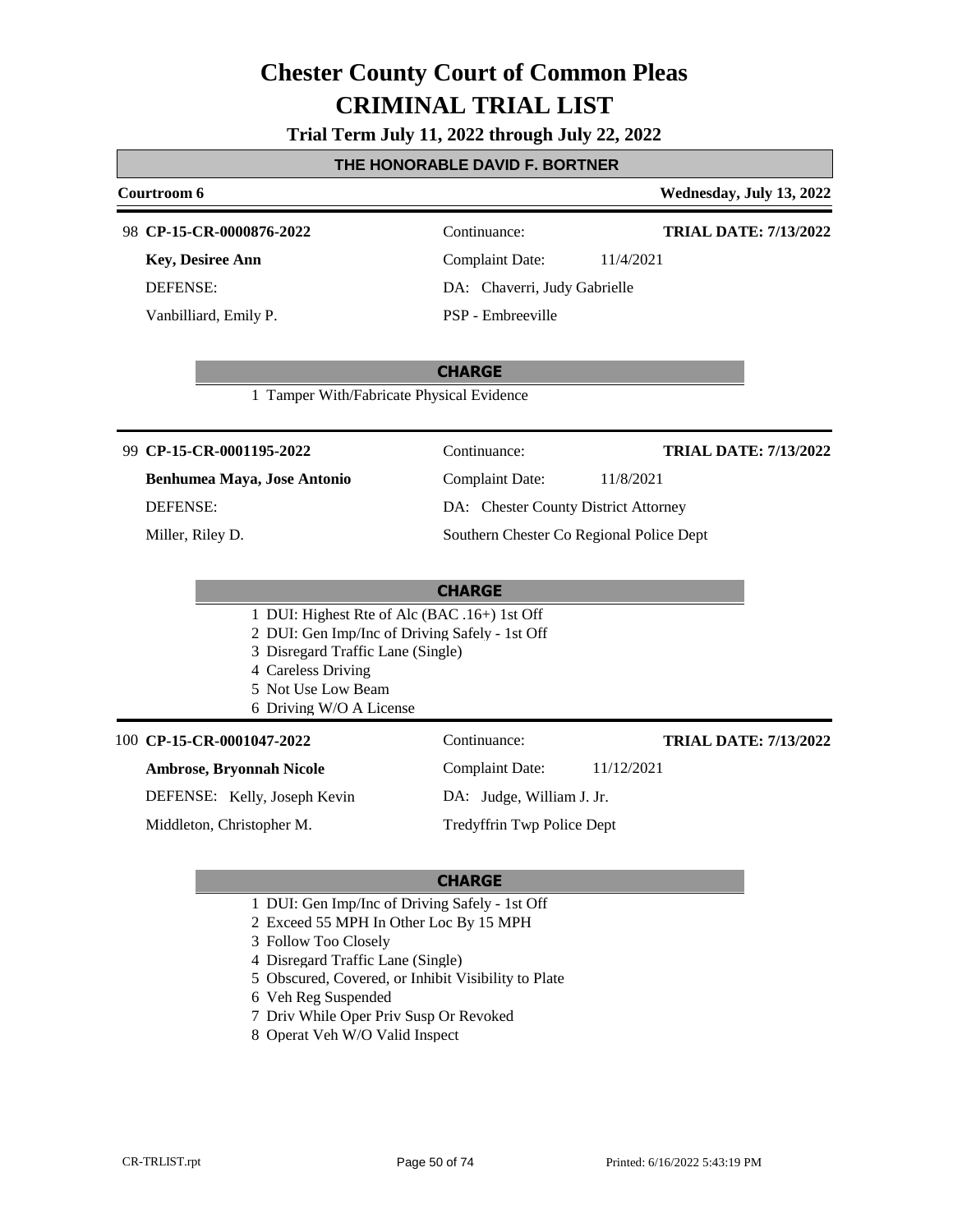**Trial Term July 11, 2022 through July 22, 2022**

### **THE HONORABLE DAVID F. BORTNER**

| Courtroom 6                                                                                             |                                | Wednesday, July 13, 2022     |
|---------------------------------------------------------------------------------------------------------|--------------------------------|------------------------------|
| 101 CP-15-CR-0001302-2022                                                                               | Continuance:                   | <b>TRIAL DATE: 7/13/2022</b> |
| Knight, Jasmine Tiara                                                                                   | <b>Complaint Date:</b>         | 2/6/2022                     |
| <b>DEFENSE:</b>                                                                                         | DA: Judge, William J. Jr.      |                              |
| Mack, Thomas J.                                                                                         | Coatesville City Police Dept   |                              |
|                                                                                                         |                                |                              |
|                                                                                                         | <b>CHARGE</b>                  |                              |
| 1 DUI: High Rte of Alc (BAC .10 - <.16) 4th Off or Subseque<br>2 BAC .02 or Higher - 4th Off or Sub Off |                                |                              |
| 3 Period For Requiring Lighted Lamps                                                                    |                                |                              |
| 4 DUI: Gen Imp/Inc of Driving Safely - 1st Off                                                          |                                |                              |
| 101 CP-15-CR-0000101-2022                                                                               | Continuance:                   | <b>TRIAL DATE: 7/13/2022</b> |
| Knight, Jasmine Tiara                                                                                   | <b>Complaint Date:</b>         | 11/13/2021                   |
| DEFENSE: McMullen, James Allen                                                                          | DA: Judge, William J. Jr.      |                              |
| Sibley, Adam M.                                                                                         | S Coatesville Boro Police Dept |                              |
|                                                                                                         |                                |                              |

#### **CHARGE**

|  | 1 Resist Arrest/Other Law Enforce |  |
|--|-----------------------------------|--|
|  |                                   |  |

- 2 DUI: Gen Imp/Inc of Driving Safely 1st Off
- 3 Disorderly Conduct Hazardous/Physi Off

| 102 CP-15-CR-0001090-2022            | Continuance:                         | <b>TRIAL DATE: 7/13/2022</b> |
|--------------------------------------|--------------------------------------|------------------------------|
| <b>Barrett, Darrale</b>              | Complaint Date:                      | 11/15/2021                   |
| DEFENSE: Bellwoar, Thomas Gerald Jr. | DA: Thurstlic-O'Neill, Michelle Lynn |                              |
| O'Connor, Timothy J. Jr.             | PSP - Avondale                       |                              |

- 1 Manufacture, Delivery, or Possession With Intent to Manufa
- 2 Manufacture, Delivery, or Possession With Intent to Manufa
- 3 Criminal Use Of Communication Facility
- 4 Criminal Use Of Communication Facility
- 5 Int Poss Contr Subst By Per Not Reg
- 6 Int Poss Contr Subst By Per Not Reg
- 7 Use/Poss Of Drug Paraph
- 8 Use/Poss Of Drug Paraph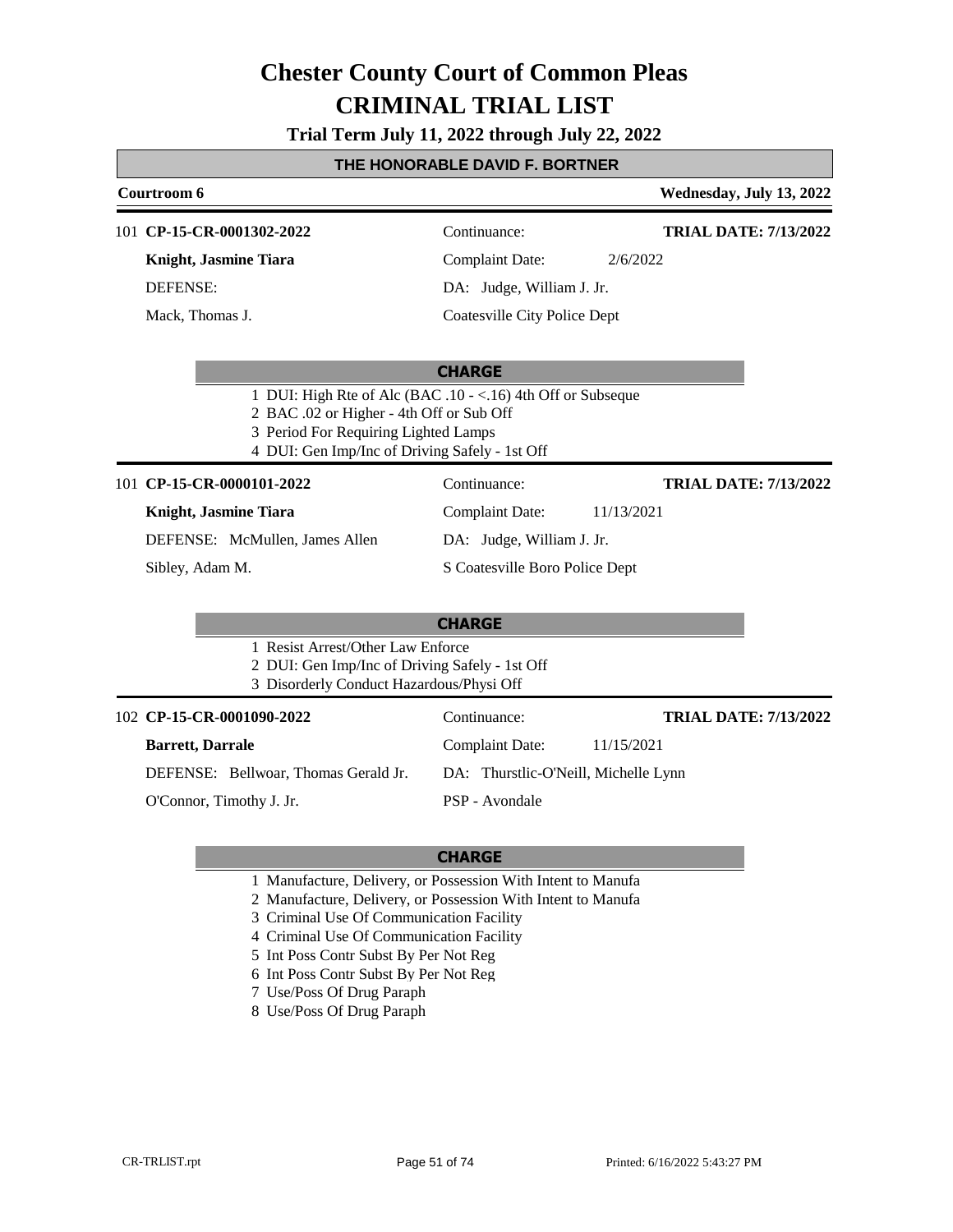#### **Trial Term July 11, 2022 through July 22, 2022**

#### **THE HONORABLE DAVID F. BORTNER**

#### **Courtroom 6 Wednesday, July 13, 2022 CP-15-CR-0001152-2022** 103 Continuance: **Wolfington, Christopher Jr.** DEFENSE: Silow, Alexander Louis Complaint Date: 11/15/2021 DA: Chaverri, Judy Gabrielle W Chester Boro Police Dept **TRIAL DATE: 7/13/2022** Blue, Ross R.

#### **CHARGE**

- 1 Stalking Repeatedly Commit Acts To Cause Fear
- 2 Harassment Comm. Repeatedly in Anonymous Manner
- 3 Harassment Comm. Lewd, Threatening, Etc. Language
- 4 Stalking Repeatedly Comm. To Cause Fear

#### **CP-15-CR-0003964-2021** 104 Continuance:

#### **Dixon, Scott Robert**

DEFENSE: Breidenbach, Douglas B. Jr.

Templin, Andrew N.

N Coventry Twp Police Dept

DA: Judge, William J. Jr.

Complaint Date: 11/17/2021

#### **CHARGE**

- 1 Firearms Not To Be Carried W/O License
- 2 Terroristic Threats W/ Int To Terrorize Another
- 3 Simple Assault
- 4 Recklessly Endangering Another Person
- 5 Accident Involv Damage Attended Vehicle/Prop
- 6 Disorderly Conduct Hazardous/Physi Off
- 7 Disorderly Conduct Engage In Fighting
- 8 Harassment Course of Conduct W/No Legitimate Purpose

#### **CP-15-CR-0000825-2022** 105 Continuance:

#### **Smith, Marcel Leo**

DEFENSE:

Gassenmeyer, Tara E.

#### **CHARGE**

- 1 DUI: Controlled Substance Impaired Ability 1st Offense
- 2 Careless Driving
- 3 Restrictions on Alcoholic Beverages
- 4 Disregard Traffic Lane (Single)
- 5 Fail to use safety belt driver and front seat occupant
- 6 Exceed Max Speed Lim Estb By 24 MPH
- 7 Driving at Safe Speed

Complaint Date: 11/18/2021 **TRIAL DATE: 7/13/2022**

**TRIAL DATE: 7/13/2022**

DA: Judge, William J. Jr.

PSP - Avondale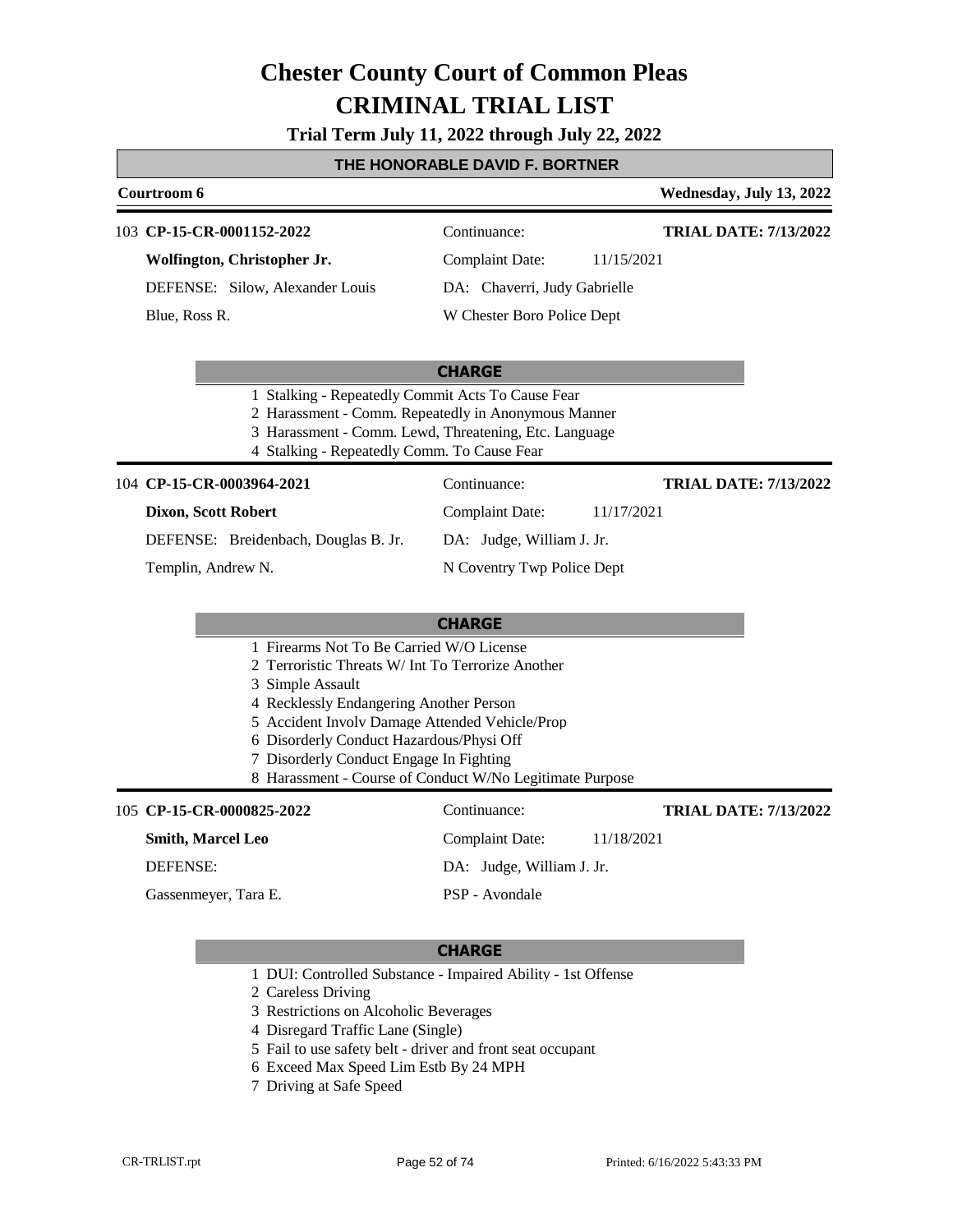**Trial Term July 11, 2022 through July 22, 2022**

#### **THE HONORABLE DAVID F. BORTNER**

| Courtroom 6                                                                                                                                                                                                         |                               | <b>Monday, July 18, 2022</b> |
|---------------------------------------------------------------------------------------------------------------------------------------------------------------------------------------------------------------------|-------------------------------|------------------------------|
| 106 CP-15-CR-0000354-2022                                                                                                                                                                                           | Continuance:                  | <b>TRIAL DATE: 7/18/2022</b> |
| <b>Walker, Nzinga Parcella</b>                                                                                                                                                                                      | Complaint Date:               | 11/26/2021                   |
| DEFENSE: Frederick, Anna Catherine Cloug DA: Judge, William J. Jr.                                                                                                                                                  |                               |                              |
| Slider, Kevin R.                                                                                                                                                                                                    | E Whiteland Twp Police Dept   |                              |
|                                                                                                                                                                                                                     | <b>CHARGE</b>                 |                              |
| 1 Forgery - Alter Writing<br>2 Identity Theft<br>3 Criminal Attempt - Theft By Unlaw Taking-Movable Prop<br>4 Theft By Decep-False Impression<br>5 Use/Poss Of Drug Paraph<br>6 Int Poss Contr Subst By Per Not Reg |                               |                              |
| 107 CP-15-CR-0000392-2022                                                                                                                                                                                           | Continuance:                  | <b>TRIAL DATE: 7/18/2022</b> |
| <b>Tracey, Robert Francis</b>                                                                                                                                                                                       | <b>Complaint Date:</b>        | 11/27/2021                   |
| DEFENSE: Consadene, Jonathan D.                                                                                                                                                                                     | DA: Judge, William J. Jr.     |                              |
| Benitez, Linton J.                                                                                                                                                                                                  | PSP - Avondale                |                              |
|                                                                                                                                                                                                                     | <b>CHARGE</b>                 |                              |
| 1 Possession Of Firearm Prohibited<br>2 Firearms Not To Be Carried W/O License<br>3 Driv While Oper Priv Susp Or Revoked<br>4 Disregard Traffic Lane (Single)<br>5 Turning Movements And Required Signals           |                               |                              |
| 108 CP-15-CR-0000802-2022                                                                                                                                                                                           | Continuance:                  | <b>TRIAL DATE: 7/18/2022</b> |
| <b>Merritt, Damian Antoine</b>                                                                                                                                                                                      | <b>Complaint Date:</b>        | 11/30/2021                   |
| DEFENSE: Frederick, Anna C. Clough                                                                                                                                                                                  | DA: Chaverri, Judy Gabrielle  |                              |
| Kopil, Michael T.                                                                                                                                                                                                   | Phoenixville Boro Police Dept |                              |

### **CHARGE**

1 Simple Assault

2 Harassment - Subject Other to Physical Contact

3 Disorderly Conduct Engage In Fighting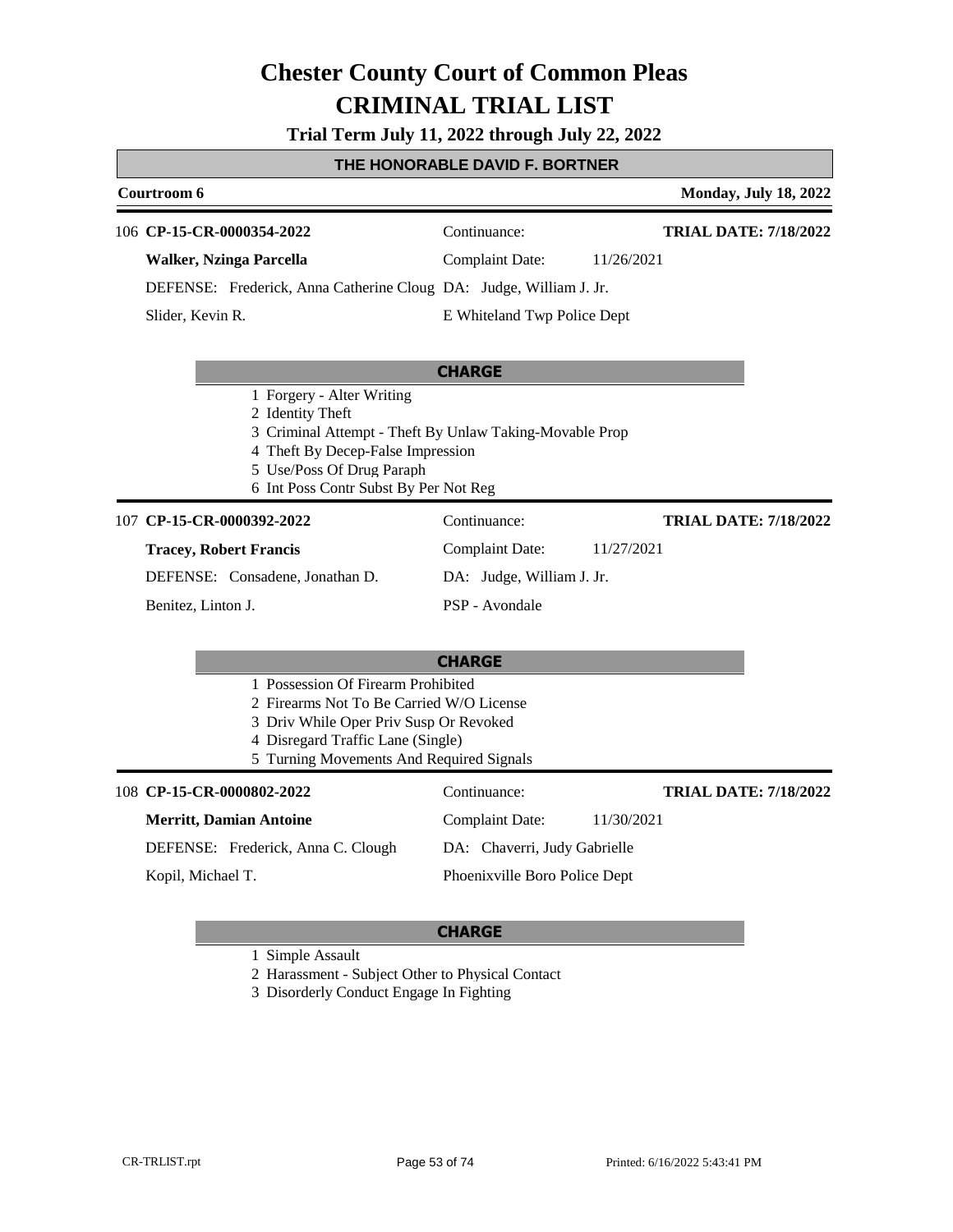**Trial Term July 11, 2022 through July 22, 2022**

### **THE HONORABLE DAVID F. BORTNER**

|                                                                                                                                                                                                                                                                             | Courtroom 6                                                                                                                                                                                                                                                                                                   |                                          | <b>Monday, July 18, 2022</b> |
|-----------------------------------------------------------------------------------------------------------------------------------------------------------------------------------------------------------------------------------------------------------------------------|---------------------------------------------------------------------------------------------------------------------------------------------------------------------------------------------------------------------------------------------------------------------------------------------------------------|------------------------------------------|------------------------------|
|                                                                                                                                                                                                                                                                             | 109 CP-15-CR-0001493-2022                                                                                                                                                                                                                                                                                     | Continuance:                             | <b>TRIAL DATE: 7/18/2022</b> |
|                                                                                                                                                                                                                                                                             | <b>Alvarado Rios, Daniel</b>                                                                                                                                                                                                                                                                                  | <b>Complaint Date:</b>                   | 11/30/2021                   |
|                                                                                                                                                                                                                                                                             | <b>DEFENSE:</b>                                                                                                                                                                                                                                                                                               | DA: Chester County District Attorney     |                              |
|                                                                                                                                                                                                                                                                             | Blue, Gregory P.                                                                                                                                                                                                                                                                                              | Southern Chester Co Regional Police Dept |                              |
|                                                                                                                                                                                                                                                                             |                                                                                                                                                                                                                                                                                                               | <b>CHARGE</b>                            |                              |
| 1 False Imprisonment<br>2 Simple Assault<br>3 Unlawful Restraint/ Serious Bodily Injury<br>4 Int Poss Contr Subst By Per Not Reg<br>5 Use/Poss Of Drug Paraph<br>6 Terroristic Threats W/ Int To Terrorize Another<br>7 Harassment - Comm. Lewd, Threatening, Etc. Language |                                                                                                                                                                                                                                                                                                               |                                          |                              |
|                                                                                                                                                                                                                                                                             | 110 CP-15-CR-0000174-2022                                                                                                                                                                                                                                                                                     | Continuance:                             | <b>TRIAL DATE: 7/18/2022</b> |
|                                                                                                                                                                                                                                                                             | Williams, Shaddai Shakeria                                                                                                                                                                                                                                                                                    | <b>Complaint Date:</b>                   | 12/2/2021                    |
|                                                                                                                                                                                                                                                                             | DEFENSE: Mehok, Kristine C.                                                                                                                                                                                                                                                                                   | DA: Chester County District Attorney     |                              |
|                                                                                                                                                                                                                                                                             | Gehman, Kasey L.                                                                                                                                                                                                                                                                                              | PSP - Embreeville                        |                              |
|                                                                                                                                                                                                                                                                             |                                                                                                                                                                                                                                                                                                               | <b>CHARGE</b>                            |                              |
|                                                                                                                                                                                                                                                                             | 1 DUI: Controlled Substance - Schedule 1 - 1st Offense<br>2 DUI: Controlled Substance - Metabolite - 1st Offense<br>3 Careless Driving<br>4 Dr Unregist Veh<br>5 Turning Movements And Required Signals<br>6 Marijuana-Small Amt Personal Use<br>7 DUI: Controlled Substance - Impaired Ability - 1st Offense |                                          |                              |
|                                                                                                                                                                                                                                                                             | 111 CP-15-CR-0000888-2022                                                                                                                                                                                                                                                                                     | Continuance:                             | <b>TRIAL DATE: 7/18/2022</b> |
|                                                                                                                                                                                                                                                                             | <b>Wells, Patrick</b>                                                                                                                                                                                                                                                                                         | <b>Complaint Date:</b>                   | 12/3/2021                    |
|                                                                                                                                                                                                                                                                             | DEFENSE: Frederick, Anna C. Clough                                                                                                                                                                                                                                                                            | DA: Judge, William J. Jr.                |                              |
|                                                                                                                                                                                                                                                                             | O'Neill, Harry A.                                                                                                                                                                                                                                                                                             | W Chester Boro Police Dept               |                              |

- 1 Robbery-Inflict Serious Bodily Injury
- 2 Theft By Unlaw Taking-Movable Prop
- 3 Unlawful Restraint/ Serious Bodily Injury
- 4 Receiving Stolen Property
- 5 Simple Assault
- 6 Conspiracy Terroristic Threats W/ Int To Terrorize Anoth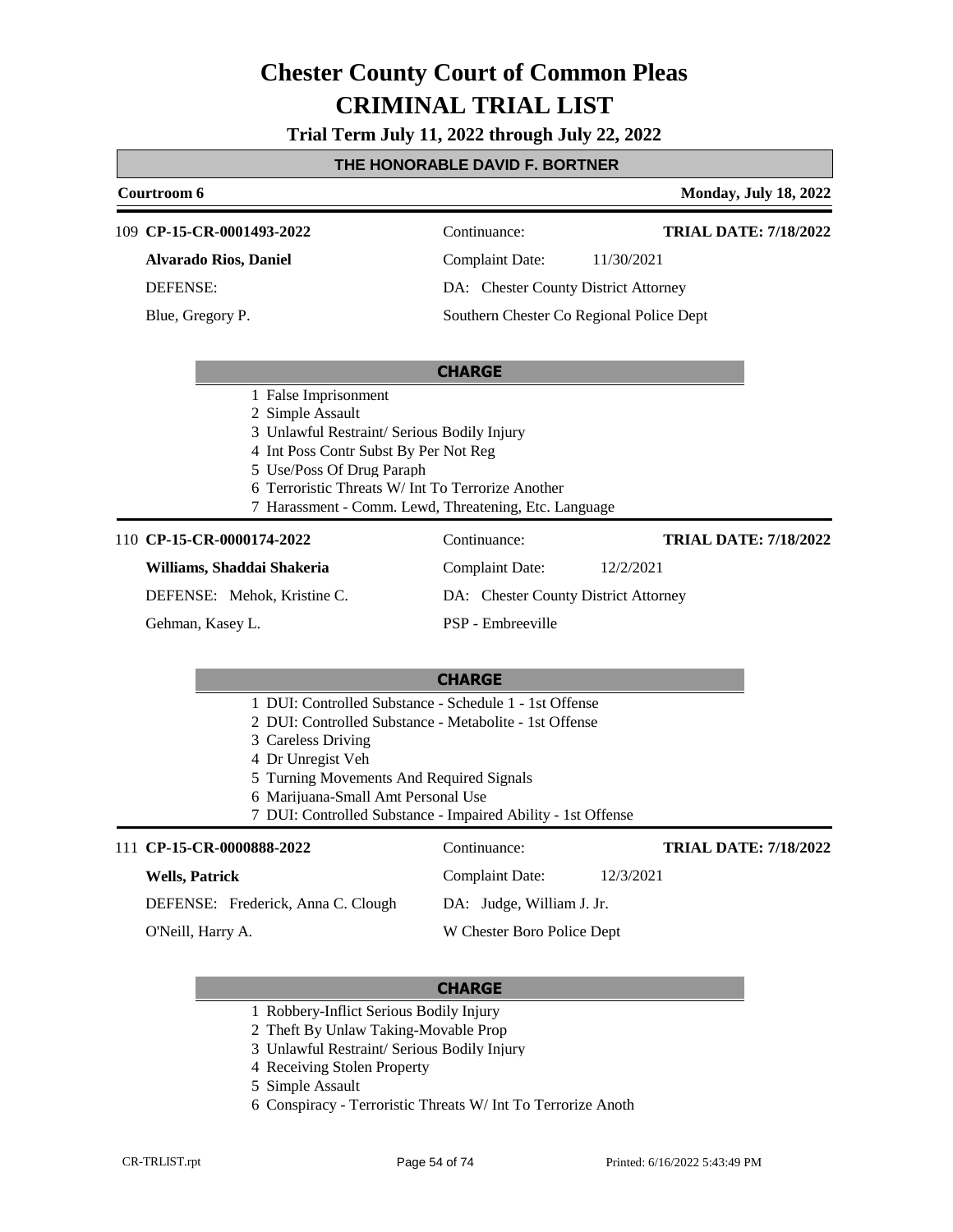**Trial Term July 11, 2022 through July 22, 2022**

#### **THE HONORABLE DAVID F. BORTNER**

### **Courtroom 6 Monday, July 18, 2022** 112 **CP-15-CR-0000918-2022** Continuance: **Gardner, James W.** Complaint Date: 12/3/2021 **TRIAL DATE: 7/18/2022**

DEFENSE: Difabio, Vincent P. Cabry, Michael J. IV

DA: Chaverri, Judy Gabrielle Caln Twp Police Dept

#### **CHARGE**

1 DUI: Gen Imp/Inc of Driving Safely - 1st Off

- 2 DUI: Controlled Substance or Metabolite 1st Offense
- 3 Careless Driving
- 4 DUI: Highest Rte of Alc (BAC .16+) 1st Off

#### 113 **CP-15-CR-0001069-2022** Continuance:

#### **Kani-Goba, Jiwoh Paul**

DEFENSE: Frederick, Anna C. Clough

Schiltz, Kyle G.

PSP - Avondale

#### **CHARGE**

- 1 DUI: Controlled Substance Impaired Ability 1st Offense
- 2 Marijuana-Small Amt Personal Use
- 3 Use/Poss Of Drug Paraph
- 4 Careless Driving
- 5 No Rear Lights
- 6 Obscured Plates Illegible at Reasonable Distance
- 7 Obscured, Covered, or Inhibit Visibility to Plate
- 8 DUI: Controlled Substance Schedule 1 1st Offense
- 9 DUI: Controlled Substance Metabolite 1st Offense
- **TRIAL DATE: 7/18/2022**
- Complaint Date: 12/6/2021

DA: Roberts, Justin Paul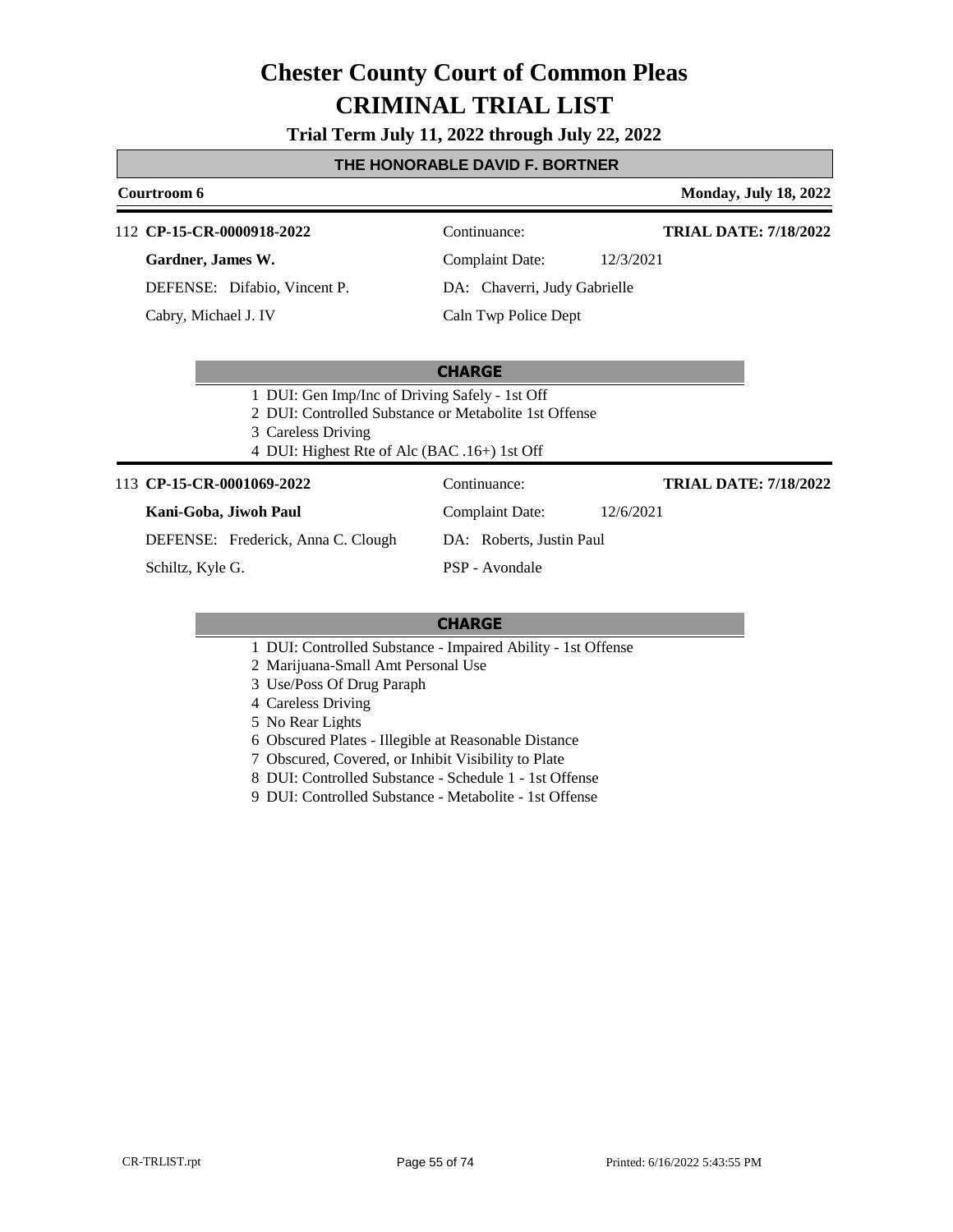**Trial Term July 11, 2022 through July 22, 2022**

### **THE HONORABLE DAVID F. BORTNER**

| Courtroom 6                                                                    |                                                                      |                              | <b>Monday, July 18, 2022</b> |
|--------------------------------------------------------------------------------|----------------------------------------------------------------------|------------------------------|------------------------------|
|                                                                                | 114 CP-15-CR-0001593-2022                                            | Continuance:                 | <b>TRIAL DATE: 7/18/2022</b> |
|                                                                                | <b>Jeavons, Matthew</b>                                              | <b>Complaint Date:</b>       | 12/6/2021                    |
|                                                                                | DEFENSE: Sheridan, Hillary Ryan                                      | DA: Chaverri, Judy Gabrielle |                              |
|                                                                                |                                                                      |                              |                              |
|                                                                                | Hollenbach, Jeremy C.                                                | PSP - Avondale               |                              |
|                                                                                |                                                                      |                              |                              |
|                                                                                |                                                                      | <b>CHARGE</b>                |                              |
|                                                                                | 1 DUI: Gen Imp/Inc of Driving Safely - 1st Off<br>2 Careless Driving |                              |                              |
|                                                                                | 3 Driving at Safe Speed                                              |                              |                              |
|                                                                                | 4 Violate Hazard Regulation                                          |                              |                              |
|                                                                                | 5 Improper Exit/Enter Limited Access Highway                         |                              |                              |
|                                                                                | 6 Disregard Traffic Lane (Single)                                    |                              |                              |
|                                                                                | 7 Driving In Right Lane                                              |                              |                              |
| 8 Restrictions on Alcoholic Beverages<br>9 Restrictions on Alcoholic Beverages |                                                                      |                              |                              |
|                                                                                | 10 Restrictions on Alcoholic Beverages                               |                              |                              |
|                                                                                | 115 CP-15-CR-0000681-2022                                            | Continuance:                 | <b>TRIAL DATE: 7/18/2022</b> |
|                                                                                | <b>Jeffers, James Bradley</b>                                        | <b>Complaint Date:</b>       | 12/7/2021                    |
| <b>DEFENSE:</b>                                                                |                                                                      | DA: Chaverri, Judy Gabrielle |                              |
|                                                                                | Young, Zachary L.                                                    | PSP - Avondale               |                              |
|                                                                                |                                                                      |                              |                              |
|                                                                                |                                                                      | <b>CHARGE</b>                |                              |
|                                                                                | 1 Int Poss Contr Subst By Per Not Reg                                |                              |                              |
|                                                                                | 2 Use/Poss Of Drug Paraph                                            |                              |                              |
|                                                                                | 116 CP-15-CR-0000372-2022                                            | Continuance:                 | <b>TRIAL DATE: 7/18/2022</b> |
|                                                                                | <b>Seawright, Blair Terrell</b>                                      | <b>Complaint Date:</b>       | 12/15/2021                   |
|                                                                                | DEFENSE: Malone, Thomas Brian                                        | DA: Chaverri, Judy Gabrielle |                              |
|                                                                                | Glover, Tyler J.                                                     | Tredyffrin Twp Police Dept   |                              |
|                                                                                |                                                                      |                              |                              |

#### **CHARGE**

1 Aggravated Assault - Attempts to cause SBI or causes injur

2 Simple Assault

3 Harassment - Subject Other to Physical Contact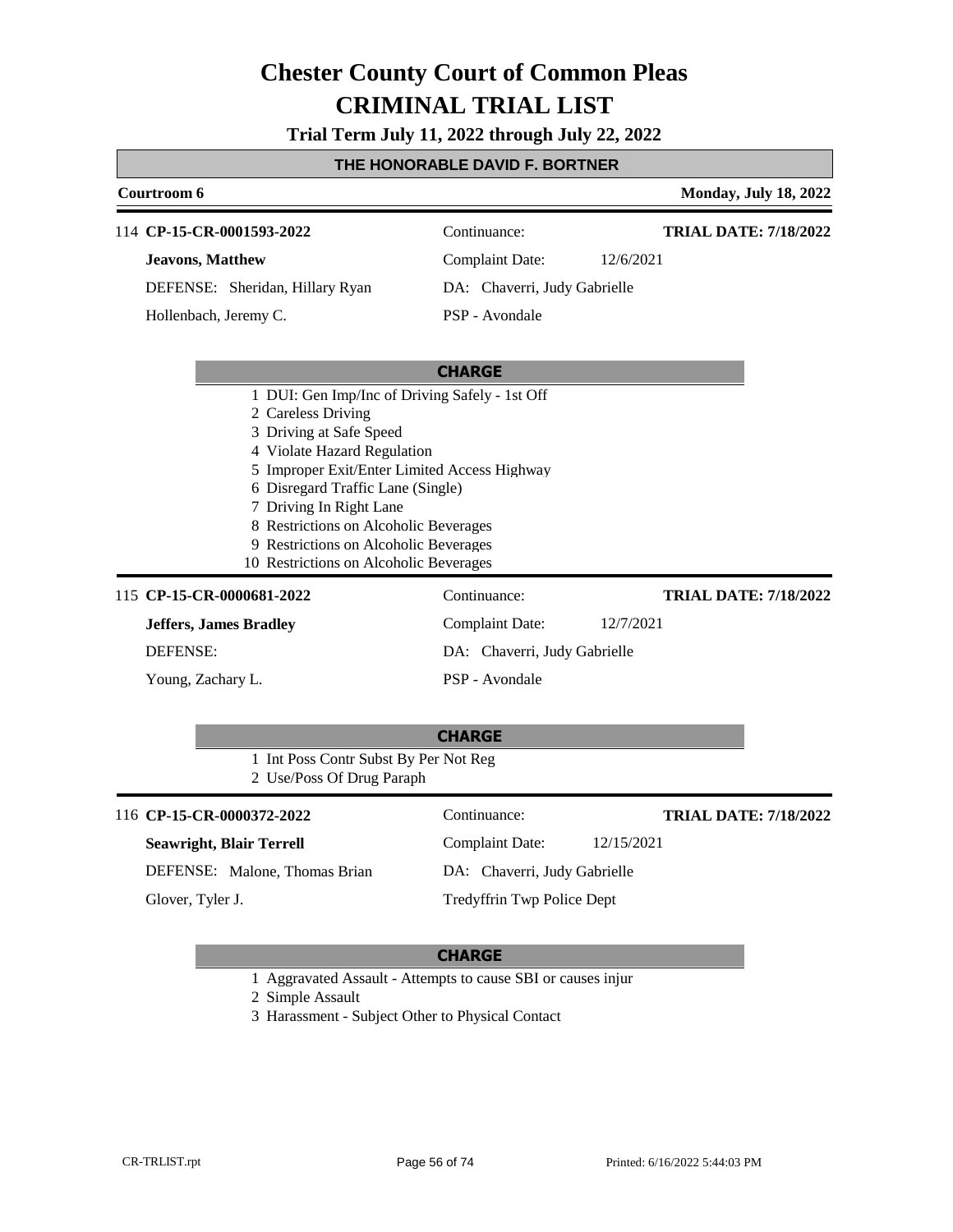#### **Trial Term July 11, 2022 through July 22, 2022**

#### **THE HONORABLE DAVID F. BORTNER**

#### **Courtroom 6 Monday, July 18, 2022** 117 **CP-15-CR-0003975-2021** Continuance: **TRIAL DATE: 7/18/2022**

**Roane, Artelia** DEFENSE: Frederick, Anna C. Clough Cumens, Joshua D.

Complaint Date: 12/16/2021 DA: Chaverri, Judy Gabrielle Westtown/East Goshen Police Dept

#### **CHARGE**

1 Receiving Stolen Property

#### 118 **CP-15-CR-0003995-2021** Continuance:

#### **Kollie, Moses Sangba**

DEFENSE: Carnes, John S. Jr.

Earle, Sylvester D.

Complaint Date: 12/16/2021

**TRIAL DATE: 7/18/2022**

DA: Judge, William J. Jr.

Coatesville City Police Dept

#### **CHARGE**

- 1 Endangers welfare of care-dependent person for whom he is
- 2 Disorderly Conduct Hazardous/Physi Off
- 3 Improper Stop
- 4 Recklessly Endangering Another Person

#### 119 **CP-15-CR-0000232-2022** Continuance:

**Tomas-Ramirez, Pascual**

DEFENSE: Kelly, Evan J.

Burkhart, Cole B.

Complaint Date: 12/20/2021

DA: Judge, William J. Jr.

Kennett Square Police Dept

#### **CHARGE**

- 1 Endangering Welfare of Children Parent/Guardian/Other
- 2 DUI: Highest Rte of Alc (BAC .16+) 1st Off
- 3 Follow Too Closely
- 4 Driving at Safe Speed
- 5 Driving W/O A License
- 6 Disregard Traffic Lane (Single)
- 7 Fail To Carry Regist
- 8 DUI: Gen Imp/Inc of Driving Safely 1st Off
- 9 Safety Restraints child under 4 years

**TRIAL DATE: 7/18/2022**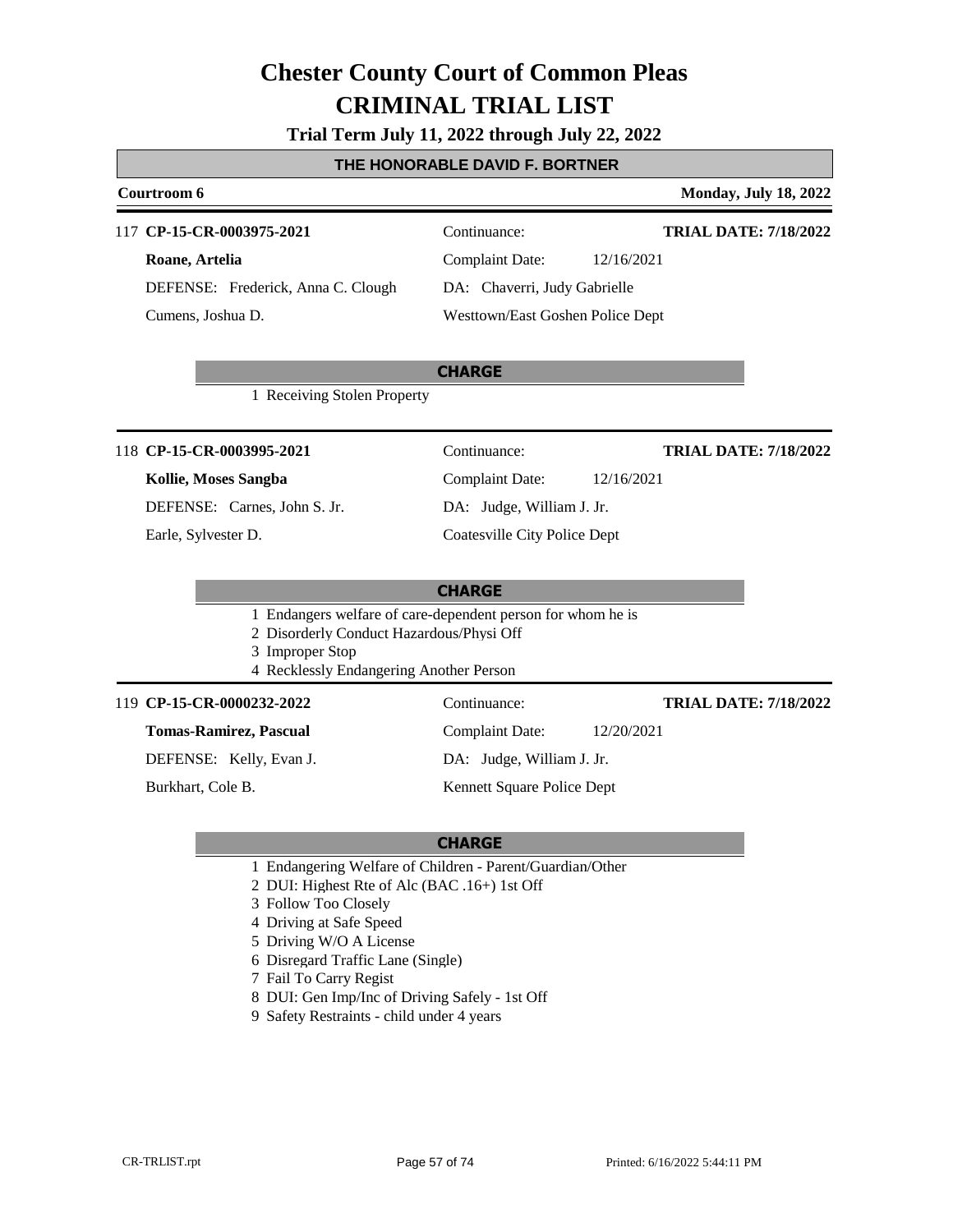**Trial Term July 11, 2022 through July 22, 2022**

#### **THE HONORABLE DAVID F. BORTNER**

### **Courtroom 6 Monday, July 18, 2022 CHARGE CP-15-CR-0000955-2022** 120 Continuance: **Polisano, Sean P.** DEFENSE: Kelly, Joseph Kevin Complaint Date: 1/31/2022 DA: Judge, William J. Jr. PSP - Embreeville **TRIAL DATE: 7/18/2022** Lewis, Kyle R. 1 DUI: Gen Imp/Inc of Driving Safely - 1st Off 2 DUI: High Rte of Alc (Bac.10 - <.16) 1st Off 3 DUI: Controlled Substance - Schedule 1 - 1st Offense 4 DUI: Controlled Substance - Combination Alcohol/Drugs - 5 Careless Driving 6 Disregard Traffic Lane (Single) 7 Int Poss Contr Subst By Per Not Reg 8 Use/Poss Of Drug Paraph **CHARGE CP-15-CR-0000759-2022** 120 Continuance: **Polisano, Sean Patrick** DEFENSE: Kelly, Joseph Kevin Complaint Date: 12/22/2021 DA: Judge, William J. Jr. E Fallowfield Twp Police Dept **TRIAL DATE: 7/18/2022** Hewczuk, John E. 1 DUI: Highest Rte of Alc (BAC .16+) 1st Off

2 Careless Driving 3 Reckless Driving 4 DUI: Gen Imp/Inc of Driving Safely - 1st Off 121 **CP-15-CR-0000857-2022** Continuance: **Cortes, Adan Carbajal** Complaint Date: 12/31/2021 **TRIAL DATE: 7/18/2022**

DEFENSE: Carlis, Anthony Rodzwic

Davis, Brian C.

#### **CHARGE**

PSP - Avondale

DA: Chaverri, Judy Gabrielle

1 DUI: Gen Imp/Inc of Driving Safely - 1st Off

2 Careless Driving

3 Driving W/O A License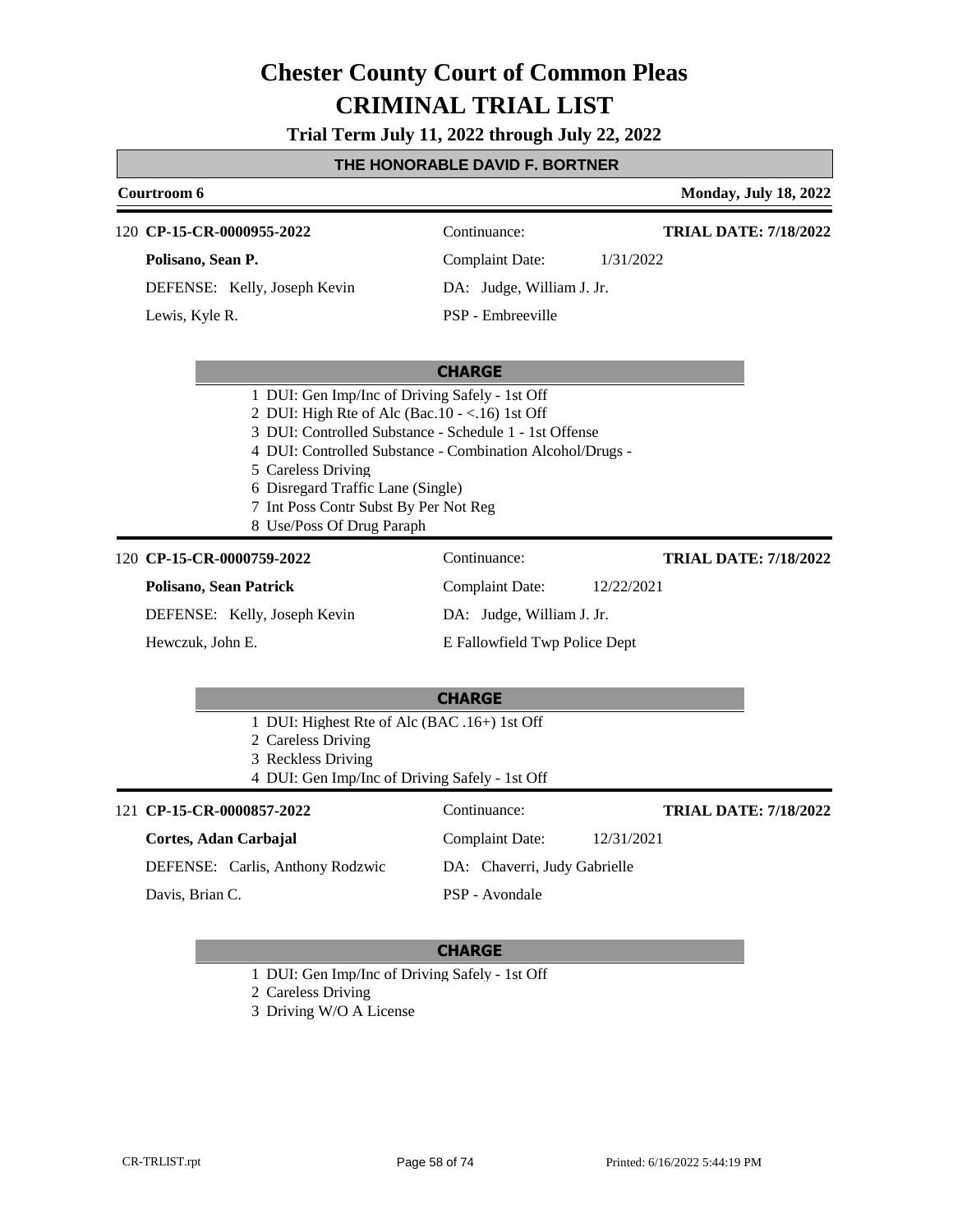**Trial Term July 11, 2022 through July 22, 2022**

### **THE HONORABLE DAVID F. BORTNER**

|                                                                                                                                                                                                                        | <u>I NE NONOKABLE DAVID F. BOK I NER</u>                                                                                                                                                 |                              |
|------------------------------------------------------------------------------------------------------------------------------------------------------------------------------------------------------------------------|------------------------------------------------------------------------------------------------------------------------------------------------------------------------------------------|------------------------------|
| Courtroom 6                                                                                                                                                                                                            |                                                                                                                                                                                          | <b>Monday, July 18, 2022</b> |
| 122 CP-15-CR-0000927-2022                                                                                                                                                                                              | Continuance:                                                                                                                                                                             | <b>TRIAL DATE: 7/18/2022</b> |
| Rubenstein, Dean Adam                                                                                                                                                                                                  | <b>Complaint Date:</b>                                                                                                                                                                   | 1/2/2022                     |
| <b>DEFENSE:</b>                                                                                                                                                                                                        | DA: Kane, Brittany Ann                                                                                                                                                                   |                              |
| Hornbaker, Nicholas J.                                                                                                                                                                                                 | PSP - Avondale                                                                                                                                                                           |                              |
|                                                                                                                                                                                                                        | <b>CHARGE</b>                                                                                                                                                                            |                              |
| 2 Marijuana-Small Amt Personal Use<br>3 Use/Poss Of Drug Paraph<br>4 Failure To Stop At Red Signal<br>5 DUI: Controlled Substance - Schedule 1 - 1st Offense<br>7 DUI: Controlled Substance - Metabolite - 1st Offense | 1 DUI: Controlled Substance - Combination Alcohol/Drugs -<br>6 DUI: Controlled Substance - Schedule 2 or 3 - 1st Offense<br>8 DUI: Controlled Substance - Impaired Ability - 1st Offense |                              |
| 123 CP-15-CR-0000669-2022                                                                                                                                                                                              | Continuance:                                                                                                                                                                             | <b>TRIAL DATE: 7/18/2022</b> |
| Doyle, Sean P.                                                                                                                                                                                                         | <b>Complaint Date:</b>                                                                                                                                                                   | 1/3/2022                     |
| DEFENSE: Kellis, Steven Ernest                                                                                                                                                                                         | DA: Chaverri, Judy Gabrielle                                                                                                                                                             |                              |
| Culbreath, Jordan T.                                                                                                                                                                                                   | W Whiteland Twp Police Dept                                                                                                                                                              |                              |
| 1 DUI: Gen Imp/Inc of Driving Safely - 1st Off                                                                                                                                                                         | <b>CHARGE</b>                                                                                                                                                                            |                              |
| 2 Disregard Traffic Lane (Single)<br>3 Careless Driving                                                                                                                                                                |                                                                                                                                                                                          |                              |
| 124 CP-15-CR-0000381-2022                                                                                                                                                                                              | Continuance:                                                                                                                                                                             | <b>TRIAL DATE: 7/18/2022</b> |
| Speller, Garrett Eugene Jr.                                                                                                                                                                                            | <b>Complaint Date:</b>                                                                                                                                                                   | 1/5/2022                     |
| DEFENSE: Noone, Michael G.                                                                                                                                                                                             | DA: Judge, William J. Jr.                                                                                                                                                                |                              |
| Garcia, Enrique Jr.                                                                                                                                                                                                    | West Brandywine Twp Police Dept                                                                                                                                                          |                              |
|                                                                                                                                                                                                                        | <b>CHARGE</b>                                                                                                                                                                            |                              |

- 1 DUI: Gen Imp/Inc of Driving Safely 1st Off
- 2 Driving While BAC .02 or Greater While License Susp

3 No Rear Lights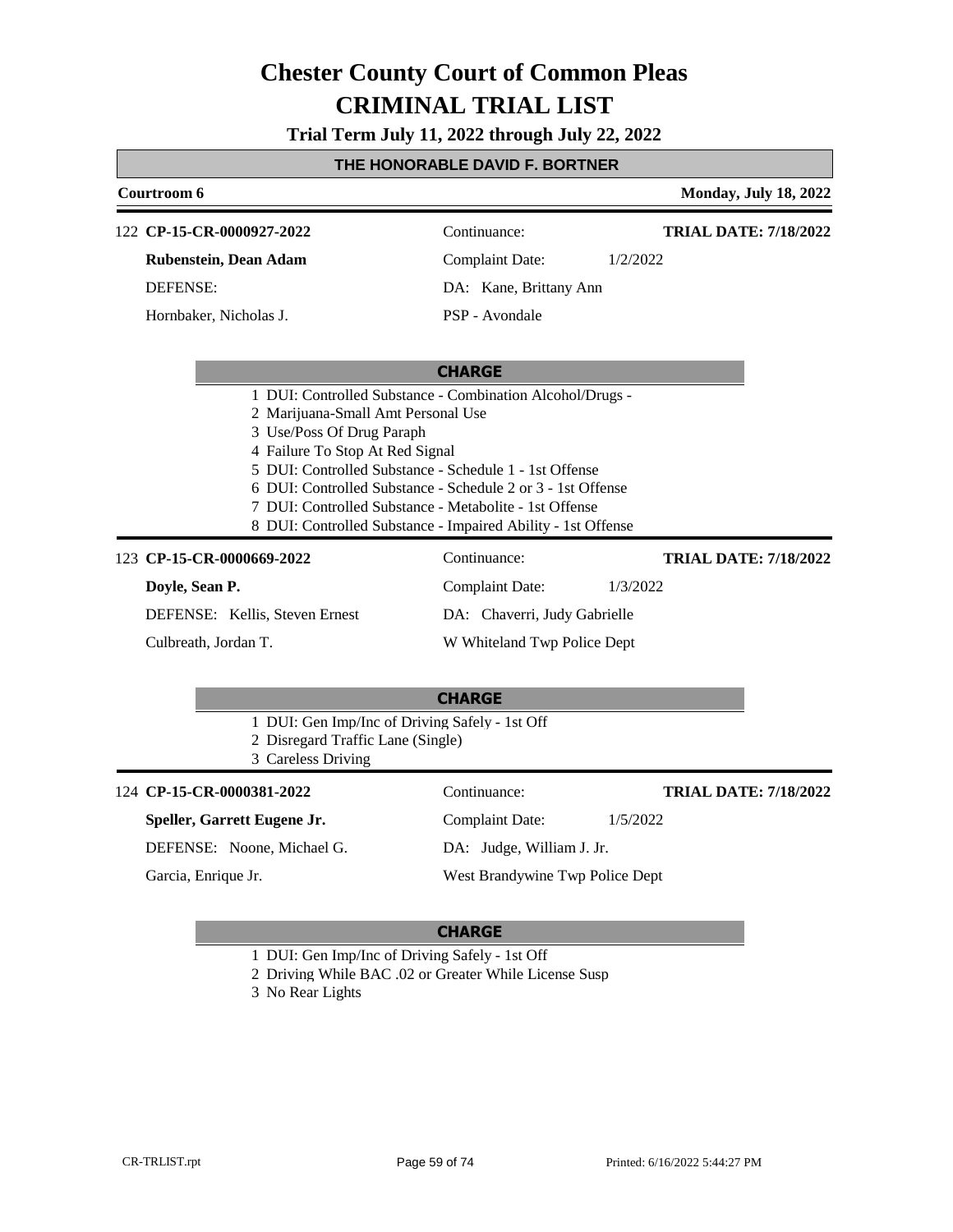### **Trial Term July 11, 2022 through July 22, 2022**

#### **THE HONORABLE DAVID F. BORTNER**

| Courtroom 6                                                         |                                     | <b>Monday, July 18, 2022</b> |
|---------------------------------------------------------------------|-------------------------------------|------------------------------|
| 125 CP-15-CR-0000521-2022                                           | Continuance:                        | <b>TRIAL DATE: 7/18/2022</b> |
| Querry, Kellie Ann                                                  | <b>Complaint Date:</b><br>1/10/2022 |                              |
| DEFENSE: Crichton, Stuart Rolf                                      | DA: Judge, William J. Jr.           |                              |
| Gilbert, Robert A. II                                               | W Goshen Twp Police Dept            |                              |
|                                                                     | <b>CHARGE</b>                       |                              |
| 1 Int Poss Contr Subst By Per Not Reg<br>2 Use/Poss Of Drug Paraph  |                                     |                              |
| 126 CP-15-CR-0001261-2022                                           | Continuance:                        | <b>TRIAL DATE: 7/18/2022</b> |
| <b>Haines, Bradley Justin</b>                                       | <b>Complaint Date:</b><br>1/10/2022 |                              |
| DEFENSE: McMullen, James Allen                                      | DA: Judge, William J. Jr.           |                              |
| Kizis, Jose C.                                                      | PSP - Avondale                      |                              |
|                                                                     | <b>CHARGE</b>                       |                              |
| 1 Use/Poss Of Drug Paraph<br>2 Loitering And Prowling At Night Time |                                     |                              |
| 127 CP-15-CR-0001566-2022                                           | Continuance:                        | <b>TRIAL DATE: 7/18/2022</b> |
| <b>Williams, Frank Tremayne</b>                                     | Complaint Date:<br>1/11/2022        |                              |
| DEFENSE: McMullen, James Allen                                      | DA: Judge, William J. Jr.           |                              |
| Glover, Tyler J.                                                    | Tredyffrin Twp Police Dept          |                              |

- 1 DUI: Controlled Substance Combination Alcohol/Drugs -
- 2 DUI: Controlled Substance Metabolite 1st Offense
- 3 Int Poss Contr Subst By Per Not Reg
- 4 Poss Of Marijuana
- 5 Use/Poss Of Drug Paraph
- 6 Driv While Oper Priv Susp Or Revoked
- 7 Dr Unregist Veh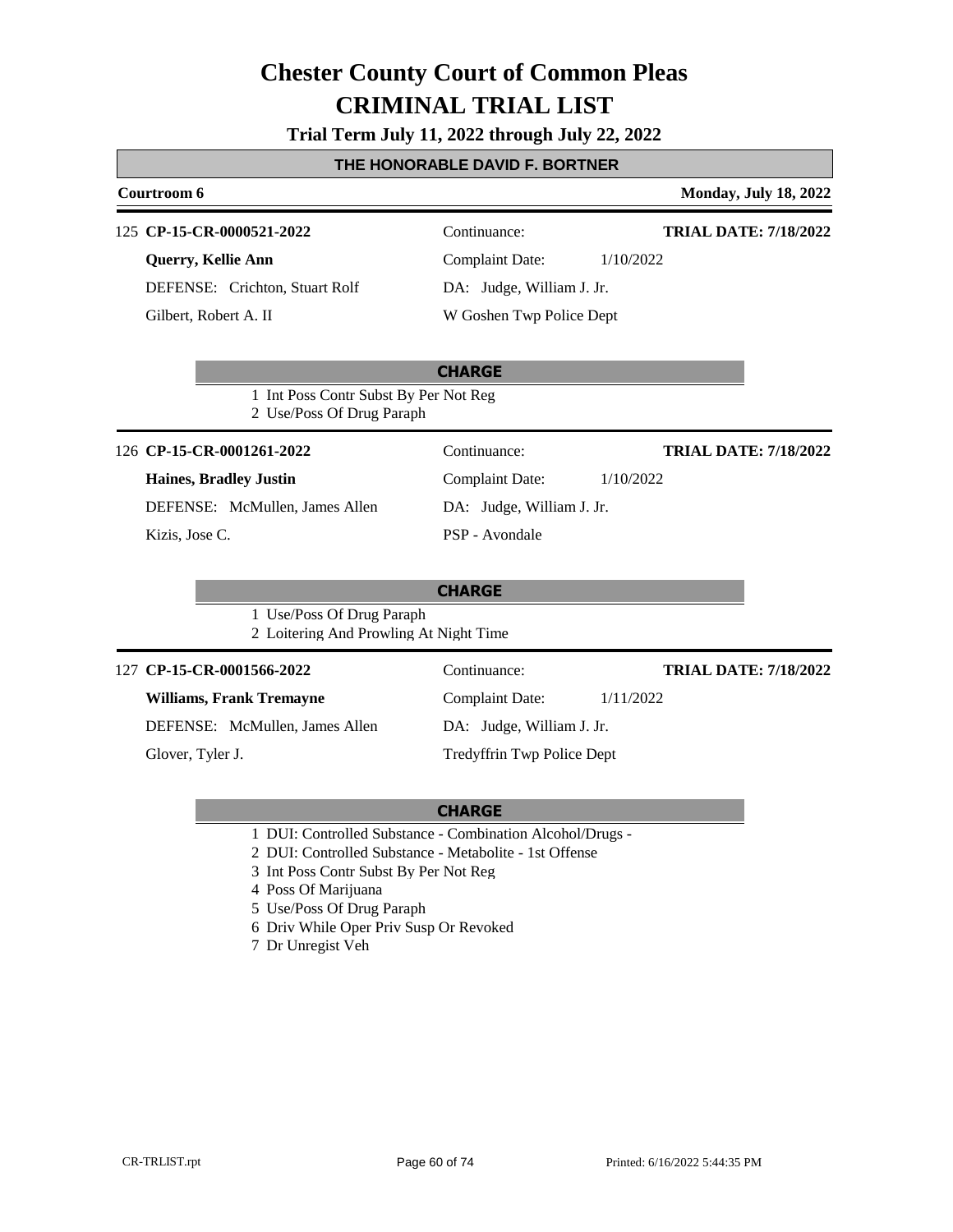**Trial Term July 11, 2022 through July 22, 2022**

### **THE HONORABLE DAVID F. BORTNER**

| Courtroom 6                                                                                                                                                                                            |                                      | <b>Monday, July 18, 2022</b> |
|--------------------------------------------------------------------------------------------------------------------------------------------------------------------------------------------------------|--------------------------------------|------------------------------|
| 128 CP-15-CR-0000403-2022                                                                                                                                                                              | Continuance:                         | <b>TRIAL DATE: 7/18/2022</b> |
| <b>Mitchell, Albert Steven</b>                                                                                                                                                                         | <b>Complaint Date:</b>               | 1/12/2022                    |
| DEFENSE: Frederick, Anna Catherine Cloug DA: Chaverri, Judy Gabrielle                                                                                                                                  |                                      |                              |
| Karpovich, Peter J.                                                                                                                                                                                    | Phoenixville Boro Police Dept        |                              |
|                                                                                                                                                                                                        |                                      |                              |
|                                                                                                                                                                                                        | <b>CHARGE</b>                        |                              |
| 1 Theft By Unlaw Taking-Movable Prop<br>2 Receiving Stolen Property<br>3 Unauth Use Motor/Other Vehicles<br>4 Reckless Driving<br>5 Careless Driving<br>6 Drive On Sidewalk<br>7 Driving at Safe Speed |                                      |                              |
| 129 CP-15-CR-0000767-2022                                                                                                                                                                              | Continuance:                         | <b>TRIAL DATE: 7/18/2022</b> |
| <b>Johnson, Rain Marie</b>                                                                                                                                                                             | <b>Complaint Date:</b>               | 2/8/2022                     |
| DEFENSE: Hasson, Anthony                                                                                                                                                                               | DA: Thurstlic-O'Neill, Michelle Lynn |                              |
| Diefenderfer, Aaron C.                                                                                                                                                                                 | W Chester Boro Police Dept           |                              |

- 1 Manufacture, Delivery, or Possession With Intent to Manufa
- 2 Manufacture, Delivery, or Possession With Intent to Manufa
- 3 Conspiracy Manufacture, Delivery, or Possession With Int
- 4 Criminal Use Of Communication Facility
- 5 Int Poss Contr Subst By Per Not Reg
- 6 Int Poss Contr Subst By Per Not Reg
- 7 Use/Poss Of Drug Paraph
- 8 Use/Poss Of Drug Paraph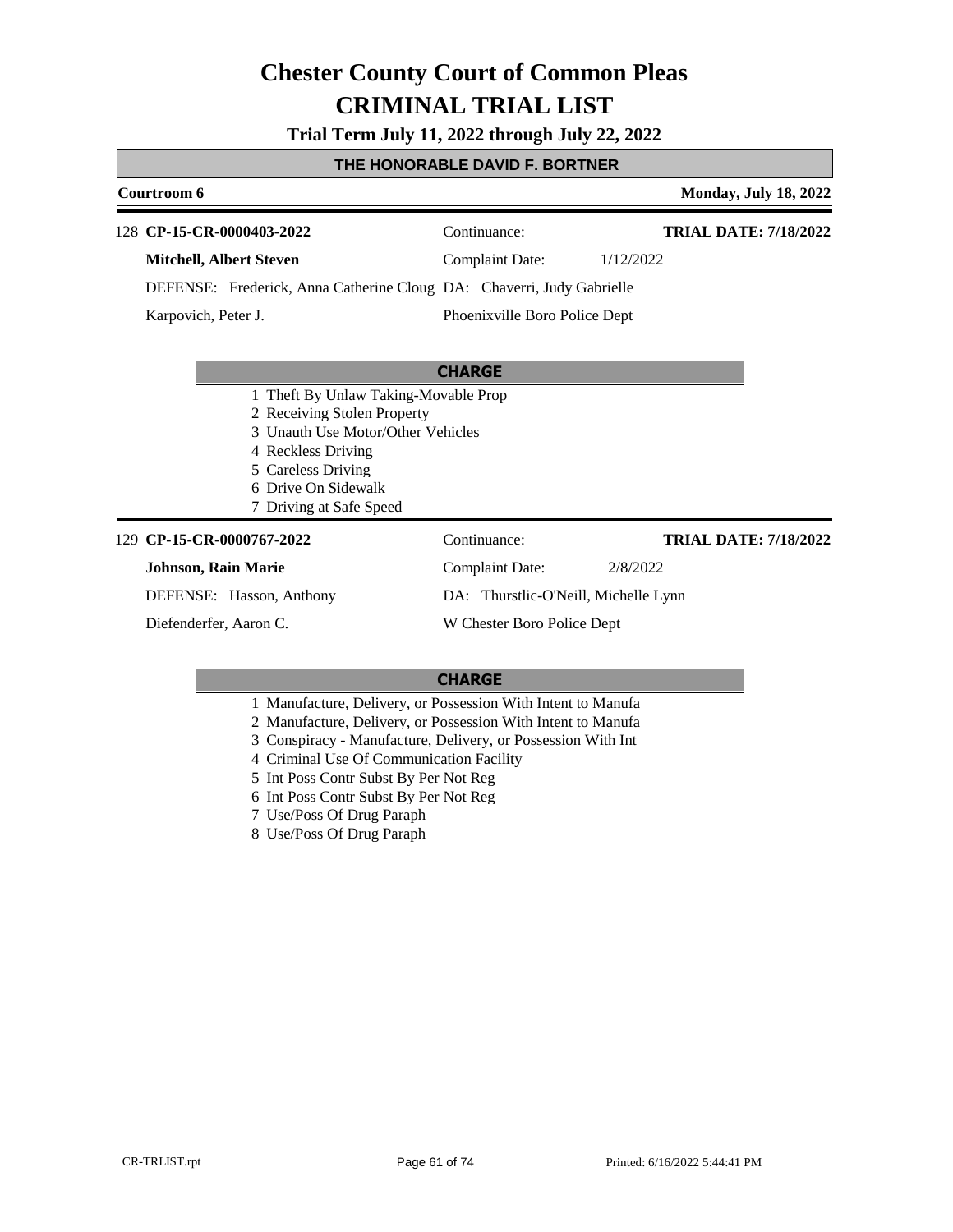**Trial Term July 11, 2022 through July 22, 2022**

### **THE HONORABLE DAVID F. BORTNER**

|  | Courtroom 6                                                                                                                                                           |                                      | <b>Monday, July 18, 2022</b> |  |
|--|-----------------------------------------------------------------------------------------------------------------------------------------------------------------------|--------------------------------------|------------------------------|--|
|  | 129 CP-15-CR-0000725-2022                                                                                                                                             | Continuance:                         | <b>TRIAL DATE: 7/18/2022</b> |  |
|  | Glod-Day, James C.                                                                                                                                                    | <b>Complaint Date:</b>               | 1/12/2022                    |  |
|  | DEFENSE: Hasson, Anthony                                                                                                                                              | DA: Thurstlic O'Neill, Michelle Lynn |                              |  |
|  | Diefenderfer, Aaron C.                                                                                                                                                | W Chester Boro Police Dept           |                              |  |
|  |                                                                                                                                                                       |                                      |                              |  |
|  |                                                                                                                                                                       | <b>CHARGE</b>                        |                              |  |
|  | 1 Manufacture, Delivery, or Possession With Intent to Manufa<br>2 Conspiracy - Manufacture, Delivery, or Possession With Int<br>3 Int Poss Contr Subst By Per Not Reg |                                      |                              |  |
|  | 4 Criminal Use Of Communication Facility                                                                                                                              |                                      |                              |  |
|  | 5 Use/Poss Of Drug Paraph                                                                                                                                             |                                      |                              |  |
|  | 6 Manufacture, Delivery, or Possession With Intent to Manufa                                                                                                          |                                      |                              |  |
|  | 7 Int Poss Contr Subst By Per Not Reg                                                                                                                                 |                                      |                              |  |
|  | 8 Use/Poss Of Drug Paraph                                                                                                                                             |                                      |                              |  |
|  | 130 CP-15-CR-0000703-2022                                                                                                                                             | Continuance:                         | <b>TRIAL DATE: 7/18/2022</b> |  |
|  | Mirra, Robert Jay                                                                                                                                                     | <b>Complaint Date:</b>               | 1/14/2022                    |  |
|  | DEFENSE: Kratsa, Peter E.                                                                                                                                             | DA: Chaverri, Judy Gabrielle         |                              |  |
|  | Sadow, William C. III                                                                                                                                                 | PSP - Embreeville                    |                              |  |
|  |                                                                                                                                                                       |                                      |                              |  |

- 1 DUI: Highest Rte of Alc (BAC .16+) 1st Off
- 2 DUI: Gen Imp/Inc of Driving Safely 1st Off
- 3 Acci Dam To Unattended Veh Or Propert
- 4 Careless Driving
- 5 Disregard Traffic Lane (Single)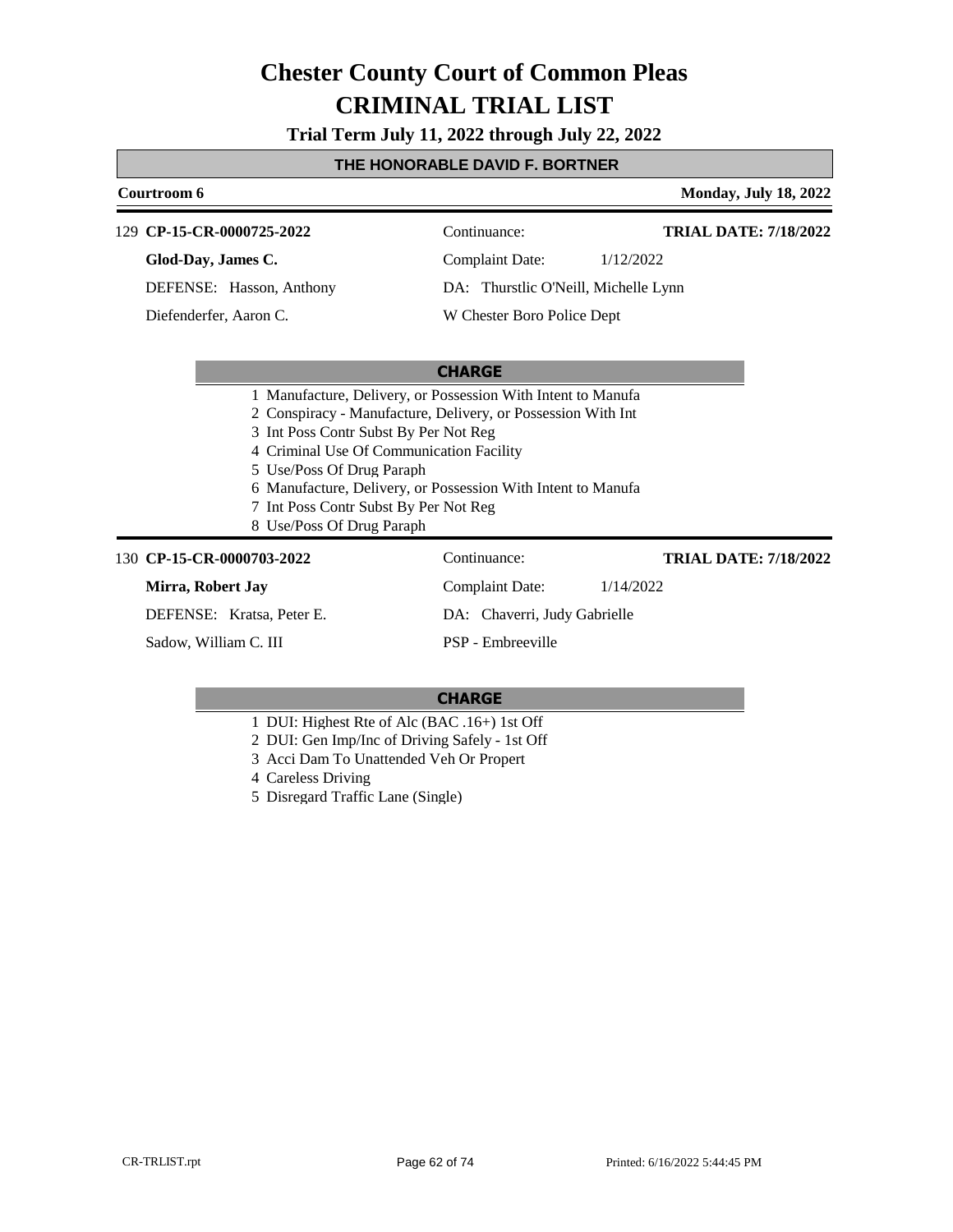### **Trial Term July 11, 2022 through July 22, 2022**

### **THE HONORABLE DAVID F. BORTNER**

|                                                                                                                                                                                                                                                                                                             | IL HUNUNADLL DAVID I . DUN HILM                                                                                                                                                               |                                |           |                               |  |
|-------------------------------------------------------------------------------------------------------------------------------------------------------------------------------------------------------------------------------------------------------------------------------------------------------------|-----------------------------------------------------------------------------------------------------------------------------------------------------------------------------------------------|--------------------------------|-----------|-------------------------------|--|
|                                                                                                                                                                                                                                                                                                             | Courtroom 6                                                                                                                                                                                   |                                |           | <b>Tuesday, July 19, 2022</b> |  |
|                                                                                                                                                                                                                                                                                                             | 131 CP-15-CR-0001439-2022                                                                                                                                                                     | Continuance:                   |           | <b>TRIAL DATE: 7/19/2022</b>  |  |
|                                                                                                                                                                                                                                                                                                             | <b>Summer, Zachary Stephen</b>                                                                                                                                                                | <b>Complaint Date:</b>         | 1/18/2022 |                               |  |
|                                                                                                                                                                                                                                                                                                             | <b>DEFENSE:</b>                                                                                                                                                                               | DA: Goggin, Robert St Leger IV |           |                               |  |
|                                                                                                                                                                                                                                                                                                             | Giannandrea, Lorenzo                                                                                                                                                                          | W Chester Univ Police Dept     |           |                               |  |
|                                                                                                                                                                                                                                                                                                             |                                                                                                                                                                                               | <b>CHARGE</b>                  |           |                               |  |
|                                                                                                                                                                                                                                                                                                             | 1 Simple Assault<br>2 Harassment - Subject Other to Physical Contact<br>3 Terroristic Threats W/ Int To Terrorize Another<br>4 Recklessly Endangering Another Person<br>5 Ethnic Intimidation |                                |           |                               |  |
|                                                                                                                                                                                                                                                                                                             | 132 CP-15-CR-0000770-2022                                                                                                                                                                     | Continuance:                   |           | <b>TRIAL DATE: 7/19/2022</b>  |  |
|                                                                                                                                                                                                                                                                                                             | Smith, Kali Brooke                                                                                                                                                                            | <b>Complaint Date:</b>         | 1/23/2022 |                               |  |
|                                                                                                                                                                                                                                                                                                             | DEFENSE: Noone, Michael G.                                                                                                                                                                    | DA: Chaverri, Judy Gabrielle   |           |                               |  |
|                                                                                                                                                                                                                                                                                                             | Winter, Micaela J.                                                                                                                                                                            | W Chester Boro Police Dept     |           |                               |  |
|                                                                                                                                                                                                                                                                                                             |                                                                                                                                                                                               | <b>CHARGE</b>                  |           |                               |  |
| 1 Aggravated Assault - Attempts to cause or causes BI to desi<br>2 Aggravated Assault - Attempts to cause or causes BI to desi<br>3 Simple Assault<br>4 Simple Assault<br>5 Disorderly Conduct Engage In Fighting<br>6 Disorderly Conduct Engage In Fighting<br>7 Public Drunkenness And Similar Misconduct |                                                                                                                                                                                               |                                |           |                               |  |
|                                                                                                                                                                                                                                                                                                             | 133 CP-15-CR-0000302-2022                                                                                                                                                                     | Continuance:                   |           | <b>TRIAL DATE: 7/19/2022</b>  |  |
|                                                                                                                                                                                                                                                                                                             | McClain, Jerry L.                                                                                                                                                                             | <b>Complaint Date:</b>         | 1/25/2022 |                               |  |
|                                                                                                                                                                                                                                                                                                             | DEFENSE: Rubino, Paul J.                                                                                                                                                                      | DA: Chaverri, Judy Gabrielle   |           |                               |  |
|                                                                                                                                                                                                                                                                                                             | Ewing, Michael T.                                                                                                                                                                             | PSP - Avondale                 |           |                               |  |

### **CHARGE**

1 Retail Theft-Take Mdse

2 Receiving Stolen Property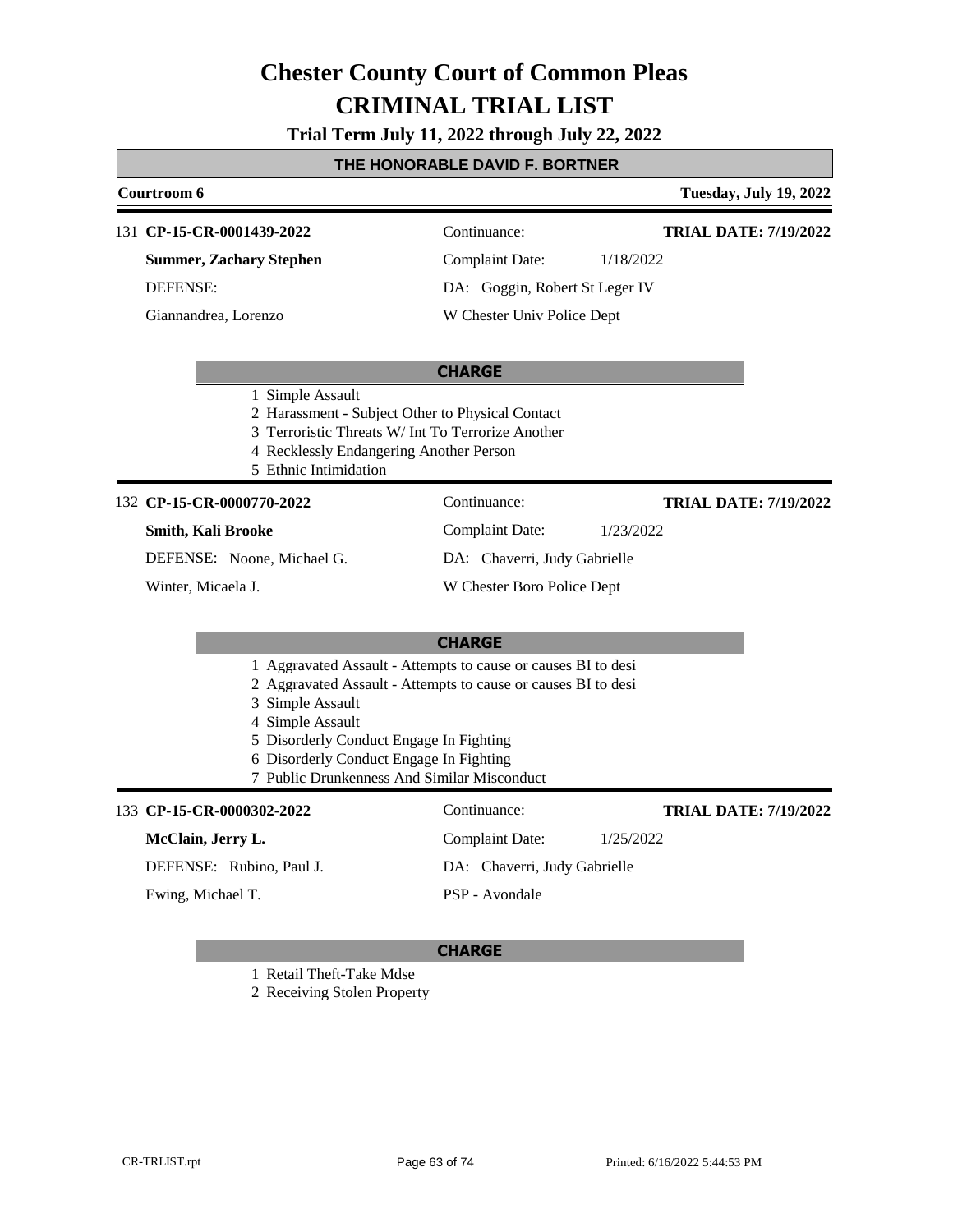**Trial Term July 11, 2022 through July 22, 2022**

#### **THE HONORABLE DAVID F. BORTNER**

| Courtroom 6                                                                                                                                                                                                         |                                        | <b>Tuesday, July 19, 2022</b> |                                  |                                                                                               |  |  |
|---------------------------------------------------------------------------------------------------------------------------------------------------------------------------------------------------------------------|----------------------------------------|-------------------------------|----------------------------------|-----------------------------------------------------------------------------------------------|--|--|
| 134 CP-15-CR-0001303-2022                                                                                                                                                                                           | Continuance:                           | <b>TRIAL DATE: 7/19/2022</b>  |                                  |                                                                                               |  |  |
| <b>Coleman, Moenell Aaron</b>                                                                                                                                                                                       | Complaint Date:                        | 1/26/2022                     |                                  |                                                                                               |  |  |
| DEFENSE: Frederick, Anna Catherine Cloug DA: Judge, William J. Jr.                                                                                                                                                  |                                        |                               |                                  |                                                                                               |  |  |
| Guyer, Kirt M.                                                                                                                                                                                                      | Coatesville City Police Dept           |                               |                                  |                                                                                               |  |  |
|                                                                                                                                                                                                                     |                                        |                               |                                  |                                                                                               |  |  |
| <b>CHARGE</b>                                                                                                                                                                                                       |                                        |                               |                                  |                                                                                               |  |  |
|                                                                                                                                                                                                                     | 1 Criminal Attempt - Criminal Homicide |                               |                                  |                                                                                               |  |  |
| 2 Criminal Attempt - Criminal Homicide<br>3 Aggravated Assault - Attempts to cause SBI or causes injur<br>4 Aggravated Assault - Attempts to cause SBI or causes injured<br>5 Simple Assault<br>Simple Assault<br>6 |                                        |                               |                                  |                                                                                               |  |  |
|                                                                                                                                                                                                                     |                                        |                               |                                  | 7 Discharge Of A Firearm Into Occupied Structure                                              |  |  |
|                                                                                                                                                                                                                     |                                        |                               | 8 Poss Instrument Of Crime W/Int |                                                                                               |  |  |
|                                                                                                                                                                                                                     |                                        |                               |                                  | 9 Terroristic Threats W/ Int To Terrorize Another<br>10 Recklessly Endangering Another Person |  |  |
|                                                                                                                                                                                                                     |                                        |                               |                                  |                                                                                               |  |  |
| 135 CP-15-CR-0001409-2022                                                                                                                                                                                           | Continuance:                           | <b>TRIAL DATE: 7/19/2022</b>  |                                  |                                                                                               |  |  |
| <b>Knauer, Raymond Anthony</b>                                                                                                                                                                                      | <b>Complaint Date:</b>                 | 1/26/2022                     |                                  |                                                                                               |  |  |
| DEFENSE: Pacillio, Steven M.                                                                                                                                                                                        | DA: Abatemarco, Christine C.           |                               |                                  |                                                                                               |  |  |

Syska, Stephen K.

#### **CHARGE**

Southern Chester Co Regional Police Dept

- 1 Corruption Of Minors Defendant Age 18 or Above
- 2 Corruption Of Minors Defendant Age 18 or Above
- 3 Indec Asslt-W/O Cons Of Other
- 4 Indec Asslt-W/O Cons Of Other
- 5 Ind Asslt Person Less 16 Yrs Age
- 6 Ind Asslt Person Less 16 Yrs Age
- 7 Harassment Course of Conduct W/No Legitimate Purpose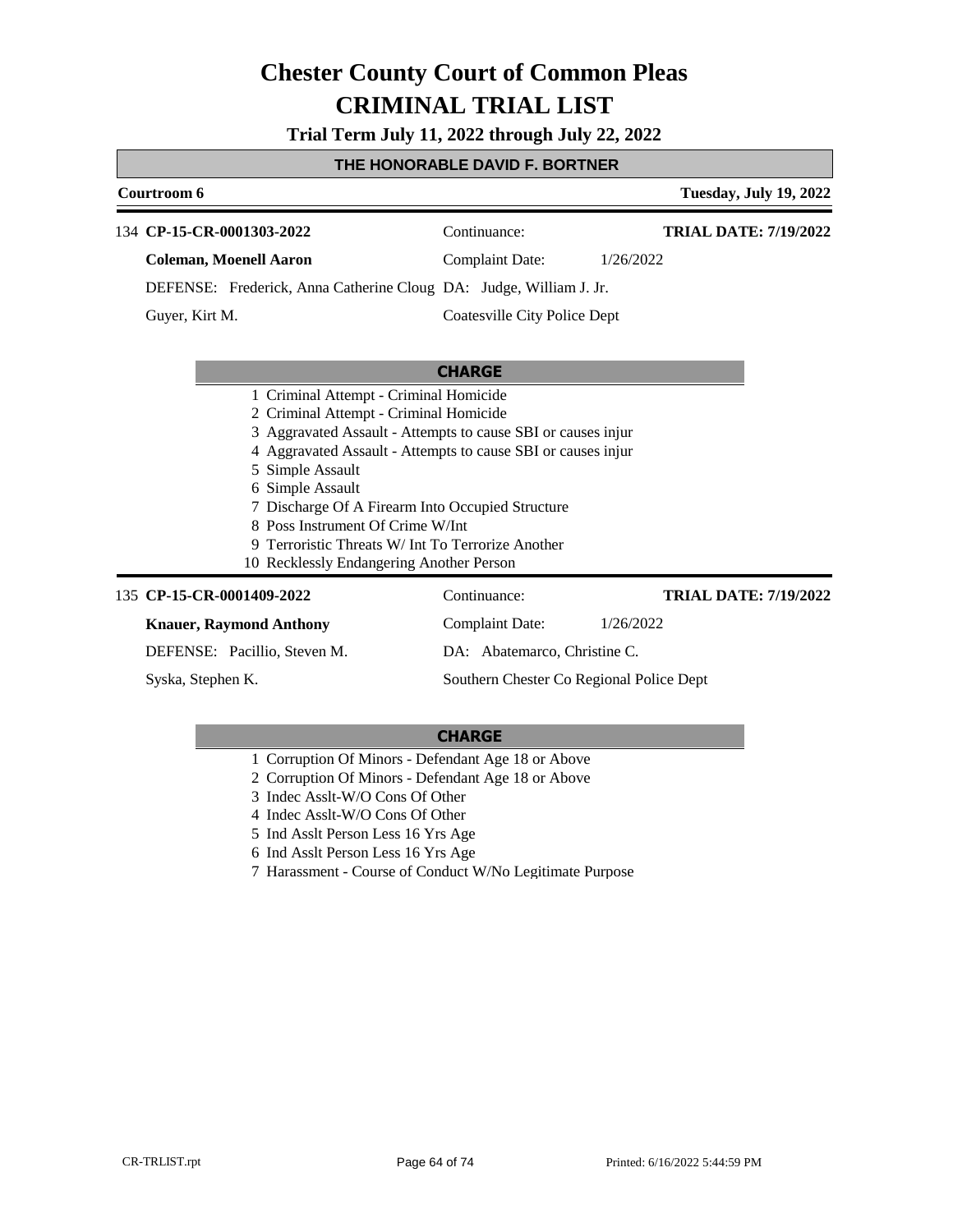**Trial Term July 11, 2022 through July 22, 2022**

#### **THE HONORABLE DAVID F. BORTNER**

| Courtroom 6                    | <b>Tuesday, July 19, 2022</b> |                              |  |
|--------------------------------|-------------------------------|------------------------------|--|
| 136 CP-15-CR-0000595-2022      | Continuance:                  | <b>TRIAL DATE: 7/19/2022</b> |  |
| Harlan, Tiffany                | <b>Complaint Date:</b>        | 1/27/2022                    |  |
| DEFENSE: McMullen, James Allen | DA: Yurick, Zachary           |                              |  |
| Laufer, Emily V.               | PSP - Avondale                |                              |  |
|                                |                               |                              |  |

#### **CHARGE**

- 1 Aggravated Assault By Vehicle While Dui
- 2 Aggravated Assault Victim Less Than 13 and Defendant 1
- 3 Endangering Welfare of Children Parent/Guardian/Other
- 4 Recklessly Endangering Another Person
- 5 DUI: Controlled Substance Impaired Ability 1st Offense
- 6 Disregard Traffic Lane (Single)
- 7 Back Up Vehicle Improperly
- 8 Careless Driving
- 9 Dr Unregist Veh
- 10 Oper Veh W/O Req'd Financ Resp

#### 137 **CP-15-CR-0001175-2022** Continuance:

| <b>Felipe, Dante Enrique</b>   | Complaint Date:<br>1/31/2022 |  |
|--------------------------------|------------------------------|--|
| DEFENSE: McMullen, James Allen | DA: Judge, William J. Jr.    |  |
| Schiltz, Kyle G.               | PSP - Avondale               |  |

#### **CHARGE**

- 1 DUI: Controlled Substance Schedule 1 1st Offense
- 2 DUI: Controlled Substance Schedule 2 or 3 1st Offense
- 3 DUI: Controlled Substance Metabolite 1st Offense
- 4 DUI: Controlled Substance Impaired Ability 1st Offense
- 5 Driv While Oper Priv Susp Or Revoked
- 6 Driving W/O A License
- 7 Careless Driving

**TRIAL DATE: 7/19/2022**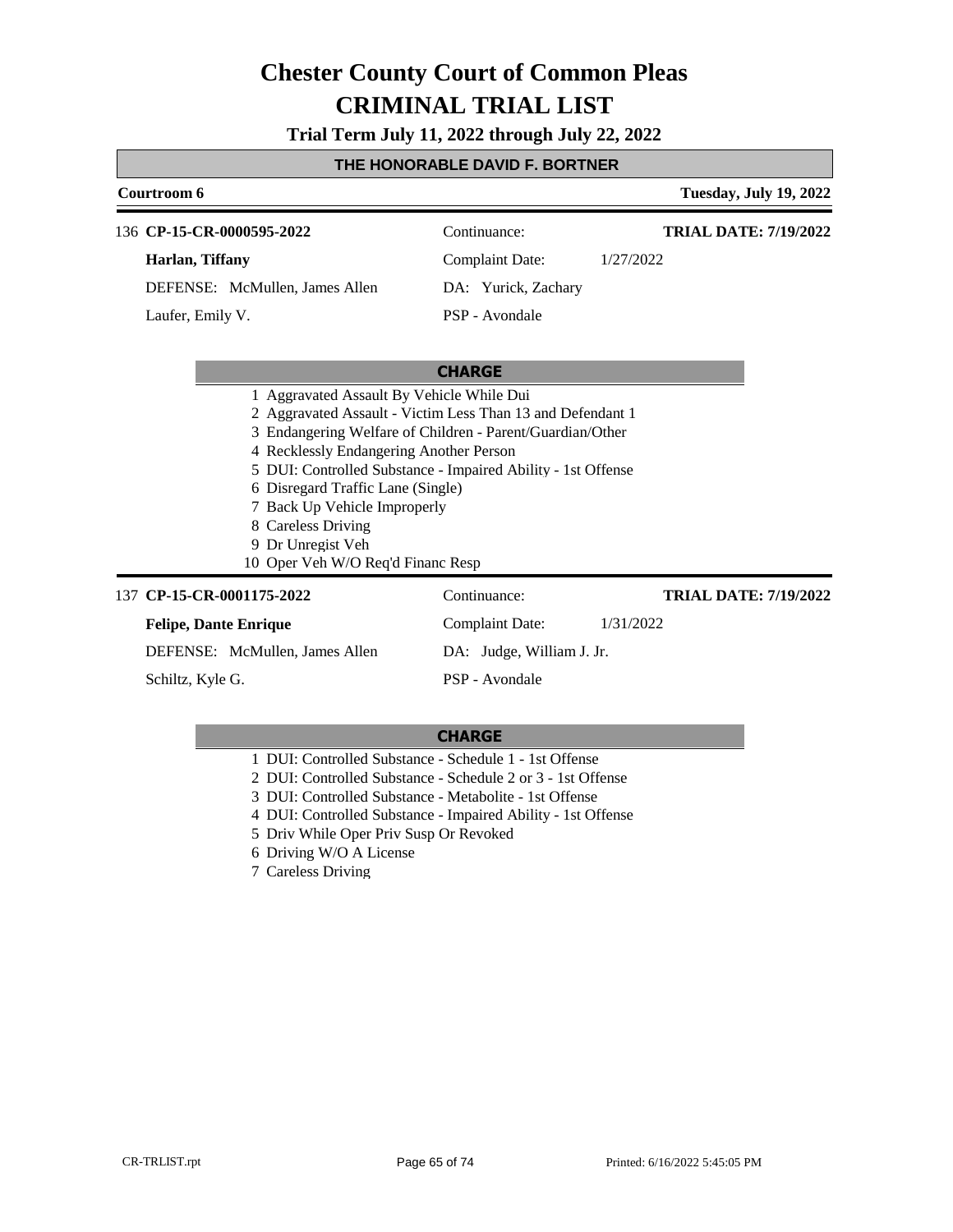**Trial Term July 11, 2022 through July 22, 2022**

### **THE HONORABLE DAVID F. BORTNER**

|               | <b>Tuesday, July 19, 2022</b><br>Courtroom 6                       |                                                                                                                                                                                                                                                                                                                                                                                                                                                                                                            |                                        |                              |  |
|---------------|--------------------------------------------------------------------|------------------------------------------------------------------------------------------------------------------------------------------------------------------------------------------------------------------------------------------------------------------------------------------------------------------------------------------------------------------------------------------------------------------------------------------------------------------------------------------------------------|----------------------------------------|------------------------------|--|
|               | 138 CP-15-CR-0000627-2022                                          |                                                                                                                                                                                                                                                                                                                                                                                                                                                                                                            | Continuance:                           | <b>TRIAL DATE: 7/19/2022</b> |  |
|               | <b>Pierson, Nicole Ruth</b>                                        |                                                                                                                                                                                                                                                                                                                                                                                                                                                                                                            | <b>Complaint Date:</b>                 | 2/9/2022                     |  |
|               | DEFENSE: Hyde, Ryan L.                                             |                                                                                                                                                                                                                                                                                                                                                                                                                                                                                                            | DA: Thurstlic O'Neill, Michelle Lynn   |                              |  |
|               | Hyland, Thomas P. Jr.                                              |                                                                                                                                                                                                                                                                                                                                                                                                                                                                                                            | Phoenixville Boro Police Dept          |                              |  |
|               |                                                                    |                                                                                                                                                                                                                                                                                                                                                                                                                                                                                                            |                                        |                              |  |
|               | <b>CHARGE</b>                                                      |                                                                                                                                                                                                                                                                                                                                                                                                                                                                                                            |                                        |                              |  |
|               |                                                                    | 1 Manufacture, Delivery, or Possession With Intent to Manufa<br>2 Manufacture, Delivery, or Possession With Intent to Manufa<br>3 Conspiracy - Manufacture, Delivery, or Possession With Int<br>4 Conspiracy - Manufacture, Delivery, or Possession With Int<br>5 Int Poss Contr Subst By Per Not Reg<br>6 Int Poss Contr Subst By Per Not Reg<br>7 Int Poss Contr Subst By Per Not Reg<br>8 Int Poss Contr Subst By Per Not Reg<br>9 Criminal Use Of Communication Facility<br>10 Use/Poss Of Drug Paraph |                                        |                              |  |
|               | 138 CP-15-CR-0000628-2022                                          |                                                                                                                                                                                                                                                                                                                                                                                                                                                                                                            | Continuance:                           | <b>TRIAL DATE: 7/19/2022</b> |  |
|               | <b>Pierson, Nicole Ruth</b>                                        |                                                                                                                                                                                                                                                                                                                                                                                                                                                                                                            | <b>Complaint Date:</b>                 | 2/4/2022                     |  |
|               | DEFENSE: Hyde, Ryan L.                                             |                                                                                                                                                                                                                                                                                                                                                                                                                                                                                                            | DA: Thurstlic O'Neill, Michelle Lynn   |                              |  |
|               | Nangle, Joseph F.                                                  |                                                                                                                                                                                                                                                                                                                                                                                                                                                                                                            | <b>Chester County County Detective</b> |                              |  |
|               |                                                                    | 1 Manufacture, Delivery, or Possession With Intent to Manufa<br>2 Int Poss Contr Subst By Per Not Reg<br>3 Use/Poss Of Drug Paraph                                                                                                                                                                                                                                                                                                                                                                         | <b>CHARGE</b>                          |                              |  |
|               | 139 CP-15-CR-0001400-2022                                          |                                                                                                                                                                                                                                                                                                                                                                                                                                                                                                            | Continuance:                           | <b>TRIAL DATE: 7/19/2022</b> |  |
|               | <b>Valn, Anthony Shawn</b>                                         |                                                                                                                                                                                                                                                                                                                                                                                                                                                                                                            | <b>Complaint Date:</b>                 | 2/5/2022                     |  |
|               | DEFENSE: Frederick, Anna Catherine Cloug DA: Judge, William J. Jr. |                                                                                                                                                                                                                                                                                                                                                                                                                                                                                                            |                                        |                              |  |
|               | Gassenmeyer, Tara E.                                               |                                                                                                                                                                                                                                                                                                                                                                                                                                                                                                            | PSP - Avondale                         |                              |  |
| <b>CHARGE</b> |                                                                    |                                                                                                                                                                                                                                                                                                                                                                                                                                                                                                            |                                        |                              |  |
|               | 1 Firearms Not To Be Carried W/O License                           |                                                                                                                                                                                                                                                                                                                                                                                                                                                                                                            |                                        |                              |  |

2 Dr Unregist Veh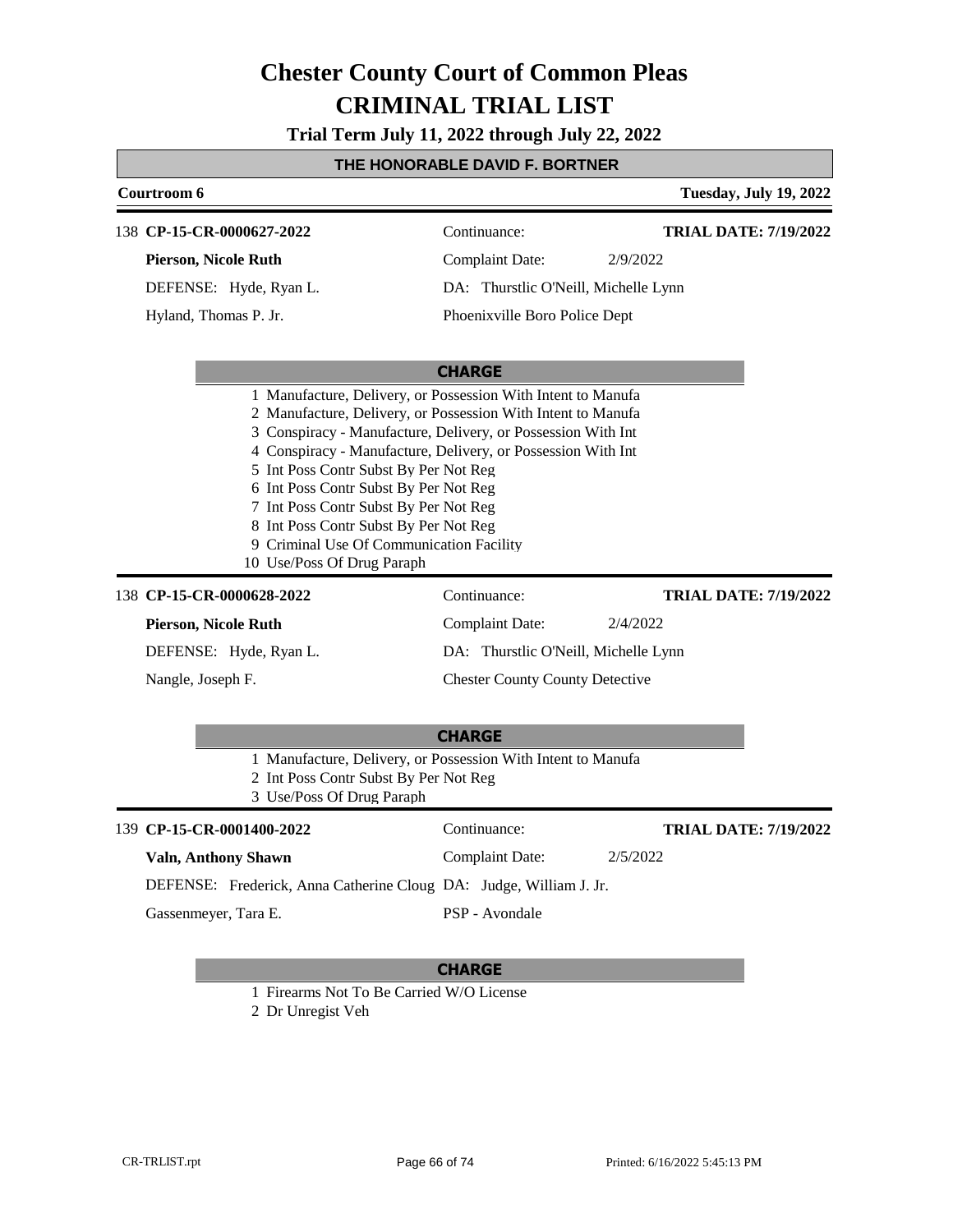### **Trial Term July 11, 2022 through July 22, 2022**

#### **THE HONORABLE DAVID F. BORTNER**

|                                |                                                                                                                                                     | <b>Tuesday, July 19, 2022</b>                                                                           |                                                                                                                            |
|--------------------------------|-----------------------------------------------------------------------------------------------------------------------------------------------------|---------------------------------------------------------------------------------------------------------|----------------------------------------------------------------------------------------------------------------------------|
|                                | Continuance:                                                                                                                                        | <b>TRIAL DATE: 7/19/2022</b>                                                                            |                                                                                                                            |
|                                | Complaint Date:                                                                                                                                     | 2/6/2022                                                                                                |                                                                                                                            |
|                                |                                                                                                                                                     |                                                                                                         |                                                                                                                            |
|                                | PSP - Embreeville                                                                                                                                   |                                                                                                         |                                                                                                                            |
|                                | <b>CHARGE</b>                                                                                                                                       |                                                                                                         |                                                                                                                            |
|                                |                                                                                                                                                     |                                                                                                         |                                                                                                                            |
|                                |                                                                                                                                                     |                                                                                                         |                                                                                                                            |
|                                |                                                                                                                                                     |                                                                                                         |                                                                                                                            |
|                                | Continuance:                                                                                                                                        | <b>TRIAL DATE: 7/19/2022</b>                                                                            |                                                                                                                            |
|                                | Complaint Date:                                                                                                                                     | 2/6/2022                                                                                                |                                                                                                                            |
| DEFENSE: McMullen, James Allen |                                                                                                                                                     |                                                                                                         |                                                                                                                            |
|                                | PSP - Embreeville                                                                                                                                   |                                                                                                         |                                                                                                                            |
|                                |                                                                                                                                                     |                                                                                                         |                                                                                                                            |
|                                | 140 CP-15-CR-0000749-2022<br>Hernandez, Keyon Jose<br>DEFENSE: McCabe, Thomas Patrick<br>140 CP-15-CR-0001543-2022<br><b>Brown, Sharday Tonetta</b> | 1 Int Poss Contr Subst By Per Not Reg<br>2 Use/Poss Of Drug Paraph<br>3 Resist Arrest/Other Law Enforce | DA: Chaverri, Judy Gabrielle<br>4 Fail to use safety belt - driver and front seat occupant<br>DA: Chaverri, Judy Gabrielle |

- 1 Driving at Safe Speed
- 2 Fleeing or Attempting to Elude Officer
- 3 Int Poss Contr Subst By Per Not Reg
- 4 Use/Poss Of Drug Paraph
- 5 DUI: Controlled Substance Impaired Ability 1st Offense
- 6 Duty of Driver in Emergency Response Areas If Pass in N
- 7 Reckless Driving
- 8 Careless Driving
- 9 Failure To Stop At Red Signal
- 10 Period For Requiring Lighted Lamps

#### 141 **CP-15-CR-0000984-2022** Continuance: **Jones, Donovan** DEFENSE: Complaint Date: 3/4/2022 DA: Yarnall, Daniel Coatesville City Police Dept **TRIAL DATE: 7/19/2022** Harris, Brandon L.

- 1 Manufacture, Delivery, or Possession With Intent to Manufa
- 2 Manufacture, Delivery, or Possession With Intent to Manufa
- 3 Int Poss Contr Subst By Per Not Reg
- 4 Int Poss Contr Subst By Per Not Reg
- 5 Use/Poss Of Drug Paraph
- 6 Use/Poss Of Drug Paraph
- 7 Use/Poss Of Drug Paraph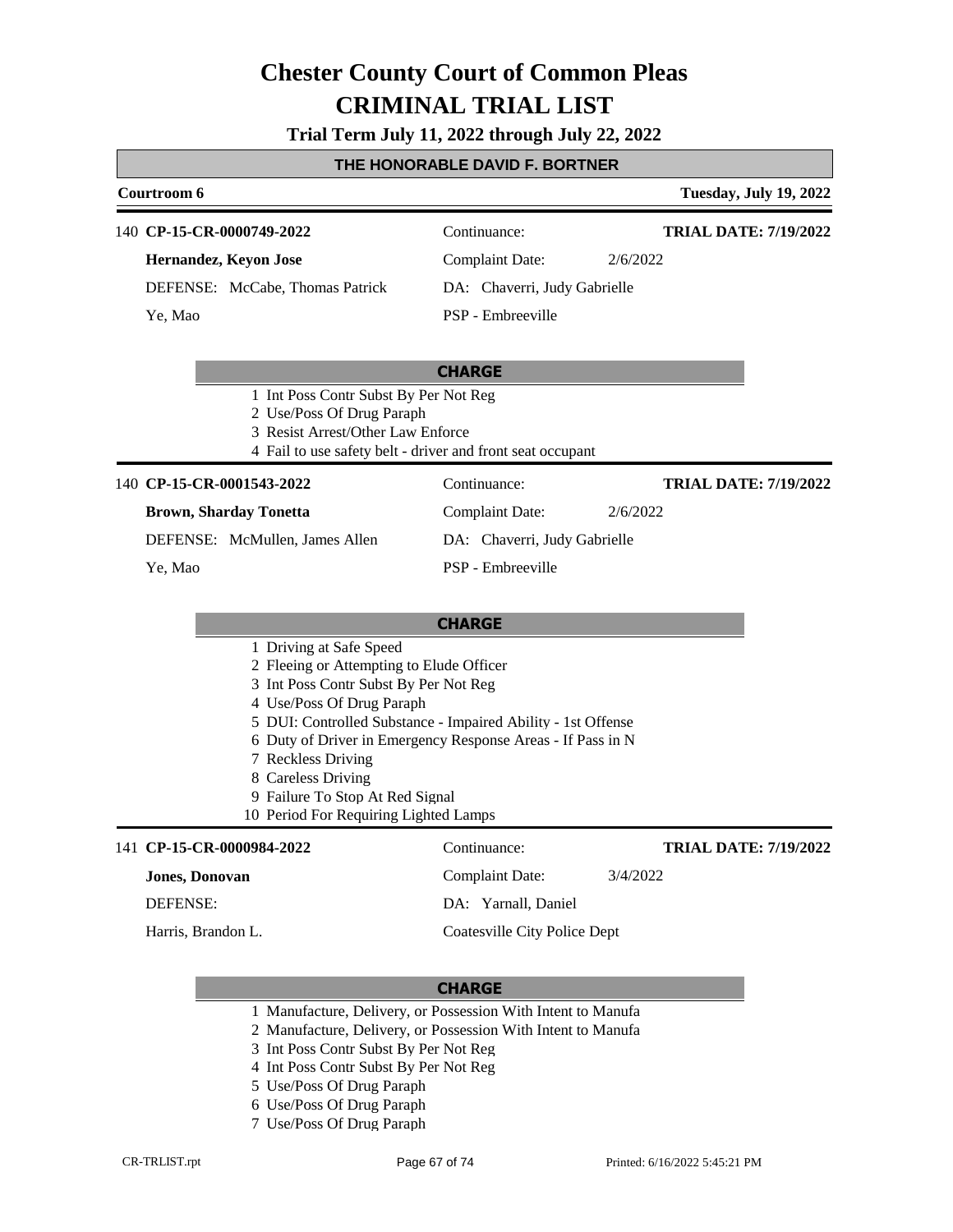**Trial Term July 11, 2022 through July 22, 2022**

#### **THE HONORABLE DAVID F. BORTNER**

| Courtroom 6                          |                       |                                | <b>Tuesday, July 19, 2022</b> |                              |
|--------------------------------------|-----------------------|--------------------------------|-------------------------------|------------------------------|
|                                      |                       | 141 CP-15-CR-0000986-2022      | Continuance:                  | <b>TRIAL DATE: 7/19/2022</b> |
|                                      | <b>Jones, Donovan</b> |                                | Complaint Date:               | 2/6/2022                     |
|                                      |                       | DEFENSE: McMullen, James Allen | DA: Judge, William J. Jr.     |                              |
| Delligatti, Felicia A.               |                       |                                | Coatesville City Police Dept  |                              |
|                                      |                       |                                | <b>CHARGE</b>                 |                              |
| 1 Theft By Unlaw Taking-Movable Prop |                       |                                |                               |                              |
| 2 Theft By Unlaw Taking-Movable Prop |                       |                                |                               |                              |

- 3 Theft By Unlaw Taking-Movable Prop
- 4 Receiving Stolen Property
- 5 Receiving Stolen Property
- 6 Receiving Stolen Property
- 7 Terroristic Threats W/ Int To Terrorize Another
- 8 Harassment Comm. Lewd, Threatening, Etc. Language

#### **CP-15-CR-0001642-2022** 142 Continuance:

**Prigg, Antoine Maurice**

DEFENSE: Hyde, Ryan L.

Williams, Jacob N.

Complaint Date: 2/8/2022 DA: Chester County District Attorney Parkesburg Boro Police Dept

#### **CHARGE**

1 Firearms Not To Be Carried W/O License

2 Dr Unregist Veh

### 143 **CP-15-CR-0000839-2022** Continuance:

**Thompson, Kenneth**

DEFENSE: McCarthy, Brian Lee

Thompson, Joseph F.

Complaint Date: 2/16/2022 DA: O'Brien, Erin Patricia

# Coatesville City Police Dept

#### **CHARGE**

- 1 Sexual Assault
- 2 Sexual Assault
- 3 Sexual Assault
- 4 Agg. Ind. Assault W/O Consent
- 5 Unlawful Contact With Minor Sexual Offenses
- 6 Unlawful Contact With Minor Sexual Offenses
- 7 Unlawful Contact With Minor Sexual Offenses
- 8 Corruption Of Minors Defendant Age 18 or Above
- 9 Endangering Welfare of Children Parent/Guardian/Other
- 10 Indec Asslt-W/O Cons Of Other

**TRIAL DATE: 7/19/2022**

**TRIAL DATE: 7/19/2022**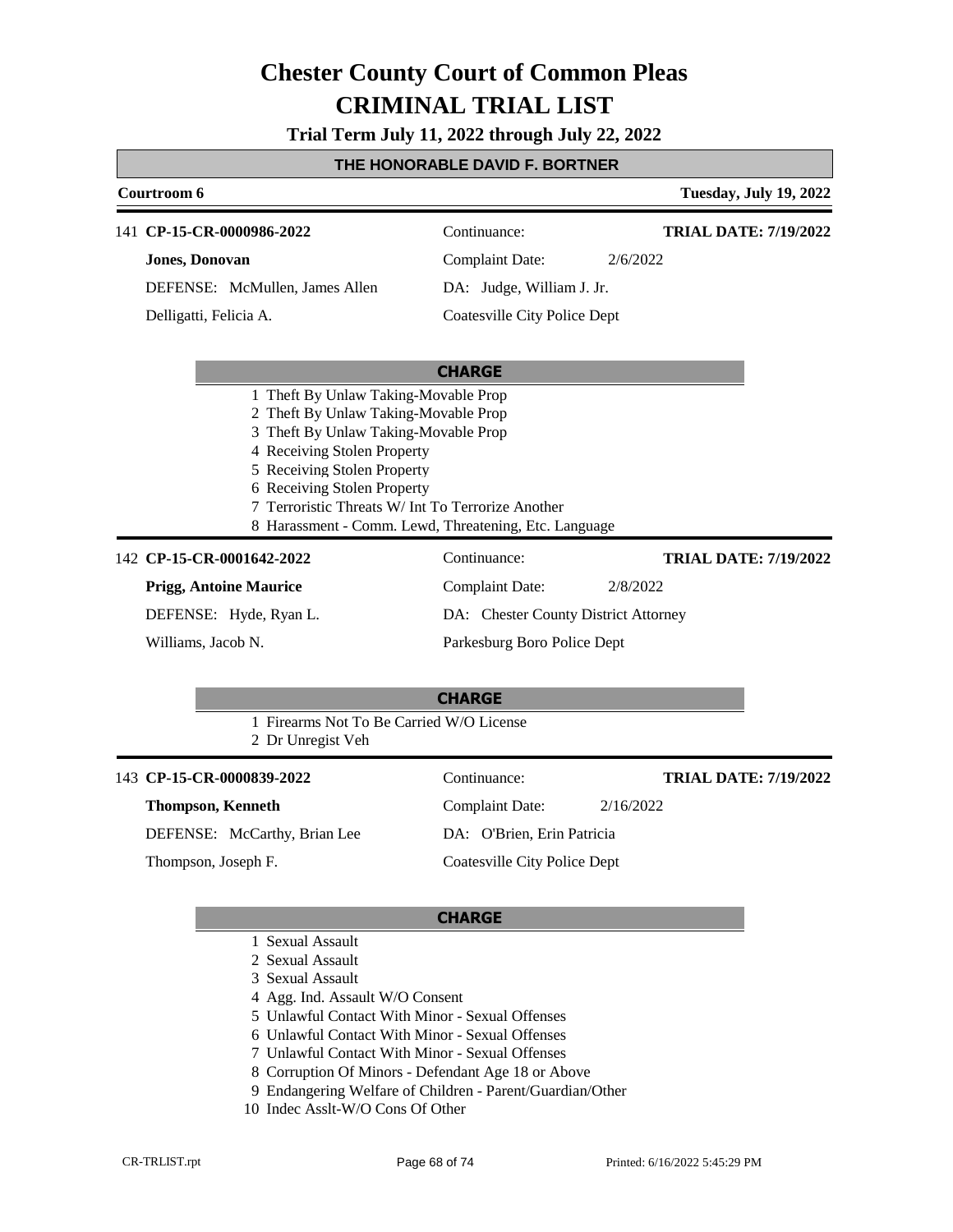### **Trial Term July 11, 2022 through July 22, 2022**

# **THE HONORABLE DAVID F. BORTNER**

|  | <u>I HE HUNUKABLE DAVID F. BUK I NEK</u>                                                                                                                                                                                                                                                                    |                                      |                               |  |  |
|--|-------------------------------------------------------------------------------------------------------------------------------------------------------------------------------------------------------------------------------------------------------------------------------------------------------------|--------------------------------------|-------------------------------|--|--|
|  | Courtroom 6                                                                                                                                                                                                                                                                                                 |                                      | <b>Tuesday, July 19, 2022</b> |  |  |
|  | 144 CP-15-CR-0001219-2022                                                                                                                                                                                                                                                                                   | Continuance:                         | <b>TRIAL DATE: 7/19/2022</b>  |  |  |
|  | Young, Keri Rydell                                                                                                                                                                                                                                                                                          | Complaint Date:                      | 2/16/2022                     |  |  |
|  | <b>DEFENSE:</b>                                                                                                                                                                                                                                                                                             | DA: Chester County District Attorney |                               |  |  |
|  | Gassenmeyer, Tara E.                                                                                                                                                                                                                                                                                        | PSP - Avondale                       |                               |  |  |
|  |                                                                                                                                                                                                                                                                                                             | <b>CHARGE</b>                        |                               |  |  |
|  | 1 DUI: Controlled Substance - Impaired Ability - 1st Offense<br>2 Marijuana-Small Amt Personal Use<br>3 Use/Poss Of Drug Paraph<br>4 DUI: Controlled Substance - Schedule 1 - 1st Offense<br>5 DUI: Controlled Substance - Metabolite - 1st Offense                                                         |                                      |                               |  |  |
|  | 145 CP-15-CR-0001388-2022                                                                                                                                                                                                                                                                                   | Continuance:                         | <b>TRIAL DATE: 7/19/2022</b>  |  |  |
|  | <b>Bones, Rebecca Carey</b>                                                                                                                                                                                                                                                                                 | <b>Complaint Date:</b>               | 2/17/2022                     |  |  |
|  | DEFENSE: Mincarelli, Louis Anthony                                                                                                                                                                                                                                                                          | DA: Judge, William J. Jr.            |                               |  |  |
|  | Sneed, Christian R.                                                                                                                                                                                                                                                                                         | PSP - Embreeville                    |                               |  |  |
|  |                                                                                                                                                                                                                                                                                                             | <b>CHARGE</b>                        |                               |  |  |
|  | 1 DUI: Gen Imp/Inc of Driving Safely - 1st Off<br>2 Reckless Driving<br>3 Careless Driving<br>4 Exceed 55 MPH In Other Loc By 50 MPH<br>5 Disregard Traffic Lane (Single)<br>6 Turning Movements And Required Signals<br>7 Period For Requiring Lighted Lamps<br>8 Not Use Low Beam<br>9 Follow Too Closely |                                      |                               |  |  |
|  | 146 CP-15-CR-0001105-2022                                                                                                                                                                                                                                                                                   | Continuance:                         | <b>TRIAL DATE: 7/19/2022</b>  |  |  |
|  | <b>Gomez Flores, Edgar</b>                                                                                                                                                                                                                                                                                  | <b>Complaint Date:</b>               | 2/18/2022                     |  |  |
|  | DEFENSE: Carnes, John S. Jr.                                                                                                                                                                                                                                                                                | DA: Chaverri, Judy Gabrielle         |                               |  |  |
|  | Waters, Ryan N.                                                                                                                                                                                                                                                                                             | PSP - Avondale                       |                               |  |  |

- 1 Public Drunkenness And Similar Misconduct
- 2 Disorderly Conduct Hazardous/Physi Off
- 3 DUI: Gen Imp/Inc of Driving Safely 1st Off
- 4 DUI: Highest Rte of Alc (BAC .16+) 1st Off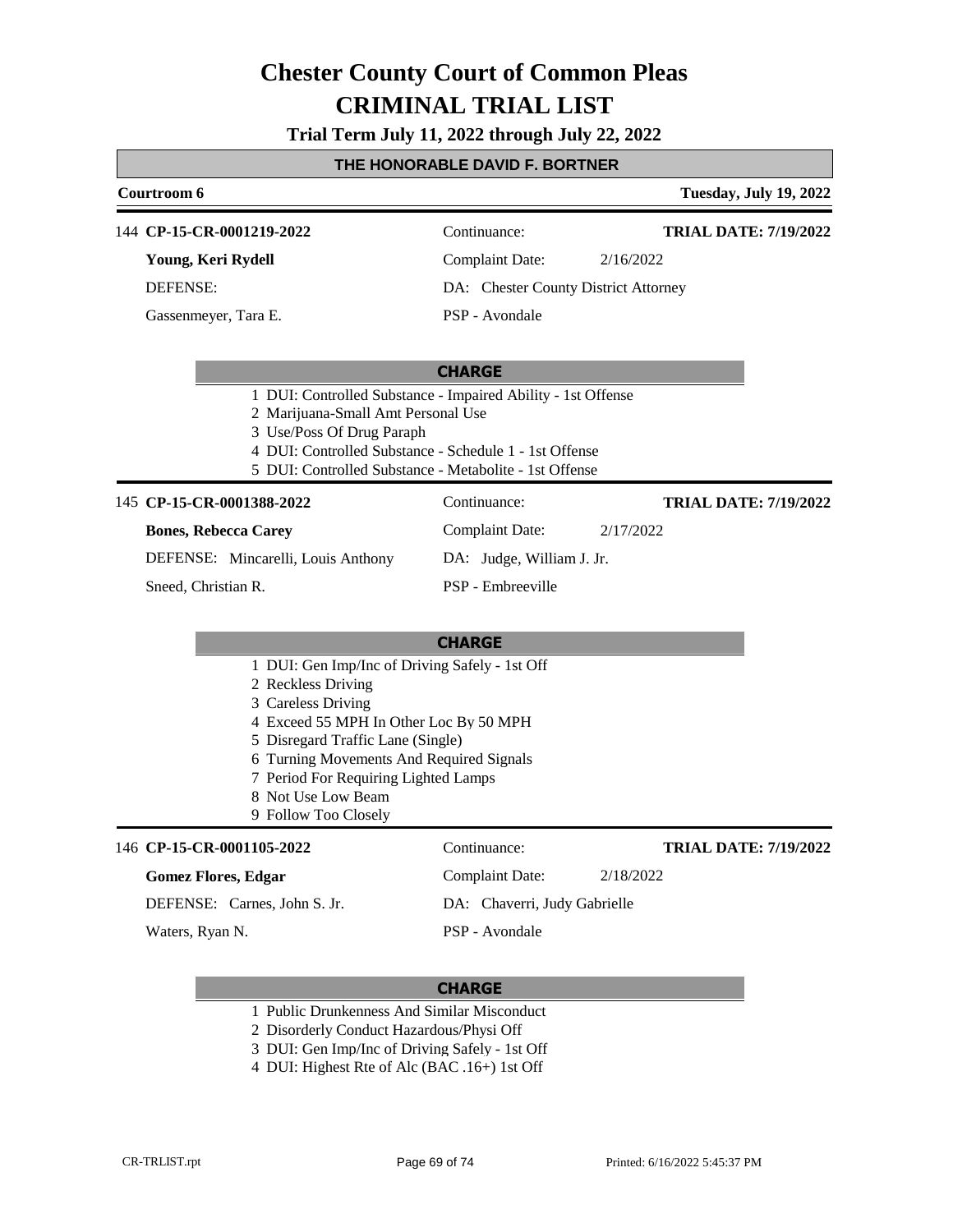### **Trial Term July 11, 2022 through July 22, 2022**

#### **THE HONORABLE DAVID F. BORTNER**

|                                                                                                                                                          | Courtroom 6                                                           |                               | <b>Tuesday, July 19, 2022</b> |
|----------------------------------------------------------------------------------------------------------------------------------------------------------|-----------------------------------------------------------------------|-------------------------------|-------------------------------|
|                                                                                                                                                          | 147 CP-15-CR-0001291-2022                                             | Continuance:                  | <b>TRIAL DATE: 7/19/2022</b>  |
|                                                                                                                                                          | Torres, Hector Jr.                                                    | <b>Complaint Date:</b>        | 2/23/2022                     |
|                                                                                                                                                          | DEFENSE: Frederick, Anna Catherine Cloug DA: Chaverri, Judy Gabrielle |                               |                               |
|                                                                                                                                                          | Scena, Arthur E.                                                      | Phoenixville Boro Police Dept |                               |
|                                                                                                                                                          |                                                                       | <b>CHARGE</b>                 |                               |
| 1 Obstruct Admin Law/Other Govt Func<br>2 Resist Arrest/Other Law Enforce<br>3 Disorderly Conduct Hazardous/Physi Off                                    |                                                                       |                               |                               |
|                                                                                                                                                          | 148 CP-15-CR-0001296-2022                                             | Continuance:                  | <b>TRIAL DATE: 7/19/2022</b>  |
|                                                                                                                                                          | Yannuzzi, Gary Jr.                                                    | <b>Complaint Date:</b>        | 3/4/2022                      |
|                                                                                                                                                          | DEFENSE: Frederick, Anna Catherine Cloug DA: Chaverri, Judy Gabrielle |                               |                               |
|                                                                                                                                                          | Stoltzfus, Anthony R.                                                 | PSP - Avondale                |                               |
|                                                                                                                                                          |                                                                       | <b>CHARGE</b>                 |                               |
| 1 DUI: Controlled Substance - Impaired Ability - 1st Offense<br>2 Int Poss Contr Subst By Per Not Reg<br>3 Use/Poss Of Drug Paraph<br>4 Careless Driving |                                                                       |                               |                               |
|                                                                                                                                                          | 148 CP-15-CR-0000738-2022                                             | Continuance:                  | <b>TRIAL DATE: 7/19/2022</b>  |
|                                                                                                                                                          | Yannuzzi, Gary                                                        | <b>Complaint Date:</b>        | 2/24/2022                     |
|                                                                                                                                                          | DEFENSE: Frederick, Anna Catherine Cloug DA: Judge, William J. Jr.    |                               |                               |
|                                                                                                                                                          | Davis, Brian C.                                                       | PSP - Avondale                |                               |

- 1 Theft of Secondary Metal
- 2 Manufacture, Delivery, or Possession With Intent to Manufa
- 3 Manufacture, Delivery, or Possession With Intent to Manufa
- 4 Manufacture, Delivery, or Possession With Intent to Manufa
- 5 Int Poss Contr Subst By Per Not Reg
- 6 Int Poss Contr Subst By Per Not Reg
- 7 Int Poss Contr Subst By Per Not Reg
- 8 Int Poss Contr Subst By Per Not Reg
- 9 Int Poss Contr Subst By Per Not Reg
- 10 Int Poss Contr Subst By Per Not Reg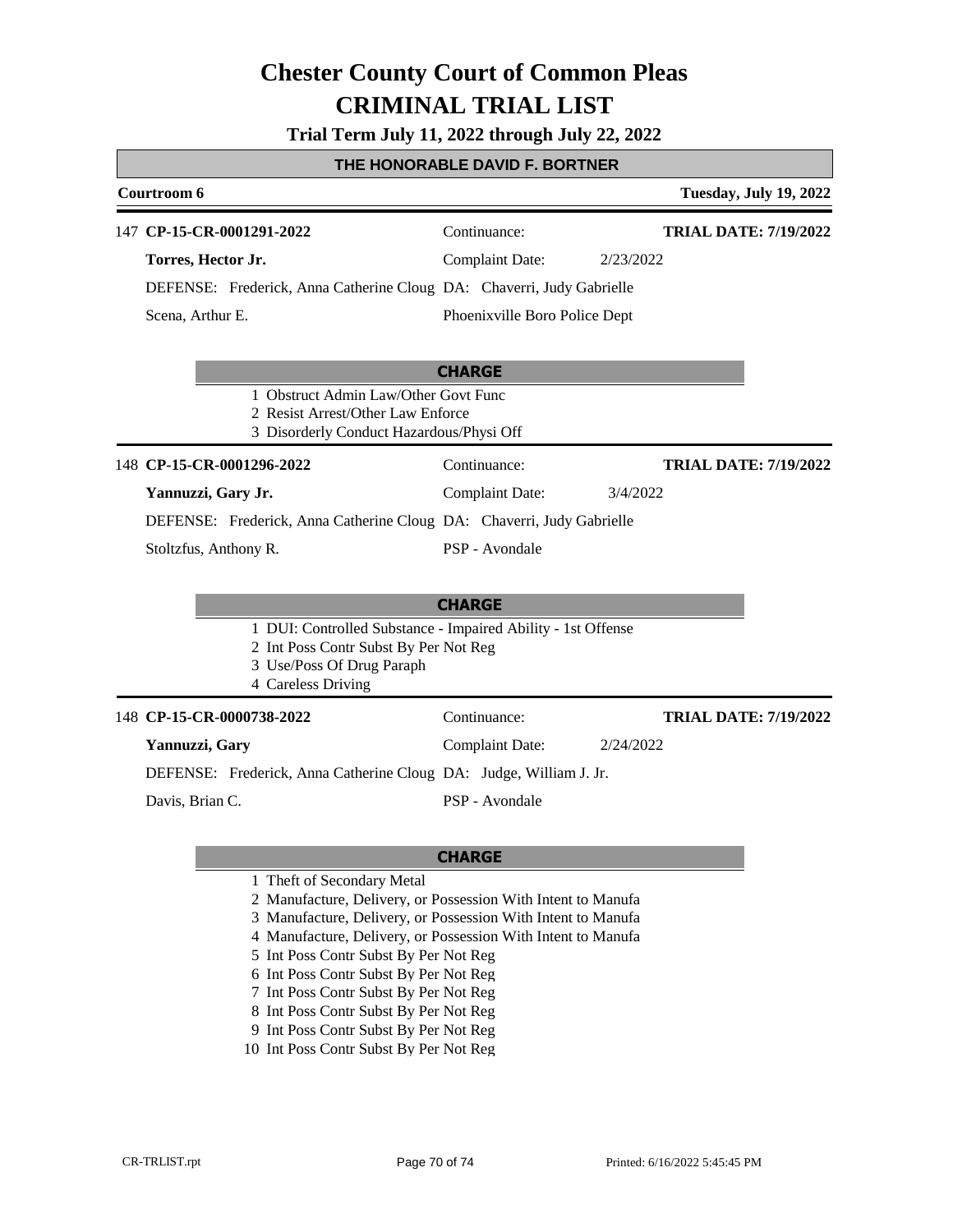### **Trial Term July 11, 2022 through July 22, 2022**

### **THE HONORABLE DAVID F. BORTNER**

| Courtroom 6   |                                 |                                                                                                                             | <b>Tuesday, July 19, 2022</b> |                              |
|---------------|---------------------------------|-----------------------------------------------------------------------------------------------------------------------------|-------------------------------|------------------------------|
|               | 149 CP-15-CR-0001463-2022       |                                                                                                                             | Continuance:                  | <b>TRIAL DATE: 7/19/2022</b> |
|               | <b>Williams, Justin Edwards</b> |                                                                                                                             | <b>Complaint Date:</b>        | 2/25/2022                    |
|               |                                 | DEFENSE: Cohen, Abigail Beth                                                                                                | DA: Chaverri, Judy Gabrielle  |                              |
|               | Toth, Francis E.                |                                                                                                                             | Kennett Square Police Dept    |                              |
|               |                                 |                                                                                                                             | <b>CHARGE</b>                 |                              |
|               |                                 | 1 Receiving Stolen Property<br>2 Firearms Not To Be Carried W/O License<br>3 Poss Of Marijuana<br>4 Use/Poss Of Drug Paraph |                               |                              |
|               | 150 CP-15-CR-0001502-2022       |                                                                                                                             | Continuance:                  | <b>TRIAL DATE: 7/19/2022</b> |
|               | Shannon, Michael S.             |                                                                                                                             | <b>Complaint Date:</b>        | 2/25/2022                    |
|               |                                 | DEFENSE: Sardella, Albert Casimer                                                                                           | DA: Judge, William J. Jr.     |                              |
|               | Baiada, Corey A.                |                                                                                                                             | PSP - Embreeville             |                              |
| <b>CHARGE</b> |                                 |                                                                                                                             |                               |                              |
|               |                                 | 1 DUI: Gen Imp/Inc of Driving Safely - 1st Off<br>2 Fail To Keep Right<br>3 Careless Driving - Serious Bodily Injury        |                               |                              |
|               | 151 CP-15-CR-0000791-2022       |                                                                                                                             | Continuance:                  | <b>TRIAL DATE: 7/19/2022</b> |
|               | Williams, Jennifer Lynn         |                                                                                                                             | <b>Complaint Date:</b>        | 2/26/2022                    |
|               |                                 | DEFENSE: Frederick, Anna Catherine Cloug DA: Judge, William J. Jr.                                                          |                               |                              |
|               | Ye, Mao                         |                                                                                                                             | PSP - Embreeville             |                              |

- 1 Aggravated Assault Attempts to cause SBI or causes injur
- 2 Poss Instrument Of Crime W/Int
- 3 Simple Assault
- 4 Recklessly Endangering Another Person
- 5 Terroristic Threats W/ Int To Terrorize Another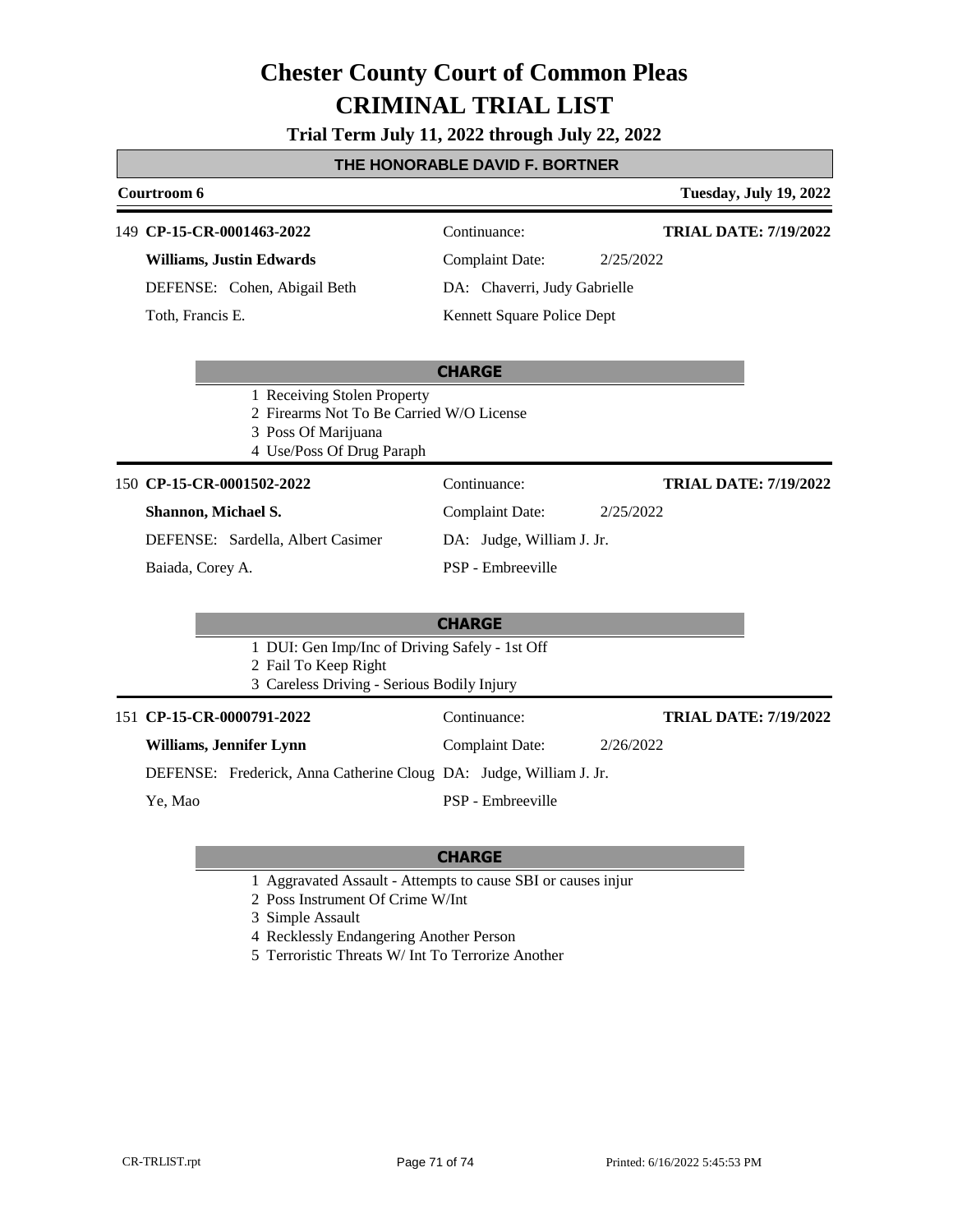## **Trial Term July 11, 2022 through July 22, 2022**

#### **THE HONORABLE DAVID F. BORTNER**

| Courtroom 6                                                                              |                                        | <b>Tuesday, July 19, 2022</b> |
|------------------------------------------------------------------------------------------|----------------------------------------|-------------------------------|
| 152 CP-15-CR-0000907-2022                                                                | Continuance:                           | <b>TRIAL DATE: 7/19/2022</b>  |
| <b>Williams, Keith Anthony</b>                                                           | <b>Complaint Date:</b>                 | 3/7/2022                      |
| DEFENSE: McMullen, James Allen                                                           | DA: Judge, William J. Jr.              |                               |
| Traini, Christopher J.                                                                   | Caln Twp Police Dept                   |                               |
|                                                                                          |                                        |                               |
|                                                                                          | <b>CHARGE</b>                          |                               |
| 1 Simple Assault<br>2 Simple Assault<br>3 Harassment - Subject Other to Physical Contact |                                        |                               |
| 153 CP-15-CR-0000996-2022                                                                | Continuance:                           | <b>TRIAL DATE: 7/19/2022</b>  |
| Garcia-Alaniz, Artemio                                                                   | Complaint Date:                        | 3/11/2022                     |
| DEFENSE: Frederick, Anna C. Clough                                                       | DA: Thurstlic O'Neill, Michelle Lynn   |                               |
| Rosado, Oscar J.                                                                         | <b>Chester County County Detective</b> |                               |
|                                                                                          |                                        |                               |

#### **CHARGE**

1 Manufacture, Delivery, or Possession With Intent to Manufa

2 Int Poss Contr Subst By Per Not Reg

- 3 Deal In Proc Unl Act/Intent To Promote
- 4 Criminal Use Of Communication Facility

**CP-15-CR-0001452-2022** 154 Continuance:

**Mitchell, Christopher Jon** DEFENSE: Rush, William Richard Allen

McGuire, Matthew

#### **CHARGE**

PSP - Embreeville

Complaint Date: 3/13/2022

DA: Chaverri, Judy Gabrielle

1 Terroristic Threats W/ Int To Terrorize Another

2 Disorderly Conduct Engage In Fighting

**TRIAL DATE: 7/19/2022**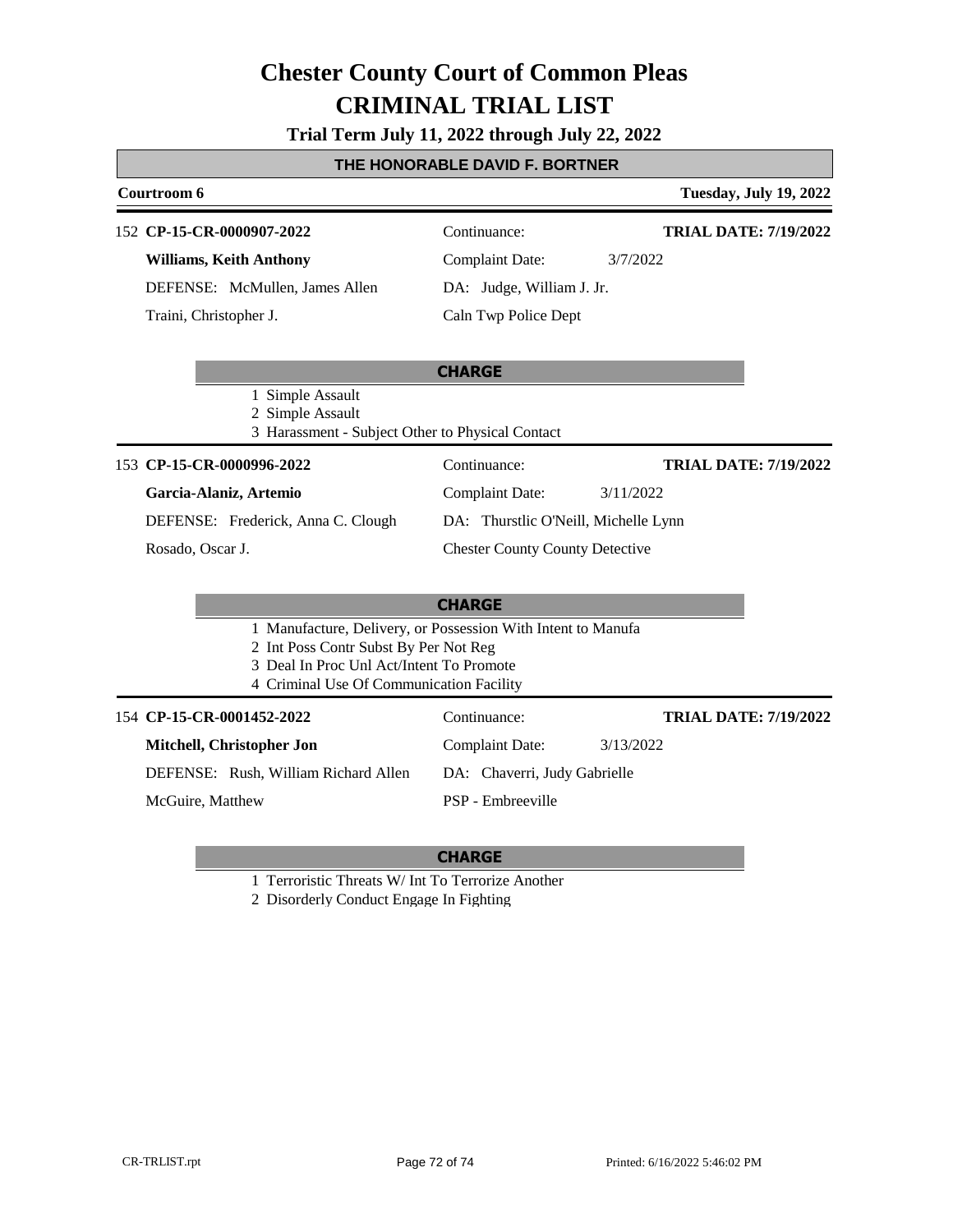**Trial Term July 11, 2022 through July 22, 2022**

### **THE HONORABLE DAVID F. BORTNER**

#### **Courtroom 6 Tuesday, July 19, 2022** 155 **CP-15-CR-0001130-2022** Continuance: **Werner, Natalie** DEFENSE: Stewart, Stephen Dean Jr. Complaint Date: 3/14/2022 DA: Chaverri, Judy Gabrielle Easttown Twp Police Dept **TRIAL DATE: 7/19/2022** Price, Kevin D.

#### **CHARGE**

1 Burglary - Not Adapted for Overnight Accommodation, No

- 2 Crim Tres-Enter Structure
- 3 Theft By Unlaw Taking-Movable Prop

4 Receiving Stolen Property